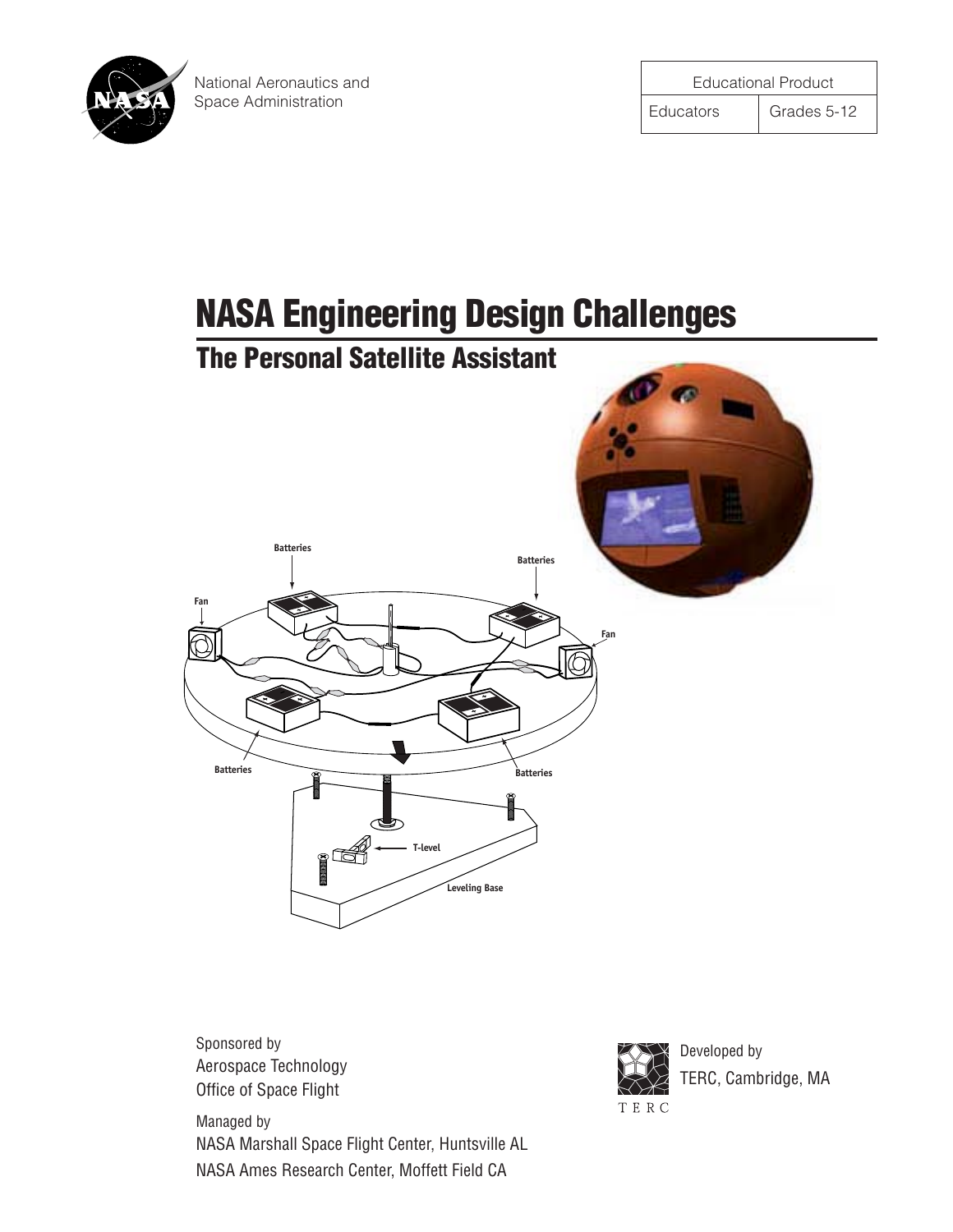# **Table of Contents**

### **I. An Overview of the Challenge**

### **II. Using the Guide**

|--|--|

### **III. Preparing to Teach**

### **IV. Classroom Sessions**

| Part 1: Introducing the Challenge (One class period)  25         |  |
|------------------------------------------------------------------|--|
| Part 2: Studying the Motion of the Disk (Four class periods)  27 |  |
|                                                                  |  |
|                                                                  |  |
| Part 3: The Poster-A Performance Evaluation Tool (One Class      |  |
|                                                                  |  |

### **V. Opportunities for Extensions**

Teacher's Notes for Extensions: Explorations and Missions................... 54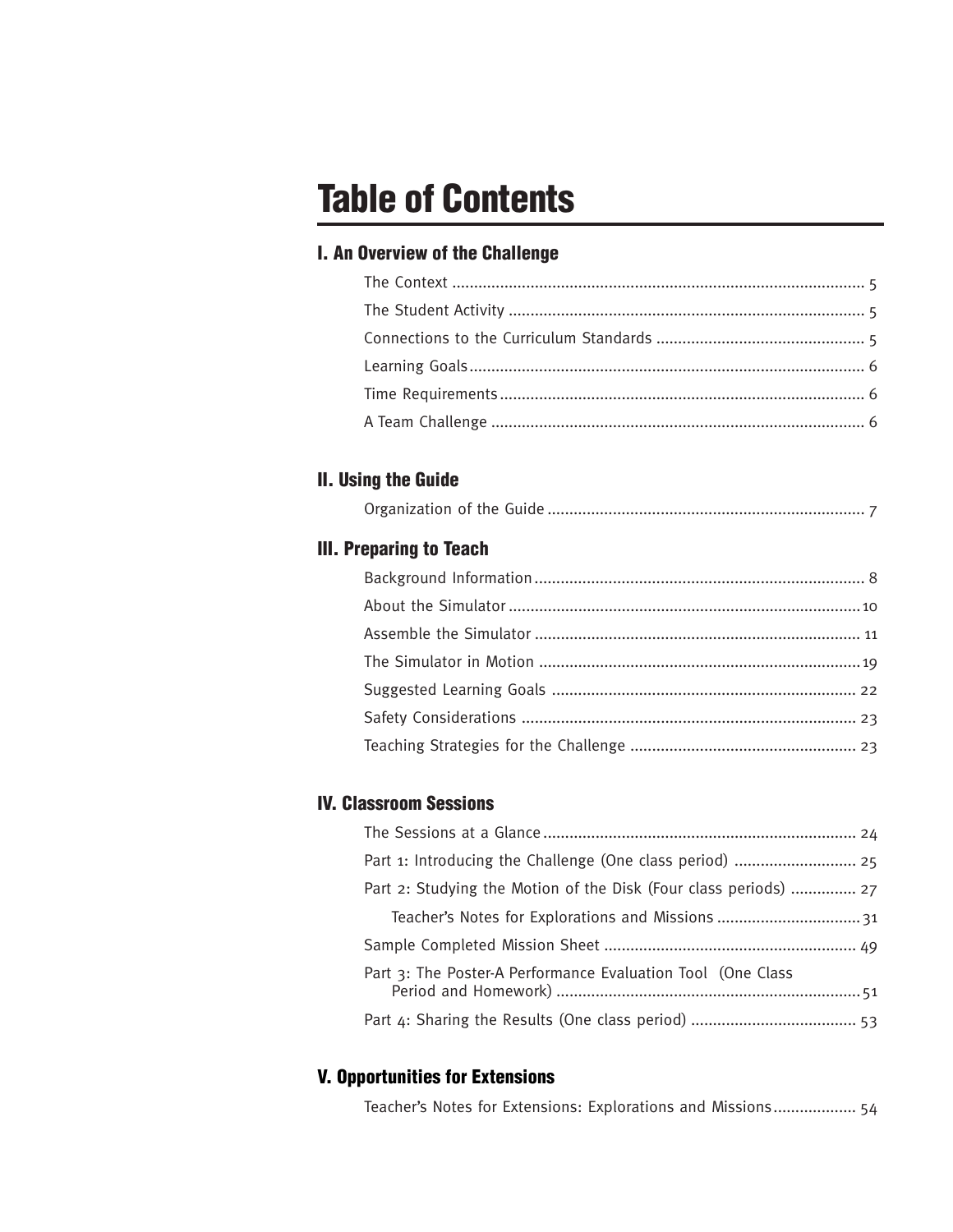| <b>VII. Math Connections and Thinking Skills</b> |  |
|--------------------------------------------------|--|
|                                                  |  |
|                                                  |  |
| <b>VIII. Teacher Resources</b>                   |  |
|                                                  |  |
|                                                  |  |
|                                                  |  |
|                                                  |  |
|                                                  |  |
|                                                  |  |
|                                                  |  |
|                                                  |  |
|                                                  |  |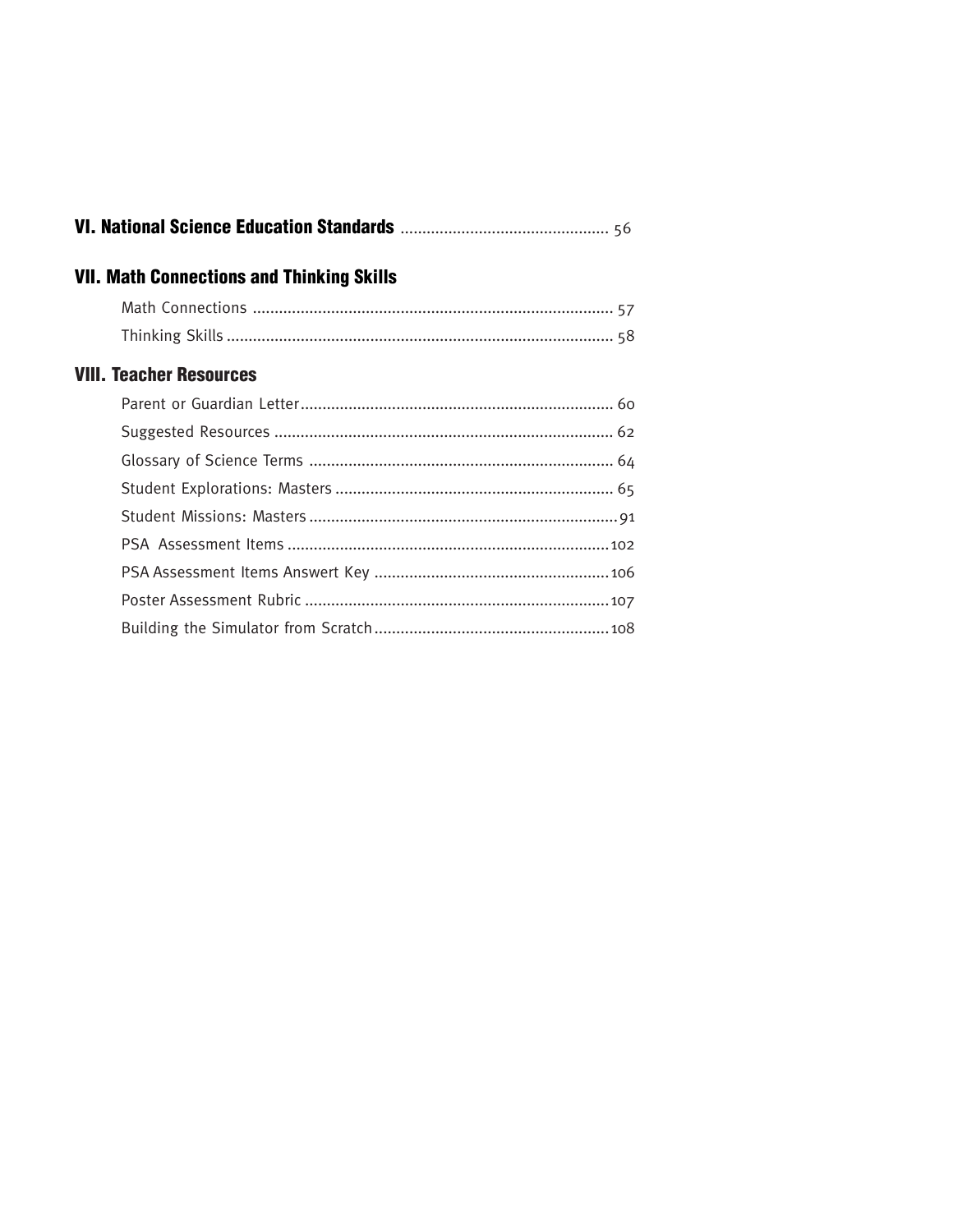# **NASA's Engineering Design Challenge Program**

NASA's Engineering Design Challenges Program connects students in their classrooms with the challenges faced by NASA engineers as they design the next generation of aerospace vehicles. Middle and High School students work on design challenges with their teachers. These design challenges help students achieve national goals in science, mathematics, and thinking skills.

Working under the supervision of their teachers, students design, build, test, re-design, and re-build models that meet specified design criteria. Students employ the same analytical skills as engineers as they improve their designs. The design challenge culminates in the classroom with each student team preparing a poster that describes the process and results of their work.

All of the design challenges have been field tested to insure that they are educationally appropriate and valuable.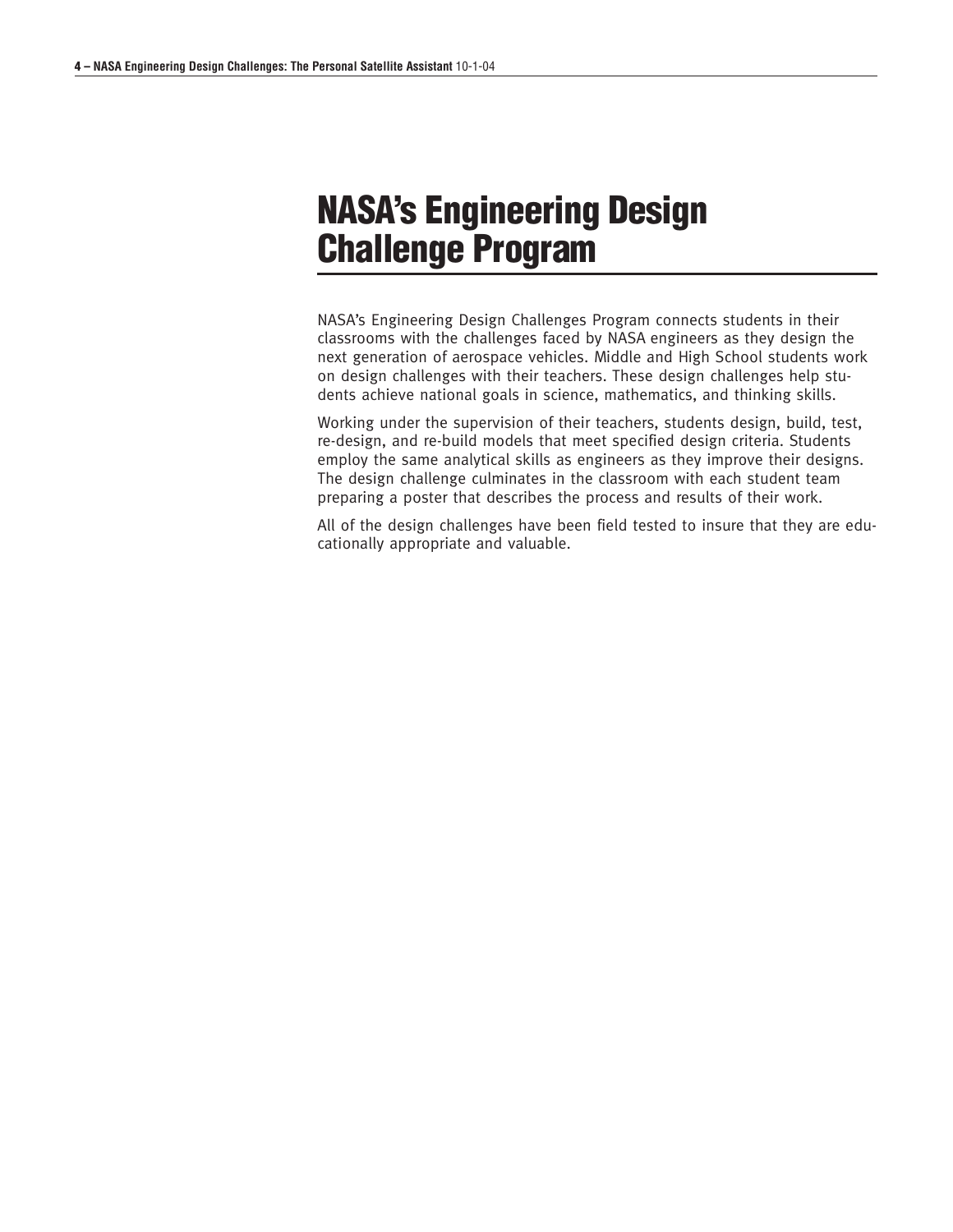# **I. An Overview of the Challenge**

# **The Context**

NASA scientists and engineers have developed a robotic device they are calling the Personal Satellite Assistant or PSA. A spherical object about the size of a volleyball, the PSA will assist astronauts who are working aboard the International Space Station (ISS) and other spacecraft. The PSA will use small fans to propel itself around the ISS and assume some of the tasks that have required astronaut attention. The robot carries a computer and a variety of sensors and communication devices that enable it to monitor the ISS environment, report conditions to the astronauts, and assist both the astronauts and ground-based NASA personnel in a variety of ways.

# **The Student Activity**

In this challenge students will explore force and motion. Using a device called the Simulator, they will engage in a challenge similar to one that NASA engineers faced as they designed the PSA: they will use the forces produced by small fans to efficiently navigate an object in an environment where friction is very low. The heart of the Simulator is an approximately 60 cm diameter disk supported by a nearly frictionless bearing. On the disk are two small batterypowered fans and a set of switches that control power to the fans. When a fan is turned on, the response of the disk simulates the motion of an object in the microgravity environment of the ISS; a small push sets the disk in motion for a surprisingly long time.

Students will work with the Simulator in two specific ways. Guided by a set of Explorations they will conduct a series of tests to learn how the disk responds to the force of the fans in various situations. Students will also use the Simulator to complete a set of Missions, which are game-like in nature but which extend the student experience with force and motion.

For each Exploration there is an accompanying set of Teacher Notes that highlights relevant concepts of force and motion.

There is a single set of Teacher Notes that is applicable for all Missions.

# **Connections to the Curriculum Standards**

**Motions and Forces:** The topic of Motions and Forces is identified in the National Science Education Standards as an important area of study for students in grades 5 through 12. The Simulator provides students with a unique opportunity to study the relationship between force and motion. It allows them to exert a small but constant force on a relatively large mass across an extended period of time. Students can observe and measure the resulting motion, and gain first-hand experience with balanced and unbalanced forces, inertia, speed, acceleration, deceleration, friction, drag, and terminal velocity.

**Science as Inquiry:** The *National Science Education Standards* encourages opportunities for students in grades 5-12 to engage in inquiries. In this chal**Instructions for building the PSA Simulator from parts that you can buy or make are found in Chapter VIII. Teachers can also visit the NASA Engineering Design Challenge Web site at http://edc.nasa.gov for information about the availability of a ready-made classroom kit.**

**"Students' everyday experience is that friction causes moving objects to slow down and stop. Through experiences in which friction is reduced, students can begin to see that a moving object with no friction would continue to move indefinitely, but most students believe that the force is still acting if the object is still moving or that it is "used up" if the motion stops."**

**National Science Education Standards (National Research Council, 1996)**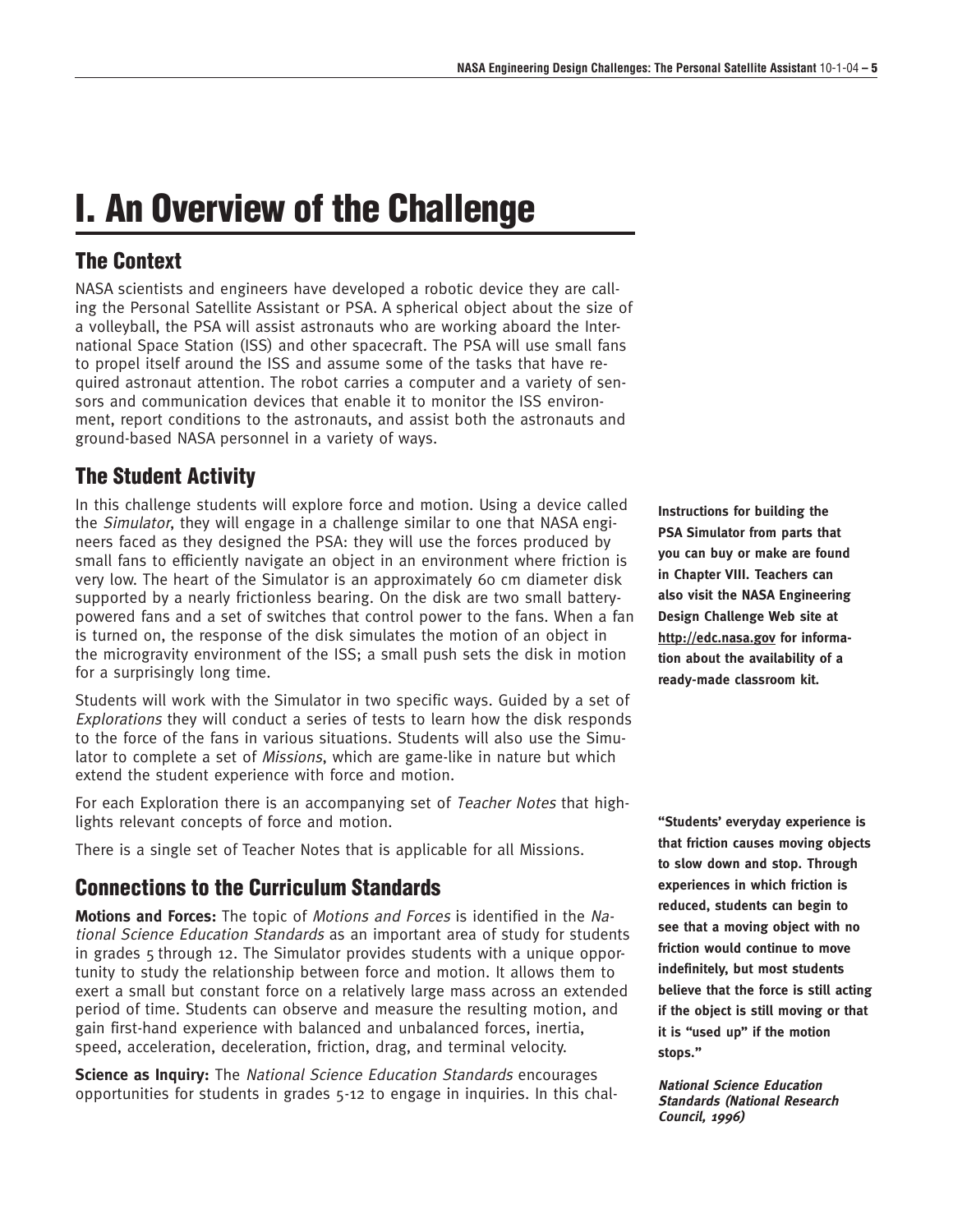lenge students will have that opportunity as they design, implement, document, and analyze their own Explorations and Missions.

(For more information, see Chapter VI, National Science Education Standards)

**Connections Between Math and Science:** The Principles and Standards for School Mathematics encourages opportunities for middle school students to build connections between mathematics and other areas of the curriculum. In their efforts to understand and quantify the response of the disk to various forces and fan configurations, students will use a variety of mathematical tools and concepts.

(For more information, see Chapter VII, Math Connections and Thinking Skills)

#### **Learning Goals**

A select set of key learning goals is listed below. The full set is included in Chapter III, Preparing to Teach. Ultimately, each classroom teacher will select the learning goals that make sense for his/her own students. The structure of this challenge is flexible enough to accommodate students grade 5 and higher.

As a result of the experiences that students have in working with the Simulator, they will understand that:

- A force is a push or a pull.
- A force has magnitude and direction.
- Speed is a rate. It is normally measured in distance per unit of time.
- Acceleration is a change in motion across time.
- When the set of forces acting on an object are not in balance, the object will change its motion.
- Friction and drag are forces, and they act in a direction opposite to the direction of motion of an object.
- When all of the forces acting on an object are in balance, the object will not change its motion.

#### **Time Requirements**

Before starting the classroom sessions allow several hours to:

- Assemble one Simulator and test it for balance and alignment
- Gain some personal experience with the way in which the disk responds to the thrust generated by the fans.
- Test the Explorations and Missions you intend to use with your students.
- Carefully read Chapters 1 through 4 of this Guide
- Familiarize yourself with the content of Chapters 5 through 8

Allow seven or more 50-minute class periods for the challenge.

#### **A Team Challenge**

This challenge requires a team effort. Each Simulator needs a team of four. The four roles are clearly defined in Part III, Classroom Sessions. Each team member should rotate through the various roles.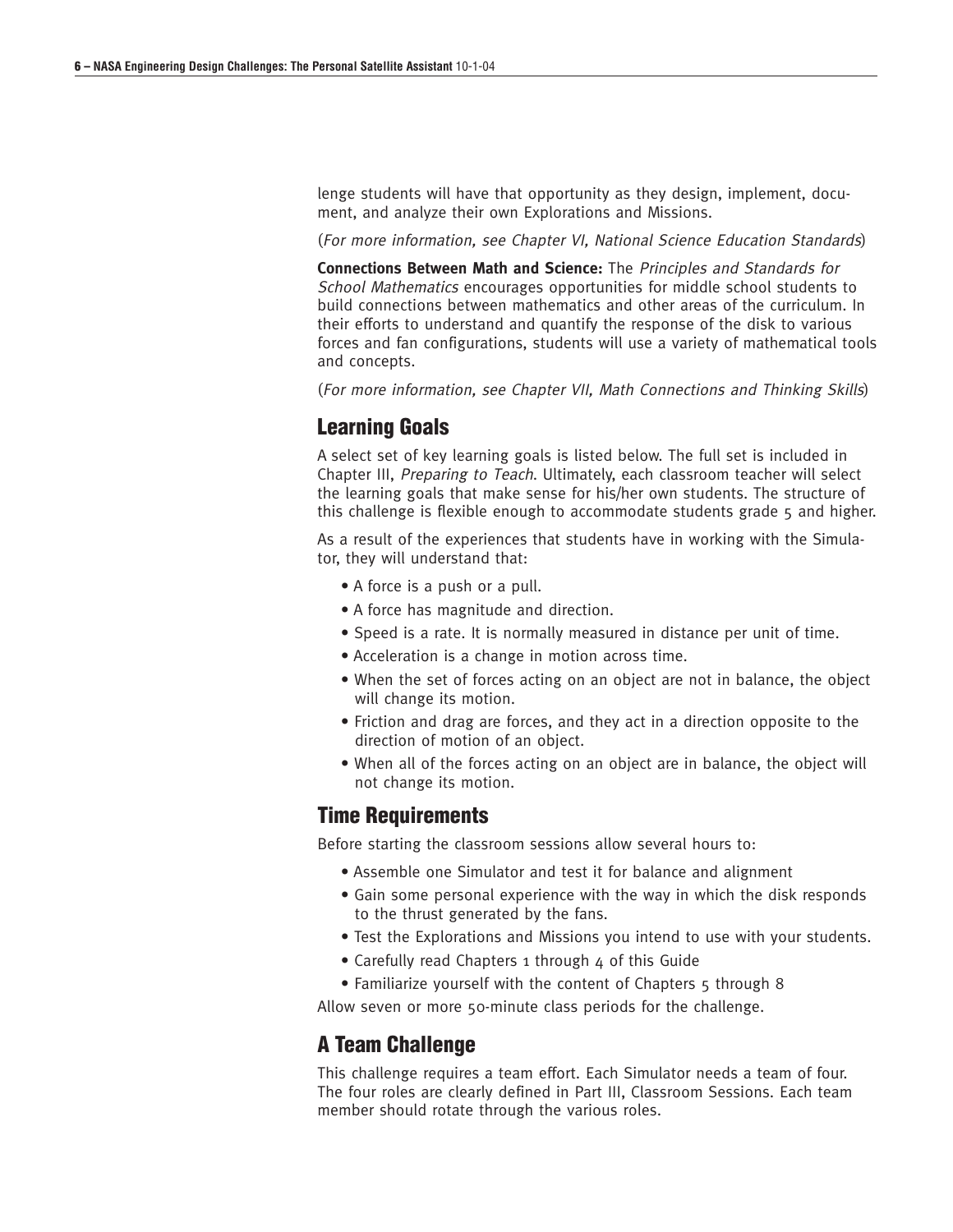# **II. Using This Guide Organization of the Guide**

This guide is organized into eight chapters.

I. Overview

II. Using This Guide

III. Preparing to Teach

IV. Classroom Sessions

V. Opportunities for Extensions

VI. National Science Education Standards

VII. Math Connections and Thinking Skills

VIII. Teacher Resources

It has been set up to help you find things quickly and to minimize your need to 'jump around'. In large part, you can start at the front and move back.

Chapter III, Preparing to Teach, includes most of what you need to know or do before launching the challenge in your classroom.

Chapter IV, Classroom Sessions, provides a one-page overview of the entire unit as well as detailed information that will prepare you for and guide you through each part of the challenge. You'll find Teacher Notes for the Explorations and Missions at the end of Chapter IV. (The student Exploration and Mission sheets are in Chapter VIII, Teacher Resources.)

Chapter V, Opportunities for Extensions, describes optional explorations that are related to the basic challenge.

Chapter VI, National Science Education Standards, expands on the description in the Overview, detailing the direct connections between the student work and specific elements of the science standards.

Chapter VII, Math Connections and Thinking Skills, expands on the description in the Overview, detailing the direct connections between student activities and specific mathematical concepts. It also highlights the ways in which the design challenge provides opportunities for students to develop their critical thinking skills.

Chapter VIII, Teacher Resources, includes a letter you can copy and send home to parents, text and Web resources that provide additional information abut the Personal Satellite Assistant and the International Space Station, a Glossary, black line masters for all student Explorations and Missions, assessment items, a rubric for evaluating student posters, and instructions for building the Simulator from scratch.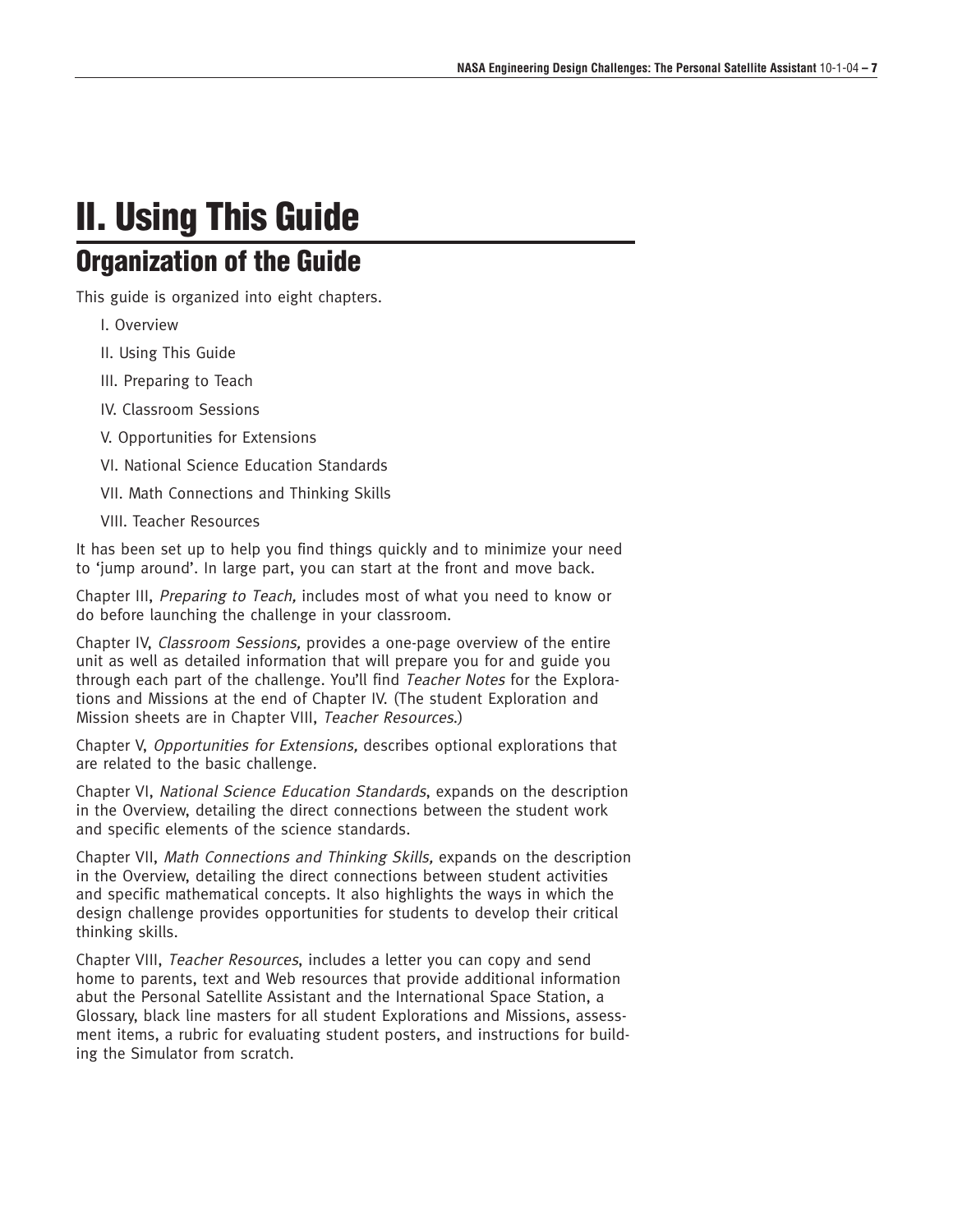# **III. Preparing to Teach**

If you have not used this engineering design challenge in your classroom previously, your preparations should include the following:

- Carefully read both Chapter III and Chapter IV of this guide
- Familiarize yourself with the contents of Chapters V through VII
- Review the resources listed in Chapter VIII
- Assemble one Simulator and adjust the balance and plumb
- Gain some experience with the operation of the Simulator
- Test the Explorations and Missions you intend to use with your students

# **Background Information**

#### **The International Space Station**

The International Space Station (ISS) is a collaborative project that is being supported by 16 different nations. The first component of the ISS—the Zarya Module—was launched into orbit in November of 1998 on a Russian Proton rocket. Two weeks later, space shuttle Endeavor carried the Unity Module into orbit, and astronauts started the complex work of assembling the ISS. By October of 2000, enough sections and support systems had been added to make the ISS habitable, and the first three astronauts moved in.

As of spring, 2004, the ISS is approximately 50% complete. Altogether, the more than 100 separate components of the ISS will require approximately 46 different flights using three different types of rockets—NASA's space shuttle, the Russian Proton rocket, and the Russian Soyuz spacecraft. Assembly will require more than 1900 hours of space walks. The completed station will weigh more than 435 tonnes ( 1 million pounds), and will enclose more than 1312 cubic meters (1,716 cubic yards) of pressurized space. If that volume were arranged in the shape of a cube, its edges would be very close to 11 meters (12 yards) each, but the inhabitable core of the ISS is narrow and elongated, with a length that approaches that of a football field.

To support its eventual crew of 7 astronauts, the ISS has to provide: an atmosphere and a water supply, both of which are recycled; temperature control in the harsh environment of space; a steady supply of food; waste removal services; and fire protection. It also needs to provide a reliable supply of electrical power, communications systems, navigation and propulsion systems, computer networks, and equipment that supports working in space. The challenge of providing these services while circling Earth every 90 minutes at an altitude of approximately 400 kilometers (248 miles) is significant.

### **The Demands of Living and Working Aboard the ISS**

For astronauts living aboard the ISS, all of the basic routines, such as bathing, eating, dressing, or even moving from one space to another are complicated by the weightless environment. Regular exercise is a very important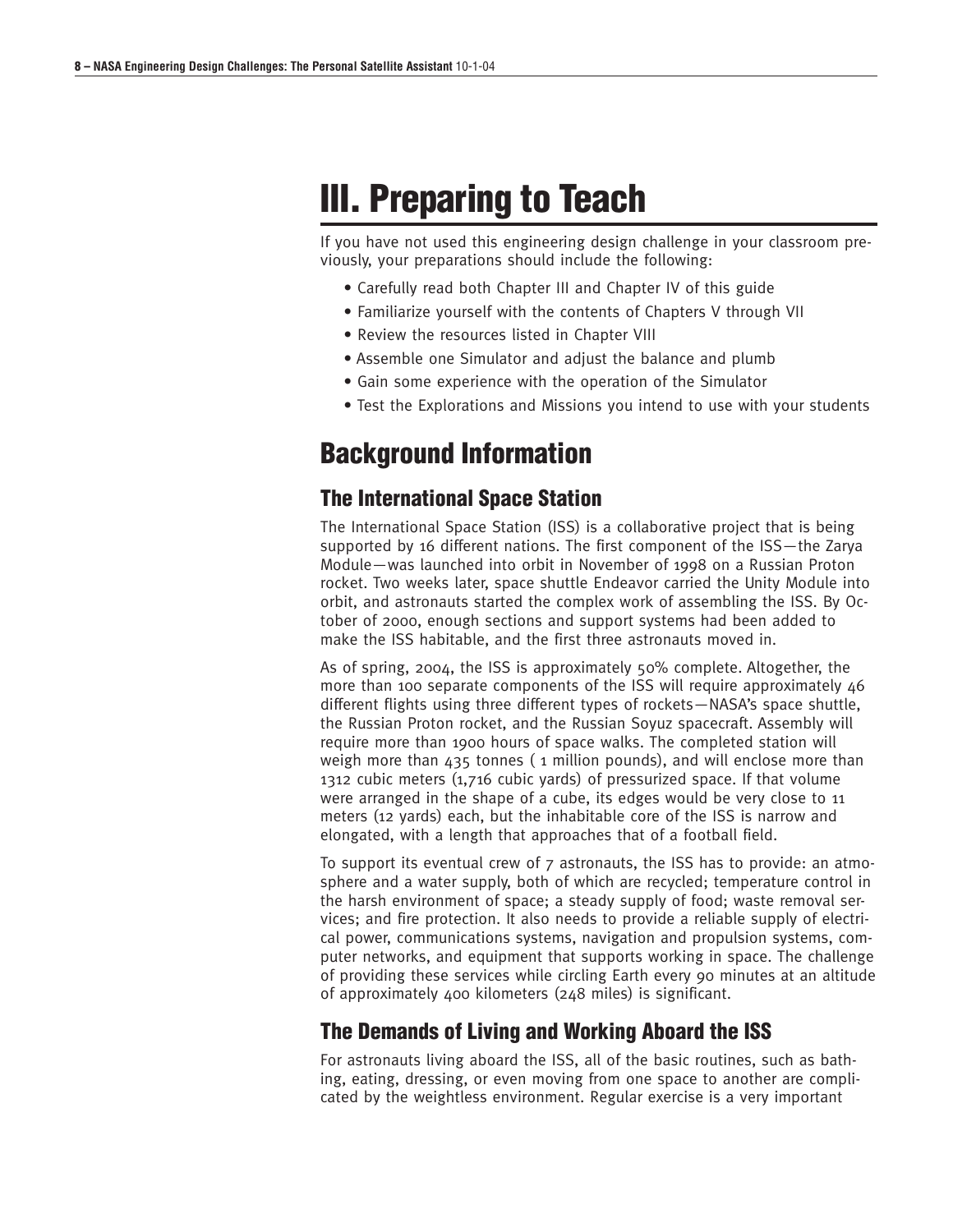routine for the astronauts in combating the loss of muscle and bone mass, which can result from extended periods of weightlessness.

One of the astronauts' important tasks is monitoring and maintaining the space station itself. The expanse and the technical complexity of the space station have already been mentioned. Astronauts need to spend some of their time just monitoring the various systems, making sure that things are functioning properly, and noticing and reacting to problems quickly, before those problems become more serious.

Finally, there is scientific research to attend to. When complete, the ISS will have six different science laboratories. Scientists from around the world depend on the astronauts to conduct a wide range of experiments designed for the microgravity environment. In addition to their lab work, astronauts are regularly observing Earth, taking photographs, and gathering data about Earth's natural system, and studying space from their vantage point above the atmosphere.

### **Help from the Personal Satellite Assistant**

The PSA has two primary roles: 1) it will increase astronaut productivity by supporting their work in a variety of ways, and actually performing some timeconsuming tasks that at present the astronauts need to do themselves; and 2) it will reduce risk on the ISS by acting as a back-up to existing on-board systems, and monitoring environmental conditions by moving autonomously throughout the pressurized portion of the ISS.

The PSA looks like a red volleyball with lots of gadgets embedded into its surface. The combination of its propulsion fans and its navigation system will allow it to move to a specific location in the ISS, position itself in any orientation, and hold itself there.

In addition to its propulsion and navigation systems the PSA will be loaded with equipment, including a computer with a wireless network connection, a set of environmental sensors, a video camera and a display screen, both color and black and white cameras, a searchlight, a motion detector, a scanner, a microphone, and a speaker. The PSA will have its own internal battery that supplies power for all of its functions, including its propulsion fans. When its battery runs low, PSA will move itself to a re-charging station and another fully charged PSA will take its place.

The PSA's navigation system plays a particularly important role. It needs to sense where in the ISS the PSA is located, and be able to guide it to a new destination without crashing into fixed or moveable objects.

Below is a partial list of PSA functions:

- Monitor and record air quality, temperature, atmospheric pressure, and humidity within the ISS
- Detect and monitor structural cracks, gas leaks, and fluid leaks on the ISS
- Communicate hazardous conditions aboard the ISS to astronauts by developing reports or generating maps that highlight the hazards

#### **Weightlessness, Microgravity, or No Gravity at All?**

**Orbiting at no more than 415 km above Earth's surface—and sometimes much closer than that—the ISS is much too close to Earth to escape the pull of its gravity. In fact, it has to orbit at a very high velocity in order to counteract the pull of gravity.**

**Orbiting Earth is actually being in a state of continuous freefall. It's that condition of freefall that gives the sense of weightlessness. NASA refers to this sense of weightlessness as a microgravity environment.**

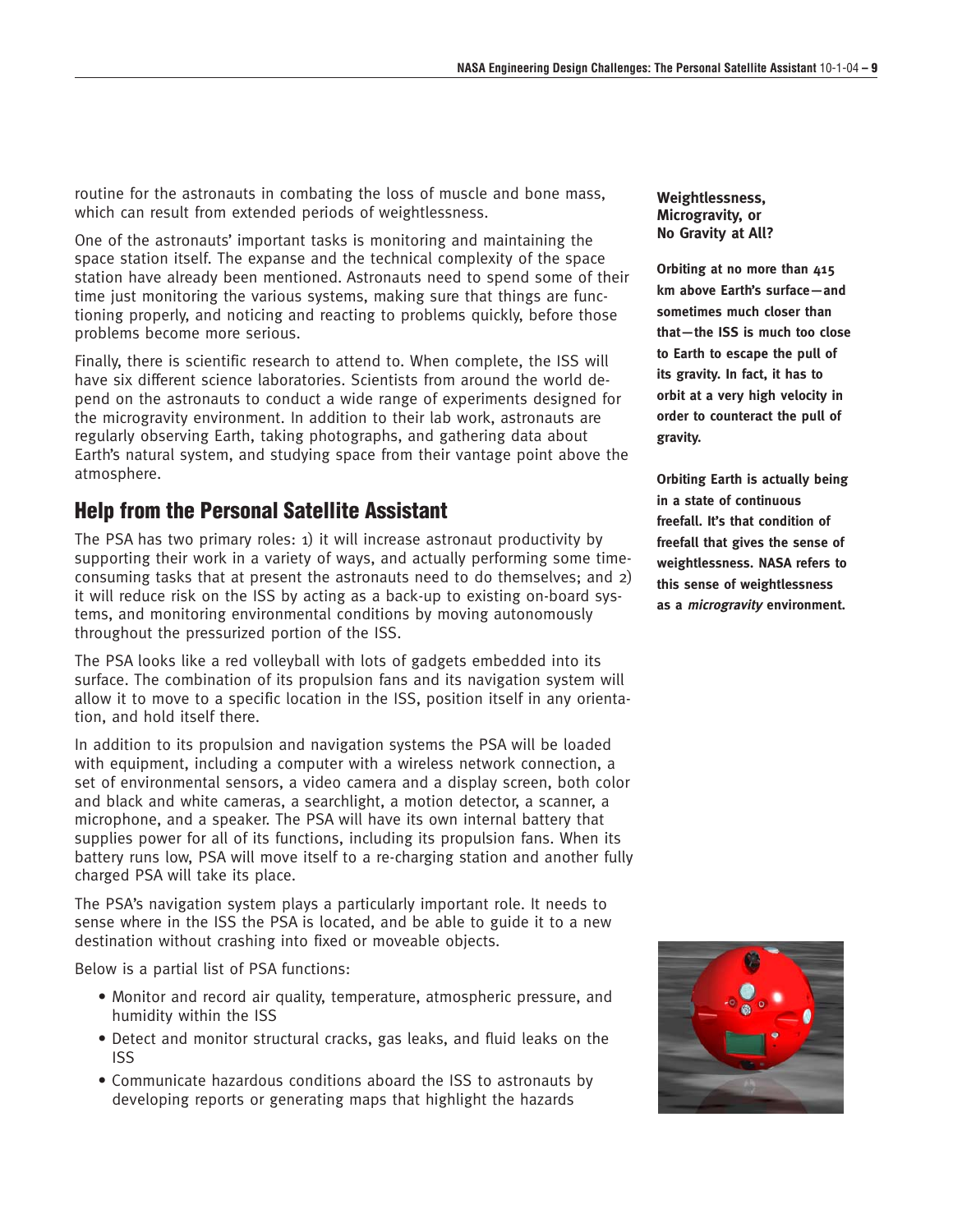- Remain in a fixed position, monitoring science experiments that are being conducted aboard the ISS, collecting data and transmitting reports to the astronauts or even to scientists on Earth
- Support communications via a set of input and output devices, including a microphone, speakers, a video camera, and a visual display panel.

The PSA has various modes of control. It can function autonomously, for example when it is moving around the ISS sampling and analyzing the atmosphere. Astronauts can assume direct control of the PSA, for example to have it locate a missing tool. At times, personnel on Earth will assume control of the PSA, for example to monitor an experiment that is underway.

You can get more information about the Personal Satellite Assistant at

http://ic.arc.nasa.gov/projects/psa/

http://ficworkproducts.arc.nasa.gov/psa/psa.html

# **About the Simulator**



The Simulator has been designed to mimic the PSA's motion in the near-frictionless environment of the ISS. It is composed of an approximately 60-cm diameter disk, a bearing on which the disk rotates, fans that accelerate or decelerate the rotation of the disk, batteries that supply power, and switches that are used to control the power to the fans.

The fans act in opposition, with one causing clockwise rotation of the disk and the other causing counter-clockwise rotation. They can be used to accelerate or decelerate the disk and to bring it to a stop at a particular location. Fans are either fully on or off; there is no way to make them operate at varying speeds.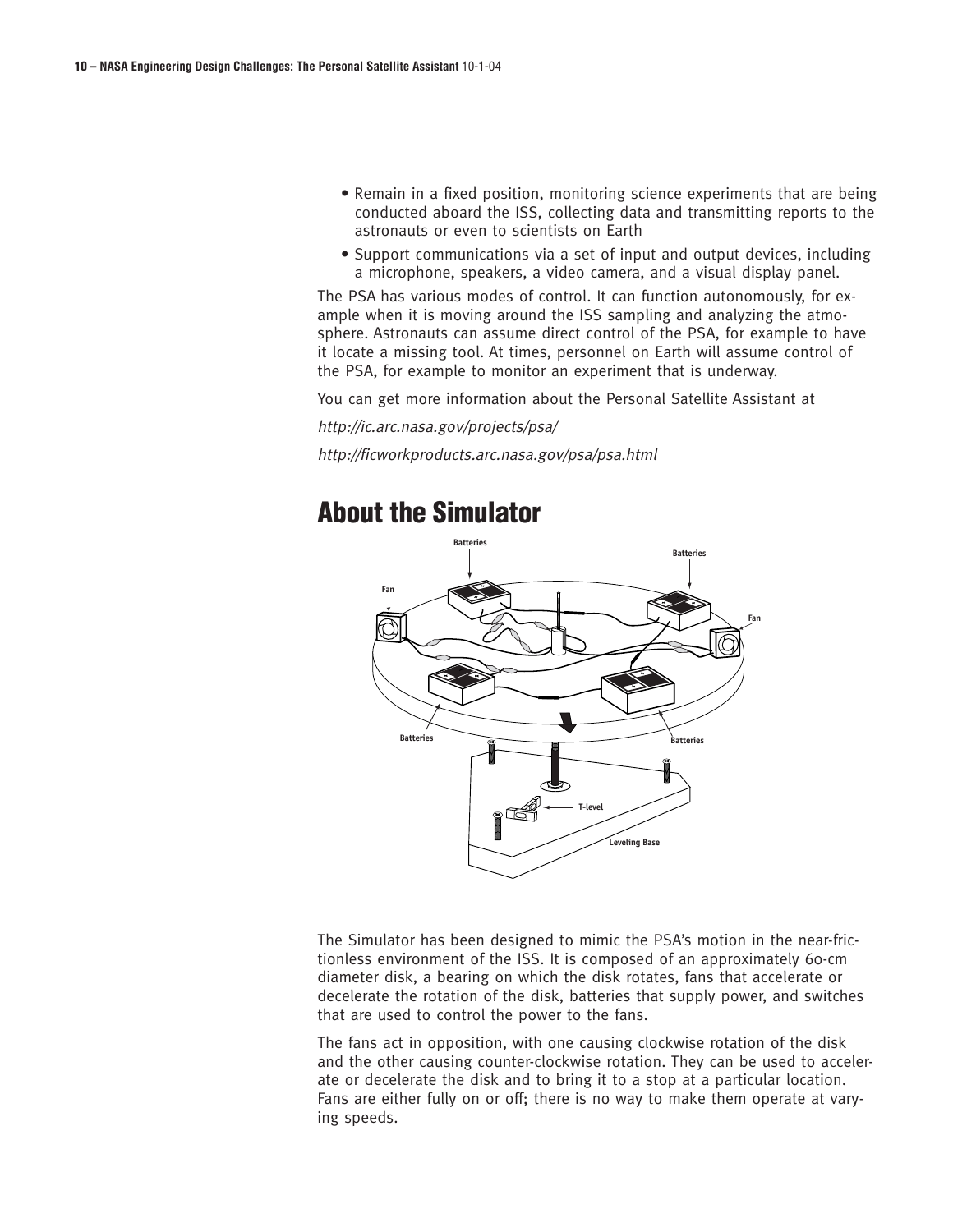The switches are probably unfamiliar. They are called reed switches. The two separate pieces of metal inside the tiny glass tube are brought into contact by a magnetic force. The magnet need not touch the reed switch to close it, and in fact it should not: the reason the reed switches are used on the Simulator is because they allow for the fans to be controlled without disturbing the motion of the rotating disk. The reed switches are very delicate and fragile.

This Simulator has several features that open new doors to the exploration of forces and motion:

One is the near-frictionless bearing that supports the disk: one push will set the disk spinning for a very long time.

A second feature of the Simulator is directly related to its rotation. It's difficult to set up an apparatus that allows students to study the motion of an object that might accelerate for 15 or 20 linear meters or more. And yet, a point on the disk's circumference could easily accelerate through that distance: for each rotation of the disk, a point on its circumference travels almost 2 meters. This means that students can observe and measure coasting, acceleration or deceleration across an extended distance.

A third feature is the force generated by the fans. When a fan is turned on, the force it generates is small but essentially constant in magnitude. This means that students are able to apply a constant force on an object for an extended period of time. Because the force is small compared with the mass of the disk, the acceleration is also small.

The combination of these features offers students an unusual opportunity: they can observe the relationship of force and motion play out in slow motion.

# **Assemble the Simulator**

### **Major Components**

- leveling base (triangular base with leveling screws, vertical axle, hardware, and optional level)
- 59.7 cm (23.5 in.) diameter disk
- central plug
- two switch assemblies
- switch mast
- hub assembly
- 2 fans
- 4 interconnected battery holders
- magnetic wand



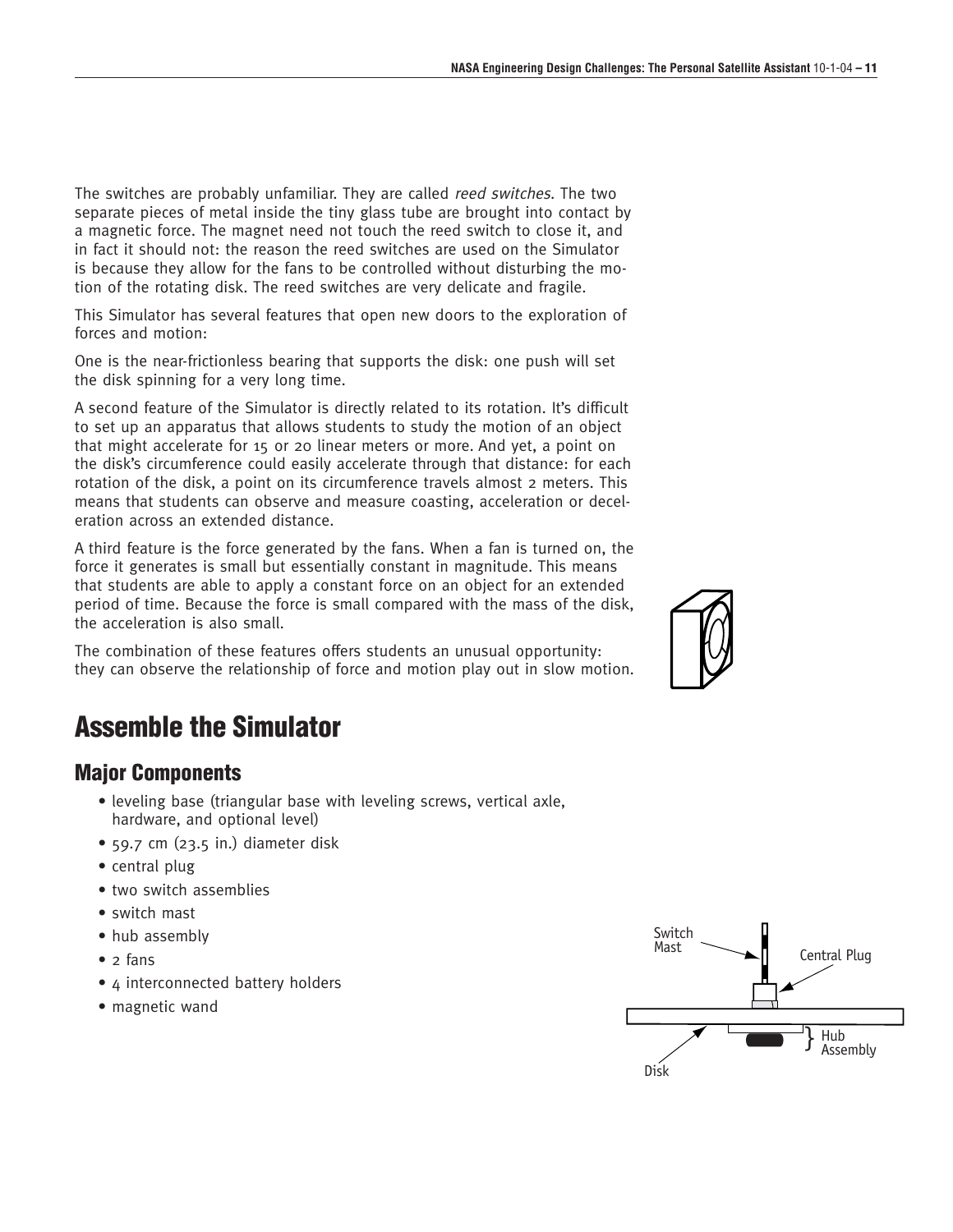



#### **Assembly**

- Prepare the Leveling Base. Position the hex nut (or nuts) on the axle (the carriage bolt) according to the dimensions shown in Figure 1. Adjust the leveling screws (using a level, if available) to level the triangular base.
- Set the Hub Assembly on the axle.
- Using masking tape, divide the Disk into quadrants.
- Set the Disk on the Hub Assembly.
- Insert the Central Plug through the Disk and into the Hub Assembly.
- Attach the Switch Assemblies to the Switch Mast. Position the two reed switches as shown at left, with the yellow switch extending 2 inches further. Tape the switches to the mast.
- Install the Switch Mast.
- Set up the circuit of batteries, switches, and fans. Be sure to arrange the fans so that the one attached to the green switch causes clockwise rotation of the Disk and the one attached to the yellow switch causes counterclockwise rotation. (Fig. 3)
- Use the non-slip material to make small pads on which the fans and battery holders rest. This will prevent them from sliding around on the disk when it is in motion. You may wish to glue the pads to the battery holders and fans.

The schematic diagram below is the typical representation of the Simulator in the Guide. The fans are indicated but not the wires, batteries, or other details.

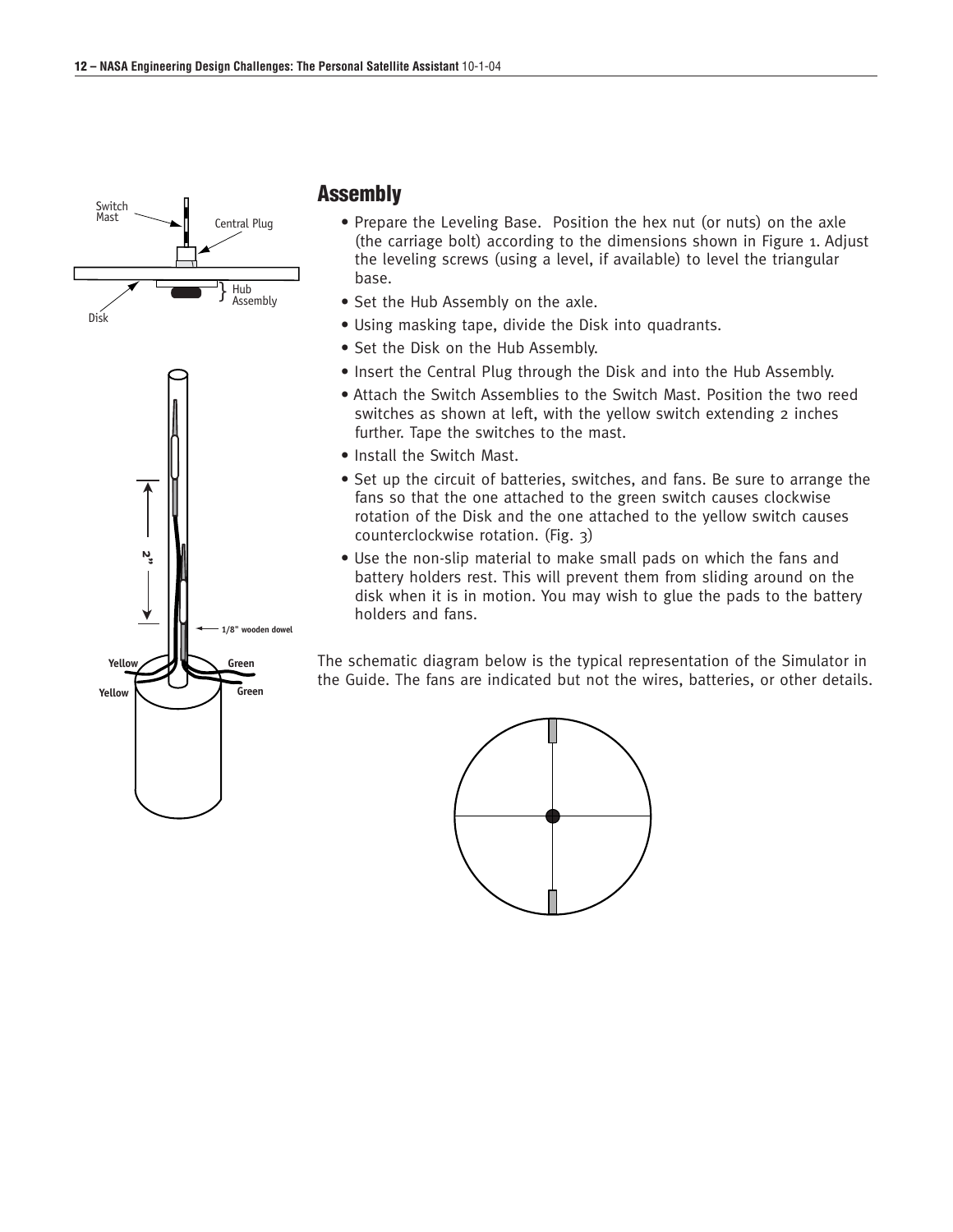

# **Figure 1 Base Assembly**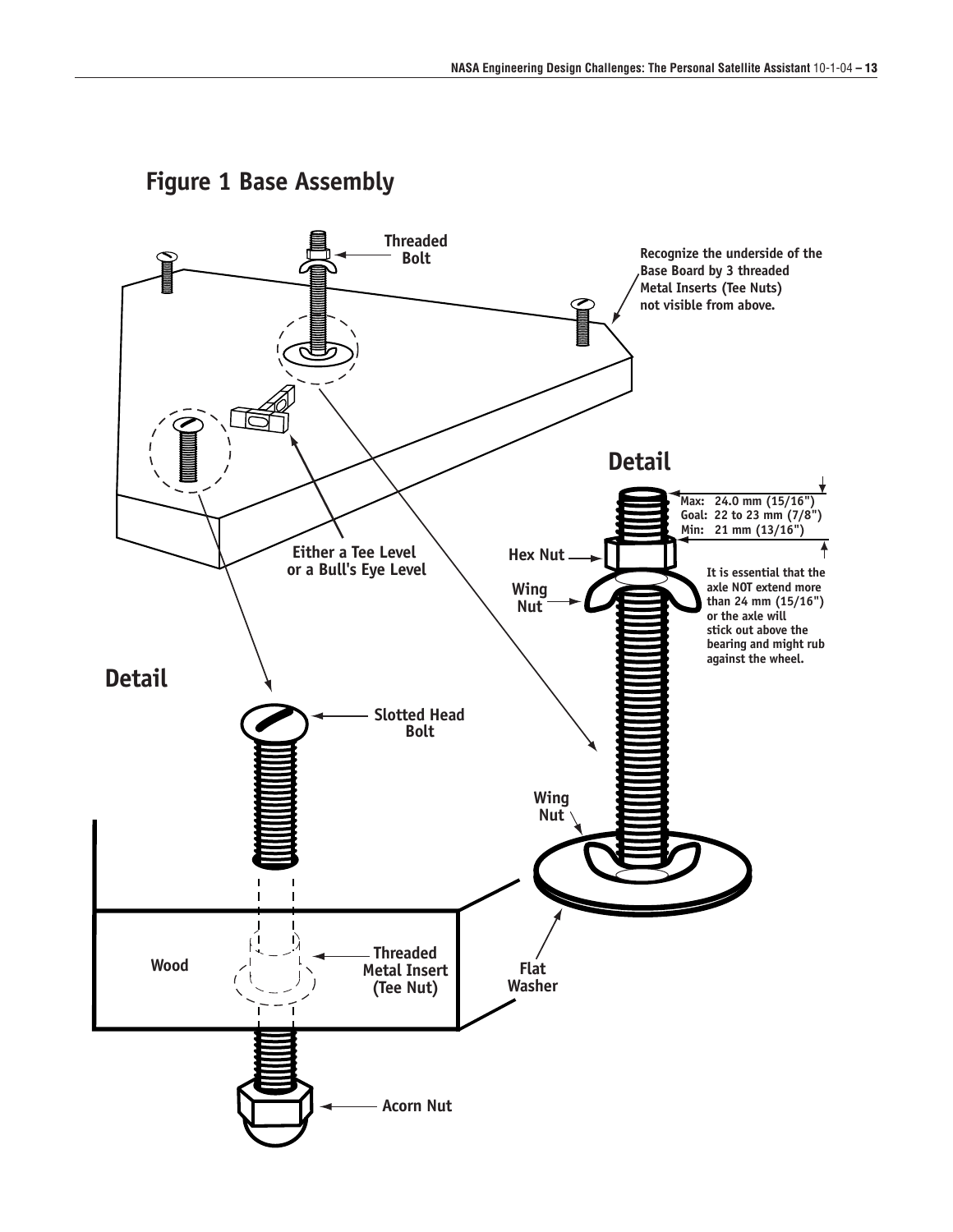# **Figure 2 Disk Placement on Base**

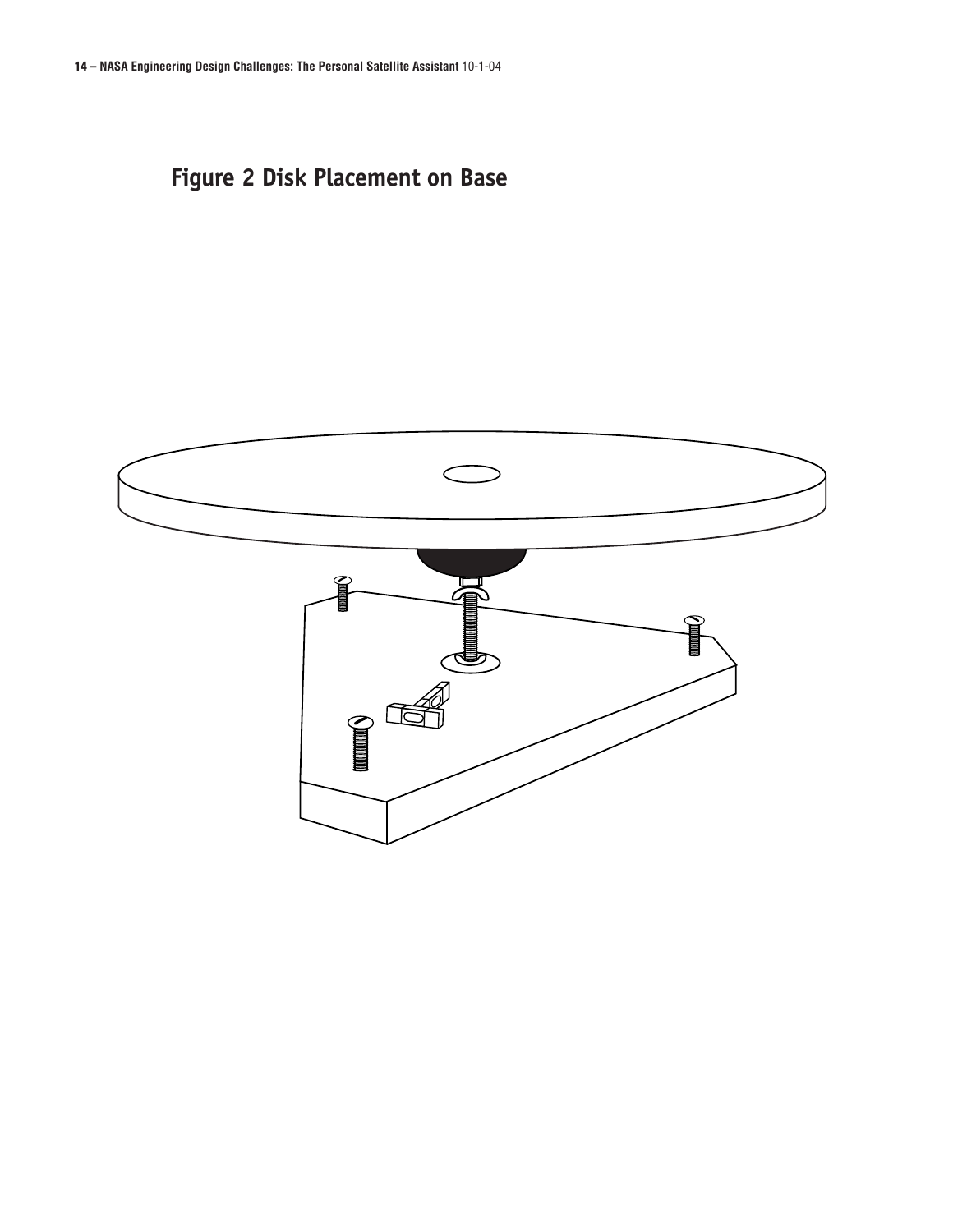# **Figure 3 Wiring Diagram**

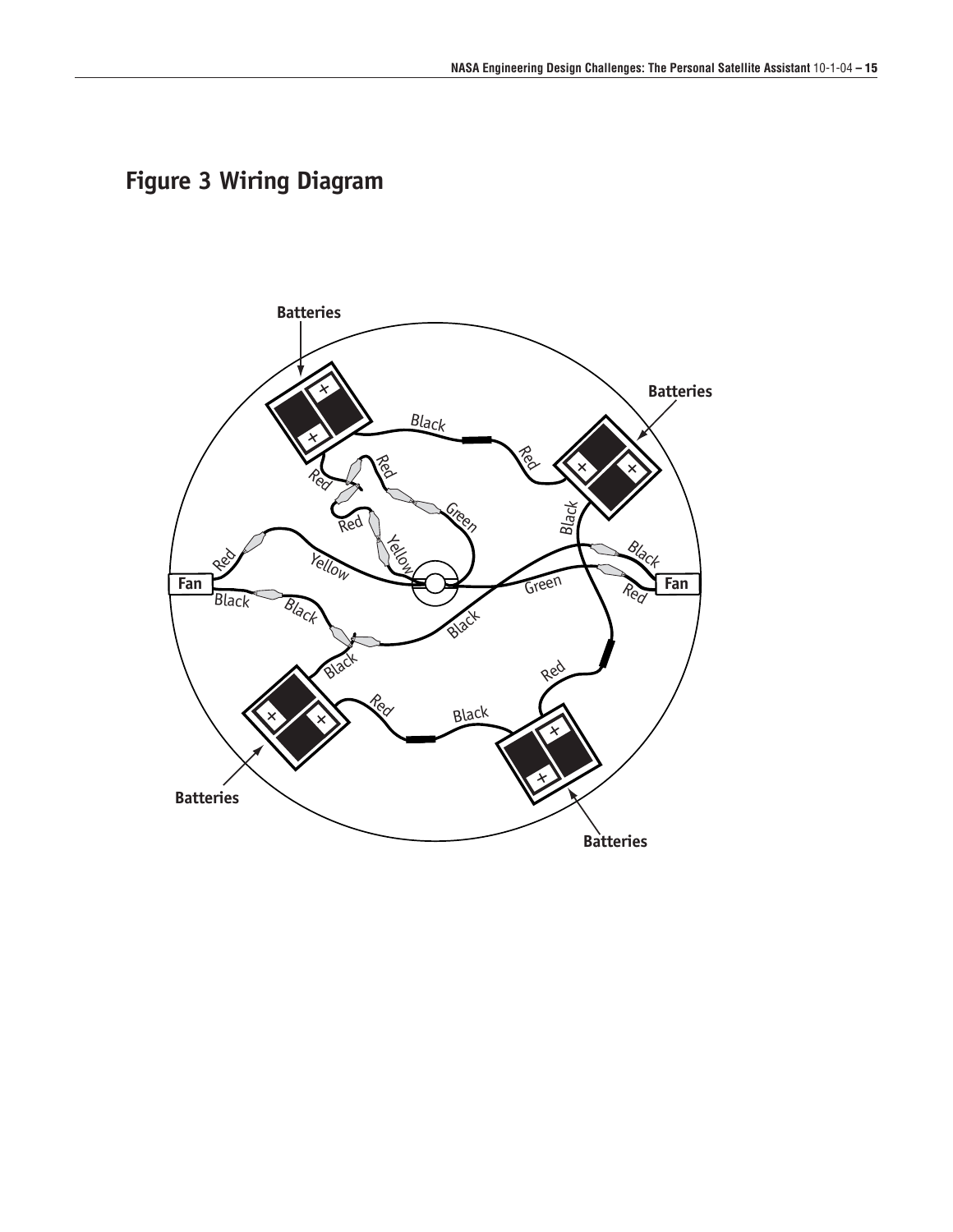# **Figure 4 Completed Simulator**

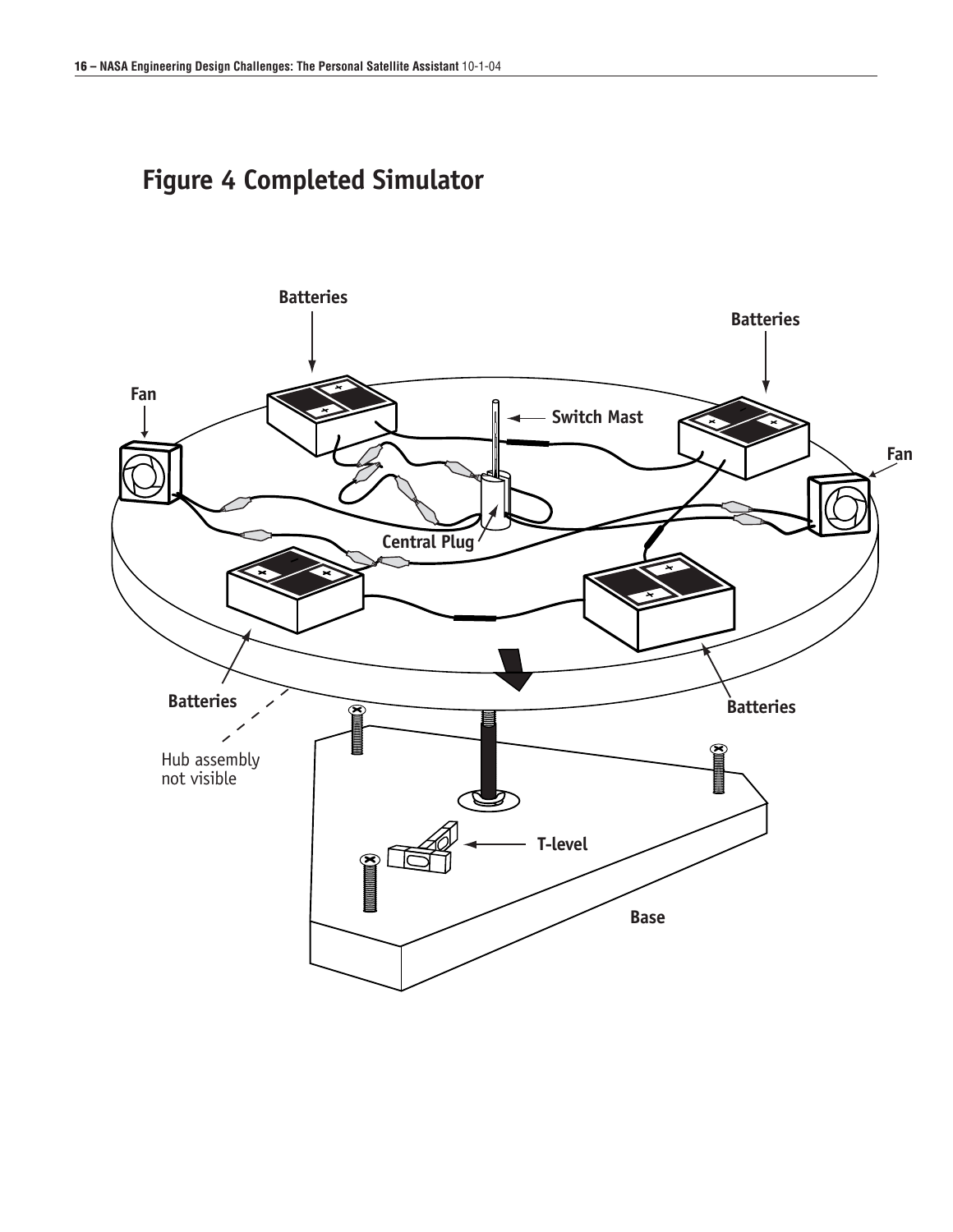### **Adjust Balance and Plumb**

#### **A. Balance the Disk**

Ultimately you will use the fans to control the movement of the disk. This works well only if the axle is vertical or plumb and the weight of the items on the disk is distributed in a balanced manner

- 1. With the disk sitting on the hub, make one more effort to distribute the items so that the weight—largely from the battery packs—is equally distant from the axle and evenly distributed around the disk.
- 2. To test and refine balance, tilt the Simulator by putting a book under one of the adjusting bolts of the base. The disk should not rotate on its own, no matter what position it's rotated to. If the disk rotates, it is not yet balanced. The heavy part of the disk will always rotate to the low point. Slide the battery packs slightly, to move weight toward the high point of the disk.
- 3. Rotate the disk 1/4 turn and see what happens. If the disk rotates, shift more weight towards the high point, then rotate  $1/4$  turn.
- 4. Repeat this process until you can rotate the disk to any position and have it stay there. (If the disk just barely moves, you may be close enough.)
- 5. Remove the book from under the adjustment bolt.

#### **B. Adjust for Plumb**

You have already used the level and adjusting bolts to level the base. If the axle is perpendicular to the base, it will already be vertical or plumb. This adjustment will help you to make the axle plumb, even if it is not perpendicular to the base.

- 1. With NO book under the base, place a weight, such as a standard-size stapler, on the disk and close to the edge.
- 2. If the stapler rotates to a "low point", use the adjusting bolts to raise the low point or lower the high point.
- 3. Rotate the disk so the stapler is halfway between the former low and high points and release the disk. As long as the stapler causes the disk to rotate to a low point, continue to adjust the bolts until the disk no longer rotates. (If the disk just barely moves, you may be close enough.)
- 4. Remove the stapler. Your disk should now be balanced and plumb.

**Figure 5**



#### **Adjusting for Balance**



**Adjusting for Plumb**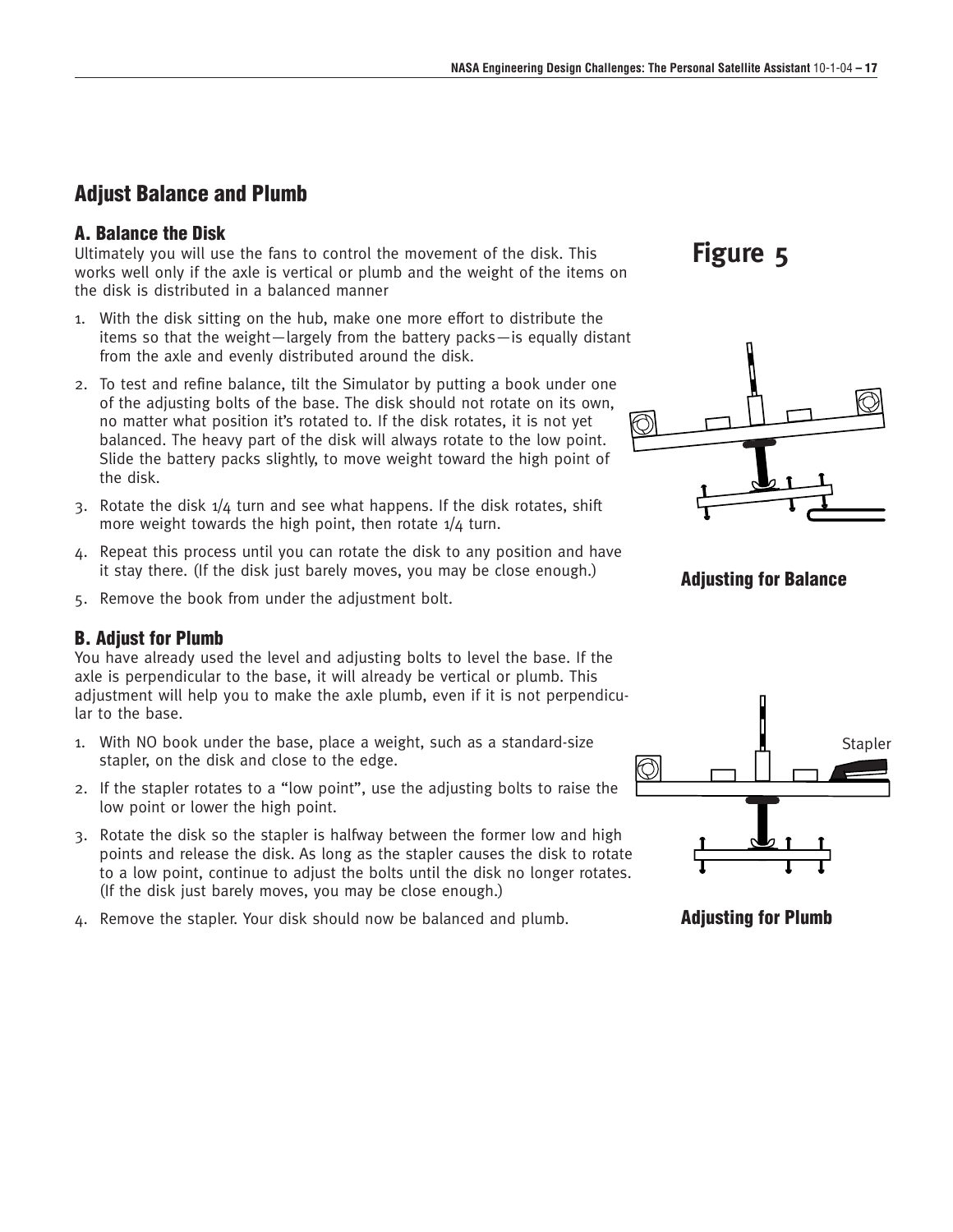# **Figure 6 The Magnetic Wand in Use**

When the magnet is brought near a reed switch, the switch closes and its fan turns on.

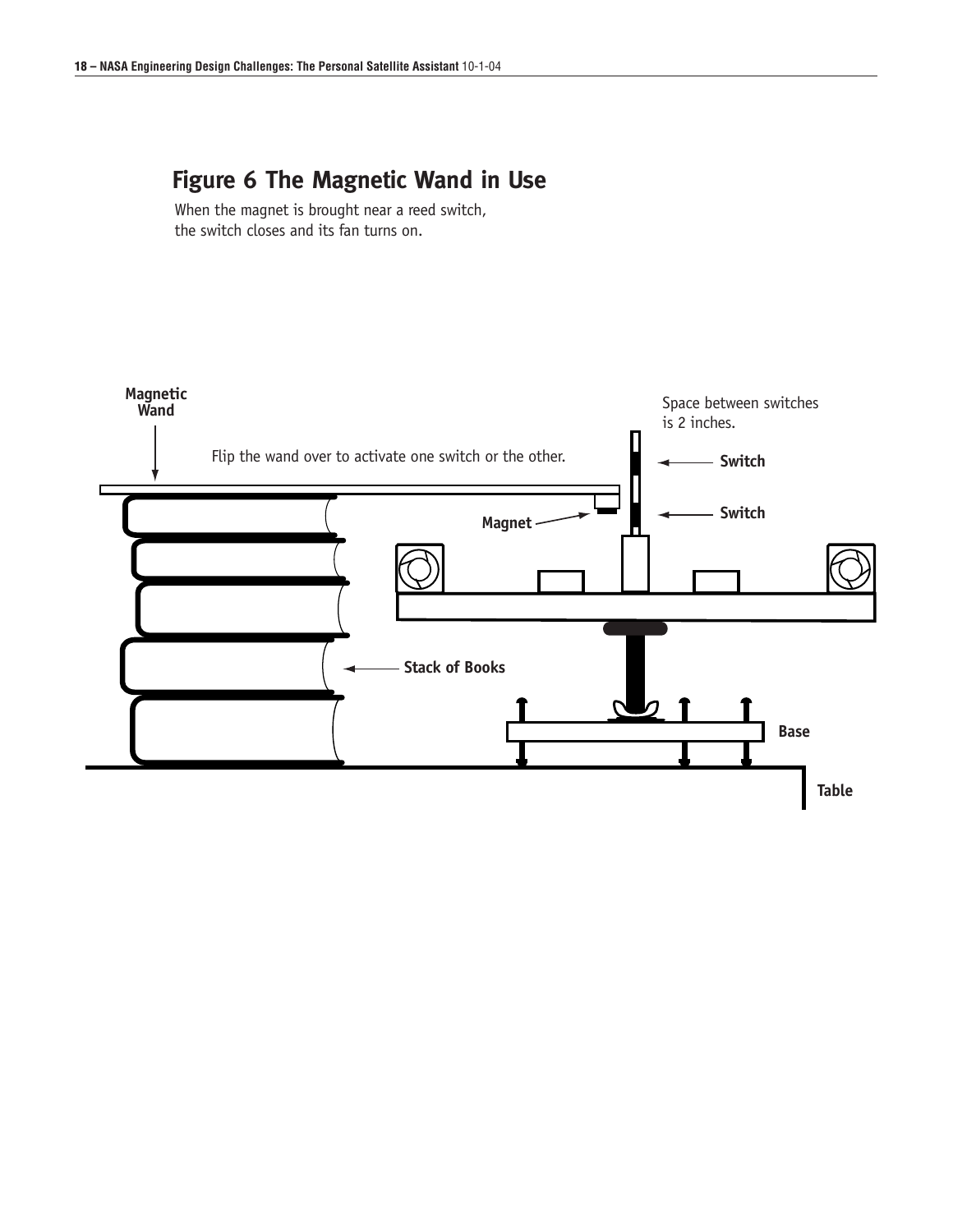# **The Simulator in Motion**

### **The Simulator as an Analogue for the PSA**

Although both the Simulator and the PSA use fans for propulsion, there are some obvious differences in the way they move.

- 1. The motion of the Simulator is opposed by drag as well as by the friction within the bearing that supports it. The only force that opposes the motion of the PSA is drag or air resistance: it needs no support in the weightless environment of the ISS. Discuss this with your students after they have had a chance to explore the Simulator in Exploration #1 and have thought about what causes the disk to slow down.
- 2. The Simulator is limited to rotary motion. Although the PSA has the capacity to rotate, its motion is primarily linear.

There is a way to think about the Simulator's motion that does not focus on rotation or angular motion. A point on the perimeter of the disk moves through a distance that can be measured linearly. The actual circumference of the disk is 187.4 cm, so a point on the circumference will move through that distance with each revolution.

### **Add a Pointer**

Add a pointer to the disk—a paper arrow with a tip that extends exactly 2 cm beyond the disk's circumference. The tip of that arrow will move through 200 cm with each revolution of the disk. This round number will help students keep track of the distance through which the pointer tip moves.

### **Make Tagboard Markers**

Use markers—L-shaped pieces of tag board—to help students count rotations, to act as destinations for the pointer (target markers) and to otherwise help with marking the disk's motion (maneuvering markers). For example, you may use a maneuvering marker to help you keep track of when to stop a fan so that the disk coasts to a particular destination. Markers are indicated by a boxed M.

### **Explore the Simulator**

Make a pile of books or other objects that support the wand, which is used to control the reed switches. Adjust the pile of books so that when the magnet is in the upper position it operates the upper reed switch. When you flip the wand over, the magnet will activate the lower switch. See Figure 6.

After testing the Simulator for a while, try the Explorations and Missions you think you'll want to use with your class. Read the Teacher Notes that are associated with each Exploration and Mission. Use the Observations and Notes section to customize the Explorations and Missions for your class.

# **A Cycle of Motion**

Before a fan is turned on, all forces acting on the disk are in balance and the disk is at rest. There are no horizontal forces, and an upward force from the hub balances the vertical force of gravity.

**A point on the circumference of the disk will travel through 187.4 cm with each revolution**



**Tape a paper arrow to the disk so that the point extends 2 cm beyond the disk's circumference. The tip of this arrow will move through 200 cm with each revolution of the disk. The arrow will also serve as a reference point.**

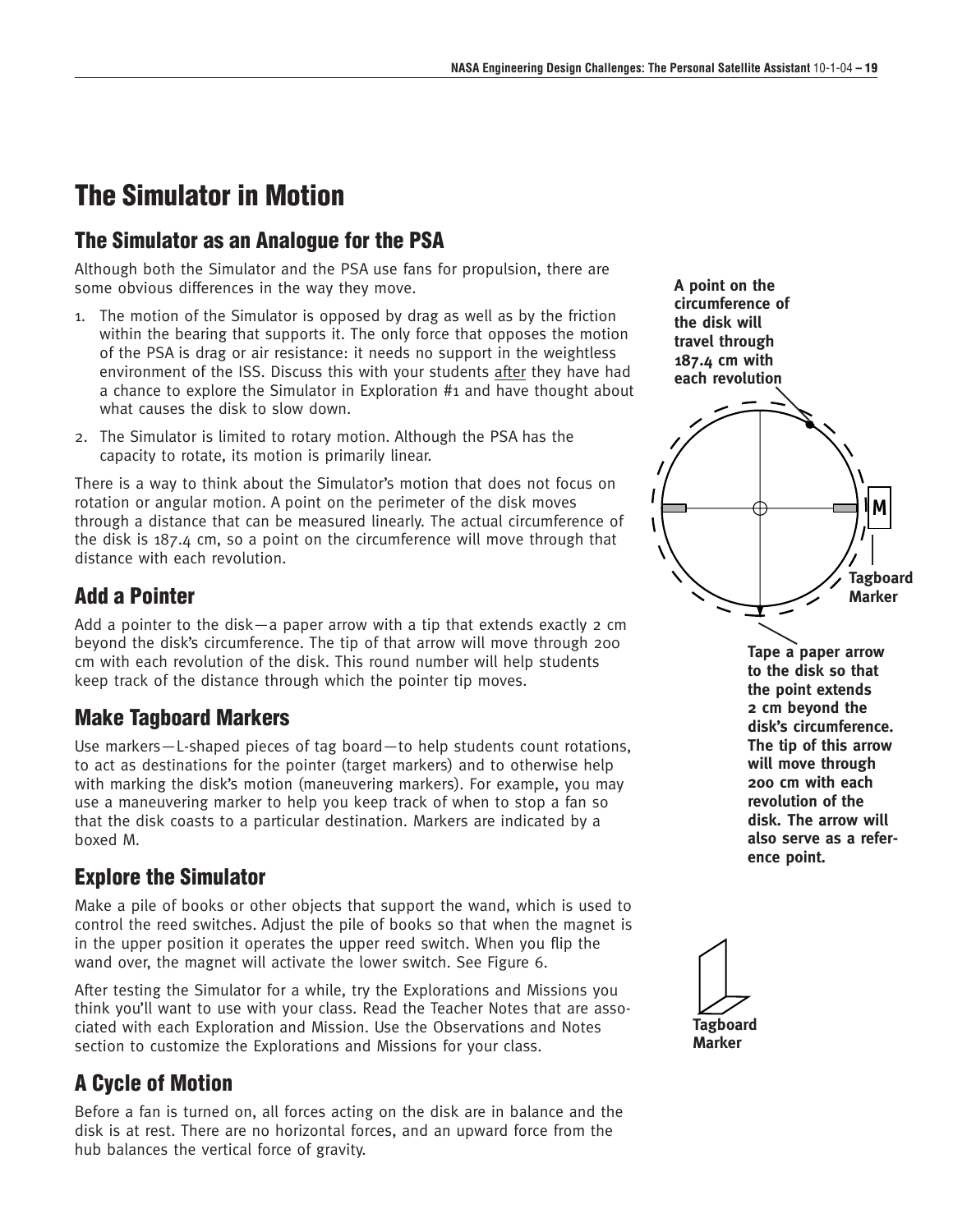When a fan is first turned on, the spinning blades push against the air, and in reaction, the air pushes equally against the spinning blades. The air moves off in one direction and the fan blades (and therefore the fan casing and the Simulator disk) move in the other. As long as the spinning fan blades push against the air, the air will push back against the fan blades, causing the horizontal forces acting on the disk to be imbalanced. The disk continues to speed up or accelerate. The acceleration is gradual because the force applied to the disk is small in comparison with the mass of the disk.

During acceleration, there are actually three forces that influence the rotation of the disk:

- 1. The force resulting from the fan is acting to cause disk rotation.
- 2. Friction within the bearing is acting to oppose disk rotation.
- 3. Air resistance or drag, which acts on the surface of the disk as well as on the items on the disk, also opposes disk rotation.

For quite a while (20 or more revolutions) the force from the fan remains greater than the combined forces of bearing friction and drag, and during all of this time, the unbalanced forces will cause the disk to accelerate.

Although friction from the bearing is not likely to change much during acceleration, drag increases dramatically. In fact, drag increases in proportion to the square of the speed at which the disk moves through the air.

At some point, the combination of forces from friction and drag will become equal to the force of the fan, and the net force on the disk will return to zero (approximately…it may actually fluctuate). At that point the speed of the disk will stop increasing and will remain at what is called *terminal speed.* 

When the driving fan is turned off, the disk will continue to rotate or coast. An object in motion tends to remain in motion (inertia). However, its speed will start to slow down or decelerate. That's because the forces of friction and drag are still acting on the disk, and will continue to do so for as long as it is in motion.

The reason the disk coasts for such a long period of time is because the forces opposing its motion are very small, particularly at lower speeds. The bearing has very low friction, and as the disk slows down, the force of drag diminishes significantly.

When the disk finally stops, it should remain stopped. If it starts to move again, on its own, that indicates the balance and plumb need to be corrected.

If instead of letting the disk coast to a stop, the opposing fan was turned on, then the three forces affecting the disk's rotation would all be acting in the same direction, to oppose motion or decelerate. In this instance, the disk will come to a stop much more quickly.

Within this cycle of motion, from a disk that is at rest, to a disk that accelerates up to terminal velocity and returns to a resting position (or decelerates with the support of a fan), you'll find many opportunities for supporting the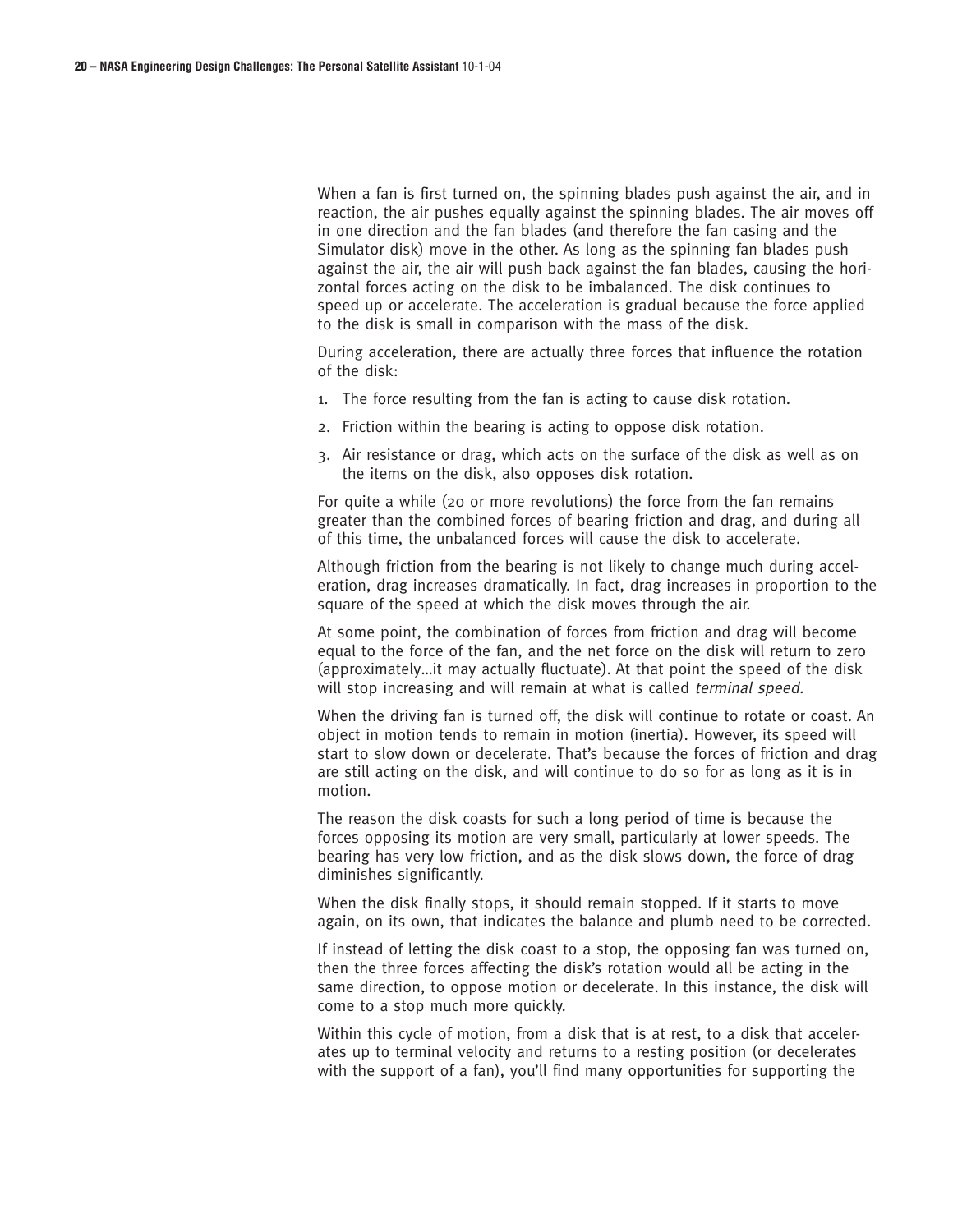study of force and motion. A list of the key concepts that were mentioned in the description above includes:

- Force (from the fan, which creates an unbalanced force on the disk)
- Mass (affects the rate of the disk's acceleration)
- Acceleration (from imbalanced forces acting on the disk)
- Friction (within the bearing, which opposes the force of the fan)
- Drag (from the air, which opposes the force of the fan)
- Speed (the rate at which the arrow moves)
- Terminal speed (when forces of the fan, friction, and drag are balanced)
- Inertia (the tendency of the disk to continue rotating after the fan stops )
- Deceleration (from the imbalanced forces acting on the disk)

From this list you can build a set of learning goals that are suitable for the grade level you teach.

### **Newton's Laws of Motion and the Simulator**

#### **Newton's First Law of Motion**

Newton's first law describes the natural tendency of objects to not change their state of motion unless acted upon by unbalanced forces. Objects at rest tend to remain at rest; objects moving slowly tend to continue moving slowly; objects that are moving very fast tend to continue moving very fast.

That natural tendency of an object to maintain its state of motion is called inertia. The strength of that natural tendency is related to mass; the greater the mass, the greater the tendency to maintain a state of motion.

When the Simulator's disk is at rest on its axle, the forces acting on it are balanced and it maintains its state of rest. When a reed switch is closed and the disk is first put into motion, what is the unbalanced force that causes that motion? It's not simply the force from the fan; it's the portion of the fan's force that exceeds the opposing frictional force from the bearing and the drag of the air.

In addition to when the disk is at rest, there is one other time when the forces acting on the disk are balanced and the disk is maintaining its state of motion; that's when the disk reaches what's called its terminal speed. At that point, the force resulting from the combination of drag and friction matches and balances the force of the fan. The net force on the disk is (approximately) zero and the disk maintains its state of motion.

#### **Newton's Second Law of Motion**

Newton's second law addresses the way in which objects accelerate when the forces on the object are not balanced. It describes the acceleration of the object as being proportional to the unbalanced force and inversely proportional to the mass.

In equation format, it looks like this: Acceleration = Force/Mass or  $A = F/M$ 

So the acceleration of an object depends on the relationship between the unbalanced force on the object and the object's mass.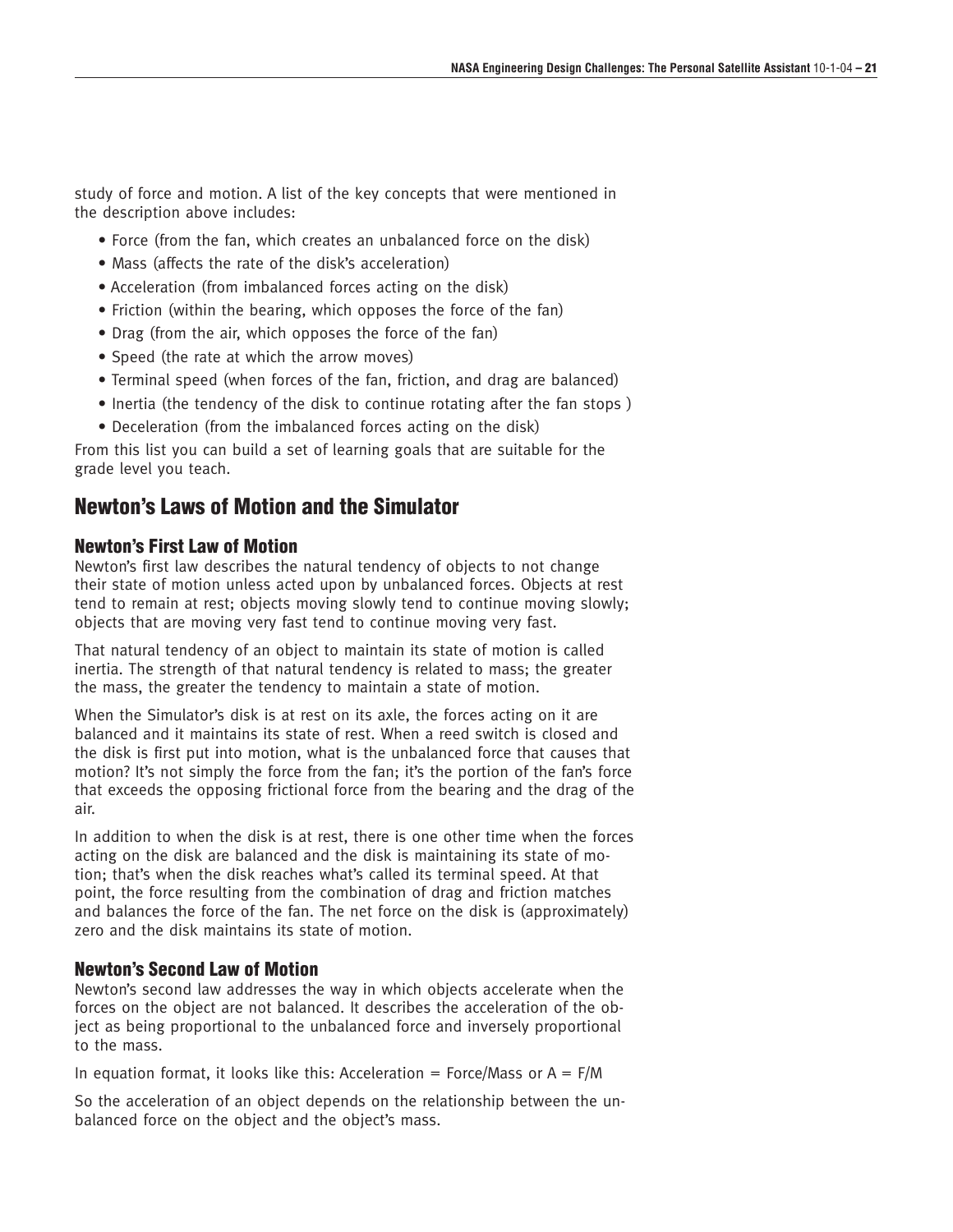The Simulator's disk isn't exactly massive, but in comparison with the magnitude of the fan's force, its mass is significant. Compared with many common situations, the acceleration of the disk can be described as gradual. In one of the Extension Explorations, additional mass is placed on the disk. This is an interesting experiment that can highlight the Simulator's role in studying Newton's Laws.

#### **Newton's Third Law of Motion**

Newton's third law claims that a force cannot exist in isolation; it is an interaction. Furthermore, it claims that force results in a symmetrical interaction. When your hand pushes against an object, the object pushes against your hand. If the object is heavy or immobile, your hand can exert a large force on the object and the object can exert a large force on your hand. If the object is light and can move, your hand will exert a smaller force on it and it will exert a smaller force on your hand. The object will also accelerate.

When the Simulator's fan is spinning, a short chain of events takes place that illustrates Newton's Third Law of Motion. The spinning fan blade pushes against the air; the air pushes against the fan blade. The fan blade pushes against the body of the fan; the body of the fan pushes against the fan blade. The body of the fan pushes against the disk; the disk pushes against the body of the fan, and since the disk is mobile, it also accelerates.

# **Suggested Learning Goals**

#### **Learning Goals Related to Force**

Students will understand that:

- A force is a push or a pull.
- A force has magnitude and direction.
- When the forces on an object are in balance the object will not change its motion. Conversely, unbalanced forces on an object tend to change its motion.
- The cause of some forces is 'invisible', such as gravity, friction, and air resistance.
- Friction always acts to oppose motion or attempted motion.
- Air resistance or drag depends on motion. When there is no motion there is no drag.
- Drag always acts in a direction opposite to the direction of motion, and opposes motion.

### **Learning Goals Related to Speed**

(We will use a linear—vs. an angular—description of speed in the core content of this guide.)

Students will understand that:

• Speed is the measure of an object's change of position over time. It is a rate, normally measured in distance per unit of time.

#### **Speed vs. Velocity**

**The term velocity is used as a measure of an object's speed and direction. When either speed or direction changes, velocity also changes, a phenomenon referred to as acceleration.**

**In this challenge we focus on the linear motion of the pointer through space —approximately 200 cm per revolution. We are not concerned with the pointer's constantly changing direction. We reserve the term acceleration to describe a change in speed.**

**Because we focus on the pointer's speed and not on its direction, we do not use the term velocity to describe the pointer's motion.**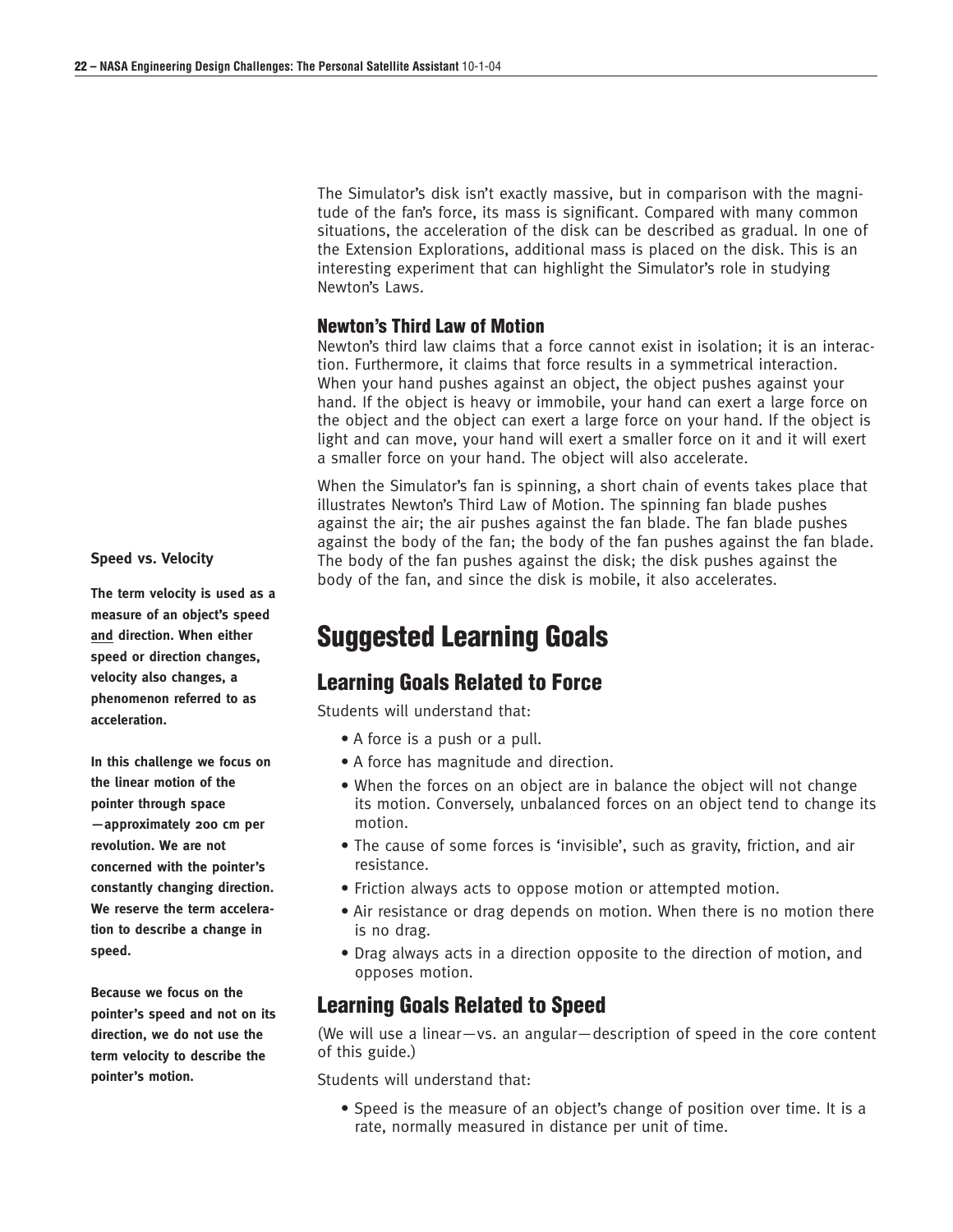- Students will understand that speed is a measure of how fast something is moving, and that it has a magnitude.
- Students will be able to take the appropriate measurements and perform the appropriate calculations to determine (the average) speed of the disk over a given distance.

### **Learning Goal Related to Acceleration**

• Students will understand that acceleration is a change in motion across time.

## **Learning Goal Related to Newton's Laws of Motion**

• Students will be able to describe in qualitative terms the motion of the disk in various situations, in terms of Newton's Laws.

# **Safety Considerations**

The fans are not powerful enough to injure a finger that may be hit by a rotating blade. The fans may, however, fragment a pencil point or other similar object, creating a potential hazard to eyes. Students can wear goggles to eliminate this hazard.

# **Teaching Strategies for the Challenge**

### **Teamwork**

Four students will work at each wheel. There are four roles through which they can rotate as they work on Explorations and Missions:

**Fan Controller:** operates the switches to turn fans on and off.

**Timer:** operates the stopwatch, and carefully observes the disk's motion

**Observer:** Keeps the Fan Controller informed about key points of any strategy the group has developed; informs team of the revolution count, time parked at the marker, and other information to keep the plan on track.

**Recorder:** Records times, takes notes to inform the development of new strategies, etc.

# **Time Frame**

There is no need to move through the challenge on consecutive days. Customize the schedule. Take days off, allow time for reflection, consolidation, and questions. Weave the challenge into your plans in such a way that it reinforces concepts about forces and motion as you come to them. Even after your class has completed the challenge and you've packed up most of the materials, keep one disk available to use for review and demonstrations.

# **Introducing the Context**

In addition to the introductory material in this Guide, there is a large collection of images of the International Space Station and the Personal Satellite Assistant on the Engineering Design Challenge Program Web site (http://edc.nasa.gov/challenge.html). They are in a file that you can download from the site.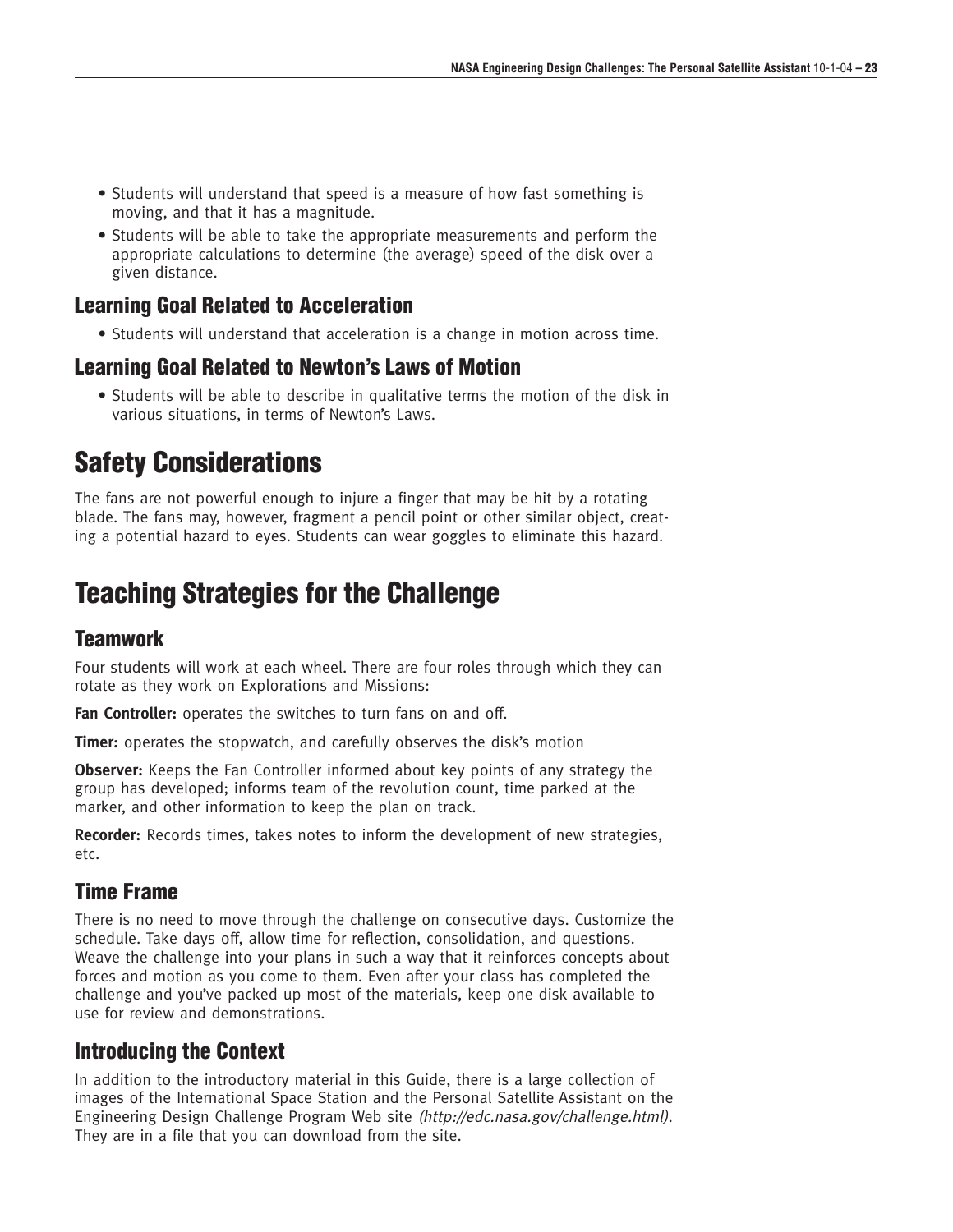# **IV. Classroom Sessions**

# **Sessions at a Glance**

The challenge is divided into four distinct parts. The number of class periods recommended to complete each part varies.

#### **Part 1: Introducing the Challenge** (One class period)

- Provide students with an overview
- Describe the International Space Station
- Describe the Personal Satellite Assistant
- Demonstrate a completed Simulator

### **Part 2: Studying the Motion of the Disk**

(Four or more class periods)

- Student teams assemble Simulators
- Describe team member roles
- Students practice using the Simulator
- Students use Simulators to complete Explorations and Missions
- Use Teacher Notes (and possibly other sources) to highlight the embedded Motions and Forces concepts

#### **Part 3: The Poster: A Performance Evaluation Tool**

(One class period and homework)

- Explain the assignment
- Define the assessment criteria
- Create the storyboards

#### **Part 4: Sharing the Results (One class period)**

• Organize a poster session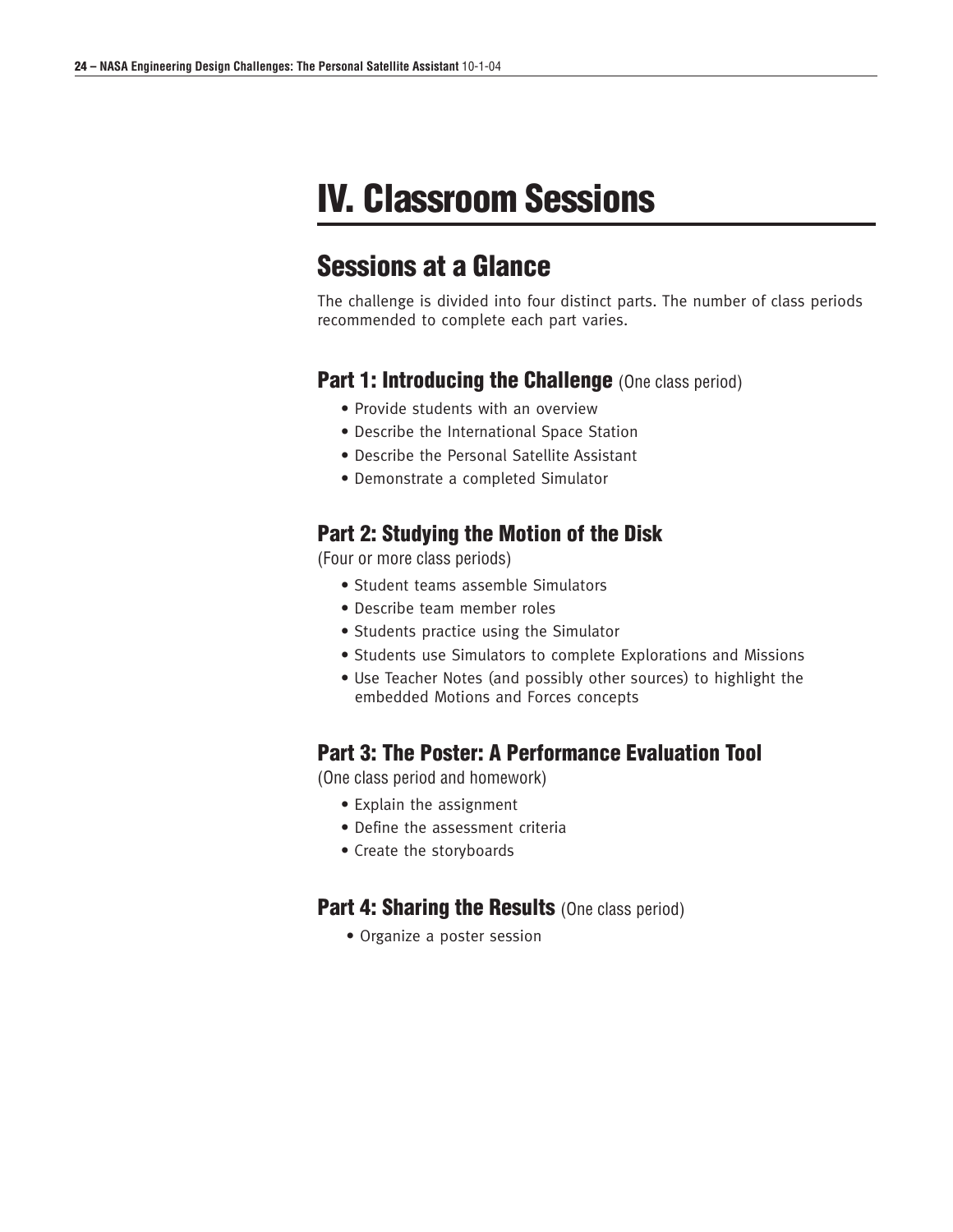# **Part 1: Introducing the Challenge** (One Class Period)

### **Teacher's Overview**

Use the class period to set the context for the student work with the Simulator, and to introduce the Simulator. Using resources embedded within this Guide and those on both the EDC Web site and other recommended Web sites, describe the International Space Station, the challenges faced by the astronauts who live there, and the Personal Satellite Assistant. Then demonstrate the Simulator you have assembled and draw connections between its propulsion system and that of the PSA. Finally, describe the Simulator's capacity to support the exploration of force and motion, and show students a copy of an Exploration sheet.

## **Goals**

Students will be able to:

- Describe the general usefulness of the PSA aboard the ISS
- Describe some PSA functions and its mode of propulsion, in a general way
- Recognize the Simulator and how it operates
- Understand the relationship between the PSA propulsion system and motion and the Simulator propulsion system and motion.

### **Materials**

- One completed Simulator, to be used in a demonstration
- (Optional) A computer with PowerPoint to show students images of the ISS and PSA.

# **Detailed Steps**

#### **Introduce the International Space Station and Astronauts** (15 min)

Take advantage of the resources included in the Guide as well as those on the EDC Web site (http://edc.nasa.gov/challenge.html). The Web site has a pdf file with images that show the ISS at various stages of construction.

#### **Describe the astronauts' challenging situation aboard the ISS**

Remind students that astronauts live and work in a weightless environment, a situation that complicates many of their daily routines. Describe their busy routines, which include monitoring the ISS for safety, assuming responsibility for a variety of experiments, and collecting data on a daily basis.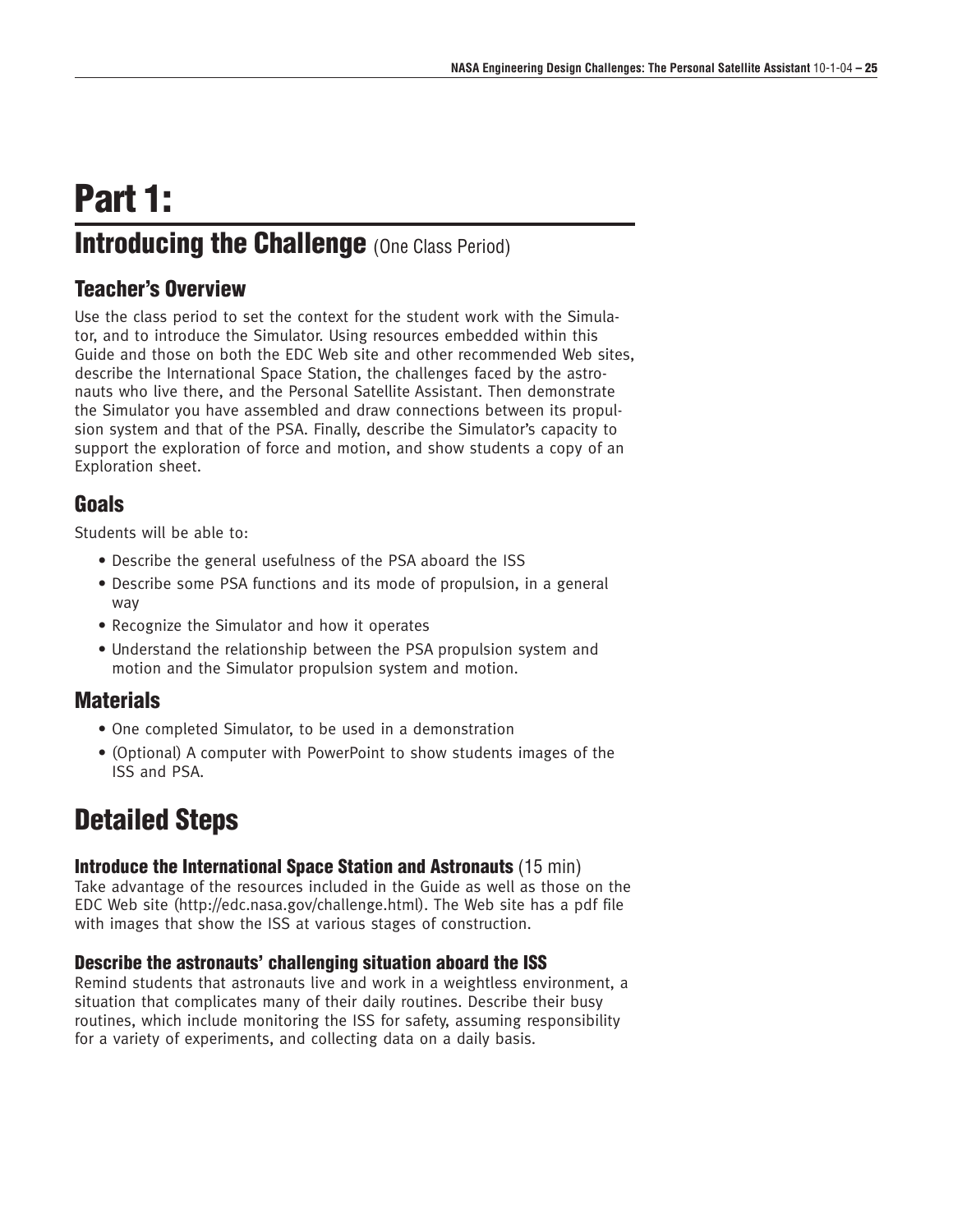#### **Describe the Personal Satellite Assistant (PSA)** (10 min)

Describe the PSA, its propulsion system, some of its functions, and its potential for making the ISS a safer place where astronauts can work more productively. Again, you may want to take advantage of the pdf file on the EDC Web site during your introduction. Provide students with the URL's related to the PSA, so that they can learn more about the project at another time.

#### **Demonstrate the Simulator** (20 min)

Show students the Simulator you assembled. Highlight the fact that the pointer extends 2 cm beyond the circumference of the disk, and that its tip will move through 200 cm with each revolution. Describe the relationship between the motion of the PSA, the motion of the disk, and the motion of the pointer.

Point out the reed switches, describe how they work, and let students know how fragile they are. Demonstrate turning the fans on and off with the wand, and the way in which the disk speeds up, coasts, and slows down in response to the fans. Draw connections between the PSA's propulsion system and the Simulator.

Point out how the Simulator coasts easily when the fans are turned off. Ask students to explain the coasting behavior. Why does the Simulator coast? Why does the PSA coast? What force slows down the Simulator? What force slows down the PSA? (Students will explore coasting in Exploration #1.)

Start the conversation with students about the ways in which the Simulator supports the study of force and motion. Point out that the fans are applying force to the disk, and that as a result of the applied force, the disk is not only moving, but accelerating. As the opportunities arise, start introducing some of the vocabulary that students will use during the Explorations and Missions (clockwise and counterclockwise motion, forces, coasting, reed switches, friction).

Tell students that they will be assembling their own Simulators, and mention the Explorations and Missions on which they'll be working.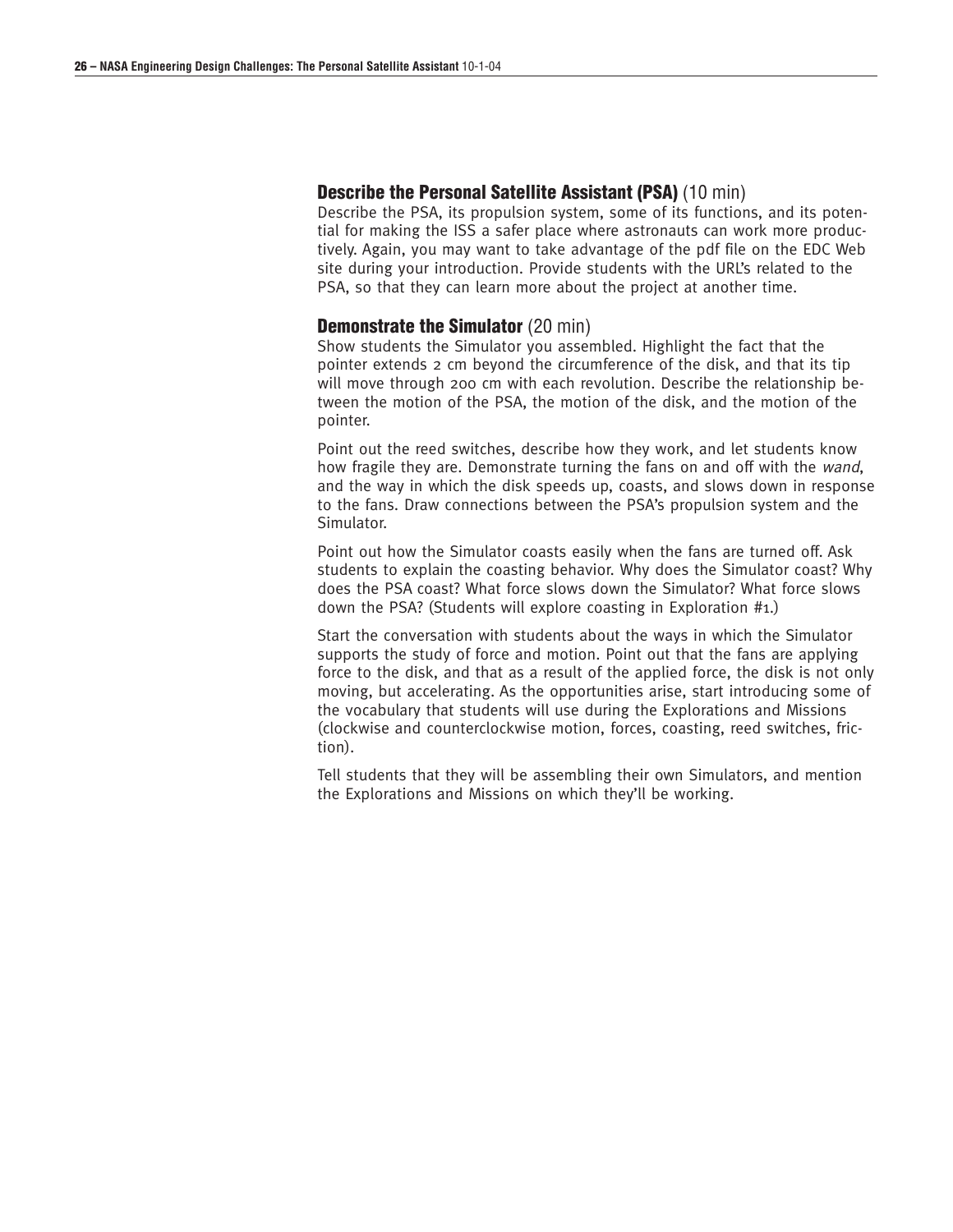# **Part 2:**

# **Studying the Motion of the Disk**

(Four Class Periods Minimum)

### **Teacher's Overview**

Each team of four students will assemble a Simulator. They will then use the set of Explorations to become familiar with the Simulator and the way in which the disk responds to the forces exerted by the fans, by friction in the bearing, and by friction from air resistance (usually called drag). Students will apply this new knowledge in the Missions as they work to complete the challenge of maneuvering a point on the disk's circumference to a pre-designated spot and stopping it there. (This is one of the challenges the PSA will have to overcome.)

Each Exploration has an associated sheet of Teacher Notes that you'll find in the Detailed Steps section below. The Teacher Notes include suggestions for which concepts to highlight and questions to ask your students as they are working on an Exploration. Many of these questions are repeated from one Exploration to another. This is by design. The purpose is to have students observe and record how the Simulator responds to a variety of different inputs from the fans.

There is a single set of Teacher Notes that applies to all of the Missions. (see p. 47). It describes the purpose of the Missions, which is to engage students in the engineering design process. In this challenge, they design procedures rather than a physical system. Each of the Mission worksheets asks students to make a first estimate of a plan to complete the mission, and then to test it, evaluate it, revise the plan, re-test it, re-evaluate it, and revise it again.

As mentioned previously, this challenge has been designed for students in grade 5 and higher. You will need to decide on the level of conversation and analysis and on the Goals (below) that are appropriate for your students.

### **Recommended Goals**

By the end of Part 2:

- Students will learn how to use a stopwatch
- Students will be able to draw on their experience to describe in general terms the relationship between force, mass, and acceleration.
- Students will be able to recognize and describe systems in which forces are balanced or unbalanced and will understand the significance of each. They will draw on their experience to describe the concepts of drag, friction, and terminal velocity.
- Students will have created a "manual" that holds all of the information they have collected about the response of the disk in various situations. This manual will include a written plan for completing each mission.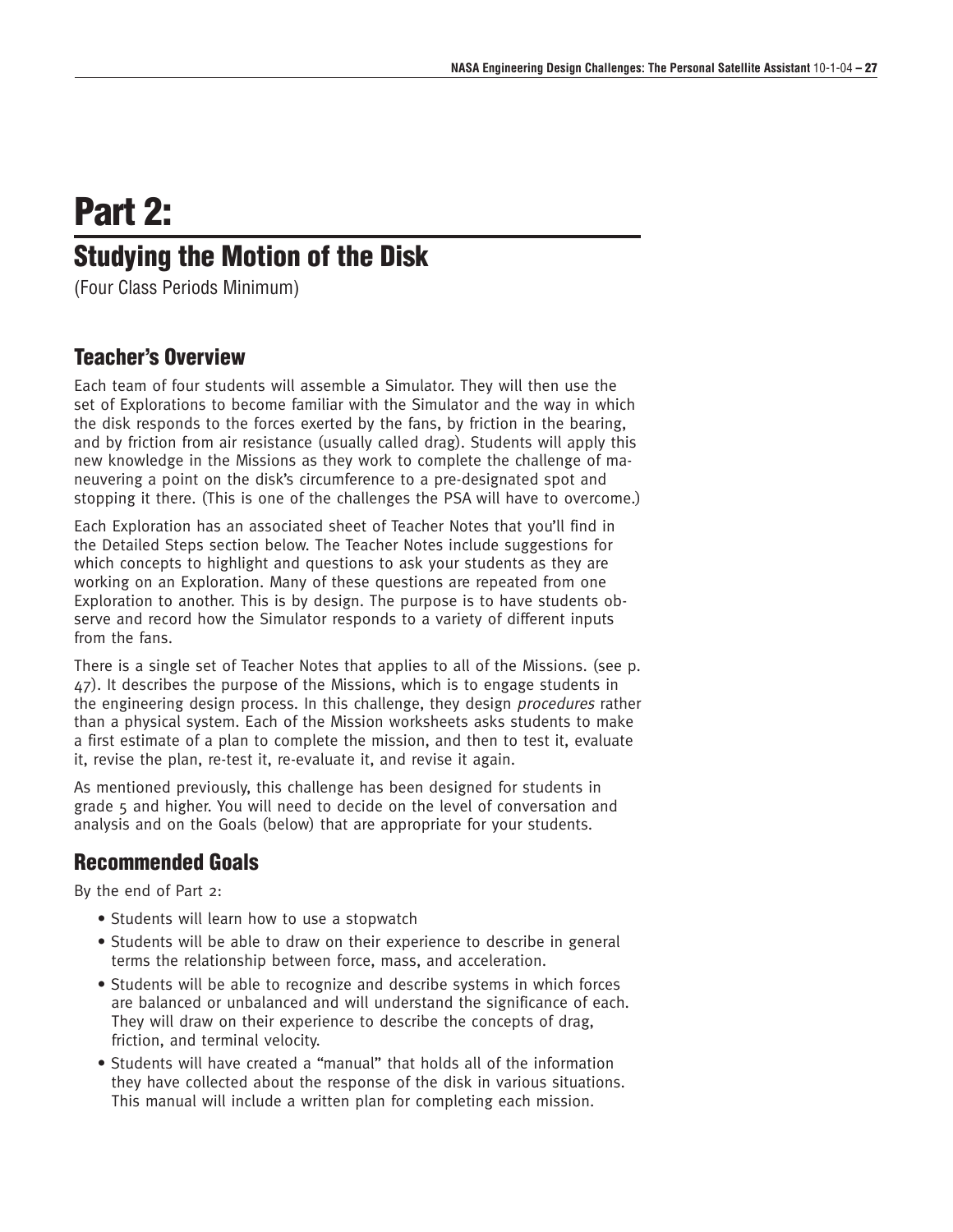#### **Materials**

• Print copies of the Explorations and Missions you plan to use.

Each team of students will need:

- One Simulator kit
- One copy of Assembling the Simulator (p. 12)
- One copy of Checking the Simulator for Plumb and Balance (p. 17)
- One copy of Figures 1-6 (p. 12-16, 18)
- One or more stopwatches (Personal watches that have the stopwatch function are fine.)

# **Detailed Steps**

#### **Group students into teams to assemble the Simulators.**

Provide each team with the components of the Simulator and the instructions and figures they will need. Allocating time for students to become familiar with assembling the Simulator is time well spent. If for any reason something comes loose, or if you don't have the space to leave the Simulators assembled for the duration of the challenge, it's helpful if students know how to dismantle and re-assemble the Simulators.

### **Review the wiring diagram with the class.**

The wiring is a bit complicated because the two fans and their switches form two parallel circuits within the main circuit. Take some time to review the circuit, and consider this work with electrical circuits as an important component of the challenge and a learning opportunity. Let students know that the reed switches must be handled carefully, since they are fragile.

### **Emphasize the importance of adjusting balance and plumb.**

The Simulator is not unlike other sensitive pieces of equipment that require careful adjustment. Simulators without proper balance and plumb will be almost impossible to control; depending on the position of the disk, they may start moving again after coming to a complete stop, or they may be very difficult to start after coming to a stop.

### **Discuss teamwork and the roles that each team needs.**

Let students know that teamwork is essential as they work with the Simulator. Each of the four team members will have an opportunity to fill each role. The specific roles are:

**Fan Controller:** operates the switches to turn fans on and off.

**Timer:** operates the stopwatch, and carefully observes the disk's motion

**Observer:** Keeps the Fan Controller informed about key points of any strategy the group has developed; informs team of the revolution count, time parked at the marker, and any other information to keep the plan on track.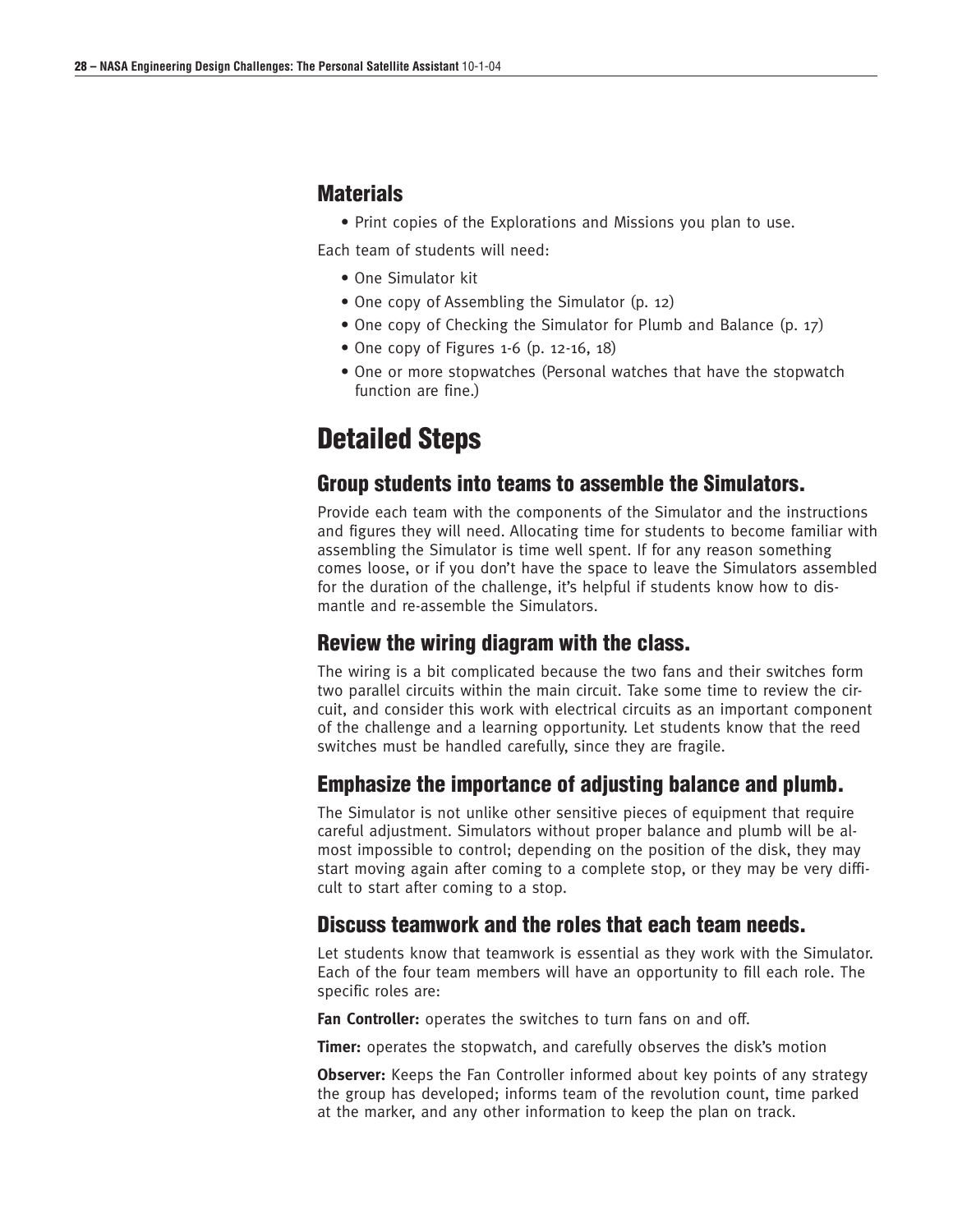**Recorder:** Records times, takes notes to inform the development of new strategies, etc.

The roles are listed on each Exploration and Mission sheet but they are not described there. Mention the roles to students before they start, but describe the role descriptions with them once they actually start to use the Simulator. It may take a while for students to fully understand all of the contributions they will need to make to the team in order to be successful with the Explorations and Missions.

#### **Provide time for students to practice using the Simulator and stopwatch**

Prior to starting work on the Explorations and Missions, have all students practice the role of Fan Controller. They'll need to make a pile of books to support the wand and learn how to position the magnet so that it closes the switch but avoids touching the plastic tube that protects the switches. They'll need to know how to open the switch quickly, and how to change from one switch to the other by reversing the position of the wand.

Some students may not have had previous experience using a stopwatch, or with using the lap timer function on a stop watch. Make sure that those who need to practice using the stopwatch have a chance to do so.

Students or teams who need to can continue their practice after they receive their first Exploration.

#### **Moving through Explorations and Missions**

Distribute Exploration #1. It's a good starting point for working with the Simulator in a structured way. Although the Explorations and Missions are clustered together in the Teacher Resources section of the Guide, it's recommended that you have your students move back and forth between Explorations and Missions. The Explorations may seem more formal and the Missions more gamelike, but both require focused attention and careful work.

The Extension Explorations are more challenging and involve more complex topics. They are more suited for older students.

Student-designed Explorations and Missions are another option. Once students have worked with the Simulator for a while, they may become interested in defining their own challenges.

#### **Measuring Distance**

Throughout the Explorations, students are asked to determine the distance in centimeters that the pointer moved prior to coming to rest. It is not necessary to use a measuring tape to determine these distances. Instead, students can use the following method:

• First, they should count the number of complete revolutions the disk makes before it stops. For each complete revolution, the tip of the pointer moves 200 cm.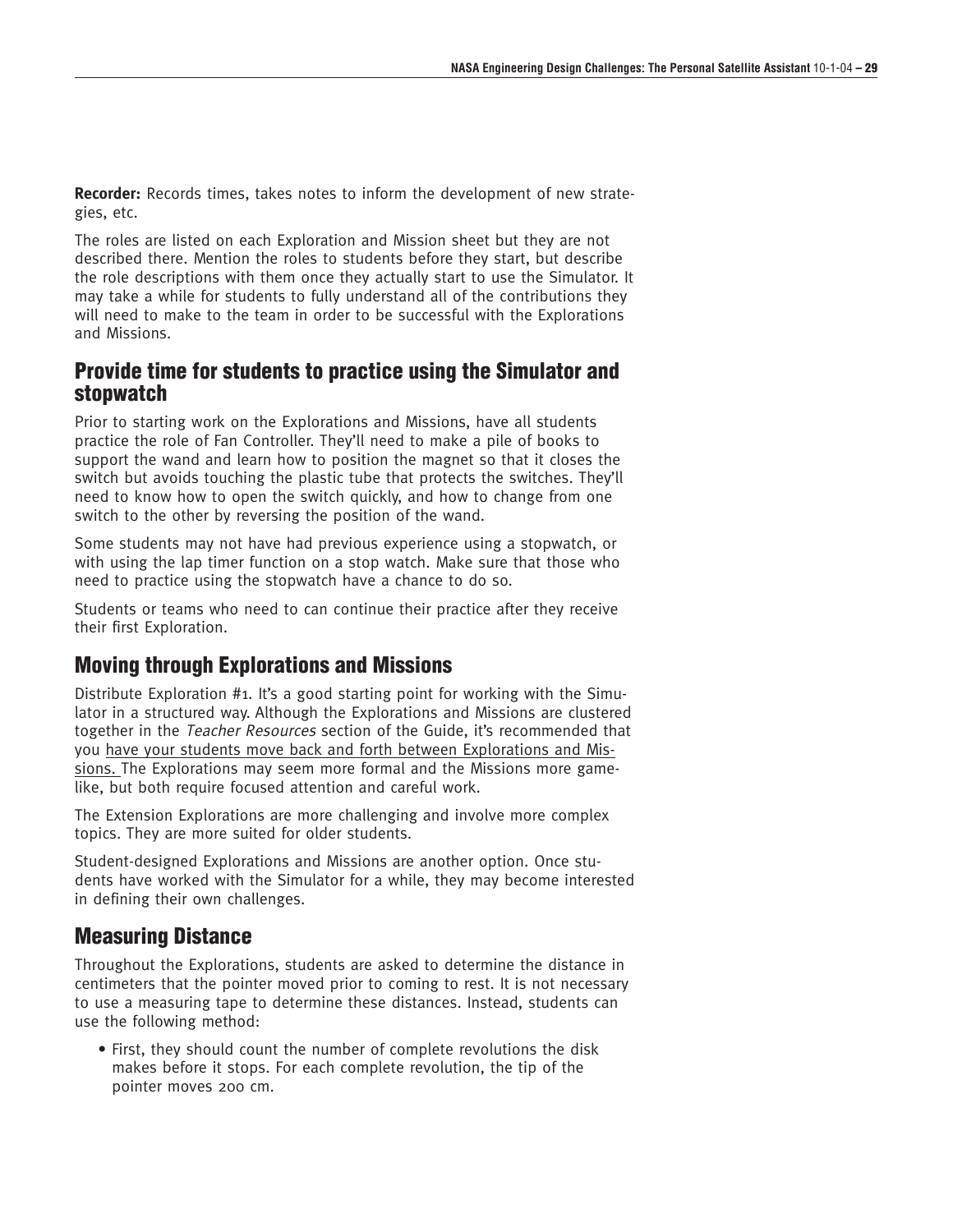- When the pointer fails to move a complete revolution, students can count the complete number of quadrants or quarter-turns that the pointer has moved. Each quadrant is 50 cm.
- Finally, students can estimate the distance for portions of a quadrant.

For example, a pointer that stops after approximately 8  $\frac{7}{8}$ ths revolutions will have moved a distance of approximately

1600 cm (8 revolutions)

150 cm (3/4 revolution)

25 cm (for the *estimated* additional  $1/8$ <sup>th</sup> revolution

TOTAL: Approximately 1775 cm or 17 m 75 cm

#### **The Teacher Notes**

Each Exploration has an accompanying sheet of Teacher Notes. These Notes provide suggestions for discussing concepts related to force and motion. As the class progresses through the Explorations, new concepts are introduced on the Teacher Notes sheets.

The Teacher Notes for the Missions are all together in a single section.

The back of each Teacher Notes page is blank, providing you with a place to add your own notes if you wish to customize the Explorations for your class. You may want to modify Learning Goals or even the way you present the Explorations and Missions.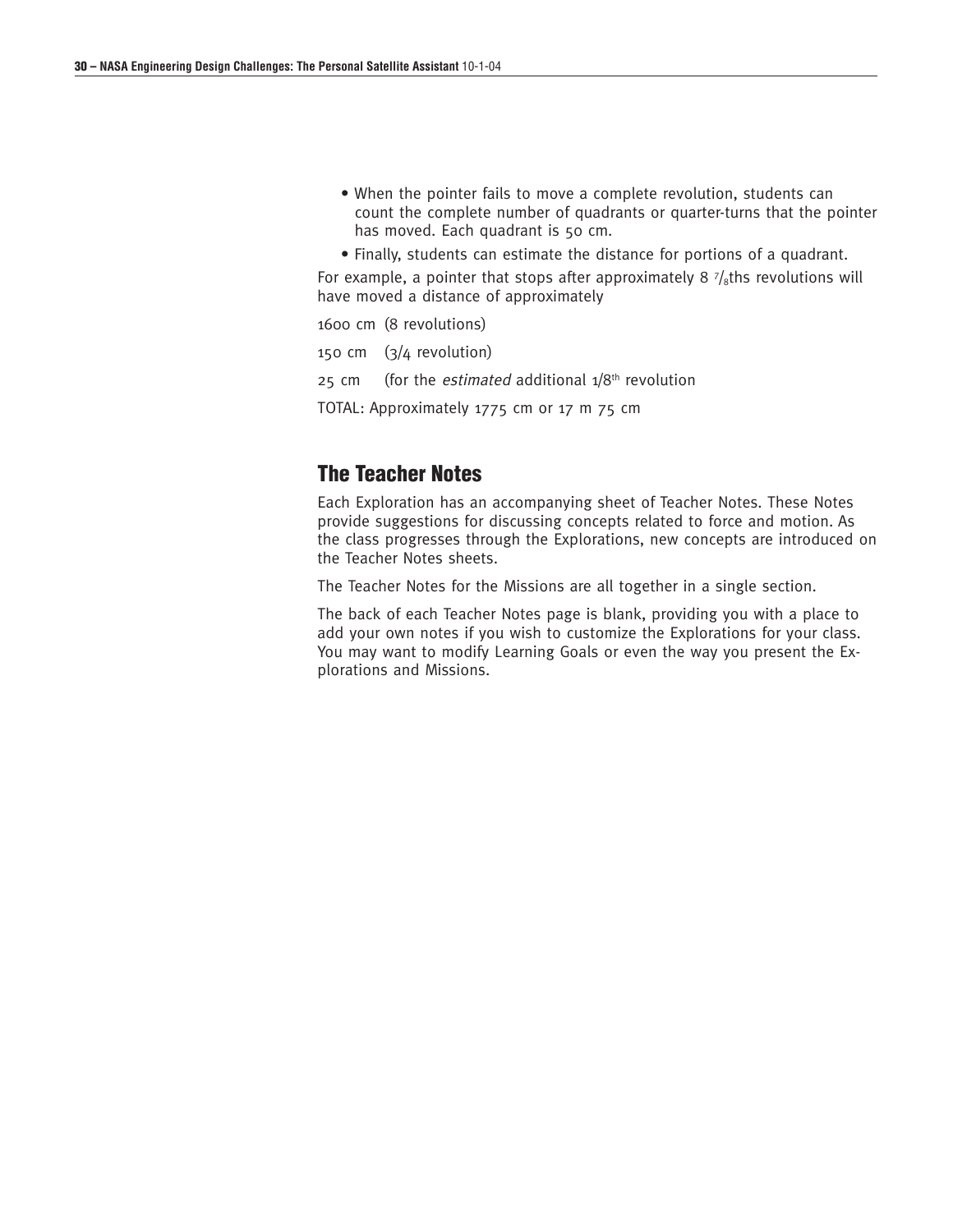# **Teacher Notes: Exploration #1**

The purpose of this exploration is to introduce the Simulator and to highlight some of its very interesting features—the low-friction bearing and the way in which it coasts after the fan has been turned off. Students also have an opportunity to use the stopwatch to time the motion of the Simulator.

Students should carry out the exploration in teams of 4 and then answer the questions for the exploration. We suggest you have pairs of students answer the questions. This gives them an opportunity to learn from each other and to discuss the concepts together.

After the students have done the exploration and answered the questions, have a group discussion in which you review the questions and highlight the important concepts.

**Estimated time:** 20 minutes for the exploration; 10 minutes to answer the questions; 10 minutes for discussion.

**Concepts to highlight:** Force, friction, coasting, inertia, speed, and speed change

A good focus for this exploration is coasting: what causes it, and what brings it to an end. This is the students' first opportunity to focus on coasting and to measure it, and they'll probably be surprised with the results.

In the context of the coasting, discuss inertia (the tendency of an object in motion to remain in motion unless acted upon by an unbalanced force) and friction (the "unbalanced force"). If someone mentions air resistance or drag, reinforce the idea that drag indeed plays a role, although at the low speed attained in this Exploration, the effect of drag is minimal.

• Ask students to relate other experiences they have had with coasting, such as on a bicycle, or with gliding, such as on ice skates. Ask them what they think the differences are between rolling down a hill on a bike and coasting on the level. (Rolling down a hill is like having the fans powering the disk; in both situations the driving force—gravity or the fan—is always at work.)

Here are some questions you can pose to the students about coasting.

- When a bicycle is coasting on the level, or when a skater is gliding on the ice, does the motion continue forever or does it slow down and stop? What causes it to slow down?
- How similar is the coasting of the disk to the coasting of the bicycle?
- What causes the disk to slow down and stop?

**Graphing:** The Question Sheet for this exploration asks students to make a sketch of the speed of the pointer during the time the disk was moving. Do not expect that students will be able to make a highly accurate graph at this time. However, their sketch should indicate that the speed increased while the fan was on and then gradually decreased to zero. Because the disk loses speed more slowly than it gains speed, the sketch should show a gradual decline of speed after the fan is shut off.

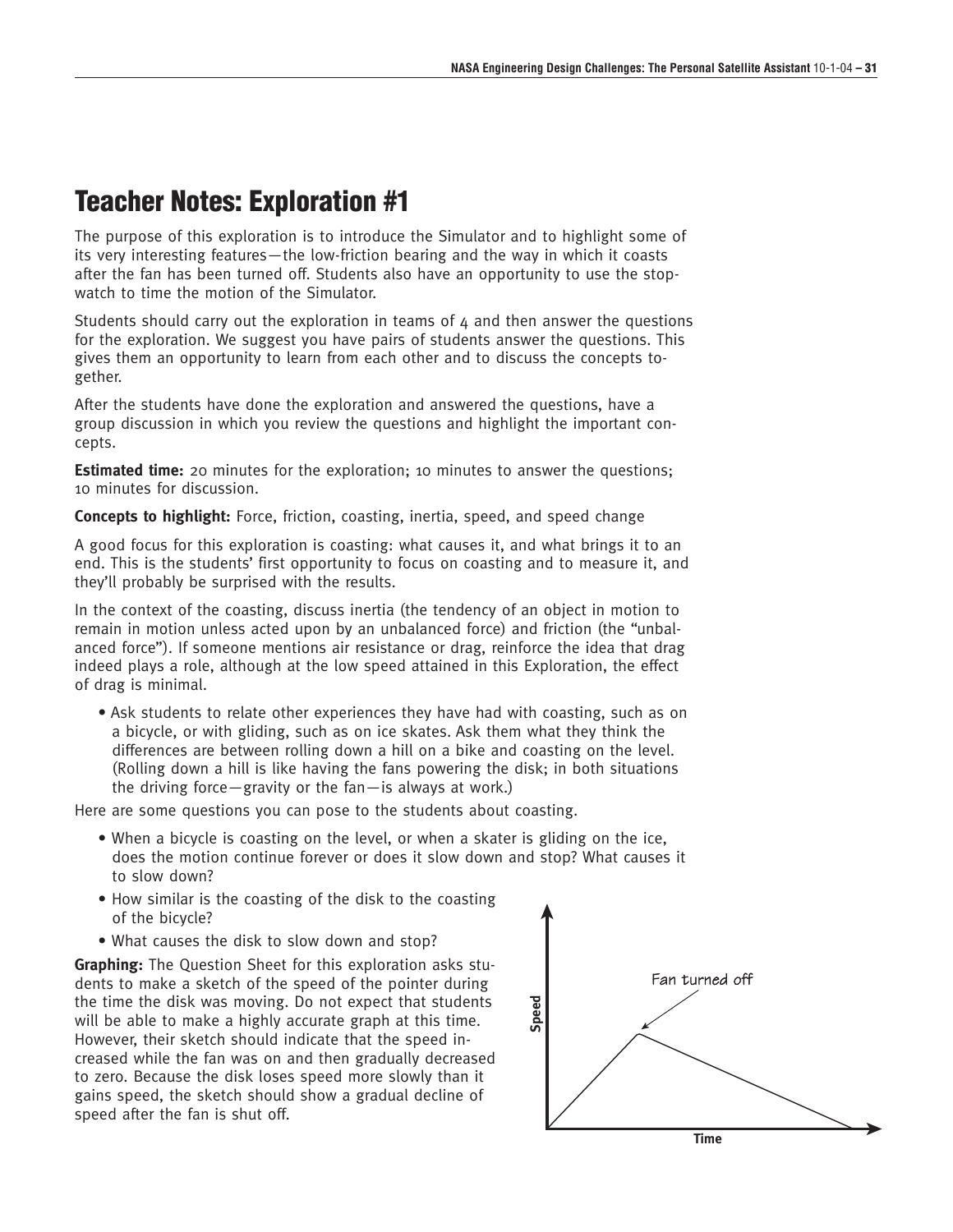**Predicting:** Students are also asked to predict what will happen if the fan is left on for a full revolution. Students should be able to predict that the disk will coast for a longer time and a reasonable justification might mention that the disk is traveling faster when the power is shut off. It would be reasonable to assume that the disk might coast twice as far.

# **Observations and Notes**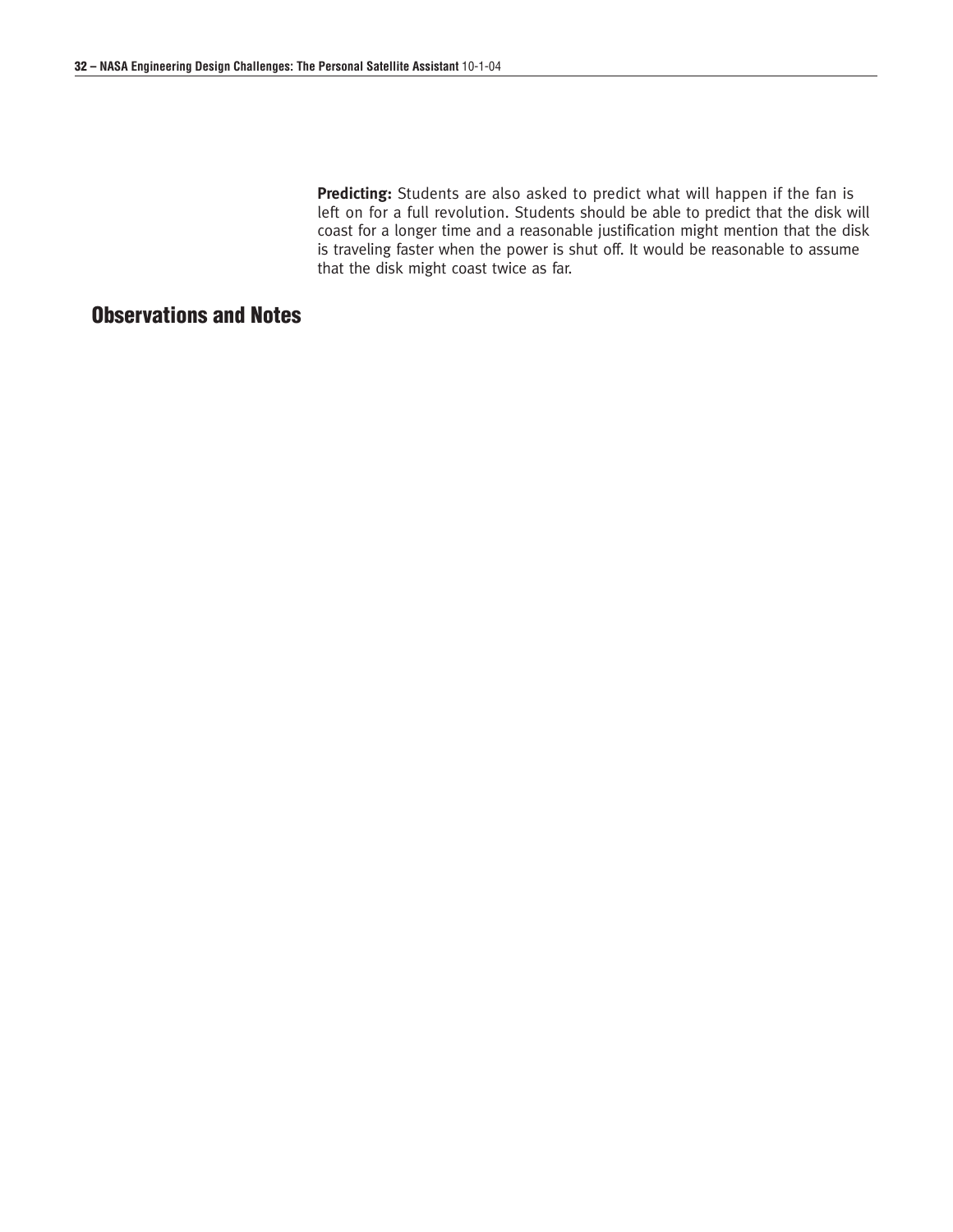# **Teacher Notes: Exploration #2**

The purpose of this exploration is to see that the disk attains a much higher speed when the fan is on for 3 revolutions and that it takes a much longer time to coast to a stop.

**Estimated time:** 20 min

**Concepts to highlight:** Force, unbalanced forces, friction, air resistance (drag), deceleration, inertia

It will take quite a few revolutions for the disk to come to rest after it has been accelerated for 3 revolutions. For this reason, each team should do only one trial of this exploration.

Students should complete the exploration and answer the accompanying questions. Then lead a whole-class discussion.

Make sure students know why the disk accelerates. Reinforce the idea of force from the fan and unbalanced forces—the force of the fan versus the force of friction and possibly drag.

Ask the students how this exploration was different from Exploration #1. They should respond that the disk attained a much higher speed during this exploration and took a much longer time to coast to a stop. You can follow-up on this by asking why this was the case. Discuss how even though the fan exerts only a small force on the disk, when allowed to act for a long time it can accelerate the disk to a considerable speed. Compare to the PSA and to other systems where a small force acts for a long time. One example, which you or the students could investigate is the space exploration mission known as Deep Space One, in which an ion engine uses a very, very small force over a period of many months to accelerate a spacecraft to a high speed.

Ask students why the disk continues moving even when the fan is turned off. What forces are acting on it? Help the students realize that there are no forces acting on the disk to keep it rotating; the rotation is due to the phenomenon of inertia, which is the concept highlighted in Newton's First Law of Motion. There are, however, two forces acting to slow down or decelerate the disk: friction from the bearing and drag. These are "invisible forces." This is a good time to reinforce those concepts. Ask students what they think would happen if the Simulator were operating in a vacuum and the bearing had no friction at all. Would the disk continue spinning forever?

**Graphing:** Students are again asked to make a sketch of the speed of the pointer over time. This sketch should differ from the sketch they made for the speed in Exploration #1. The height of the graph should be higher because the speed obtained is greater, and the deceleration should last longer. The graph should have a very long "deceleration tail." How much sophistication you expect in the sketching will depend on your students' age and experience, but discussing the differences between the two graphs can lead to valuable insights about motion. It would be instructive to have students graph Exploration #1 and #2 on the same set of axes, showing the different speeds and times obtained. **The set of the set of the set of the set of the set of the set of the set of the set of the set of the set of the set of the set of the set of the set of the set of the set of the set of the set** 

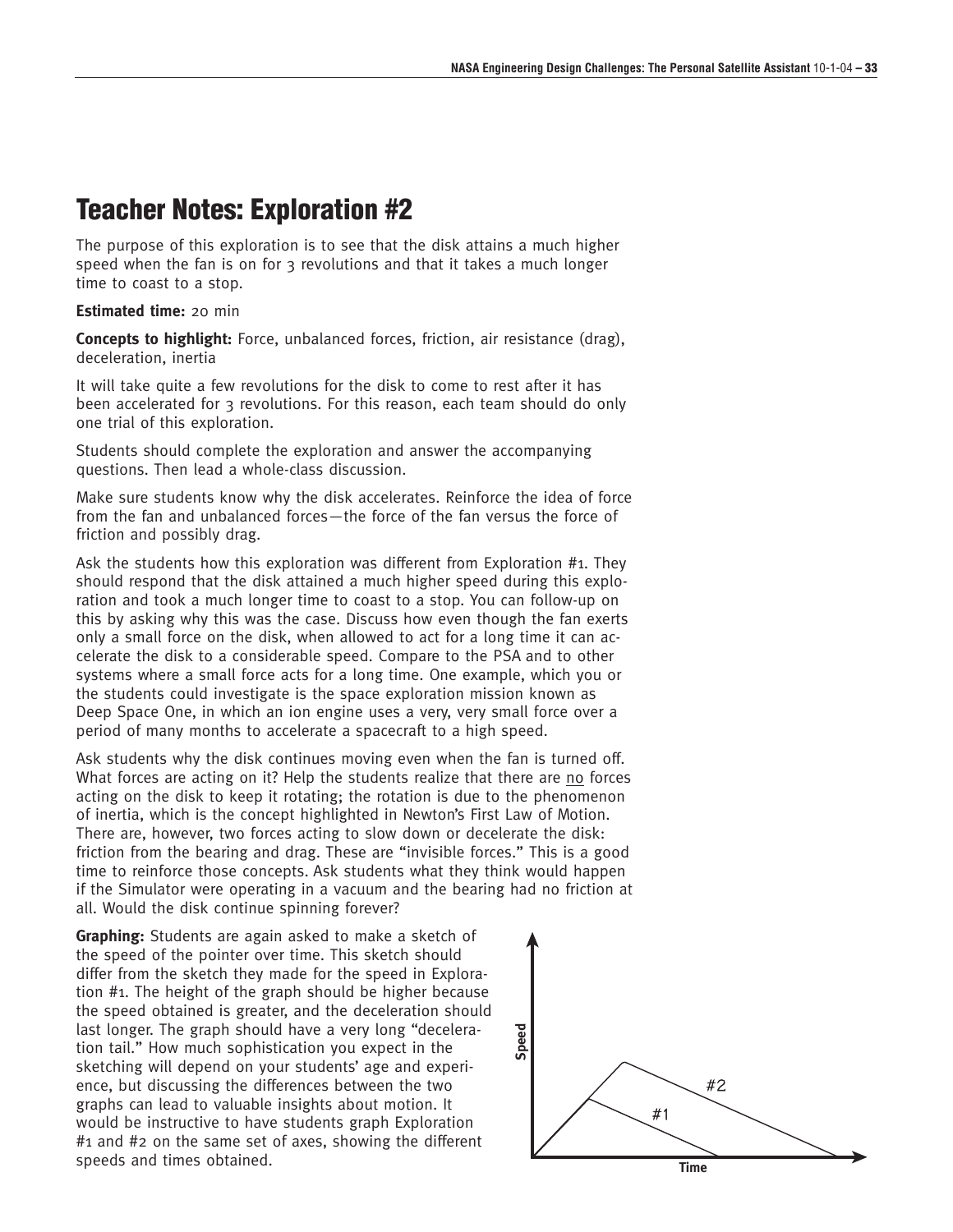**Notes:** In Exploration #1, the disk picks up speed (accelerates) at a constant rate until the fan is turned off at time A. It then decelerates at a constant rate under the influence of friction and drag. It comes to rest at time C.

In Exploration #2, the disk accelerates under the influence of the fan in the same way as it did during Exploration #1. However, the fan remains on until time B. The disk then decelerates, coming to rest at time D. Note that the graph for Exploration #2 reaches a higher speed and shows a longer coasting time. B to D is greater than A to C.



**Observations and Notes**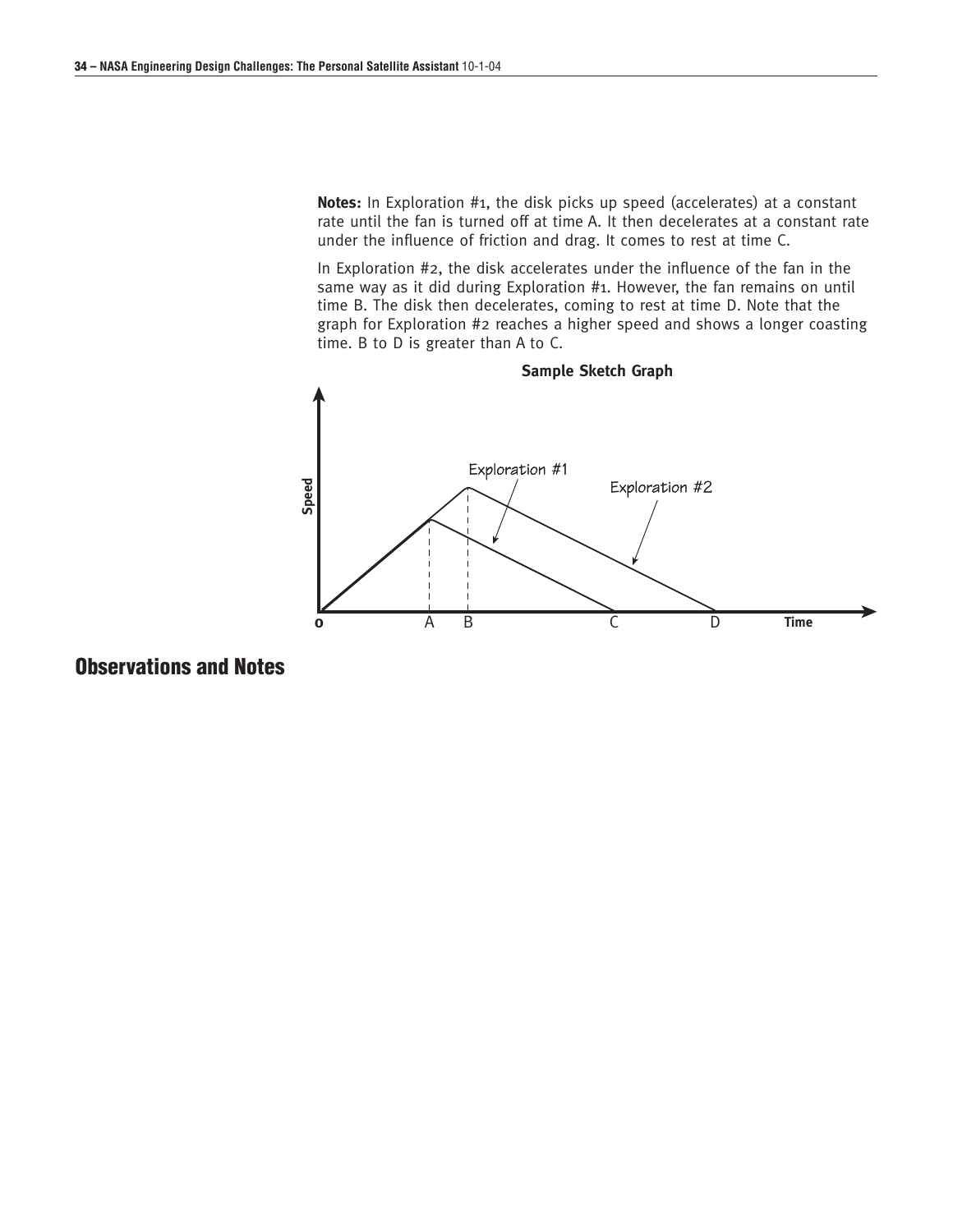# **Teacher Notes: Exploration #3**

In this exploration students determine how long it takes to stop the disk, using reverse thrust, after it has been accelerating for three revolutions. This provides a major contrast with the deceleration time in Exploration #2. In this exploration the disk does not actually coast at all—it is constantly under power—and the students should realize this.

#### **Estimated time:** 25 minutes

**Concepts to highlight:** Acceleration, deceleration, inertia, friction, drag, reverse thrust.

In the whole-class discussion and as you talk with individual teams, introduce the terms acceleration and deceleration and discuss those concepts as describing change of speed. Ask students if they can describe other experiences with acceleration or deceleration. Most have had the experience of being in a car or a bus when the brakes had to be applied quickly.

When you discuss the deceleration of the disk, the idea of applying a "braking" force and yet having the forward motion continue for so long may not be something that students have observed previously, although they have certainly experienced it. When the driver applies the brakes to a car, the car continues its forward motion, even though the braking force is being applied. Students may have experienced this also on their bicycles. The difference with the Simulator is that the braking force is not only friction (and drag) but the force of the second fan blowing air in the opposite direction. That, of course, is why the disk slows down more quickly than if it were allowed to coast to a stop. Here is an explanation that you might use or modify to help them understand this deceleration of the disk:

When the disk is at rest and a fan is turned on, the small force exerted by the fan will slowly accelerate the disk. When the disk is moving and the same fan is used to oppose the motion of the disk, it is opposing that motion with that very same small force it used to accelerate. In fact, if it were not for drag and friction, the deceleration of the disk by the fan would be an exact mirror image of the acceleration of the disk by the fan.

Friction and drag, however, always work against the motion of the disk, so when the fan is accelerating the disk, those two forces subtract from the force of the fan. When the fan is decelerating the disk, the forces of friction and drag are added to the force of the fan.

**Graphing:** Students are again asked to make a sketch of the speed of the pointer over time. This sketch should differ from the sketch they made for the speed in Exploration #2. The acceleration part of the graph should be the same but the "deceleration tail" should be shorter because the reverse thrust brought the disk to rest sooner. Because deceleration was aided by friction and drag the graph should return to zero speed faster than it went from zero to its maximum speed. How much sophistication you expect in the sketching will depend on your students' age and experience, but discussing the differences between the two graphs can lead to valuable insights about motion.

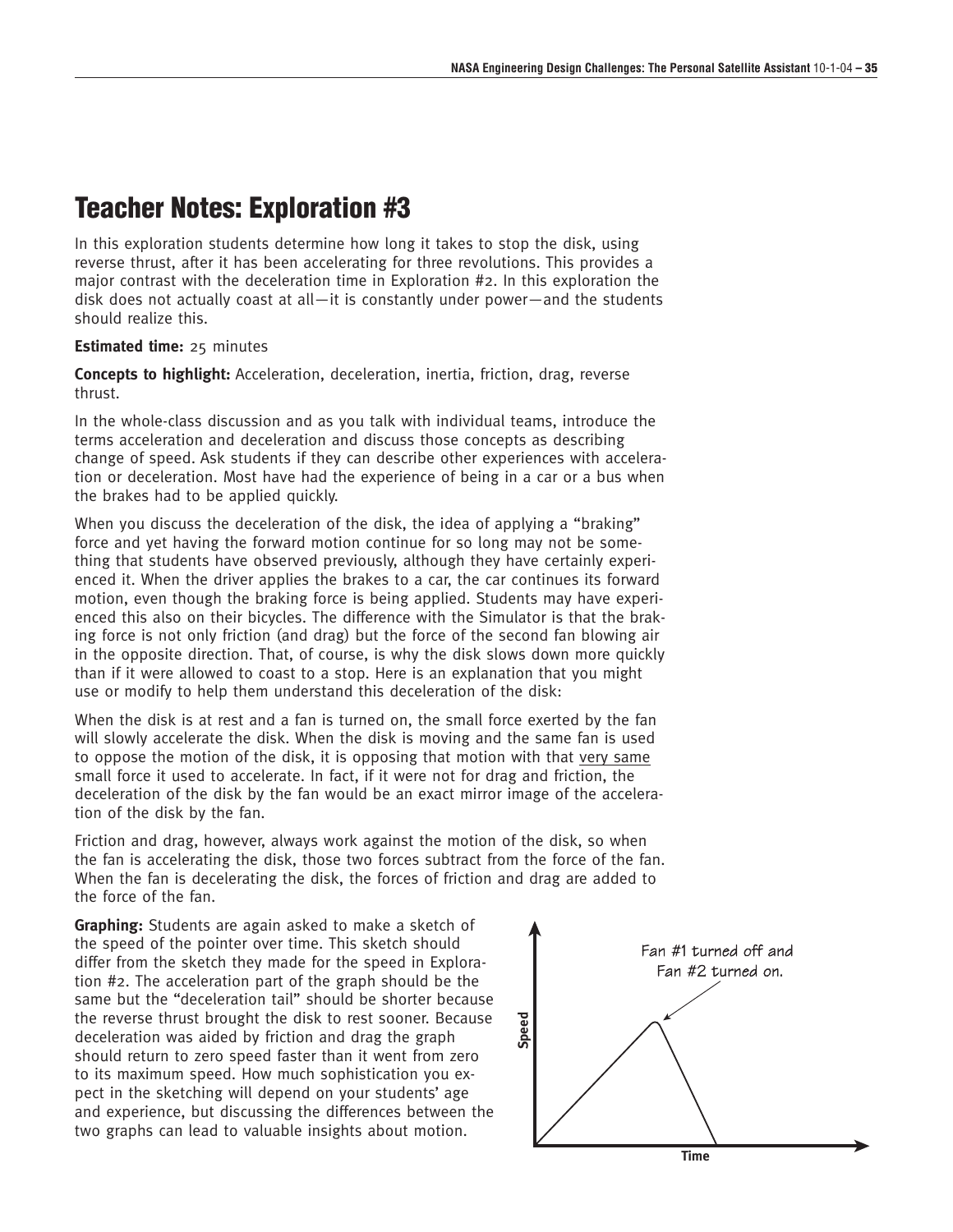**Predicting:** Students should predict that running Fan 1 for only two revolutions will bring the disk to a lower speed than running it for three revolutions and that the disk will be able to come to rest more quickly because it did not reach such a high speed as in the original exploration.

Notes: In Exploration #3, Fan #1 powers the disk from time o to A. At time A, Fan #1 is turned off and Fan #2 (the reverse thruster) is turned on. Note that the time from A to B is less then the time from 0 to A. This indicates that the forces of Fan #2, drag, and friction were all working together to slow the disk.



# **Observations and Notes**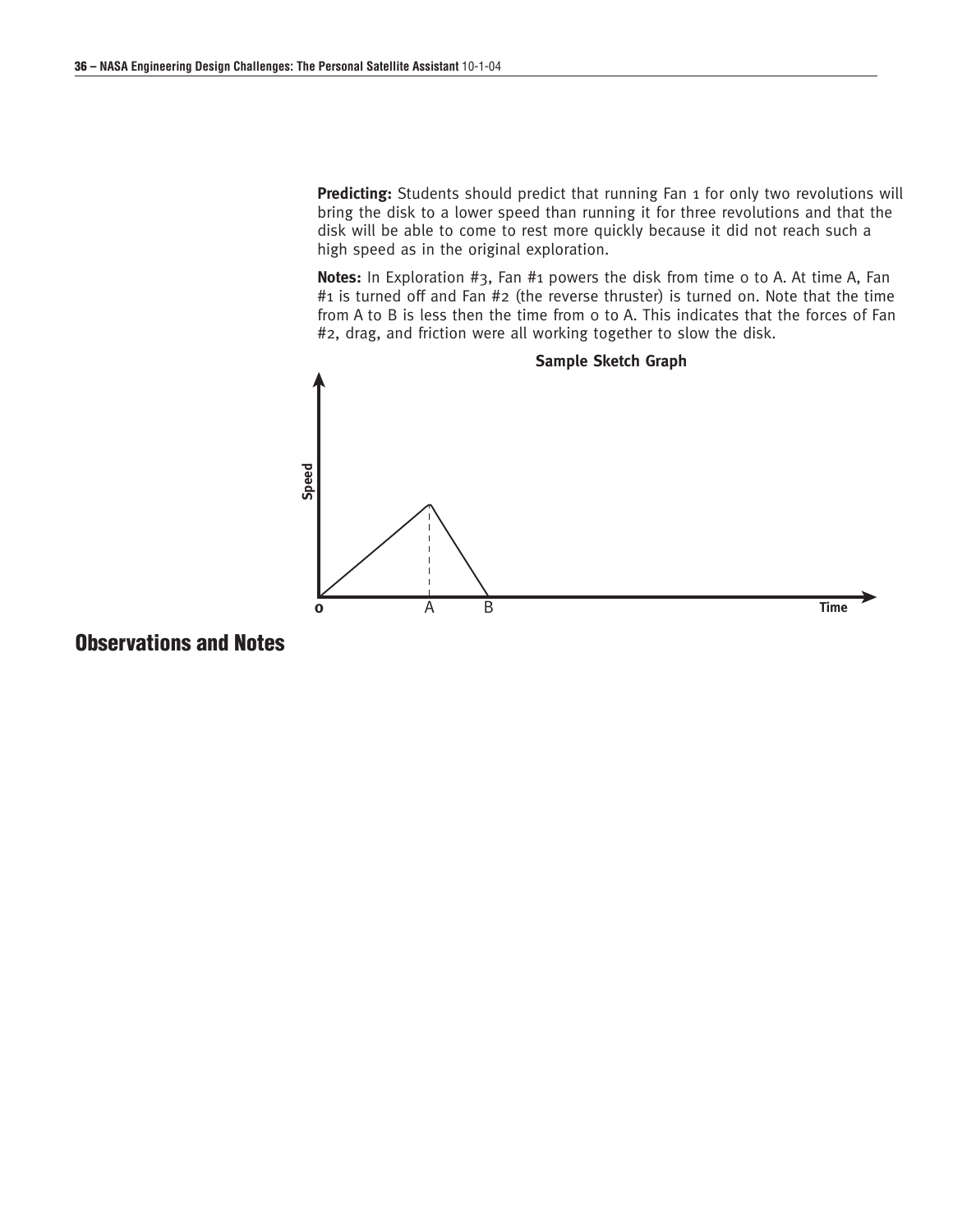# **Teacher Notes: Exploration #4**

The purpose of this exploration is to gather data that can be used to calculate the average speed of each revolution of the disk during acceleration and deceleration.

This exploration will truly require a team effort in order to collect accurate data. Have extra sheets ready for students since they may need to make several tries.

#### **Estimated time:** 35 minutes

**Suggested concepts to highlight:** Acceleration, deceleration, speed, friction, drag

Students have observed the disk enough to know that it speeds up from the time it starts right through at least three revolutions. Now they will run the disk under power for 5 revolutions and then use the second fan to brake it to a stop. They will measure the time of each revolution, or "lap." From this data they can determine which lap was the fastest and the slowest and can see the pattern of speeding up and slowing down. Students do not need to actually calculate the speed of each lap in order to see that the disk is speeding up and then slowing down. They can see this from the lap times themselves.

However, if your students are ready to calculate speed, it is interesting to do so. During each lap the pointer traces out a circle of circumference 200 cm. Knowing this information and the time for the lap, it is easy to calculate the average speed for the lap. We have provided a student worksheet to help students work through this process. It is important to emphasize that the speed they calculate is an average speed for the lap.

If students do calculate the lap speeds then they can graph them using the worksheet provided for that purpose. They should see an increasing speed during the first 5 laps and then a decreasing speed as the disk is braked to a stop. Both the speed chart and the speed graph can be used to discuss acceleration.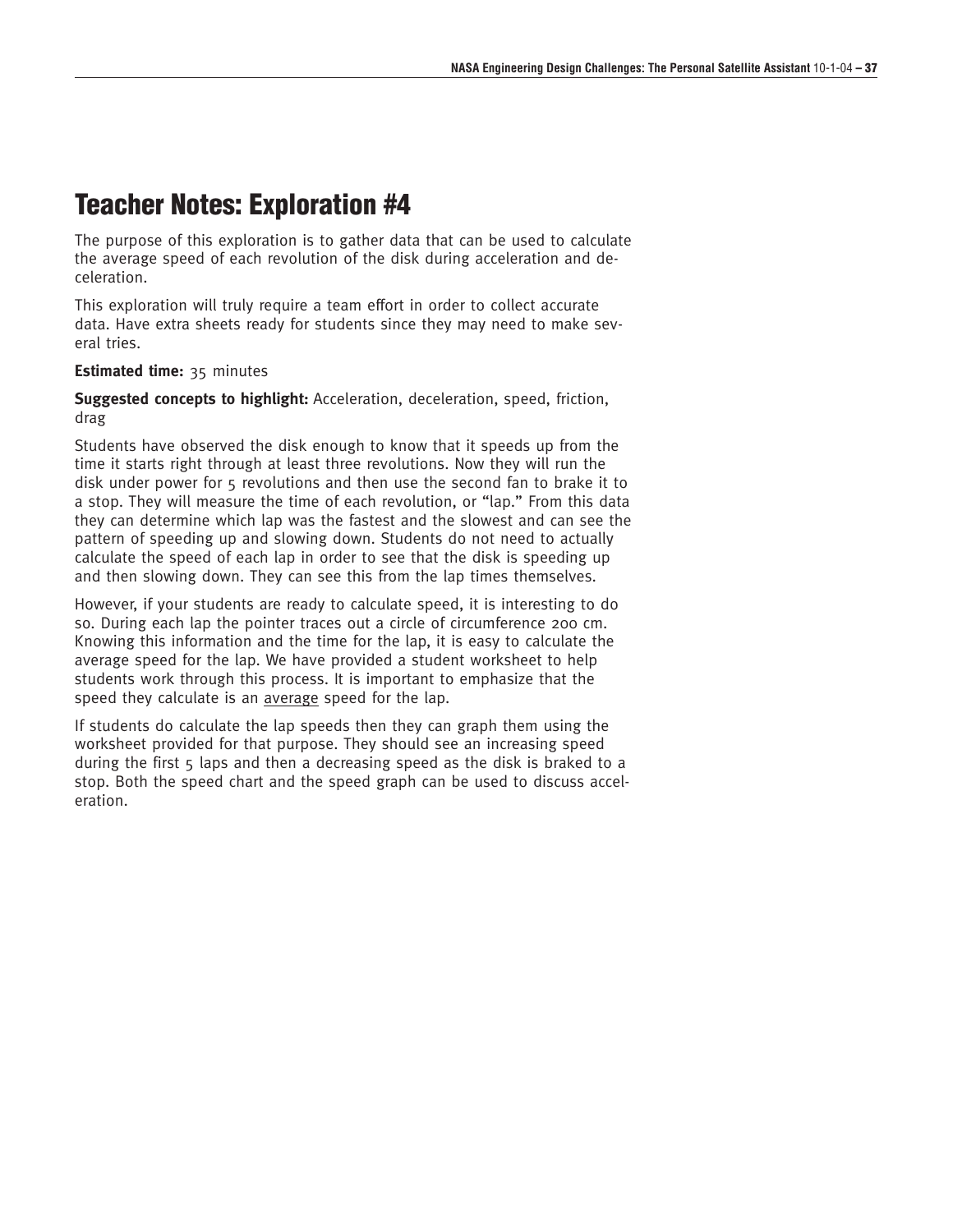# **Observations and Notes**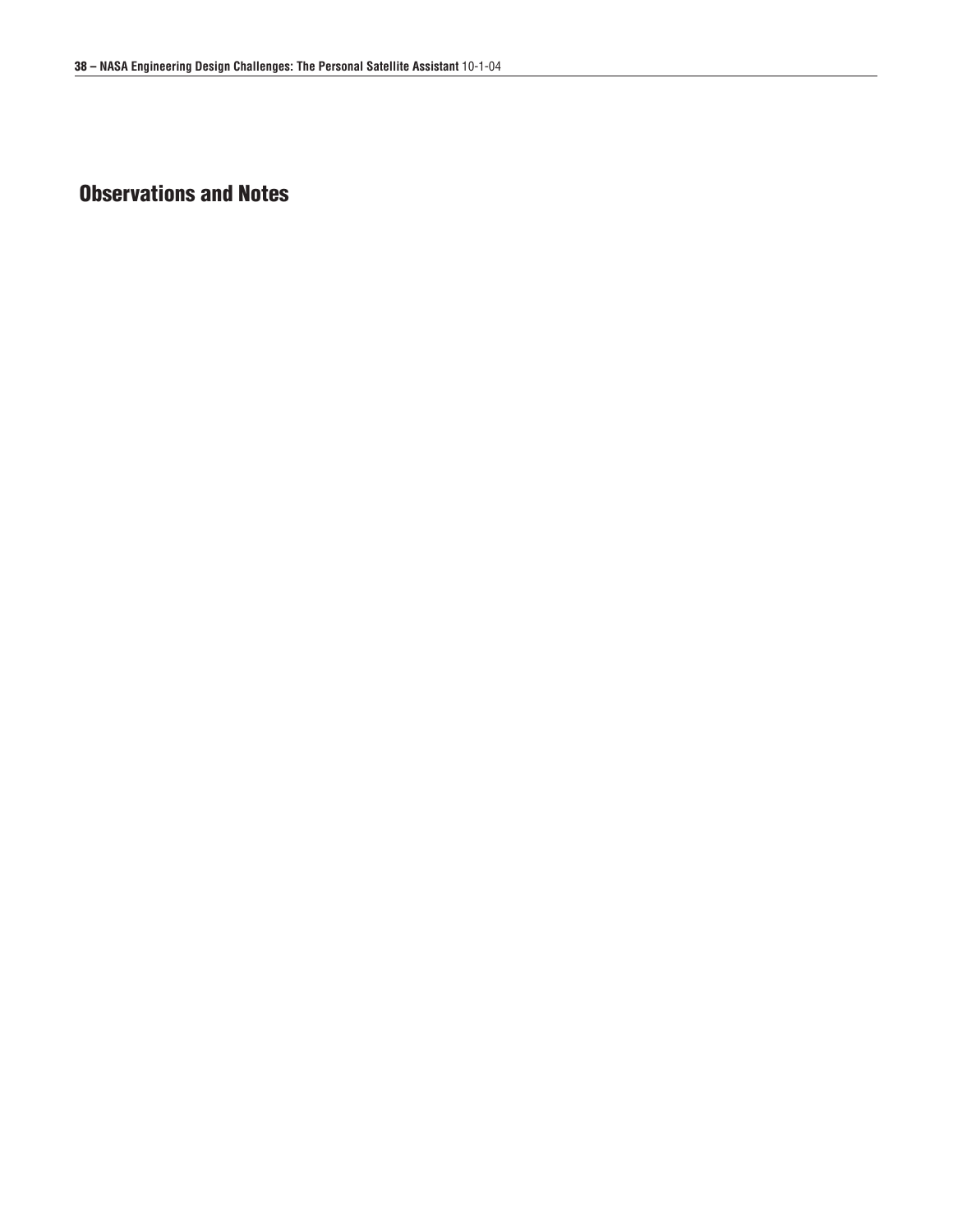# **Teacher Notes: Exploration #5**

The goal of this Exploration is for students to find out if the Simulator will reach a maximum speed. They do this by finding the minimum time for a revolution or lap. Of course, it has a maximum speed, but the point is that the students verify this. They use the skills they developed in Exploration #  $4$  to determine the time of each lap and to calculate the average speed for each lap.

### **Estimated time:** 35 minutes

**Suggested concepts to highlight:** Acceleration, deceleration, speed, friction, drag

It will take many laps for the Simulator to reach its maximum speed. Timing each and every lap would be tedious and unnecessary. Therefore, we ask students to time a lap only about every 30 seconds or so. If they do this they will see the times decreasing and the calculated speeds increasing. Gradually, the times will decrease ever more slowly until they no longer decrease at all. This is the maximum speed of the disk and the fastest lap time.

Students are asked to explain why the Simulator did not continue to increase in speed. The answer, of course, is that the horizontal forces on the disk became balanced. The force of the fan was finally balanced by friction and drag.

You might ask students to think about whether there are conditions under which the disk would continue to accelerate forever.

It may also be interesting to think about other situations where objects in motion reach a terminal speed. For example, a parachutist reaches a maximum speed as does an object thrown from an airplane with no parachute. In both cases drag eventually balances the force of gravity.

Are there terminal speed situations underwater where the fluid is not air?

Students may have done or you may have them do experiments of dropping an object like a marble through a viscous fluid like corn syrup or glycerine. These, too, may be examples of terminal speed.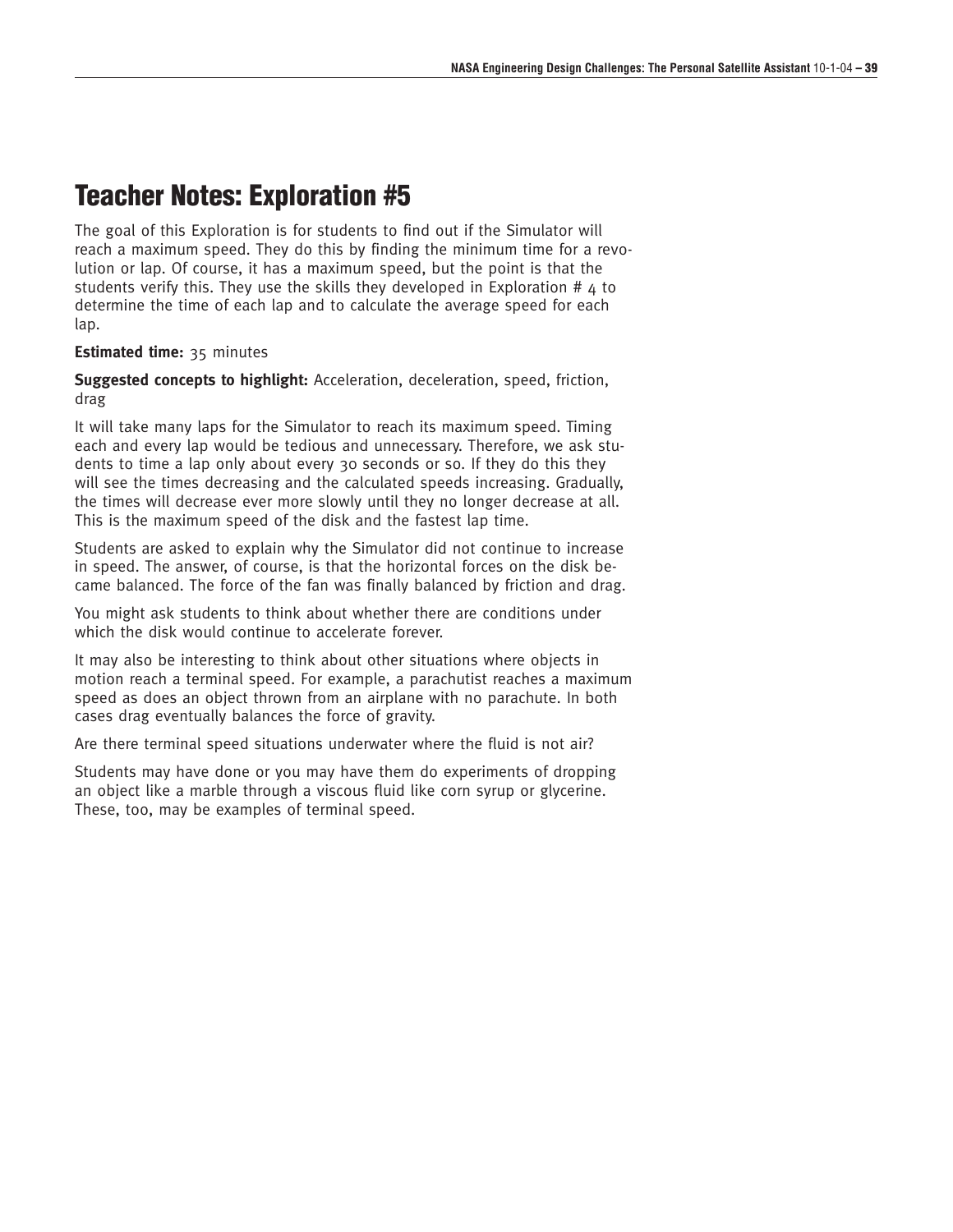# **Observations and Notes**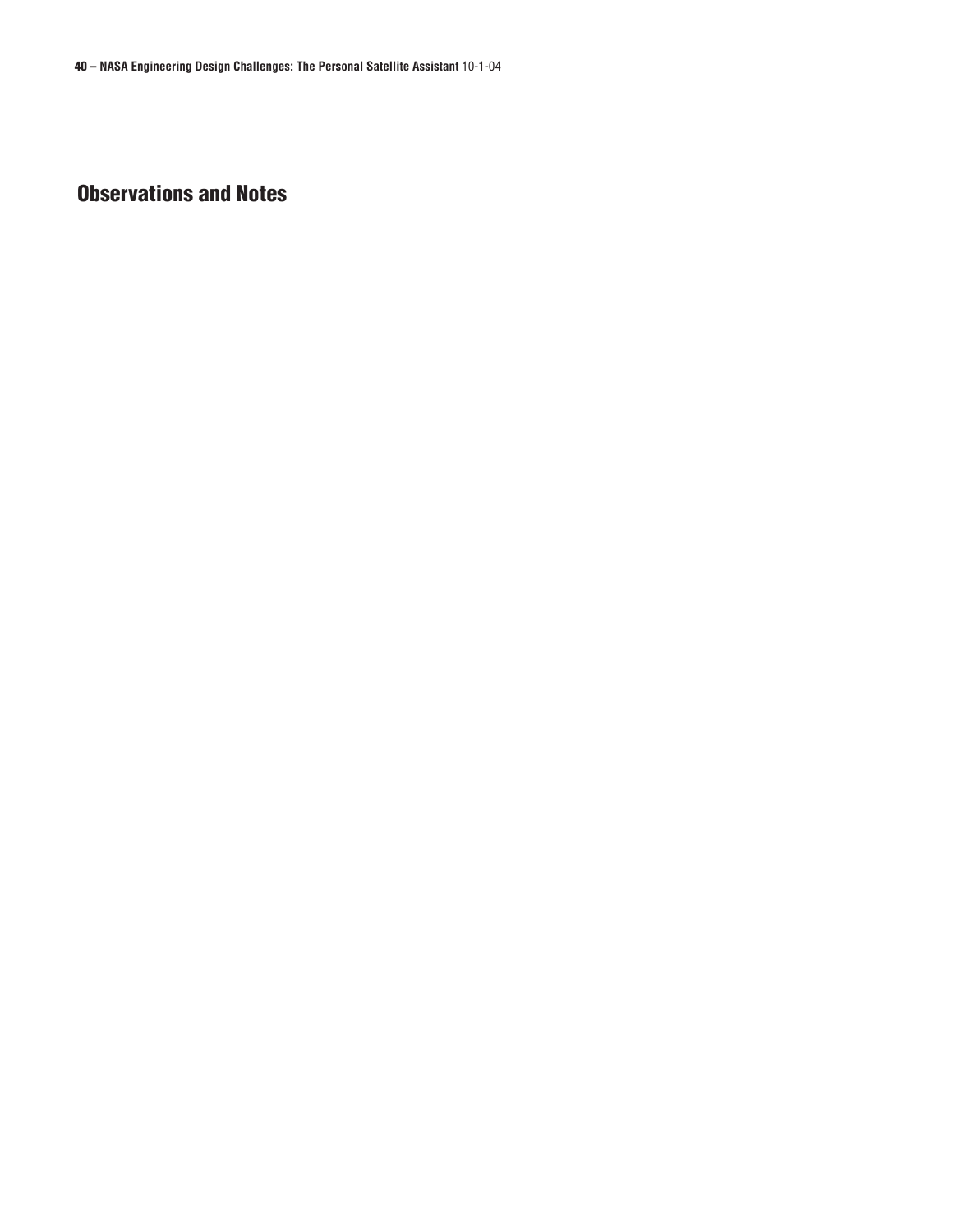# **Teacher Notes: Exploration #6 (Extension)**

The purpose of this exploration is to explore the effect of extra mass on the behavior of the Simulator. In fact, this exploration is identical to Exploration # 4 except for the extra mass on the disk.

**Estimated time:** 35 minutes

**Suggested concepts to highlight:** Acceleration, deceleration, force, mass

This exploration gives students direct experience with Newton's Third Law which states the relationship between mass, force, and acceleration. By increasing the mass of the disk while not changing the force of the fan they will see a decreased acceleration of the disk.

If your students are ready for it, you can refer to

$$
a = \frac{F}{m}
$$

However, for all students it is valuable to think about the consequences of adding extra mass to the disk. Emphasize that the force (the fan) remained the same. You can think of it as a kind of unit force.

Encourage students to think of other situations in which a constant force has to deal with a variable mass. Some possible examples: more passengers in a car, more books in a backpack, more passengers in an elevator, more passengers on an airplane. In some of these cases it may be possible to increase the motive force, but if the force remains constant while the mass increases then the acceleration must be less.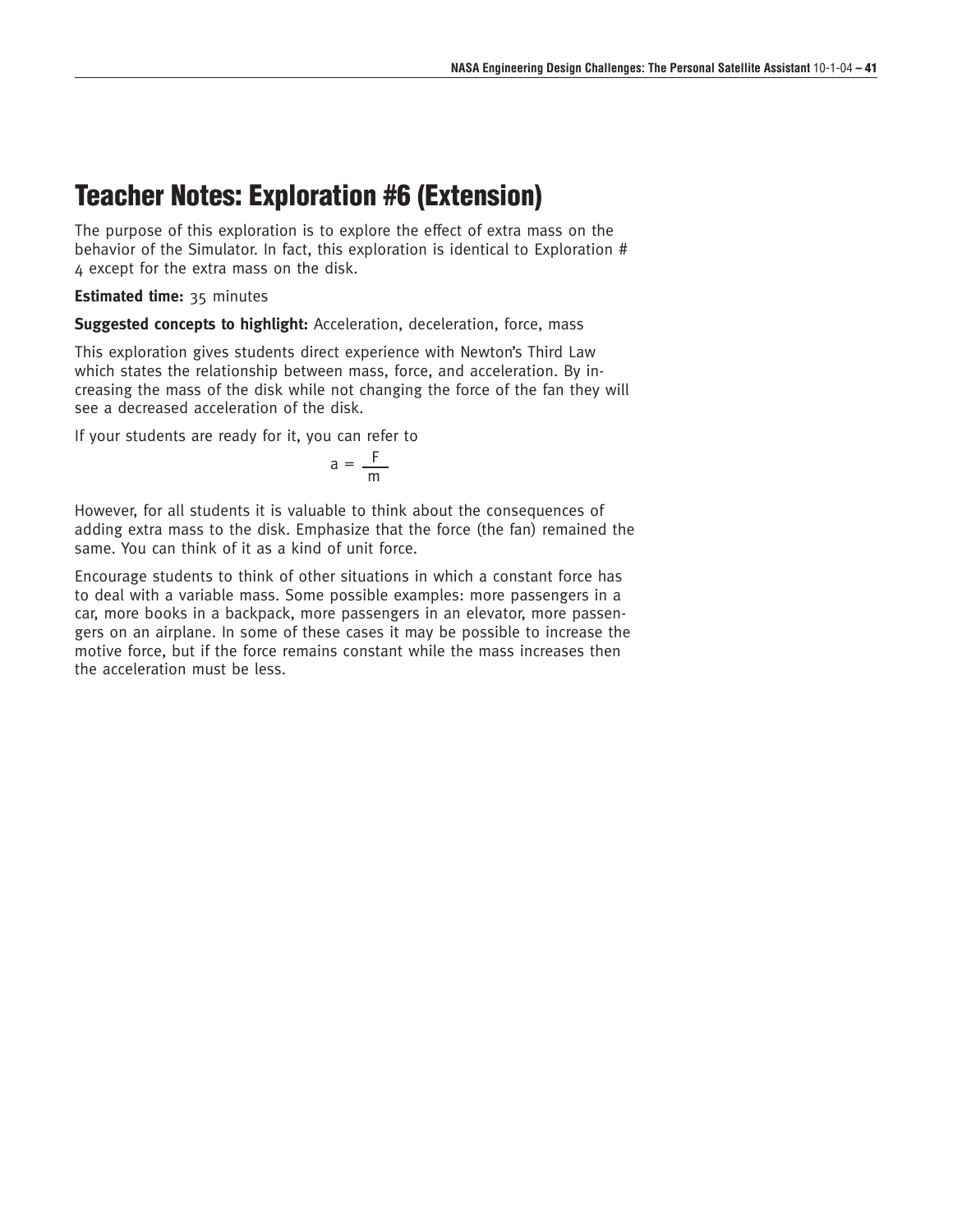# **Observations and Notes**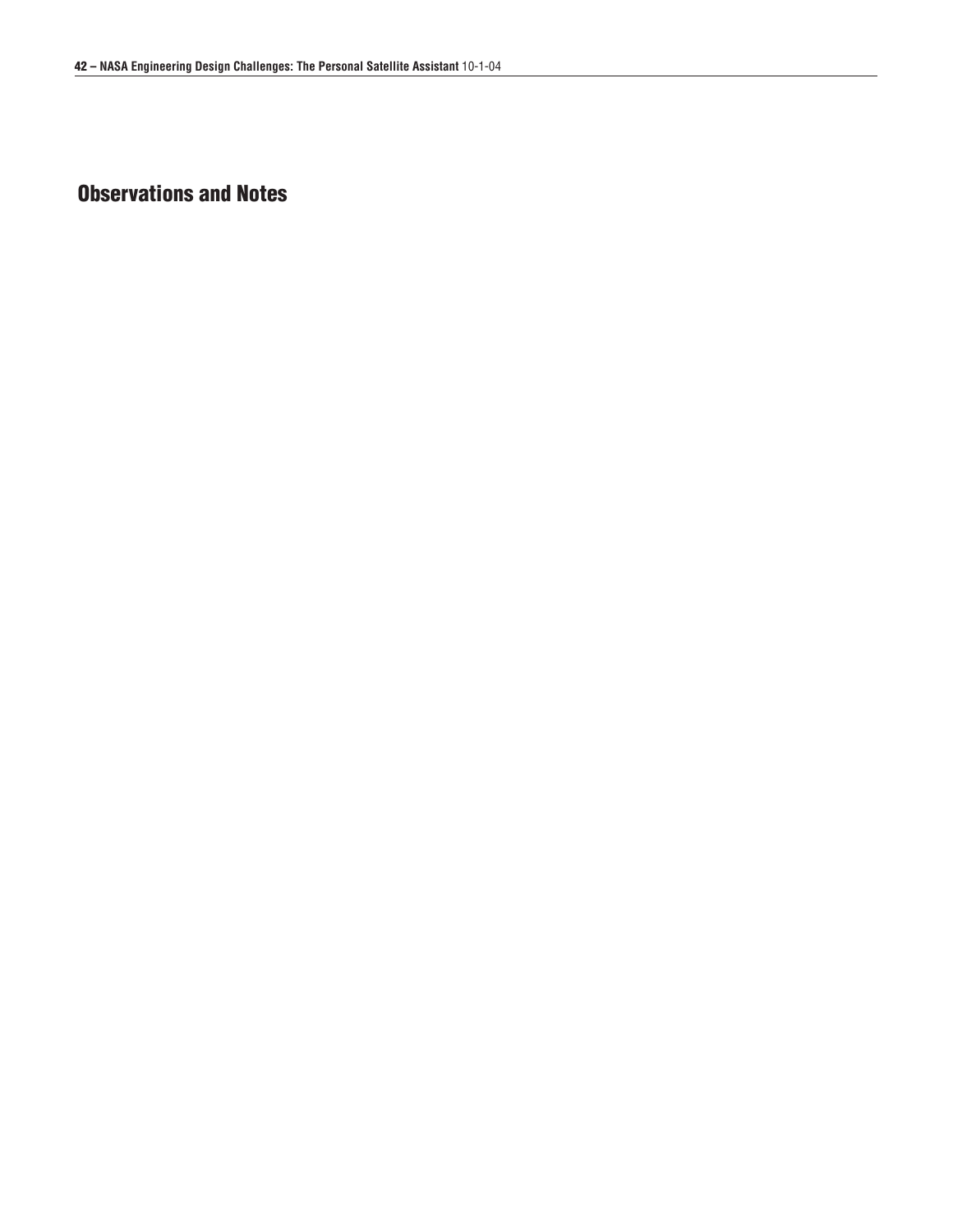# **Teacher Notes: Exploration #7 (Extension)**

The purpose of this exploration is to investigate the behavior of the Simulator when the fans are closer to the center axle of rotation. In fact, this exploration is identical to Exploration  $#$  4 except for the position of the fans on the disk.

**Estimated time:** 35 minutes

**Suggested concepts to highlight:** Force, speed, acceleration, torque, lever arm

We have included this exploration as an extension because it seems too interesting to pass up! When the fans are moved toward the center of the disk their ability to accelerate the disk decreases even though their force is unchanged. This is an interesting and important phenomenon. To fully understand it one must deal with rotational inertia, torque and lever arms. If you are comfortable exploring the physics of this with your students, then by all means do so. However, there is much value in simply experiencing this phenomena and seeing the effect of moving the fans.

In discussing this exploration with the students, emphasize that the force (the fan) remained the same. Only the fan positions changed.

Students may find it informative to graph the lap speed data from this exploration and compare it with the graph from Exploration #4.

Encourage students to think of other situations in which the position of a force makes a difference in how an object moves. A common example involves pushing on a door far from its hinge or nearer its hinge. Another example, which students may be less familiar with, is using a wrench with a longer handle to obtain more torque with a given amount of muscular force.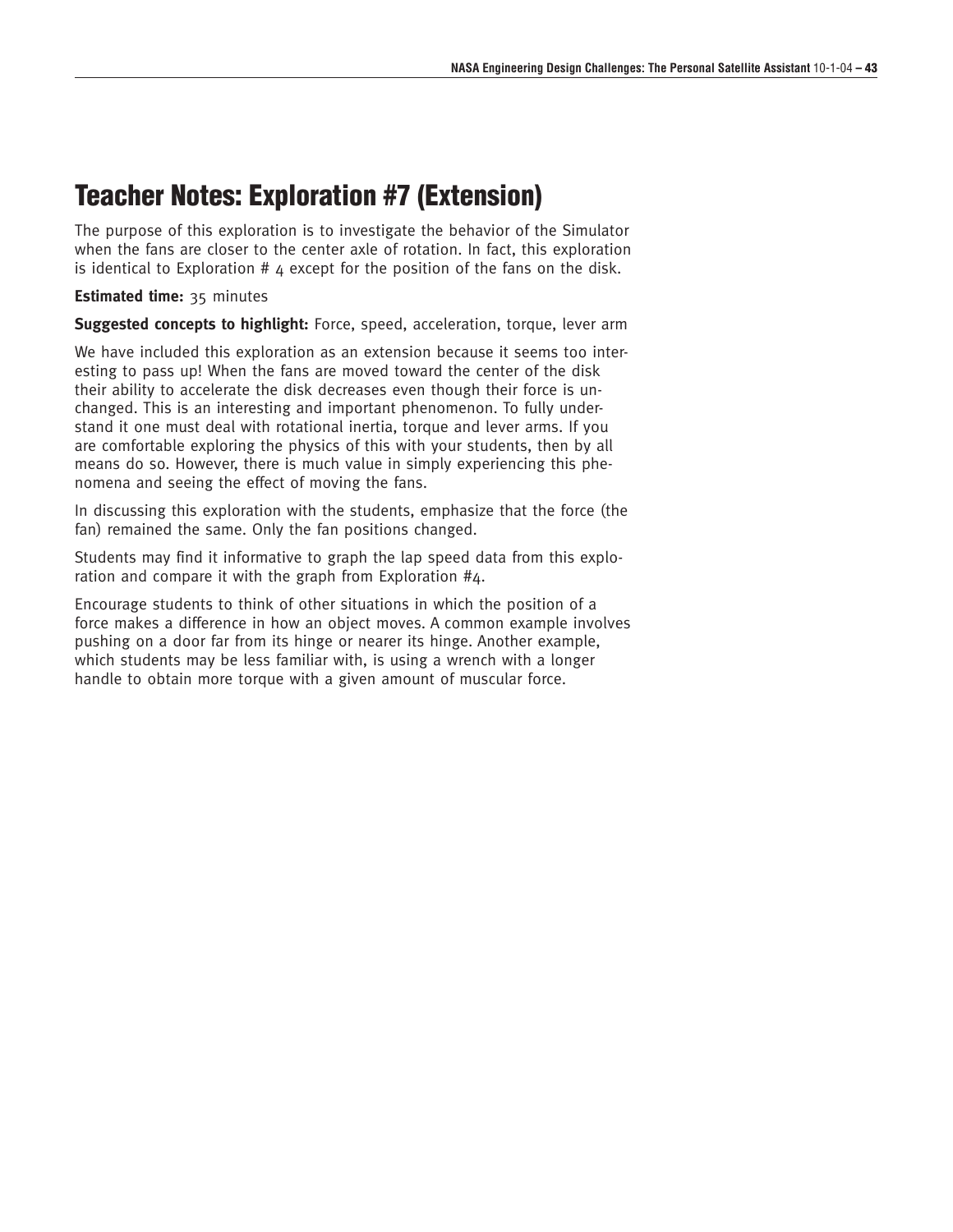# **Observations and Notes**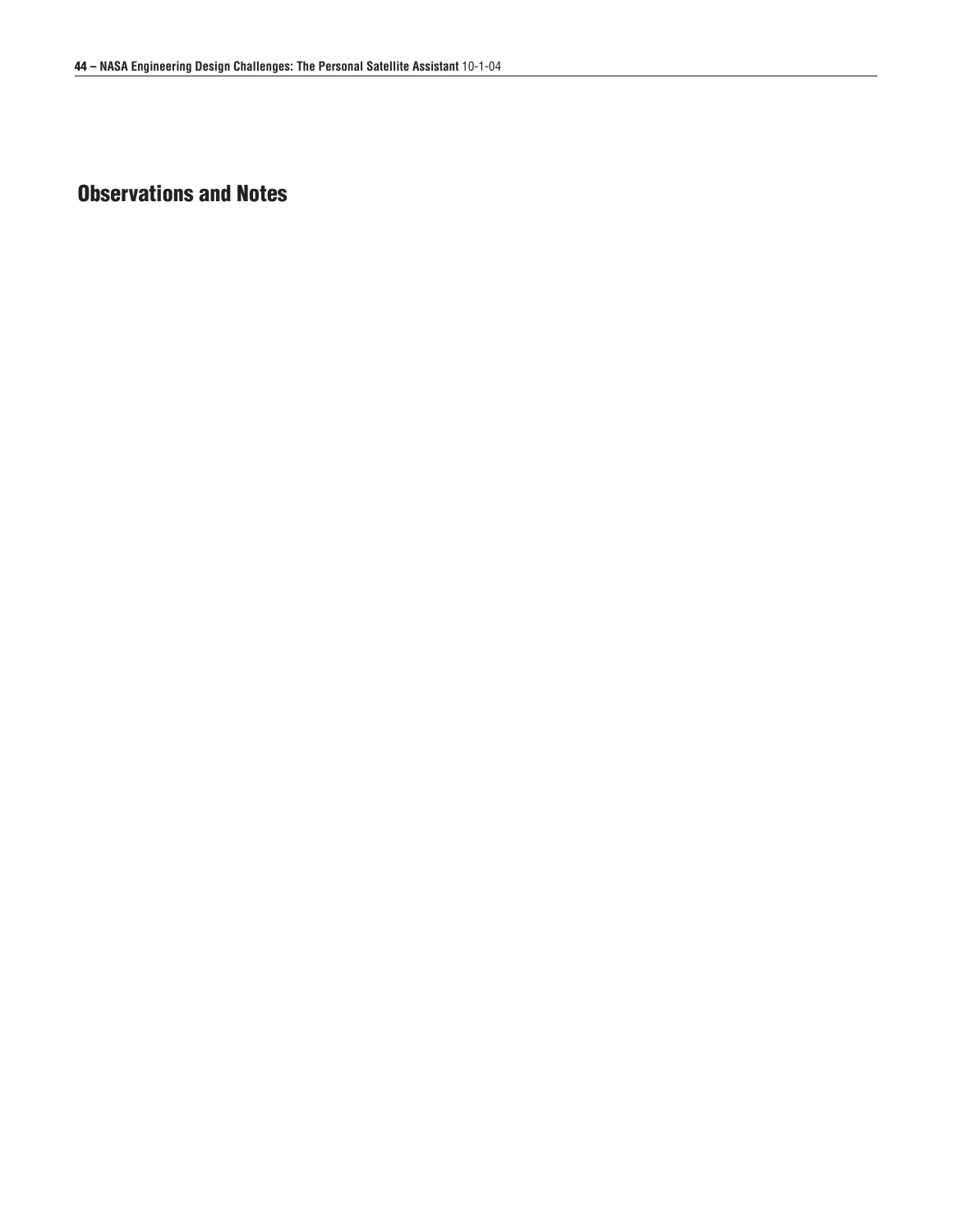# **Teacher Notes: Exploration #8 (Extension)**

The purpose of this exploration is to determine the effect of rotating the fans approximately 45 degrees from their normal positions. In all other ways, it is like Exploration #4.

**Estimated time:** 35 minutes

**Suggested concepts to highlight:** Force, torque, lever arm, speed, acceleration,

This extension exploration invites students to explore the effect of angling the fans. In all previous work the fans have been positioned to blow air tangential to the disk edge. In this exploration they blow air on an angle. The result is that the disk accelerates more slowly.

This is an interesting and important effect, and seeing the results is a valuable experience for students to store away and be able to draw upon in later studies in physics. If you are teaching physics then you may want to use this exploration as the basis to explore torque and lever arms.

In discussing this exploration with the students, emphasize that the force (the fan) remained the same. Only the fan angles changed. An interesting further experiment to explore would be to consider what would happen if you varied the angle of the fans from pointing straight at the axle to pointing directly away from the axle. What angle allows the fans to move the disk most effectively? What angle is least effective?

Students may find it informative to graph the lap speed data from this exploration and compare it with the graph from Exploration #4.

Encourage students to think of other situations in which the angle at which a force is applied makes a difference in how an object moves. A common example involves a—"glancing blow" rather than a "head-on blow."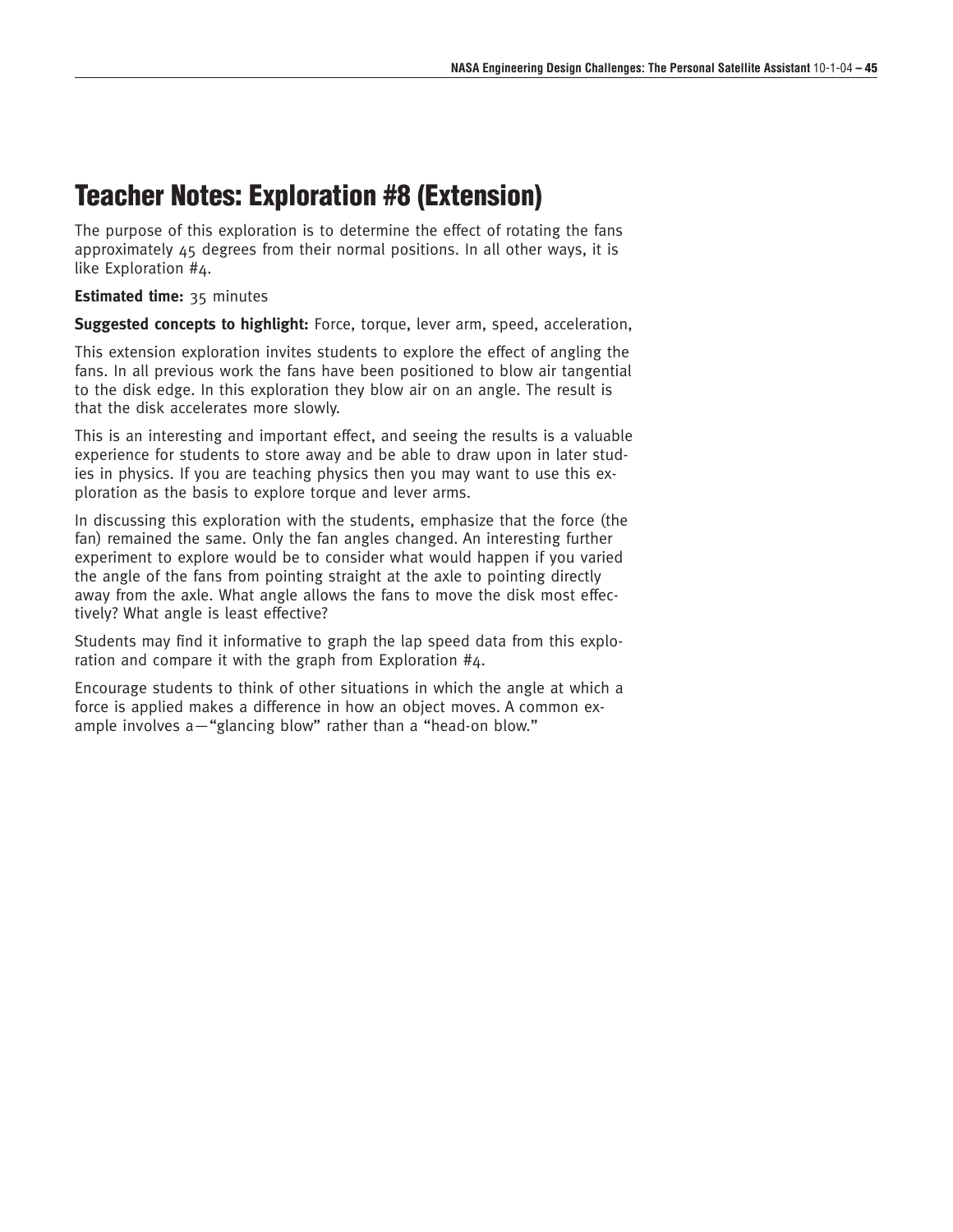# **Observations and Notes**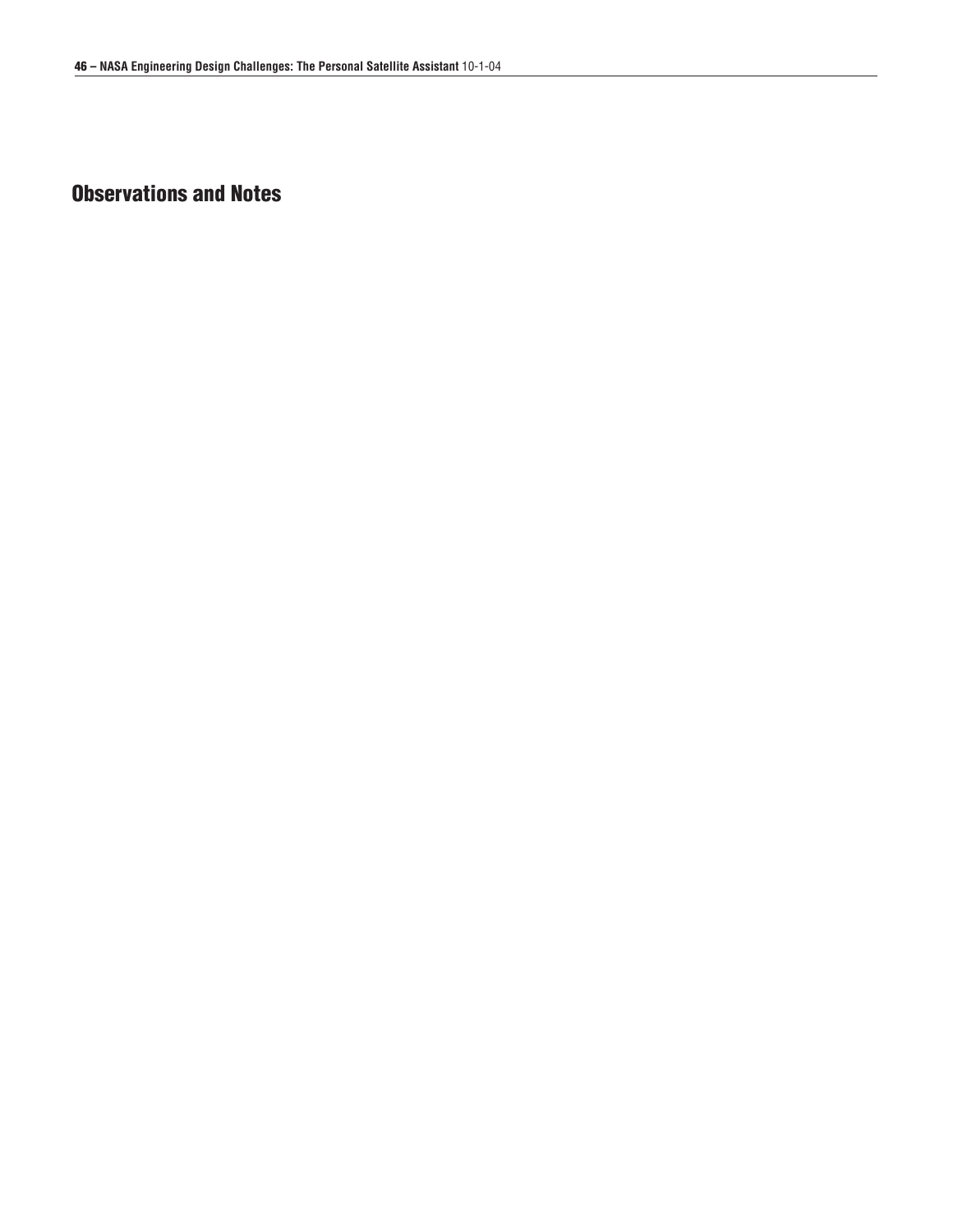# **Teacher Notes: All Missions**

### **An Opportunity for Design**

It is the Missions that provide students with the opportunities for design in this engineering design challenge. The design challenge is not for a physical object but for a plan or algorithm for completing a Mission. Before students ever try to complete a Mission, they should write a first estimate of a plan in the space allotted on the Mission work sheet, and then implement that plan in order to test and evaluate it. What is the basis for that first estimate? Students should be drawing on their experiences with the Simulator in the Explorations.

Once they have tested and evaluated that first plan, they can revise it based on their experience with that first estimate and try again. The Mission worksheets have space for a second revision of the plan, but students who want to continue testing and refining a plan can use additional copies of the Mission worksheet. The goal is to develop a written plan that can be used by anyone to help complete a specific Mission efficiently and effectively. (See Sample Completed Mission Sheet on pages 49-50)

Emphasize the idea that each revision to a plan for a particular Mission should be developed using the information from prior attempts. This includes not only the previous plan(s) but also the way the disk responded to that plan. Therefore students will want to document the motion of the disk in response to a plan as well as the plan itself. The place for recording the results of a plan is in Comments and Observations.

## **Keep the Goal Realistic**

Since the Mission Plans are being developed and implemented by humans and not by computer programs and robots, it is unrealistic to think that they can ever be perfect or exactly repeatable. A Plan that seems to work very well on one occasion may appear to fail on another occasion, simply because bringing the disk to a complete stop immediately beside a specific marker is a very precise and demanding challenge. When the Simulator's disk is spinning rapidly, even a delay of a few hundredths of a second in turning a fan on or off will prevent the plan from being repeatable. To keep the Mission challenges realistic, students should understand that a successful plan will help to complete a Mission efficiently, but that a small amount of additional maneuvers at the very end of Mission will almost always be required to complete the Mission, and that these final, small maneuvers need not be described in the plan.

Comments about speed and efficiency are not highlighted on the student Mission sheets. For some students, just completing a Mission will be interesting and challenging. You'll need to decide if your students have the patience to make repeated attempts with a Mission and to strive for efficiency. The template for the Missions has designated space for three trials, but students who are ready to make repeated attempts can continue to collect data on a new sheet.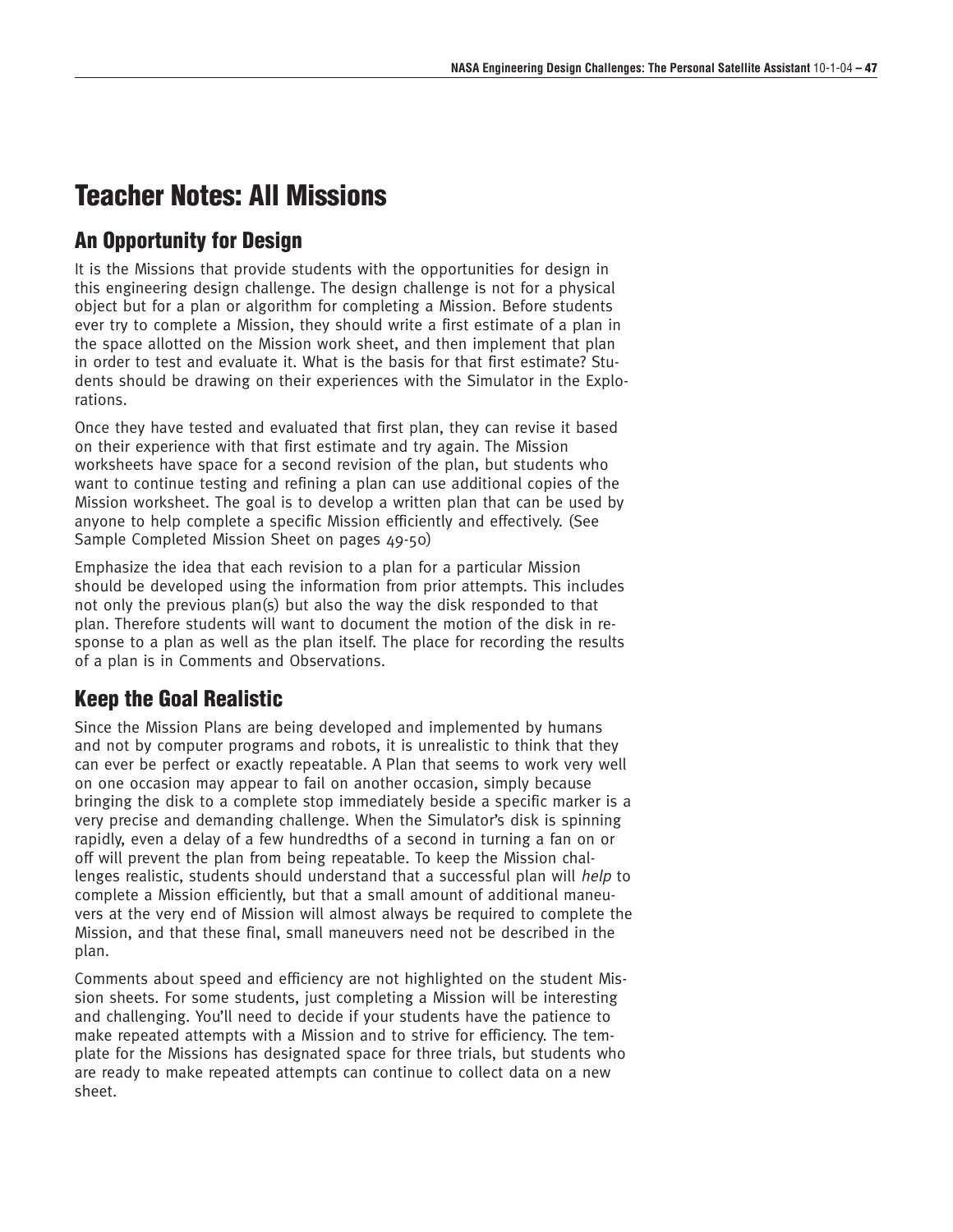### **Adjustments to the Missions**

There are two things you can do to adjust Missions to suit the skill level of your students:

- 1. **Redefine the term Stop.** Instead of requiring that the pointer come to a dead stop at a target marker—either an intermediate one or one that marks the end of a Mission—redefine to stop to mean that the pointer must hover alongside the marker for a certain number of seconds. One or two seconds of hovering would be easier to accomplish than  $4$  or  $5$  seconds of hovering.
- 2. **Vary the width of the target markers.** It's easier to hover or stop beside a target marker that is 5 inches wide than to hover beside one that is only 2 or 3 inches wide.

## **An Experience with Inquiry**

Students who design an initial Mission plan, observe and document the way it plays out, analyze the results, and in response re-design their plan are engaging directly in a scientific inquiry related to Motions and Forces

## **A Special Note About Mission #3**

Students are asked to complete this Mission using only one fan. They are told that "the reverse thruster (Fan #2) has failed". This means that they have to cut the power to Fan #1 at just the right moment and coast to a stop adjacent to Marker #2. This will require several trials and the use of more than one maneuvering marker; it's wise to keep track of Fan cut-off points for failed attempts in order to inform new plans.

## **A Special Note About Missions # 4 and 5**

These two Missions can work independently, but they also can be thought of as a pair that works together. The idea that a Mission can be approached in two different ways—completing it as quickly as possible or completing it using the least amount of power possible—is an interesting angle on the Missions. If you want to compare them, use the graph shown in Extension: Mission  $4$  and  $5$ .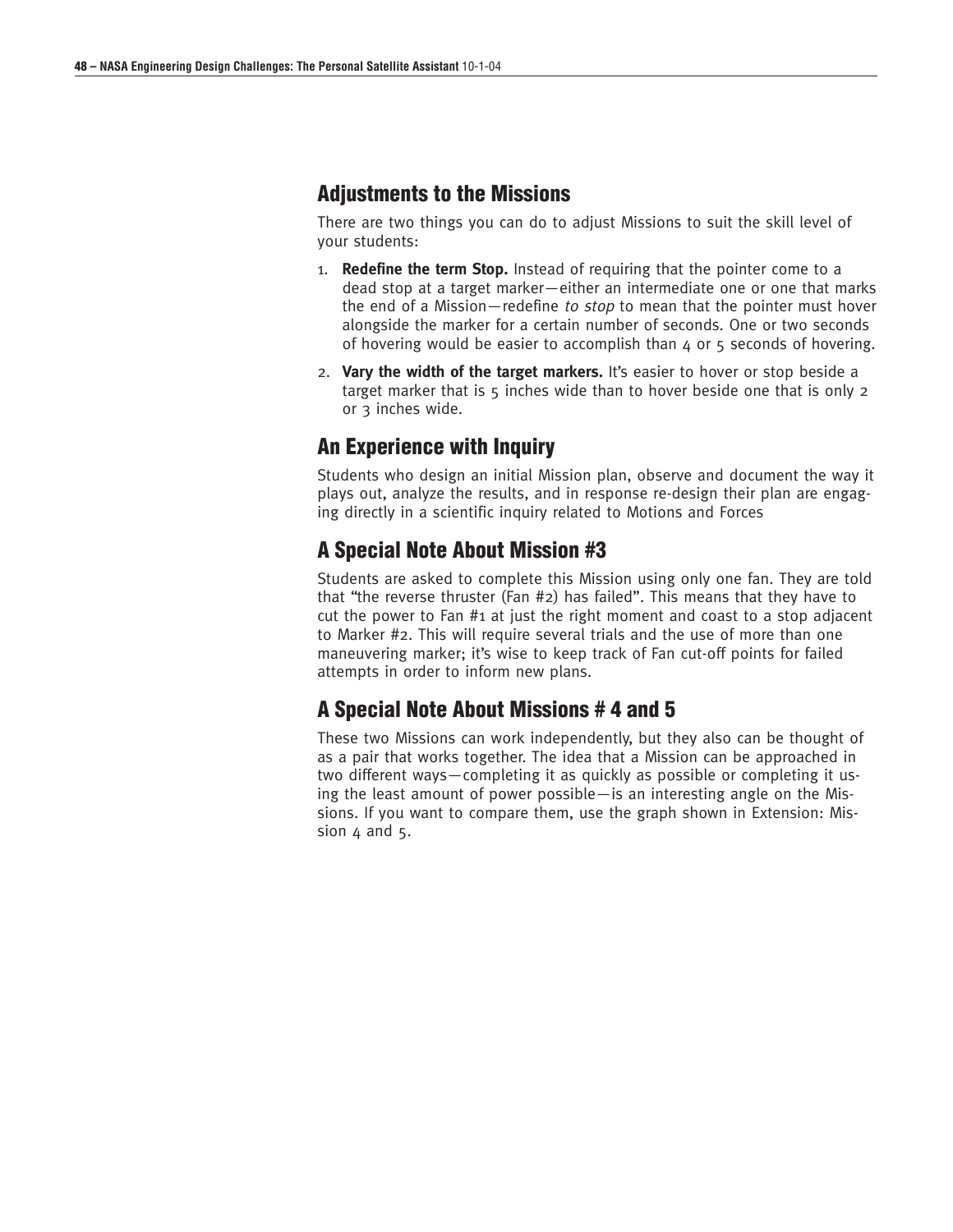# **Sample Completed Mission Sheet: Mission #1**



### **Mission:**

Use the fans to rotate the disk clockwise  $1 \frac{1}{2}$  laps and bring the pointer to a stop at Marker #2.

### **Instructions:**

- Before you start a trial, make a plan and write it in the box provided.
- Align the pointer with the middle of Marker #1, as shown.
- To start the Mission, turn on Fan #1 and the stopwatch at the same time.

**Trial #1** Write your initial plan in the space below.

Fan #1 on for one complete lap. Immediately switch from Fan #1 to Fan #2 Fan #2 on until the pointer stops

Write your time, observations, and comments in the space below. Time to complete the mission:  $1 min$ 44 seconds

> It took a long time for Fan #2 to make the simulator stop moving clockwise, and by the time it stopped it went way past Marker #2 so we spent a long time trying to get it back to the marker to stop it. For next trial, stop Fan #1 sooner.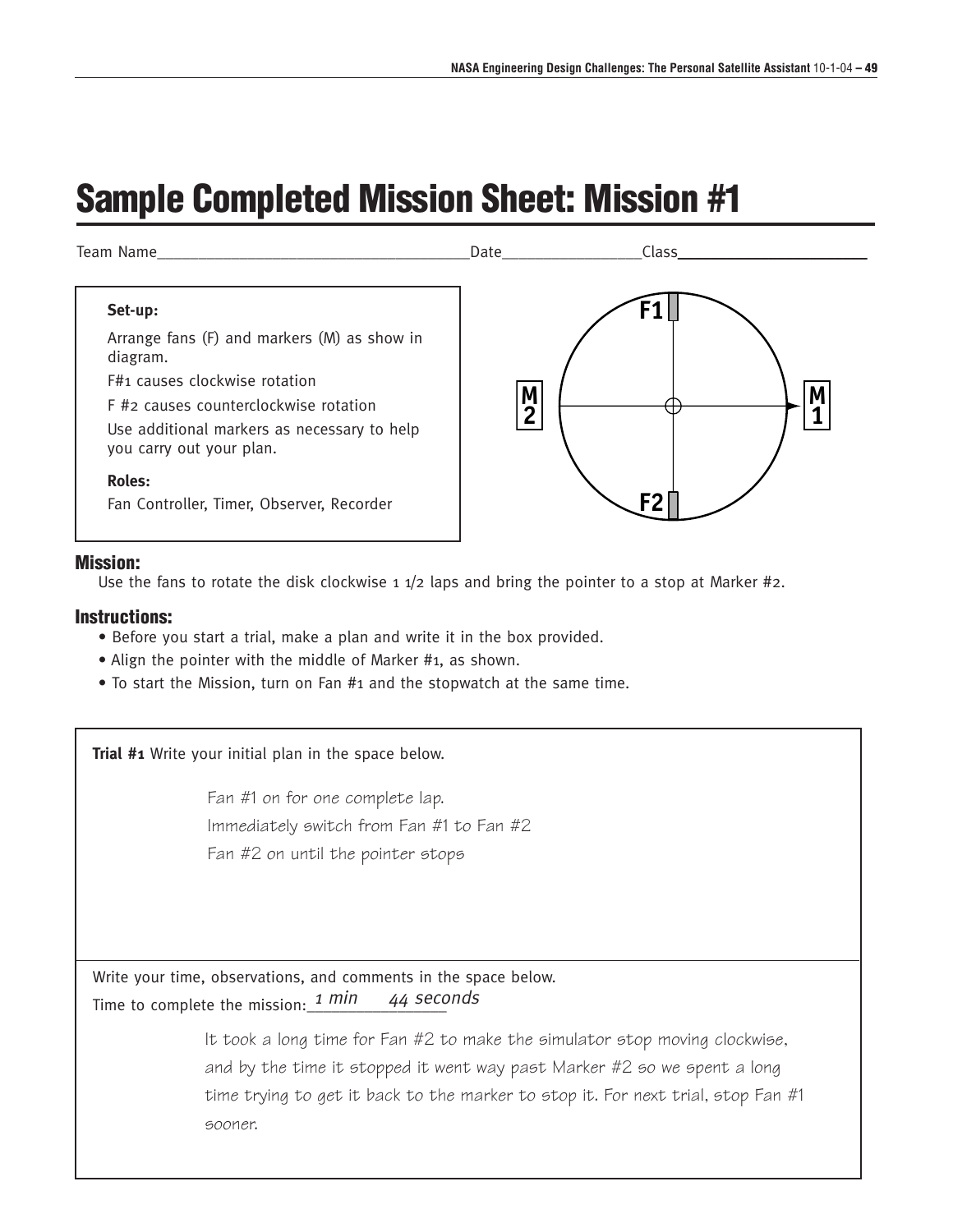# **Sample: Mission #1**

**Trial #2** Write your revised plan in the space below.

Fan #1 on for 3/4 lap.

Immediately switch from Fan #1 to Fan #2

Fan #2 on (or coast) to stop pointer beside Marker #2.

Write your time, observations, and comments in the space below. Time to complete the mission:  $^{53}$  seconds

> This was much better because we were able to stop the pointer before it reached Marker #2. We turned Fan #2 off for a while so the disk would not stop too soon.

**Trial #3** Write your revised plan in the space below.

Fan  $#1$  on for  $1/2$  lap.

Coast with both fans off for almost another complete lap.

Use both fans, back and forth, to make the disk stop in the right place.

Write your time, observations, and comments in the space below. Time to complete the mission:  $1$  min 4 seconds

> This took a little longer because we kept the pointer speed pretty slow, but we actually made the pointer stop beside the marker without using a lot of battery power, and we had a lot of control because the pointer was moving slowly.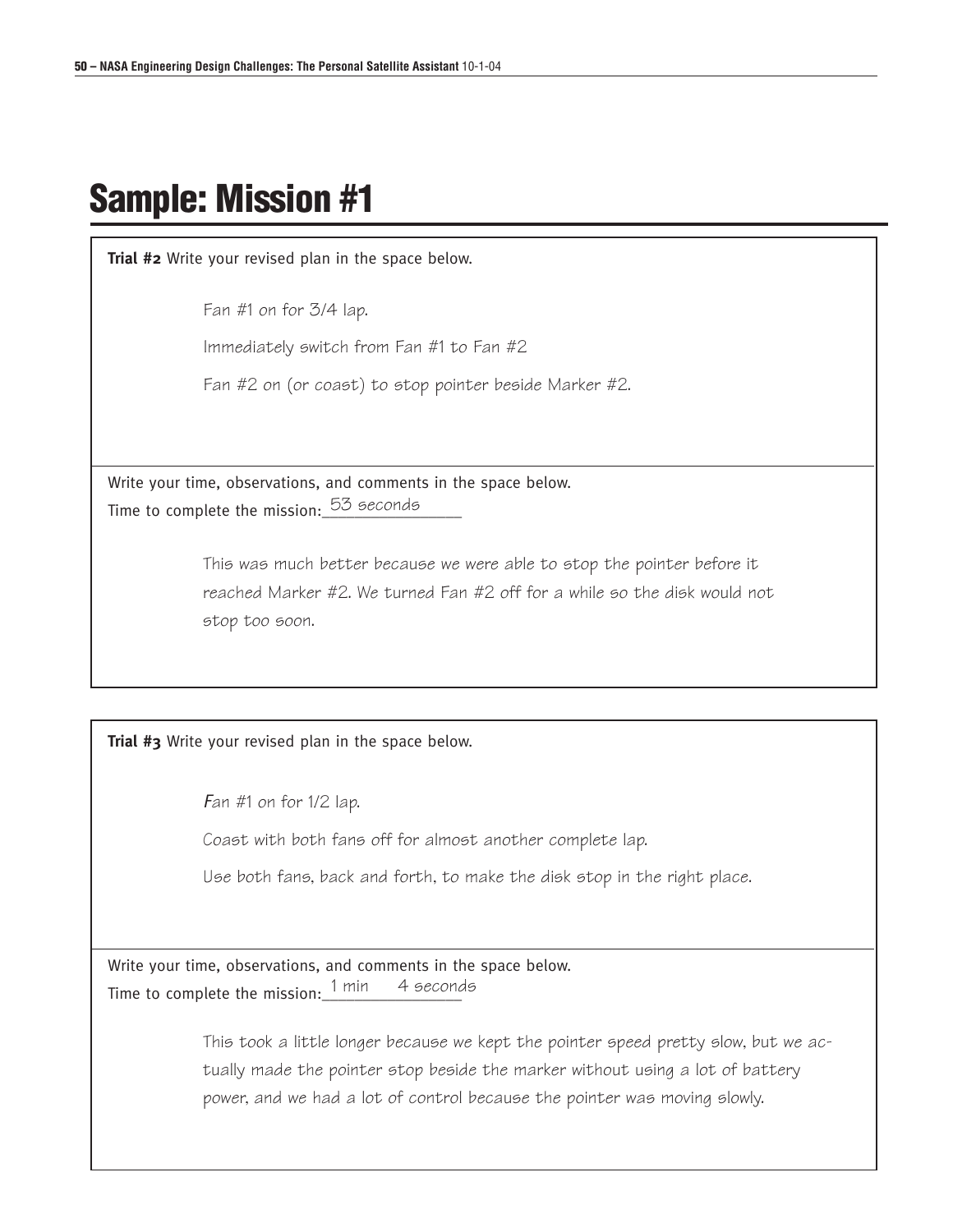# **Part 3:**

# **The Poster: A Performance Evaluation Tool**

(Homework and Possibly One Class Period)

As a culminating activity, each team creates a poster that describes their work with the Simulator in terms of force and motion. The poster provides opportunities for reflection and enables students to summarize their new understandings about force and motion in a presentation for others.

### **Goals**

- Students will summarize and reflect on what they have learned
- Students will organize information for communication to an audience

### **Materials**

- Posterboard or large sheets of paper approximately 2' x 3', one per team
- Blank sheets of paper
- Markers, crayons
- Glue or tape

## **Poster Assessment Rubric**

See the Poster Assessment Rubric in the Teacher Resource section on page 105.

# **Detailed Steps**

## **1. Explain the assignment**

Explain to students that they will create a poster that will inform others about the Personal Satellite Assistant, about the Simulator, and about the forces that govern the motion of the Simulator. Tell them they need to think of themselves as teachers who are limited to using the poster format to do their teaching.

- 1. The poster should include the following:
	- A. It should describe the Personal Satellite Assistant, the way in which it moves itself, and the role it plays in the ISS.
	- B. It should describe the motion of the disk and the forces that act on the disk:
		- when one fan is accelerating the disk
		- when the disk is coasting
		- when a fan is being used to slow down or decelerate the disk Include sketches, drawings, or photographs of the simulator.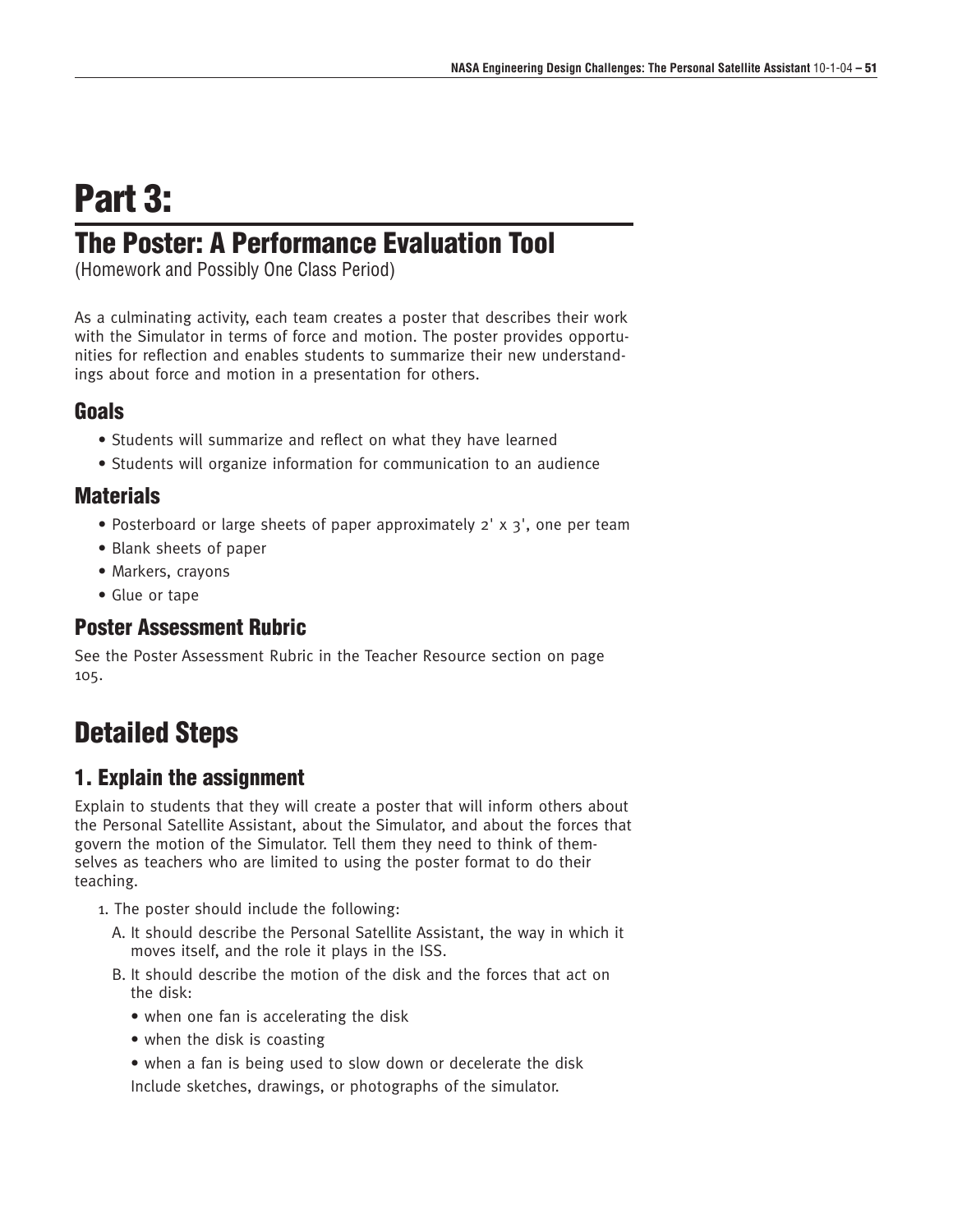- C. For each of these situations—acceleration, coasting, and powered deceleration—the poster should provide a variety of examples from everyday life. (Where else does a person see or experience force, acceleration, deceleration, inertia, coasting, drag, and friction.)
- 2. The poster should be well-organized, neat, and attractive.

### **2. Define the assessment criteria**

Explain to students that their storyboards will be evaluated on the following criteria:

- Does the poster include all of the major components listed above?
- Are there accurate descriptions of the major concepts that come into play as the disk is accelerating, coasting, and decelerating? These include:
	- forces (balanced and unbalanced)
	- acceleration
	- friction
	- drag
	- deceleration

### **3. Create the storyboards**

Provide one class period for teams to plan and organize their presentation and to at least start work on it. If they do not complete their poster during the class, they can divide up the unfinished tasks and complete them at home. In that case they will need additional class time to complete the assembly of the poster.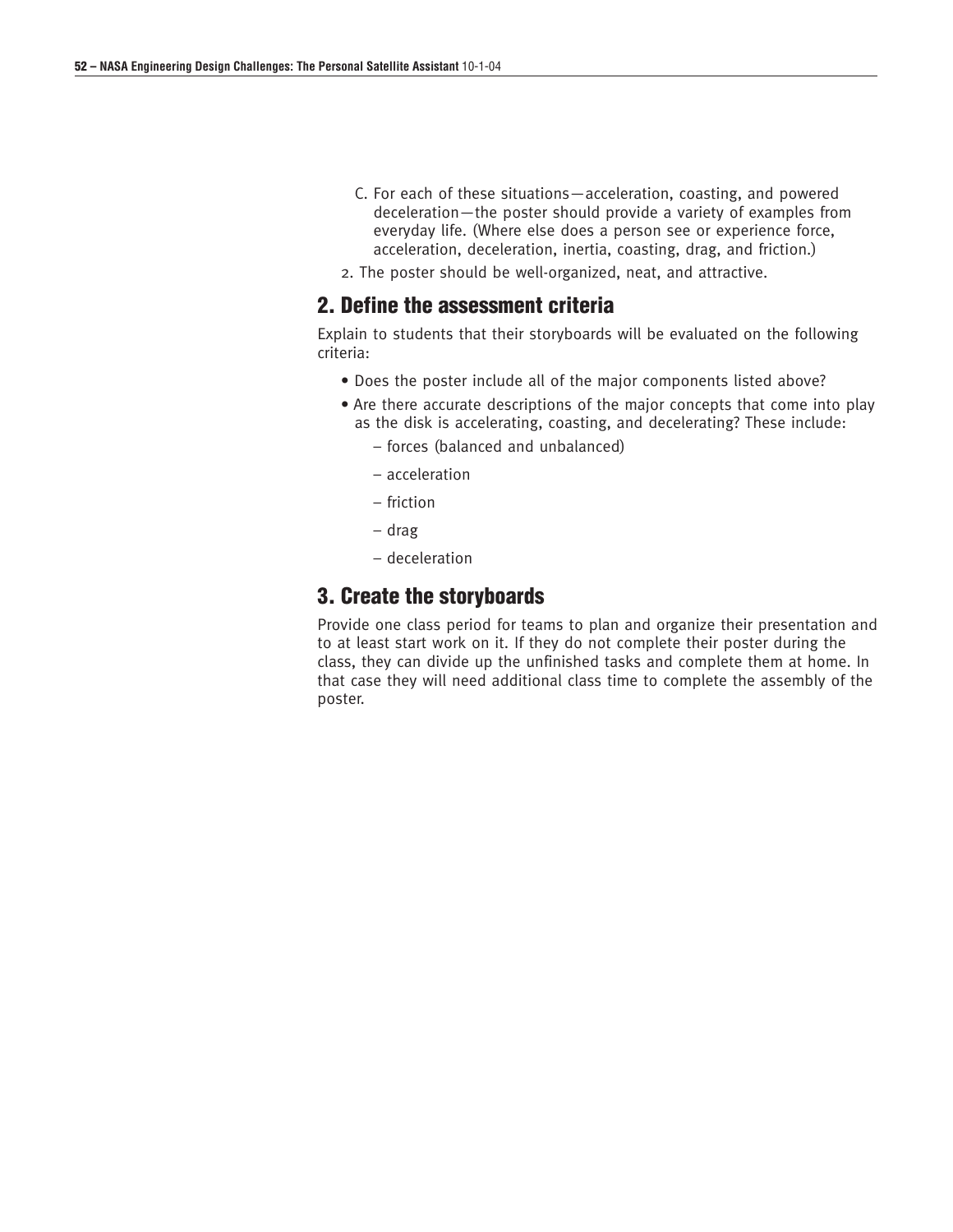# **Part 4: Sharing the Results**

This is an opportunity for students to describe their experiences to others and consolidate their learning.

Here are some different options for sharing student work:

- 1. Find a time when another class can view the posters. Have teams stand by their posters and be available to discuss them and answer questions. Have Simulators available so students can do demonstrations.
- 2. Organize a Parents' Evening. Have one or more Simulators set up for parents to see and use, in addition to viewing and discussing the posters.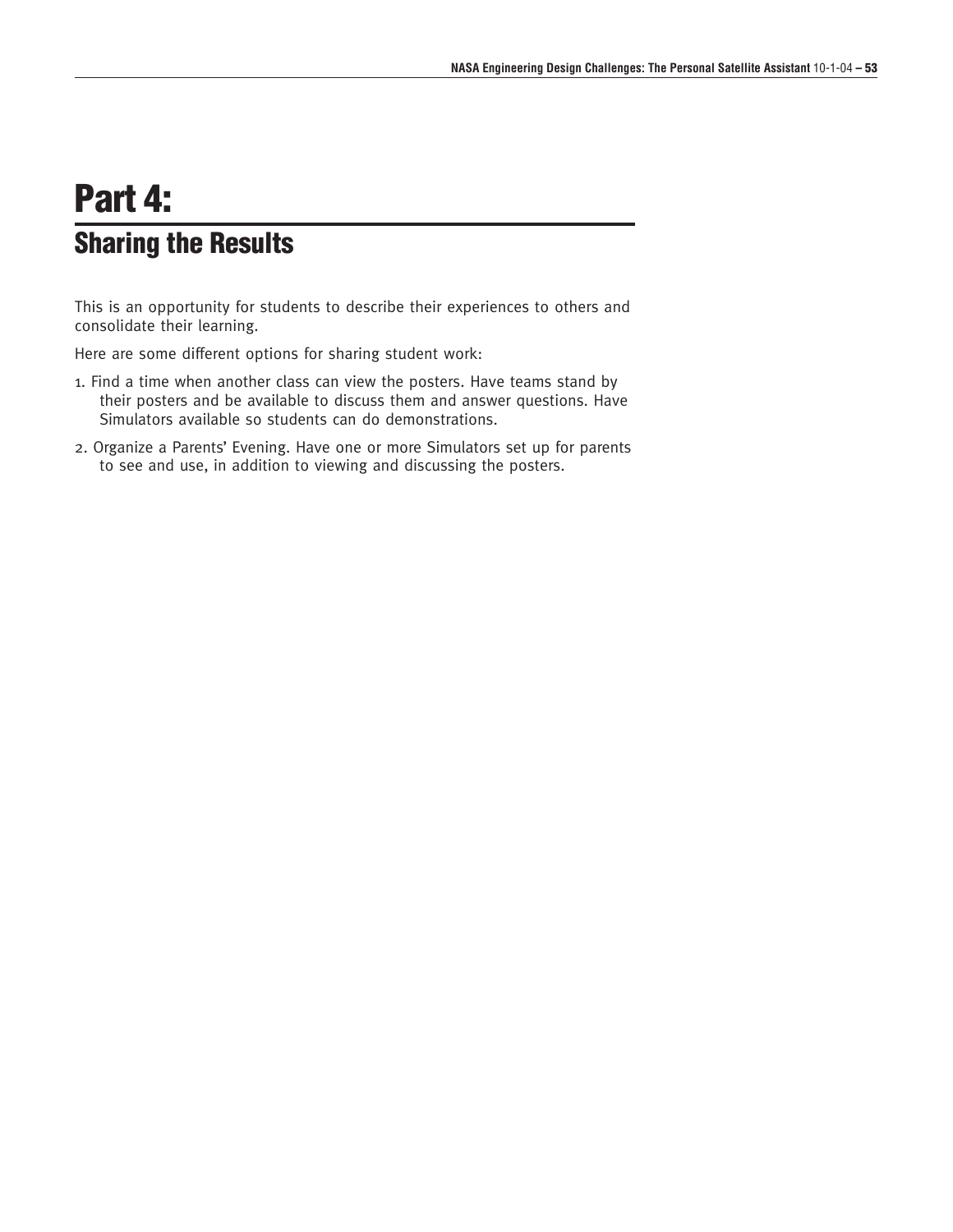# **V: Opportunities for Extensions**

In all of the basic Explorations, the configuration of the Simulator was held constant while students studied the response of the disk to the fans. In other words, students studied force and motion in a single system.

A natural extension of this work is to study the motion of the disk after the system has been changed in some way. Three different types of changes are suggested below. For each type, there are many variations. You may want to have each type investigated by one or more teams. Have teams design a set of Explorations, collect and analyze the data, and report their findings to the class.

For every exploration, have students run the same acceleration test (See Extensions 6, 7, and 8) so that they can compare results with one another and with Exploration #4).

### **Variation 1: Add Mass to the Disk**

The Simulator's disk has a certain mass, which is evenly distributed throughout the disk. Additional mass comes from the batteries, which are located along the circumference of the disk.

In Extension: Exploration #6, students explore how the acceleration of the disk changes after additional mass has been added to it. Start with small amounts of additional weight at the perimeter. Run additional trials when the same weight has been moved in toward the axle. Add more weight in some incremental manner.

## **Variation 2: Vary the Distance of the Fans From the Axle**

Throughout the Explorations and Missions, the fans have been set in a position at the circumference of the disk. In Extension: Exploration #7, the fans are moved closer to the axle. Does this actually change the system? Unlike adding mass to the disk, no fans are added or taken away. Will moving the fans change the response of the disk?

There are various possibilities here:

- Slide one fan toward the axle and leave one positioned at the perimeter.
- Slide both fans in.
- Position them half way between the axle and the circumference.
- Position them adjacent to the axle.

Prior to exploring the possibilities, ask students to make predictions about how the disk will respond to each possibility.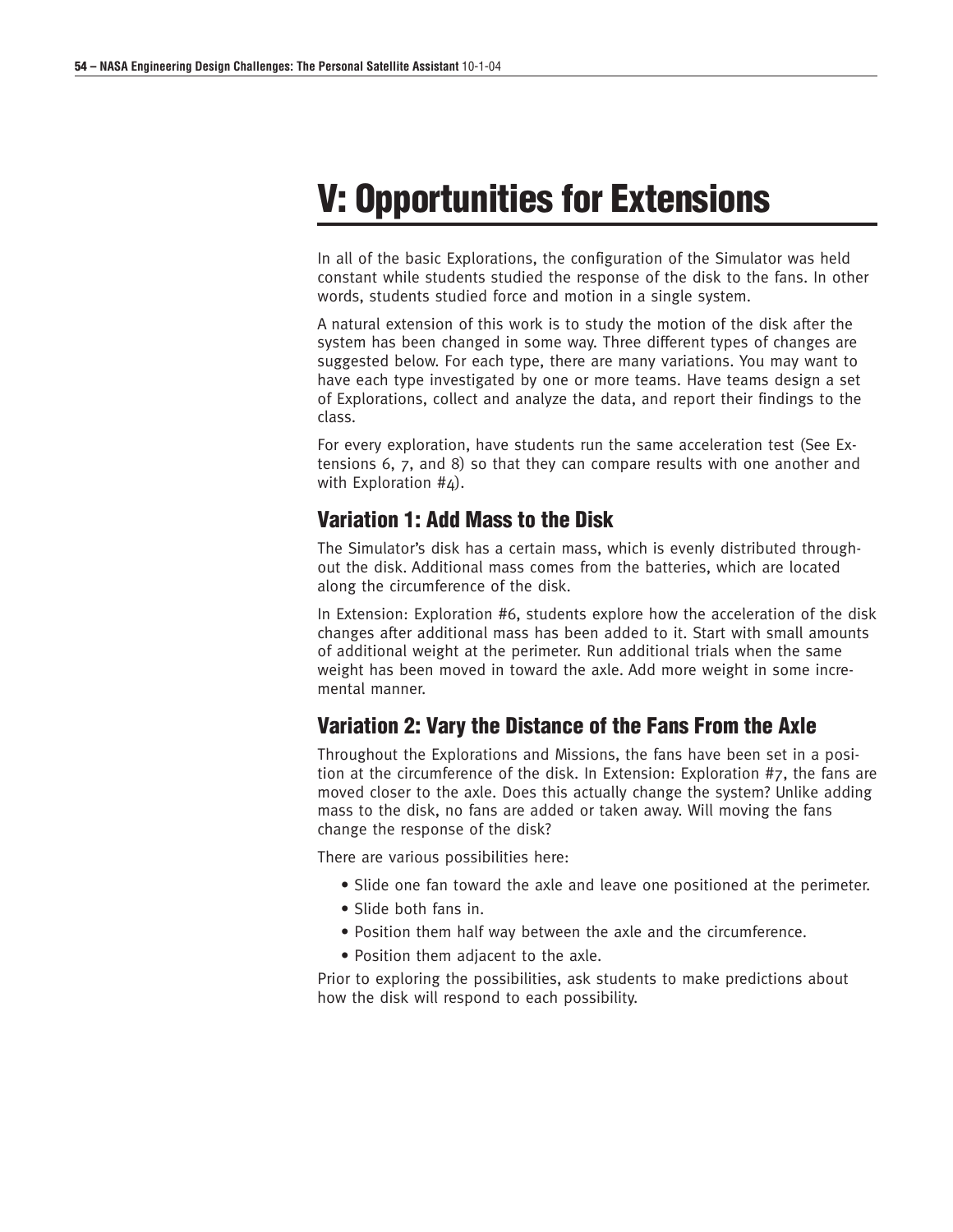### **Variation 3: Vary the Fan Direction**

The fans have been positioned so that the force they exert on the disk is perpendicular to the diameter. In Extension: Exploration #8 students change the angle of the fans. What will happen if the fans are kept at the perimeter but rotated? Have students use a protractor to reposition the fans and tape them to the disk at their new angles.

## **Have Students Design and Investigate Their Own Explorations**

This is a natural extension of the work. It may be something that a sub-set of the class is interested in doing, and it may be that they can do this work even after the rest of the class has moved on to something else.

This will provide students with an opportunity for a "full inquiry"—one in which they ask their own questions and then move through an investigation to search for the answer.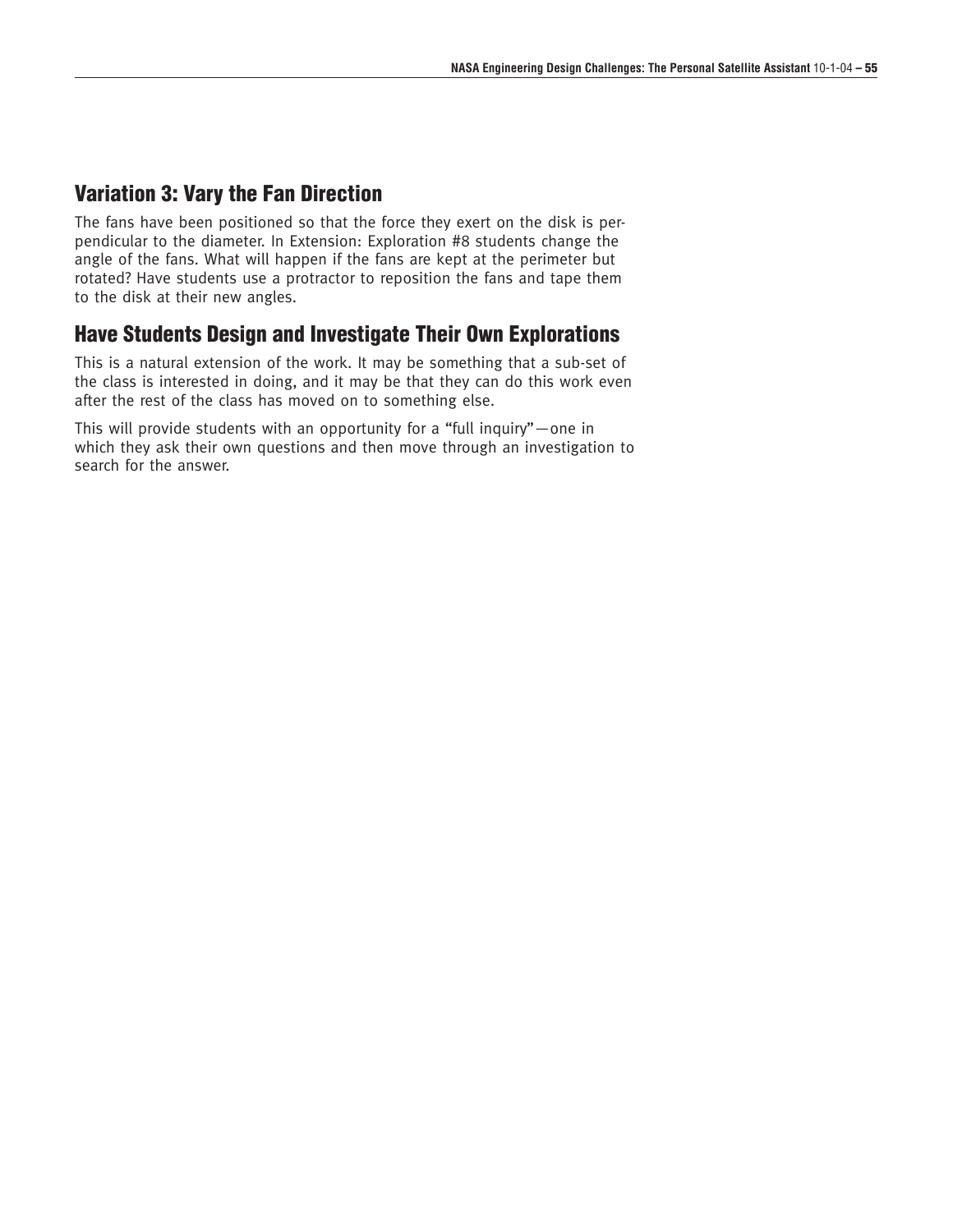# **VI. National Science Education Standards**

### **Motions and Forces: Grades 5-8**

- The motion of an object can be described by its position, direction of motion, and speed. That motion can be measured and represented on a graph.
- An object that is not being subjected to a force will continue to move at a constant speed and in a straight line.
- If more than one force acts on an object along a straight line, then the forces will reinforce or cancel one another, depending on their direction and magnitude. Unbalanced forces will cause changes in the speed or direction of an object's motion.\*

\* Although the standard makes reference to "a straight line", the same statement is true for the motion of the rotating disk.

## **Abilities Necessary to do Scientific Inquiry: Grades 5-8**

Use appropriate tools and techniques to gather, analyze, and interpret data. The use of tools and techniques, including mathematics, will be guided by the question asked and the investigations students design. The use of computers for the collection, summary, and display of evidence is part of this standard. Students should be able to access, gather, store, retrieve, and organize data, using hardware and software designed for these purposes.

## **Motions and Forces: Grades 9-12**

Objects change their motion only when a net force is applied. Laws of motion are used to calculate precisely the effects of forces on the motion of objects. The magnitude of the change in motion can be calculated using the relationship  $F = ma$ , which is independent of the nature of the force. Whenever one object exerts force on another, a force equal in magnitude and opposite in direction is exerted on the first object.

## **Abilities Necessary to do Scientific Inquiry: Grades 9-12**

Students should form a testable hypothesis and demonstrate the logical connections between the scientific concepts guiding a hypothesis and the design of an experiment. They should demonstrate appropriate procedures, a knowledge base, and conceptual understanding of scientific investigations.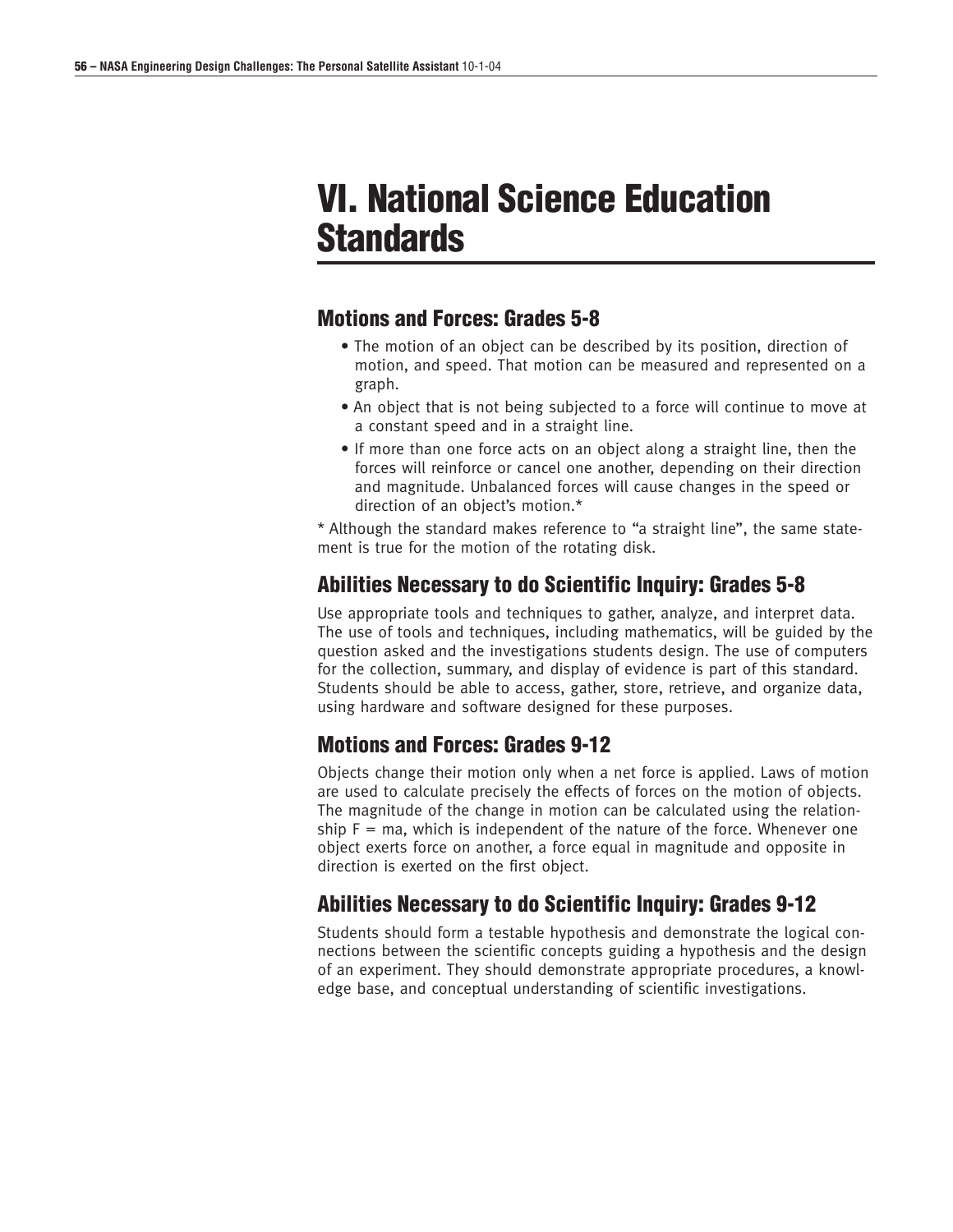# **VII. Math Connections and Thinking Skills**

## **Math Connections**

There are many opportunities to integrate math skills into the PSA Challenge. These are not specifically described in the Teacher Notes for individual Explorations and Missions, so if you wish to highlight the embedded mathematics for your students during the Classroom Sessions, select the concepts that are suitable for your class from the list below and make note of them on the appropriate Teacher Notes pages.

Alternatively, you may choose to highlight the mathematics after the work with the Simulator has been completed. Save the Exploration and Mission sheets that contain the data. You may want to use a single Simulator to demonstrate the force-motion relationship, and have your students focus on the mathematical modeling of those relationships.

| Skill                                                      | Application                                                                                                                                                                                                                                                                                                                                                                                                                                                                                                                                                                                                                                                           |
|------------------------------------------------------------|-----------------------------------------------------------------------------------------------------------------------------------------------------------------------------------------------------------------------------------------------------------------------------------------------------------------------------------------------------------------------------------------------------------------------------------------------------------------------------------------------------------------------------------------------------------------------------------------------------------------------------------------------------------------------|
| Linear Measurement and<br><b>Mental Arithmetic</b>         | Students often need to describe, in terms of centimeters or meters, how far a<br>disk coasted, or how far it traveled after the opposing fan was turned on. In<br>addition to knowing that the tip of the pointer travels through 200 cm for each<br>revolution, students can make markers to indicate 50 cm, 100 cm, 150 cm, and 200<br>cm. If a disk rotates through just over 3.75 revolutions, they may use a combination<br>of mental arithmetic and estimation to decide that it traveled 765 cm or 7.65 m.                                                                                                                                                     |
| <b>Numerical Operations</b>                                | Students will use addition, subtraction, multiplication and division as they<br>calculate distance traveled, average speed, and rate of a acceleration of the<br>pointer, and possibly the net force applied to the disk at certain points during its<br>acceleration or deceleration.                                                                                                                                                                                                                                                                                                                                                                                |
| Graphing                                                   | Students make graphs that portray the change of the pointer's speed across time.                                                                                                                                                                                                                                                                                                                                                                                                                                                                                                                                                                                      |
| Problem Solving Through<br>Data Collection and<br>Analysis | Students will attempt most Missions several times before actually completing<br>them in a timely or efficient manner. The strategy that is most successful is<br>that which includes careful data collection and data analysis, in support<br>of improved performance during the next attempt.                                                                                                                                                                                                                                                                                                                                                                        |
| Geometry and<br>Angle Measurement                          | Although the Guide highlights the pointer's travel through linear distance<br>in the Explorations and Missions, there are many opportunities to discuss circle<br>geometry and angles at various levels. At the simplest levels, you can reinforce the<br>terms circumference, diameter, and radius. You can point out that the disk is<br>divided into four 90-degree quadrants or sectors. Students can make estimates<br>about where the mid-points of those quadrants are, etc., and use that information<br>to plan and communicate strategies for completing the Missions. (e.g.,<br>"Let's turn the fan off at 270 degrees let it coast the rest of the way.") |
|                                                            | There are also opportunities to calculate and mark angles using the actual<br>circumference of the disk (187.4 cm).<br>For example:                                                                                                                                                                                                                                                                                                                                                                                                                                                                                                                                   |
|                                                            | 10 degrees is $1/36$ <sup>th</sup> of a circle<br>$1/36$ <sup>th</sup> of 187.4 cm = 5.2 cm<br>Every $5.2$ cm = 10 degrees.                                                                                                                                                                                                                                                                                                                                                                                                                                                                                                                                           |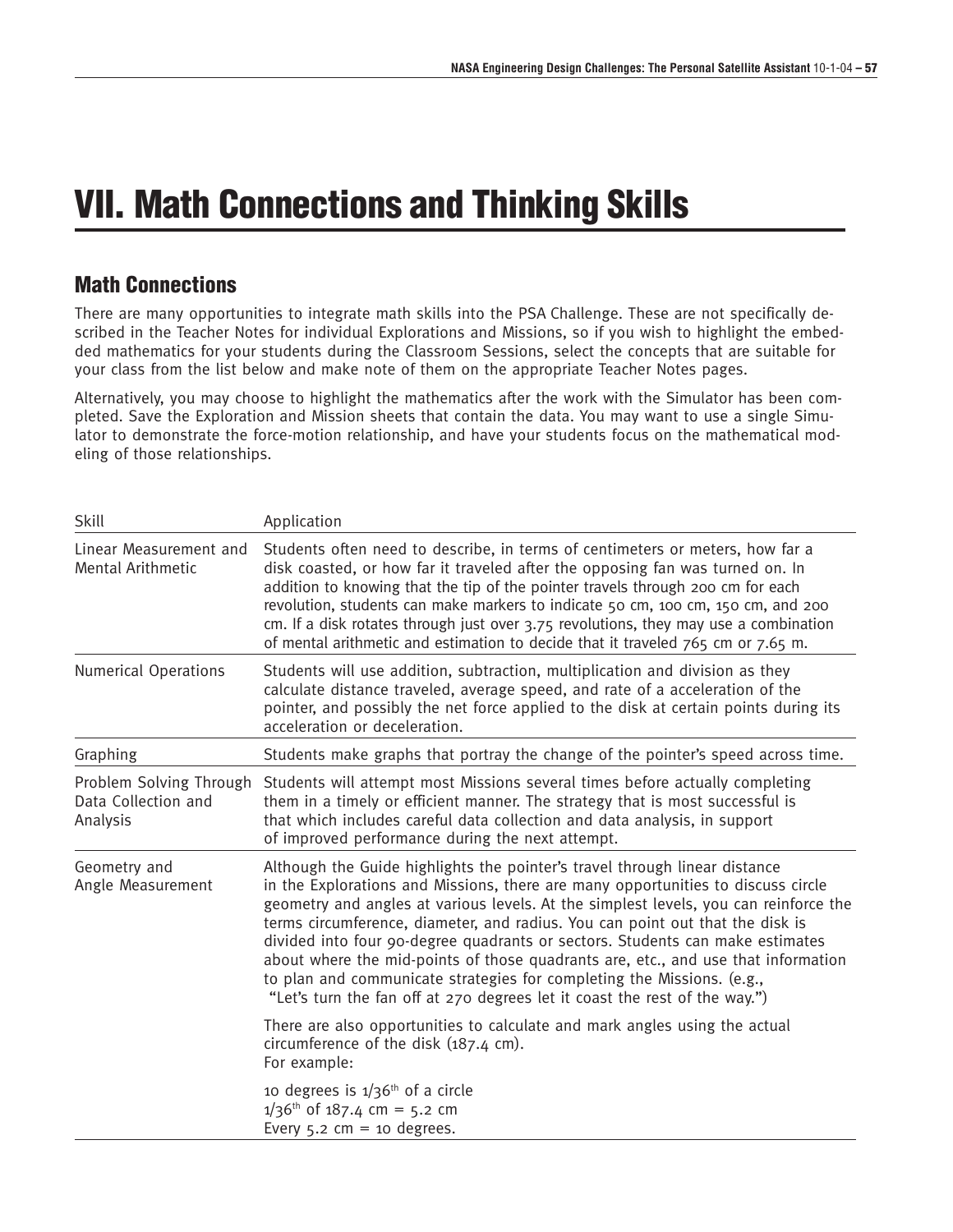## **Thinking Skills**

The PSA Engineering Design Challenge provides opportunities for students to develop critical thinking skills in an engaging context. In contrast to previous challenges, students will be designing, testing, evaluating, and redesigning plans vs. a physical object. As they work on the Missions, their first plan will be an estimate based on previous experience with the Simulator, but each successive plan for a specific Mission should grow out of their observations, data collection, and analysis of their previous attempts.

### **Gathering knowledge**

Students will:

Carefully observe the motion of the Simulator during a Mission

Note and record key points during the Mission, including aspects of the strategy that were successful and those that need reconsideration

### **Structuring and organizing that knowledge**

Students will:

Develop an organized record of their observations, one that will allow them to see patterns and build on prior experience in an organized and efficient manner

### **Generating solutions**

Students will:

Make comprehensive use of their observations from prior trials to modify Mission plans

Implement their revised plan

### **Evaluating solutions**

Students will:

Assess the effectiveness of their revised plan

Decide what future steps to take to improve performance, when necessary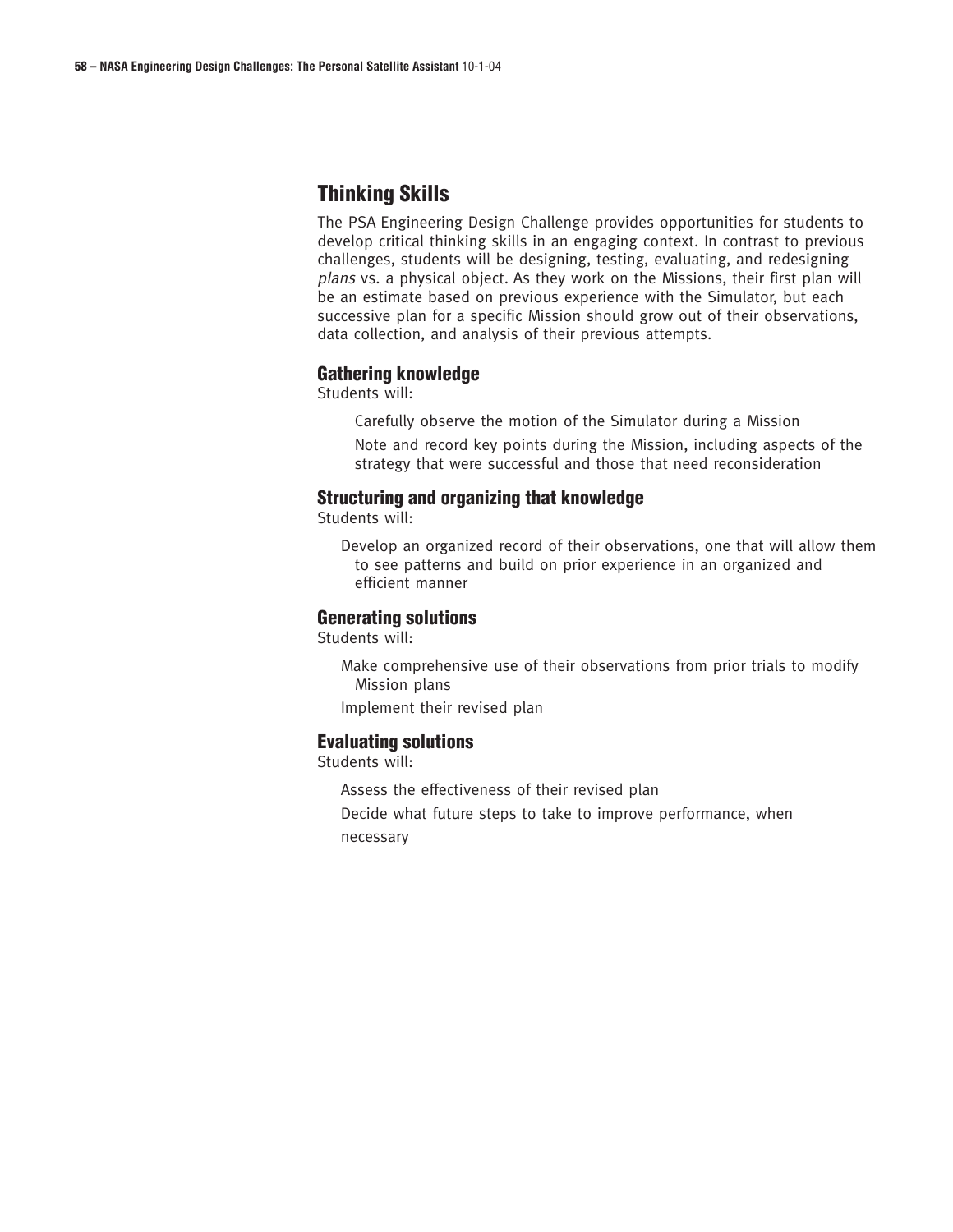# **VIII. Teacher Resources**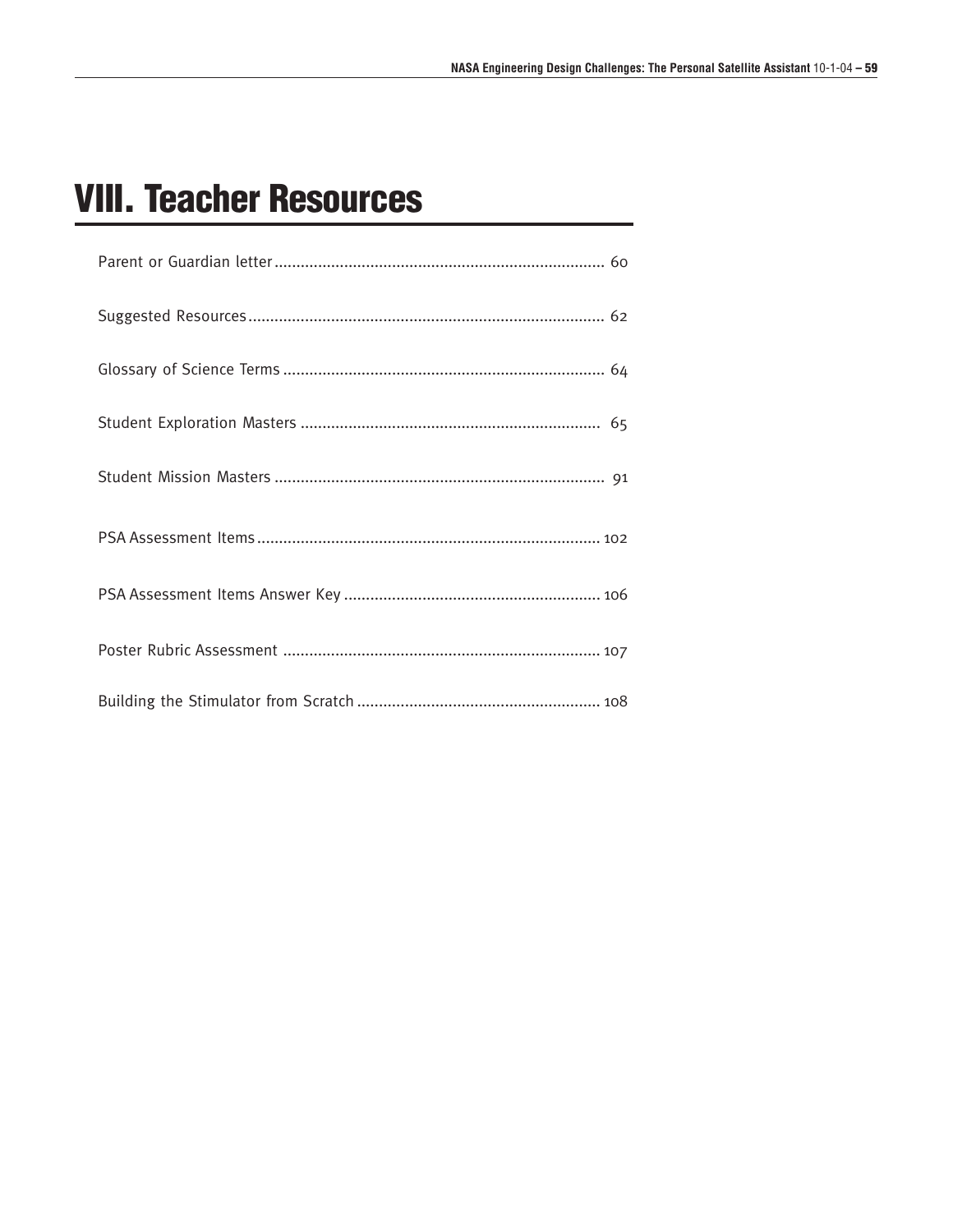

# **NASA Engineering Design Challenges**

Dear Parent or Guardian:

Your child is beginning an exciting unit in science class entitled NASA Personal Satellite Assistant Engineering Design Challenge. This is a new module in the NASA Engineering Design Challenge series. These challenges give students an opportunity to work in much the same way as NASA engineers by providing them with an opportunity to design, build, test, and evaluate their own solution to a design problem. To see other modules in the series, visit http://edc.nasa.gov

## **The Personal Satellite Assistant**

NASA engineers are designing a new robot that will assist astronauts who are living and working aboard the International Space Station (ISS). This robot, called the Personal Satellite Assistant (PSA), looks like a red volleyball with lots of gadgets embedded into its surface. Using its computer, a set of small fans, and its navigation system, the PSA will move itself around the weightless, low-friction environment of the ISS, either autonomously or in response to an astronaut's command.

The PSA has two primary roles: 1) it will increase astronaut productivity by supporting their work in a variety of ways, and actually performing some time-consuming tasks that at present the astronauts need to do themselves; and 2), it will reduce risk on the ISS by monitoring environmental conditions such as air pressure, oxygen levels, and temperature, and reporting conditions to the astronauts and to support personnel on the ground.

In addition to its propulsion and navigation systems and its environmental sensors the PSA will be loaded with equipment, including a video camera and a display screen, both color and black and white cameras, a searchlight, a motion detector, a scanner, a microphone, and a speaker. The PSA will have its own internal battery that supplies power for all of its functions, including its propulsion fans. When its battery runs low, PSA will move itself to a re-charging station and another fully charged PSA will take its place.

## **The Design Challenge**

In this design challenge, students first study the way in which a very low friction disk rotates in response to the forces of tiny fans. In the classroom design challenge, students assemble and then work with a PSA Simulator that lets them see what it is like for the PSA to maneuver in the weightless and nearly frictionless environment of the ISS. At the same time, they are learning important scientific principles about forces and motion and using mathematical techniques of data collection and graphing.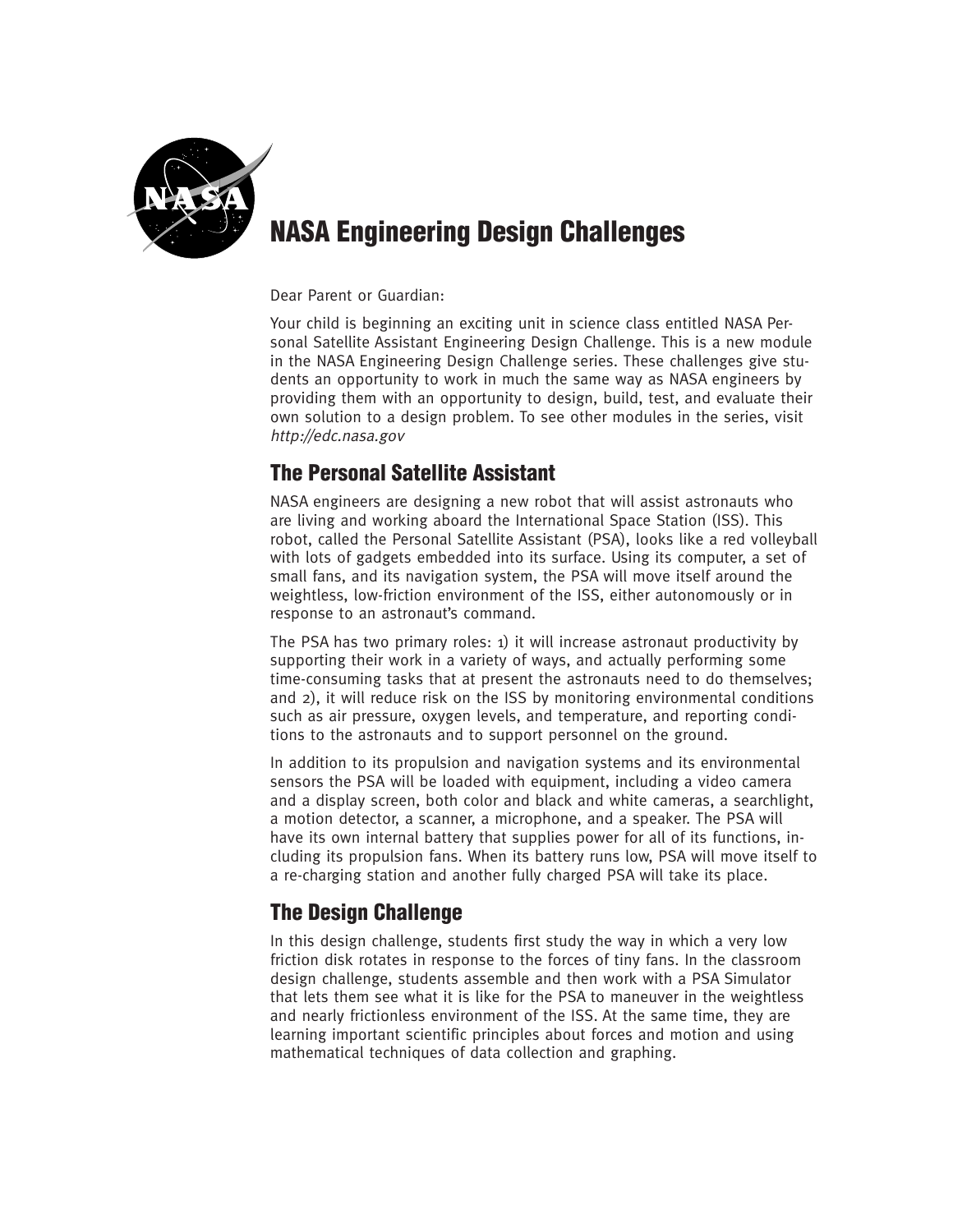## **Questions to Ask Your Child About the Project**

What is the PSA?

Why do astronauts need a PSA on the International Space Station?

How does the PSA help them?

How does the PSA move itself around the International Space Station?

What challenges of moving and navigating does the PSA face?

How are you using the PSA Simulator in your classroom?

## **Connections at Home**

The PSA Design Challenge is about force, mass, speed, acceleration, deceleration, friction, drag, and braking. You can help your child understand more about what they are learning in class by talking with them about examples of motion, such as the motion of a car. How does friction between the wheels and the road help the car to accelerate or decelerate? What happens to acceleration or deceleration when a car is on snow or ice and friction is reduced? How does drag—the friction from moving through the air—affect the motion of the car?

## **For More Information**

These Web sites will give you more information about the International Space Station and about the Personal Satellite Assistant.

### **Two Web sites about the International Space Station**

http://www.boeing.com/defense-space/space/spacestation/flash.html

http://science.howstuffworks.com/space-station.htm

### **Two Web sites about the Personal Satellite Assistant**

http://ic.arc.nasa.gov/projects/psa/

http://ficworkproducts.arc.nasa.gov/psa/psa.html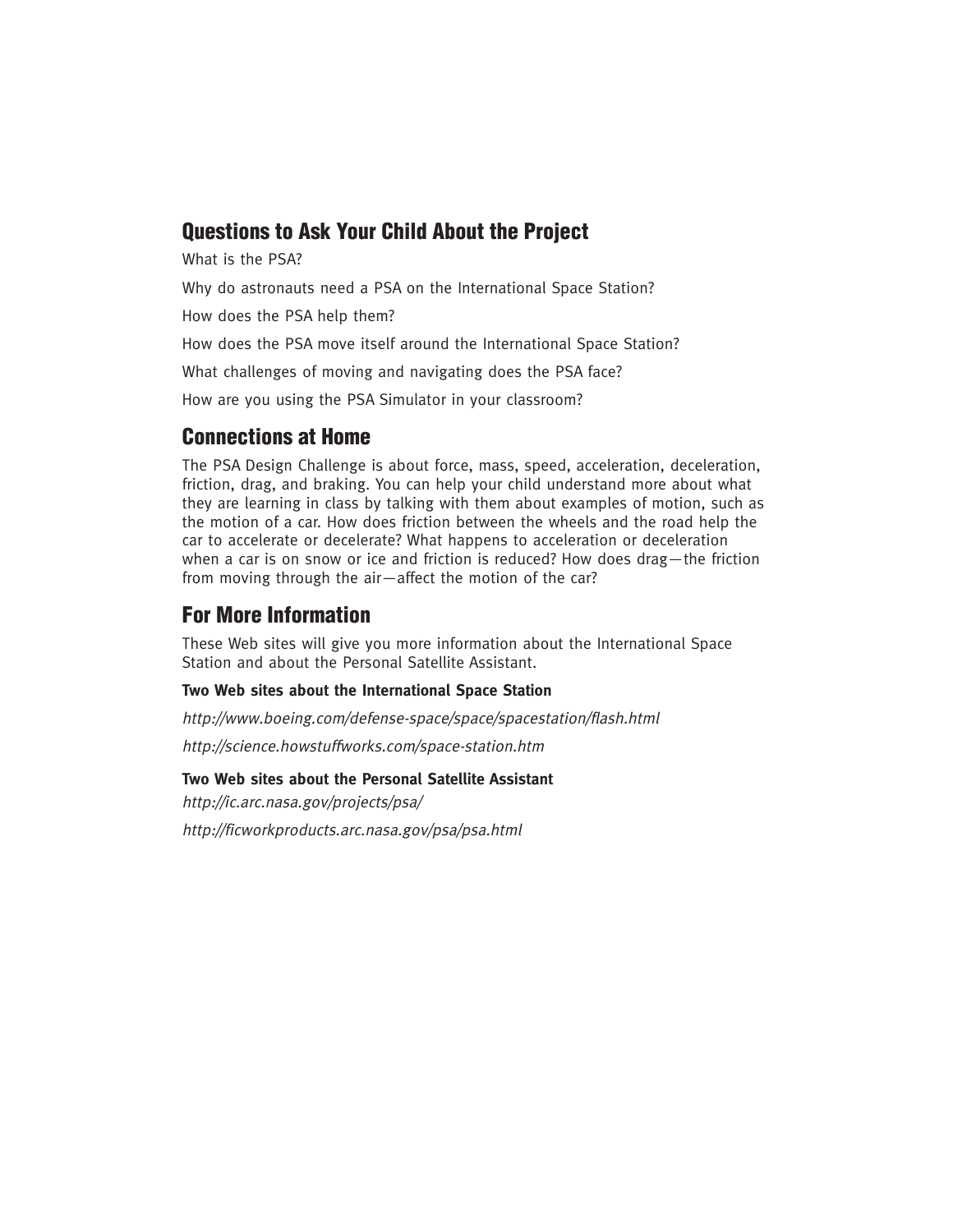# **Suggested Resources**

### **Text Resources**

Creating the International Space Station, 2002; Harland, David and Catchpole, John

The Amazing International Space Station, 2003; Cowles, Rose, et al

Conceptual Physics, 2001; Hewitt, Paul

Part 1 of this engaging text is filled with effective explanations and everyday examples of Newton's Laws of Motion and all of the physical science concepts that are embedded within this engineering design challenge.

### **Web Resources**

http://edc.nasa.gov/challenge.html#psa

Focus: The PSA Engineering Design Challenge

In addition to the PSA Teachers Guide, download the file International Space Station/PSA Images. The images in this pdf file provide a history of the assembly of the International Space Station, starting with the launch of Zarya, the very first component of the ISS.

This same Web site provides a link to the NASA Quest PSA Education Page.

#### http://www.physicsclassroom.com/Class/newtlaws/newtltoc.html Focus: Newton's Laws

This section of The Physics Classroom Web site provides a variety of examples that illustrate Newton's Laws of Motion in familiar contexts.

### http://ic.arc.nasa.gov/projects/psa/

Focus: Personal Satellite Assistant

The Web site was developed by NASA's Ames Center, which is also the home of scientists and engineers primarily responsible for the PSA research and development. It has extensive background information about the PSA, several images, and an animation of the PSA in motion.

#### http://ficworkproducts.arc.nasa.gov/psa/psa.html Focus: Personal Satellite Assistant

A NASA Web site, this site holds a large collection of PSA images as well as some animations. One animation shows PSA moving around inside the ISS.

#### http://spaceflight.nasa.gov/station/

Focus: International Space Station A NASA Web site with up-to-date information about the ISS. The site also holds a large collection of ISS-related links.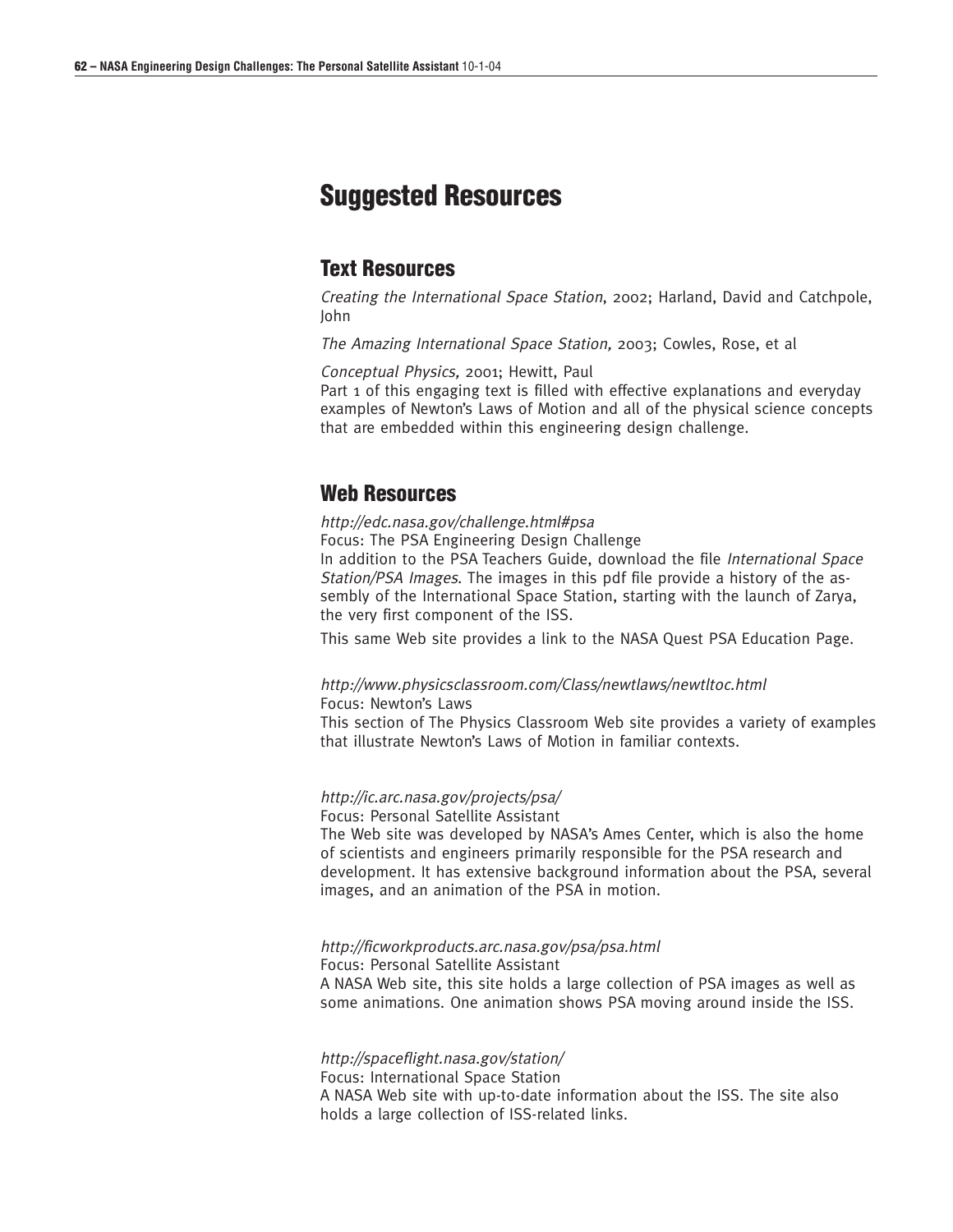http://www.discovery.com/stories/science/iss/iss.html Focus: International Space Station This commercial site includes a timeline that tracks the construction of the ISS. It also has a collection of images of the interior of the ISS.

### http://core.nasa.gov/index.html

Focus: NASA-wide

At the NASA CORE Web site (Central Operation of Resources for Educators) you'll find a collection of videos and other resources for both PSA and ISS. Use the Search function on the Web site to help locate resources for a specific topic.

### **Video Resource**

The Astronaut's Helper Focus: Robotics in general as well as the Personal Satellite Assistant Available from NASA Connect (http://connect.larc.nasa.gov/programs/2003- 2004/psa/)

Only the (approx) middle 10 minutes of this 30-min video are specifically about the Personal Satellite Assistant. The first third is about robotics in general, and the final third describes a surface area-volume challenge that is unrelated to the Simulator.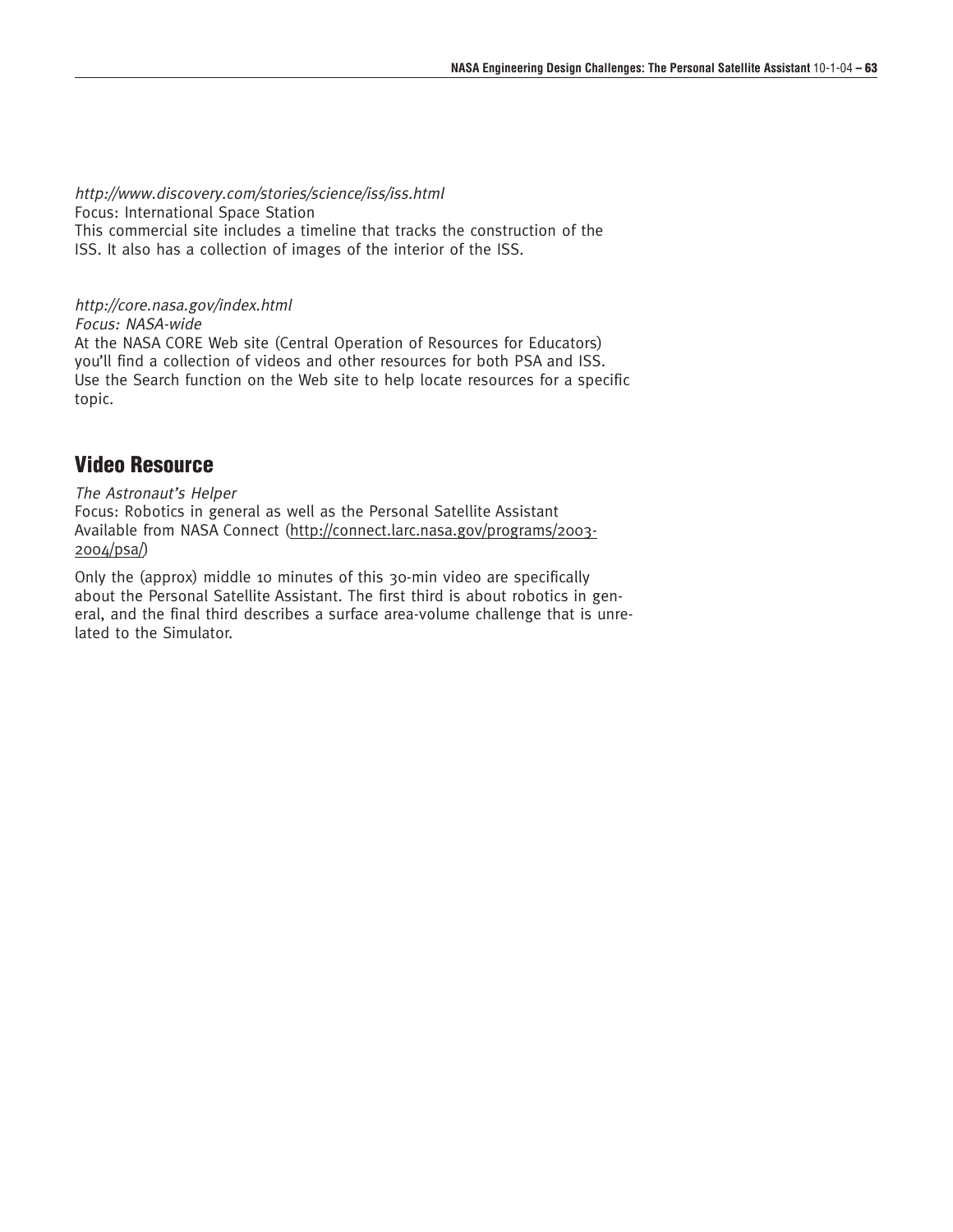# **Glossary of Science Terms**

### **Acceleration**

The rate at which an object's motion changes with time. The change could be in speed or direction or both. Acceleration results when the forces acting on an object are not in balance.

Example: The acceleration of the disk continues as long as the force of the fan is greater than the combination of forces—bearing friction and drag—that resist the motion of the disk.

### **Deceleration**

The term commonly used to describe an object's change in speed when that change is a decrease.

Example: Deceleration of the disk occurs when the fan that was driving the disk's motion is turned off, and the only forces acting on the moving disk—bearing friction and drag—are opposing the disk's motion.

#### **Drag**

A form of friction that results from the motion of an object through a fluid.

Example: Whenever the disk is in motion, there is friction between the disk—including everything it carries—and the air. That friction—or drag—increases as the disk's speed increases.

#### **Force**

A push or a pull.

Example: The fan imparts a force on the disk, causing it to accelerate… until the force of the fan is balanced by the opposing forces of friction and drag.

### **Friction**

A force that resists motion or attempted motion of one object past another with which it is in contact.

Example: When the disk is rotating, steel balls within the bearing roll along the inner and outer rings of the bearing, resulting in friction. That friction resists the rotation of the disk.

#### **Inertia**

The apparent resistance of an object to change its state of motion.

Example: When a fan is first turned on, the disk's inertia tends to resist the disk's rotation. (Inertia, however, is a qualitative and not a quantitative phenomenon. It is mass that adds the quantifiable dimension to inertia: the disk's tendency to resist motion increases as the disk's mass increases.)

#### **Mass**

The quantity of matter in an object. Also, the measurement of an object's inertia.

Example: Throughout most of the Explorations the mass of the disk and the items resting on it are kept constant. In one of the Extension Explorations there is a recommendation to increase the mass of the disk by adding batteries or similar objects to the disk.

#### **Motion**

The act or process of changing place.

Example: Whenever the disk is in motion, friction and drag are acting against that motion.

#### **Speed**

The time rate at which distance is covered by a moving object.

Example: The speed of the disk will change as long as the forces acting on it are unbalanced.

#### **Terminal speed**

The speed attained by an object when the force(s) driving the motion is counterbalanced by the force(s) resisting the motion; motion is without acceleration.

Example: The disk attains terminal speed when the effect of the fan on the disk is balanced by the effect of friction and drag on the disk.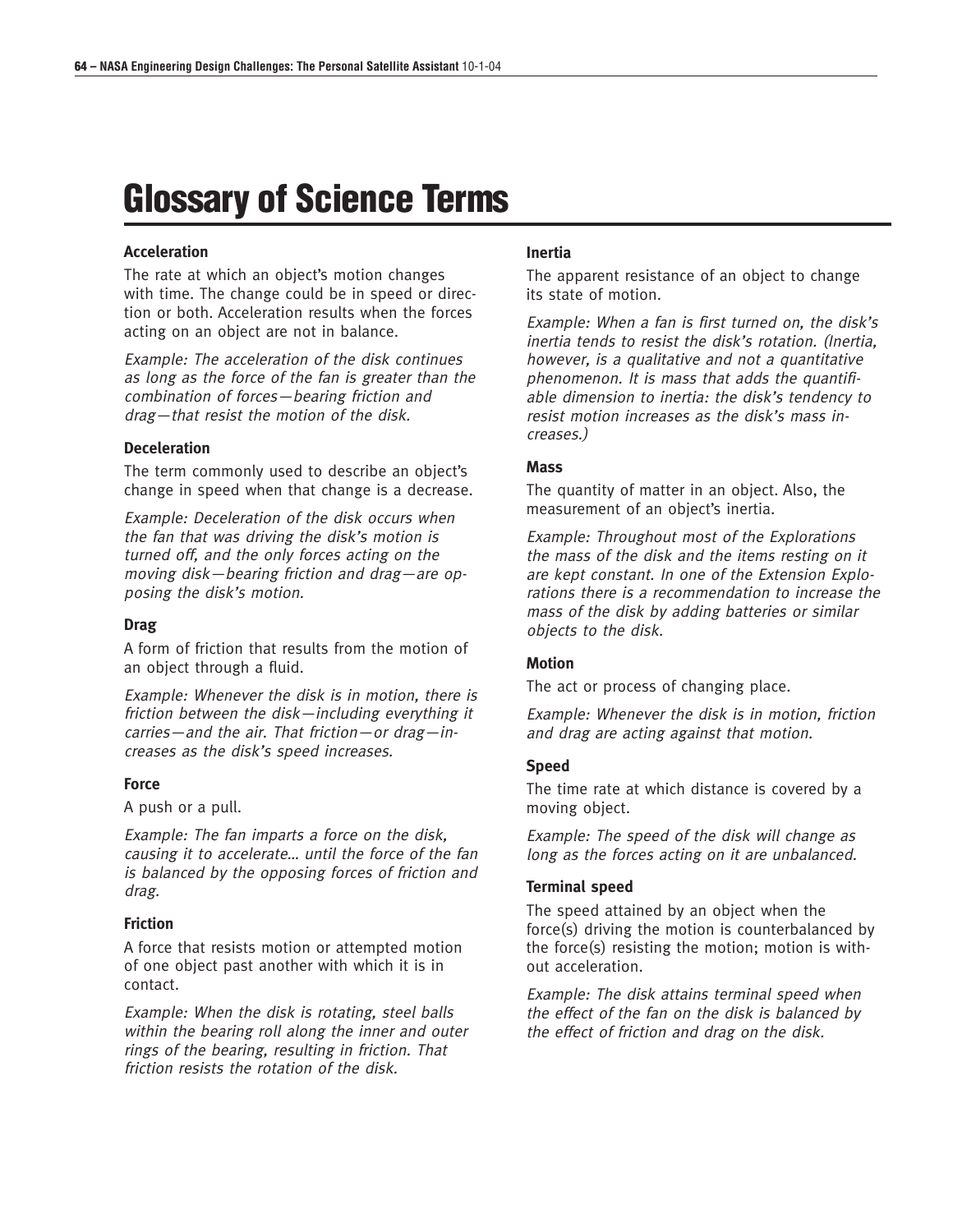# **Exploration #1**



### **Instructions:**

- Align the pointer with the middle of Marker 1, as shown.
- Turn on Fan #1 and the stopwatch.
- Run Fan #1 until the pointer reaches Marker 2 (1/2 revolution).
- When the pointer reaches Marker 2, turn off the fan and record the time.
- Let the disk coast until it stops. Count the revolutions and mark the place where the pointer stops.
- Record the time when the disk comes to rest.
- Calculate the distance the pointer traveled and enter it in the table.
- Run 3 trials.

| Trial $# 1$                   | Time on the stopwatch | Distance in cm |
|-------------------------------|-----------------------|----------------|
| When pointer reaches Marker 2 |                       | 100 CM         |
| When pointer comes to rest    |                       |                |
| Trial $# 2$                   | Time on the stopwatch | Distance in cm |
| When pointer reaches Marker 2 |                       | 100 CM         |
| When pointer comes to rest    |                       |                |
| Trial $#_3$                   | Time on the stopwatch | Distance in cm |
| When pointer reaches Marker 2 |                       | 100 CM         |
| When pointer comes to rest    |                       |                |

### **Comments and Observations:**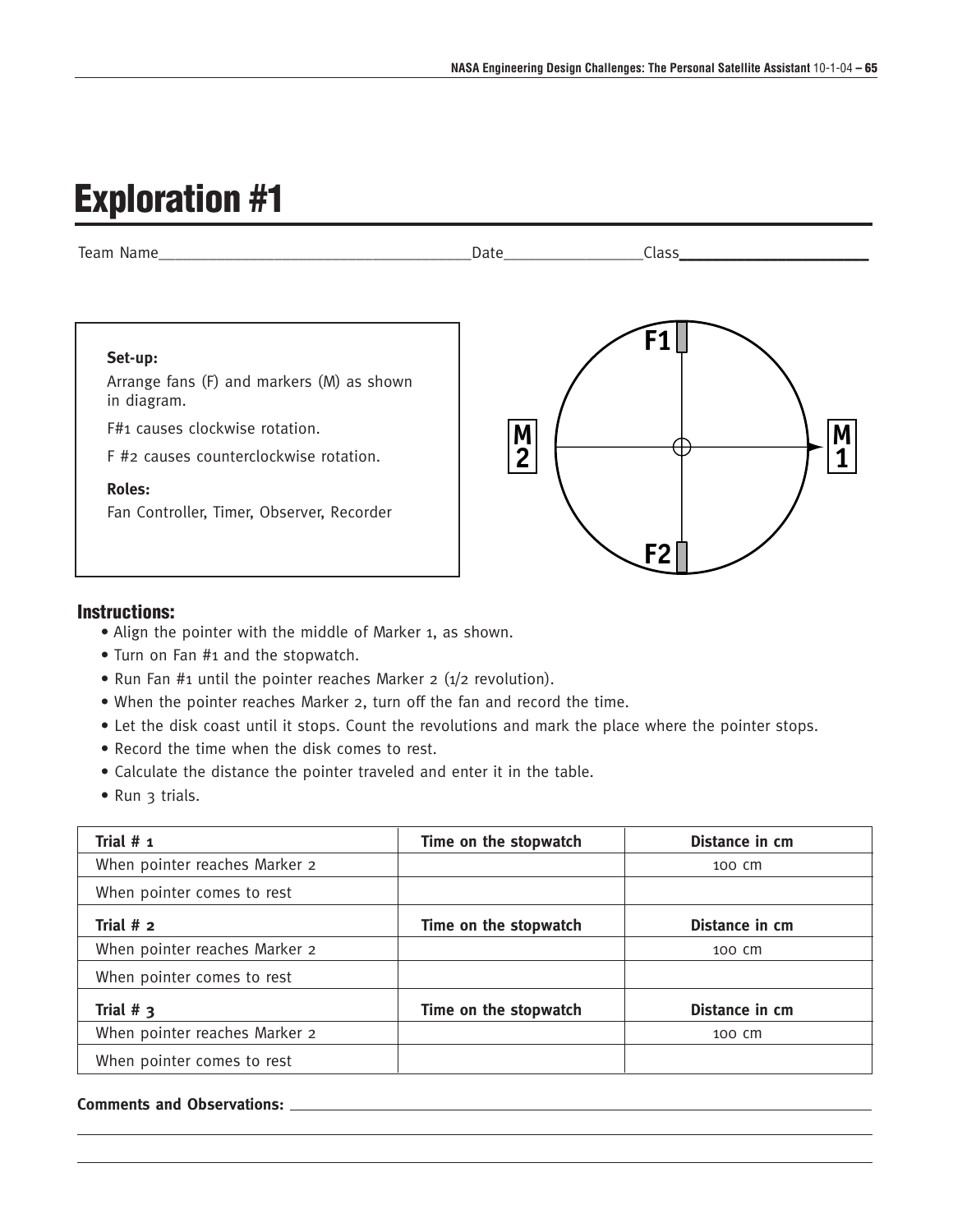# **Questions for Exploration # 1**

| Answer these questions after you have done Exploration # 1 |  |                                                                                                                                                                                                                                    |  |
|------------------------------------------------------------|--|------------------------------------------------------------------------------------------------------------------------------------------------------------------------------------------------------------------------------------|--|
|                                                            |  |                                                                                                                                                                                                                                    |  |
|                                                            |  |                                                                                                                                                                                                                                    |  |
|                                                            |  | What happened to the speed of the disk during the time Fan 1 was turned on? __________________________________                                                                                                                     |  |
|                                                            |  |                                                                                                                                                                                                                                    |  |
|                                                            |  |                                                                                                                                                                                                                                    |  |
|                                                            |  |                                                                                                                                                                                                                                    |  |
|                                                            |  |                                                                                                                                                                                                                                    |  |
|                                                            |  |                                                                                                                                                                                                                                    |  |
|                                                            |  | How was the motion of the disk like the motion of the PSA on the International Space Station? ____________<br><u> 1989 - Andrea Santa Andrea Santa Andrea Santa Andrea Santa Andrea Santa Andrea Santa Andrea Santa Andrea San</u> |  |
|                                                            |  |                                                                                                                                                                                                                                    |  |
|                                                            |  |                                                                                                                                                                                                                                    |  |
|                                                            |  |                                                                                                                                                                                                                                    |  |
|                                                            |  |                                                                                                                                                                                                                                    |  |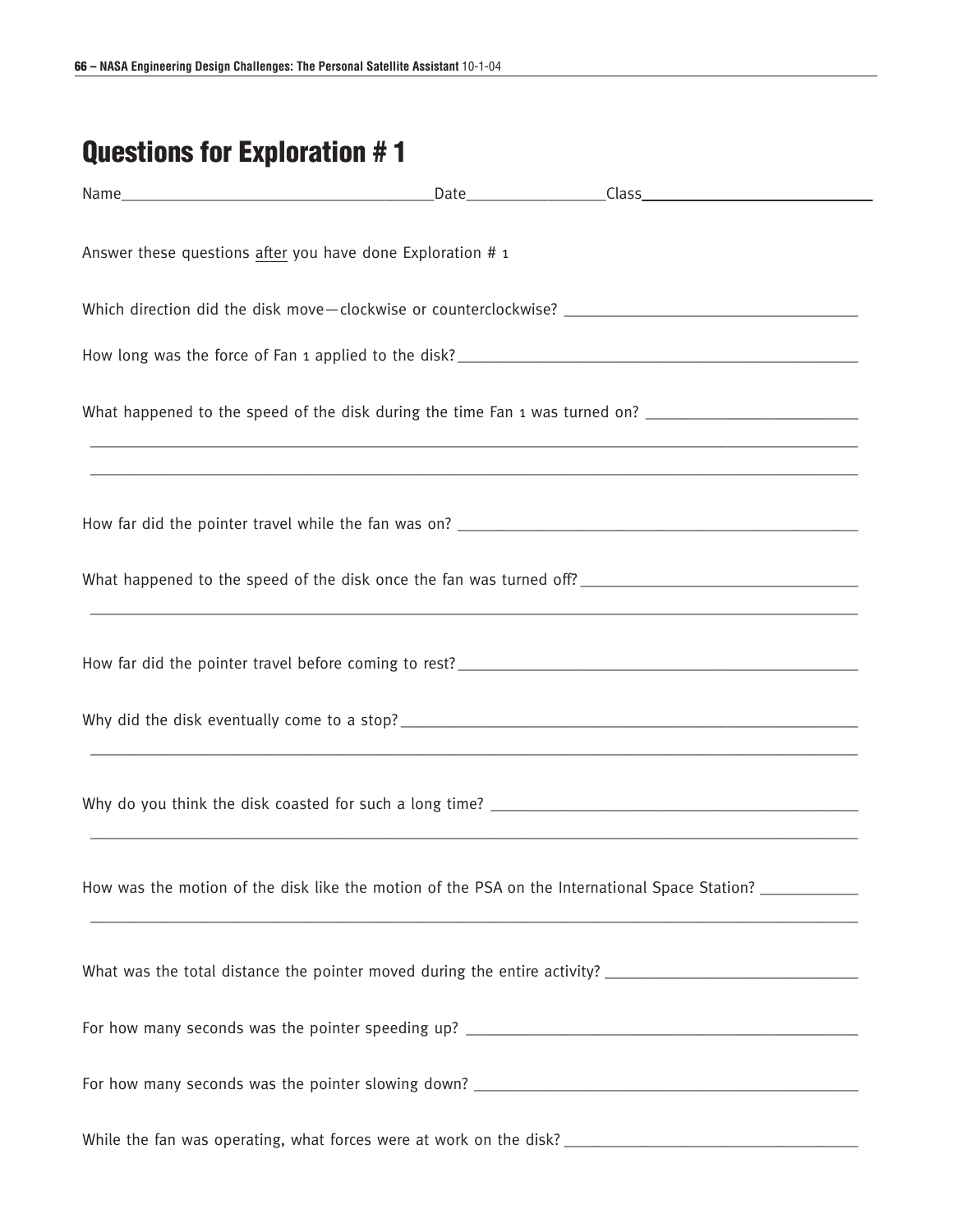### **Represent the pointer's motion with a graph**

Make a sketch of the speed of the pointer over time from the beginning to the end of the exploration. Remember, the speed was zero at the beginning and was zero at the end.

**Speed**

➤

**Time** ਨਾਲ ਕੀਤਾ ਗਿਆ ਅਤੇ ਸ਼ਾਹਿਬ ਵਿੱਚ ਸ਼ਾਹਿਬ ਵਿੱਚ ਸ਼ਾਹਿਬ ਵਿੱਚ ਸ਼ਾਹਿਬ ਵਿੱਚ ਸ਼ਾਹਿਬ ਵਿੱਚ ਸ਼ਾਹਿਬ ਵਿੱਚ ਸ਼ਾਹਿਬ ਵਿੱਚ ਸ਼ਾਹਿਬ ਵਿੱਚ ਸ਼ਾਹਿਬ ਵਿੱਚ ਸ਼ਾਹਿਬ ਵਿੱਚ ਸ਼ਾਹਿਬ ਵਿੱਚ ਸ਼ਾਹਿਬ ਵਿੱਚ ਸ਼ਾਹਿਬ ਵਿੱਚ ਸ਼ਾਹਿਬ ਵਿੱਚ ਸ਼ਾਹਿਬ ਵਿੱਚ ਸ਼ਾਹਿਬ ਵਿੱਚ ਸ਼ਾਹਿ

### **Predict**

What would happen if you turned on Fan 1 and let it run for one full revolution of the disk and then let the disk coast to a stop?

How long do you think the disk would coast? Justify your answer.

How far do you think the pointer would coast? Justify your answer.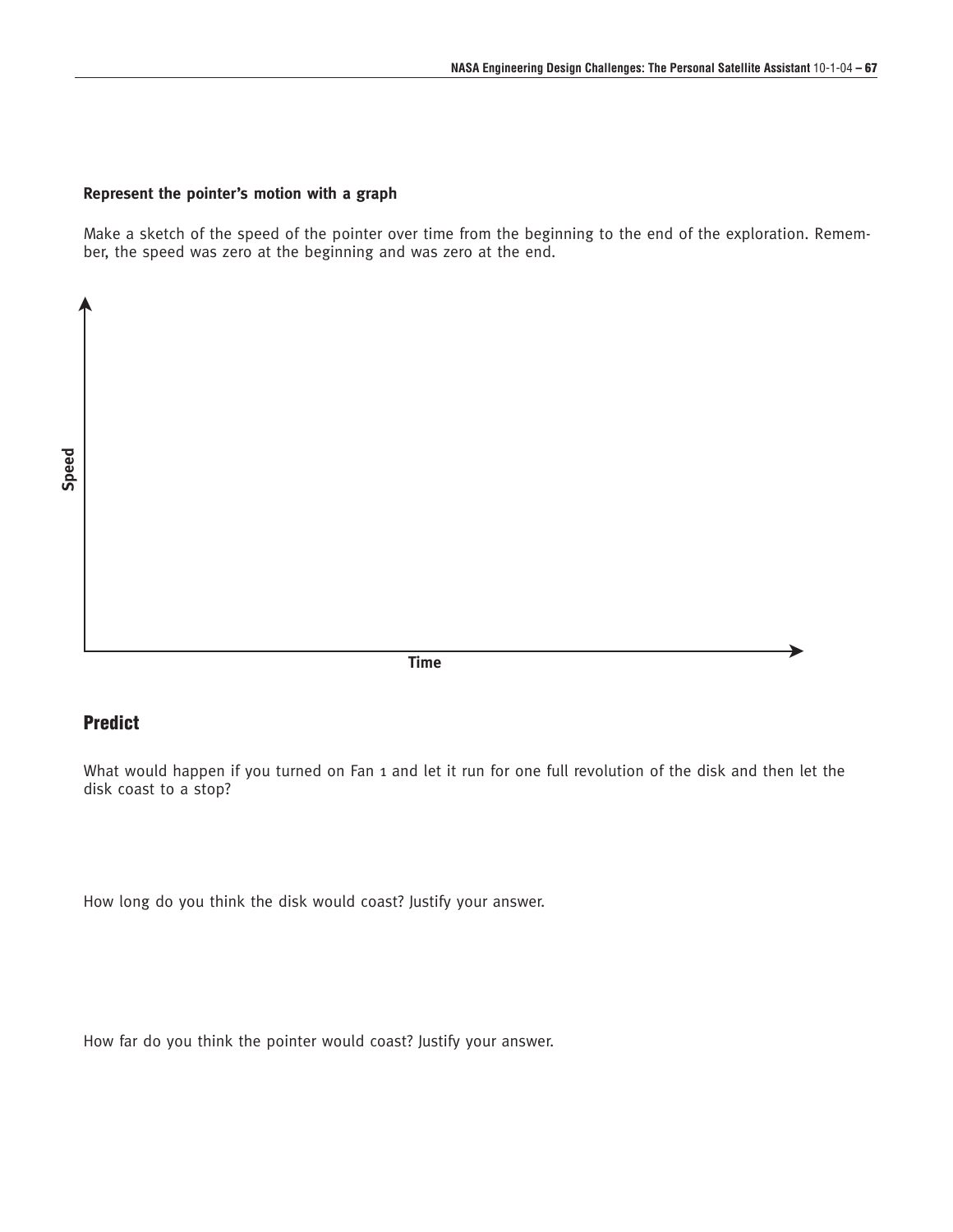# **Exploration #2**



### **Instructions:**

- Align the pointer with the middle of the marker, as shown.
- Turn on Fan # 1 and the stopwatch.
- Run Fan #1 for 3 complete revolutions of the disk and then turn it off. Immediately record the time.
- Keep counting the revolutions. Allow the disk to coast until it comes to a stop. Immediately record the time.
- Mark the spot where the pointer came to rest.
- Calculate the distance the pointer traveled.

| <b>Trial</b>                         | Time | <b>Total revolutions</b> | Distance in cm |
|--------------------------------------|------|--------------------------|----------------|
| When pointer completes 3 revolutions |      |                          |                |
| When pointer comes to rest           |      |                          |                |

### **Comments and Observations:**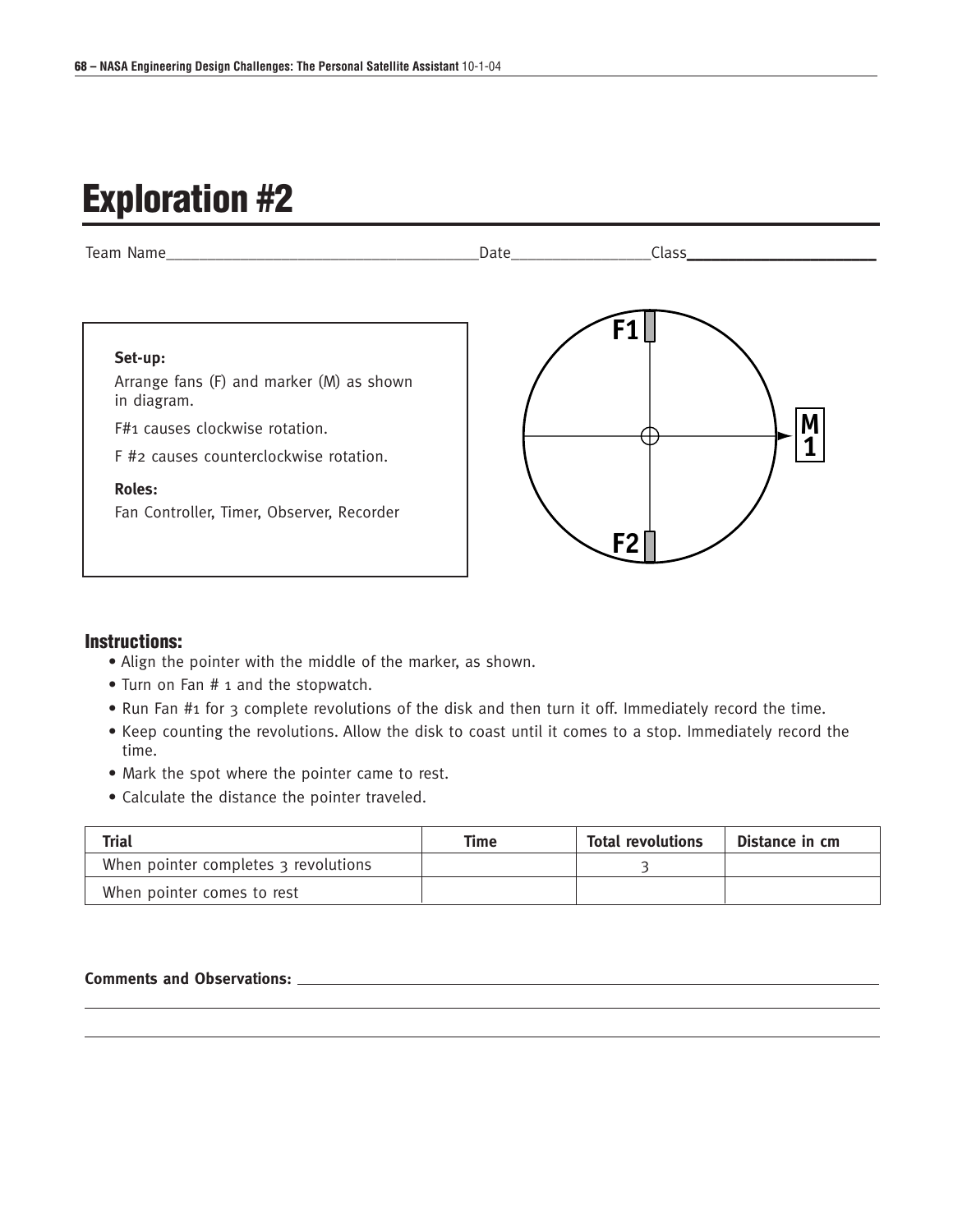# **Questions for Exploration # 2**

| Answer these questions after you have done Exploration # 2.                                                                                                          |  |  |
|----------------------------------------------------------------------------------------------------------------------------------------------------------------------|--|--|
| Describe the motion of the disk from the beginning to the end of this exploration. _________________                                                                 |  |  |
|                                                                                                                                                                      |  |  |
|                                                                                                                                                                      |  |  |
| ,我们就会在这里的人,我们就会在这里的人,我们就会在这里的人,我们就会在这里的人,我们就会在这里的人,我们就会在这里的人,我们就会在这里的人,我们就会在这里,我<br>第251章 我们的人,我们就会在这里的人,我们就会在这里的人,我们就会在这里的人,我们就会在这里的人,我们就会在这里的人,我们就会在这里的人,我们就会在这里,我 |  |  |
|                                                                                                                                                                      |  |  |
|                                                                                                                                                                      |  |  |
|                                                                                                                                                                      |  |  |
| How long did it take for the pointer to come to rest after the fan power was turned off? ____________________                                                        |  |  |
|                                                                                                                                                                      |  |  |
| What was the total distance the pointer moved during the entire exploration? _________________________________                                                       |  |  |
|                                                                                                                                                                      |  |  |
| Why?                                                                                                                                                                 |  |  |
|                                                                                                                                                                      |  |  |
|                                                                                                                                                                      |  |  |
|                                                                                                                                                                      |  |  |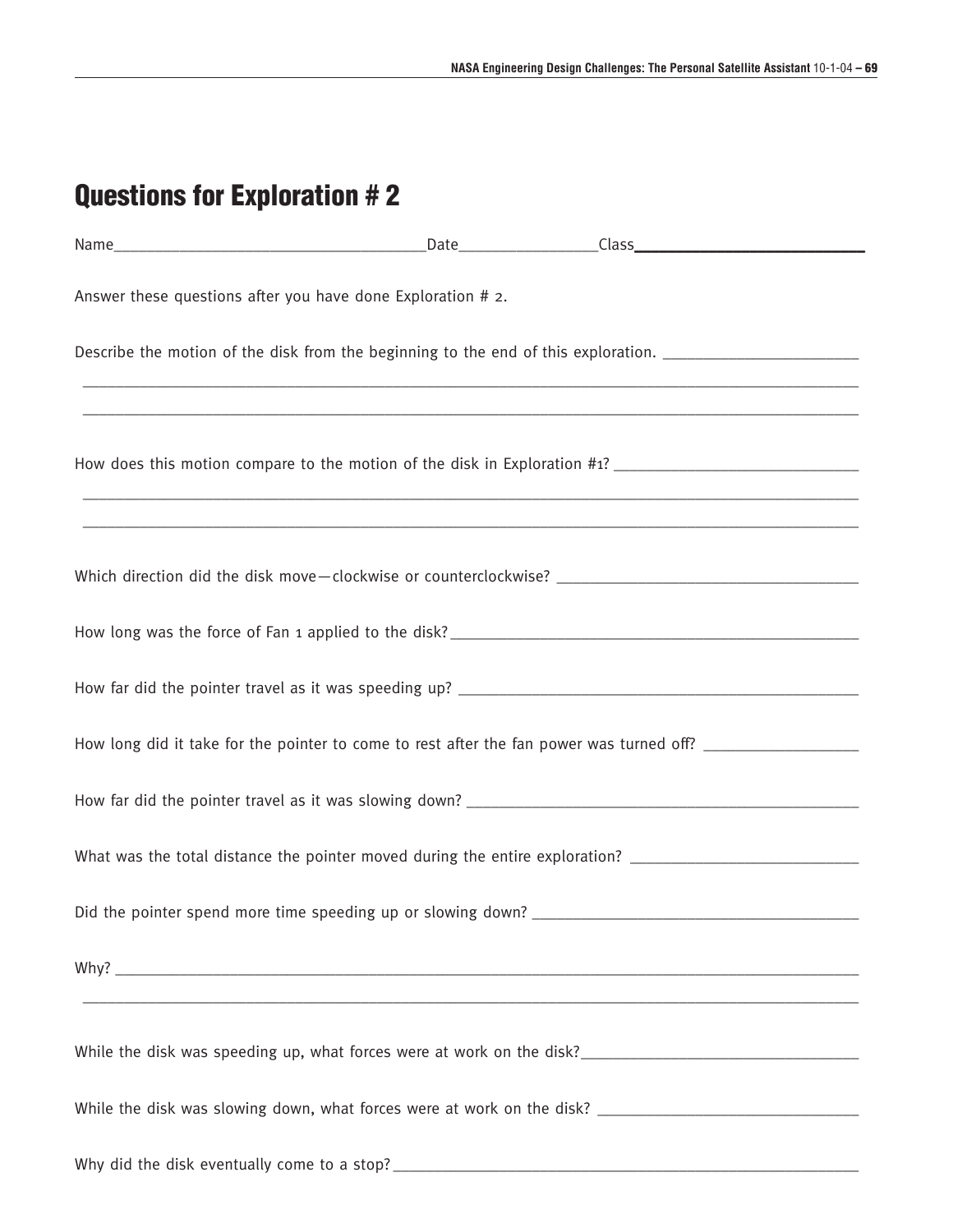#### **Represent the pointer's motion with a graph**

Make a sketch of the speed of the pointer over time from the beginning to the end of the exploration. Remember, the speed was zero at the beginning and was zero at the end.

**Speed**

➤

**Time**

### **Predict**

What would happen if you turned on Fan 1 and let it run for one full revolution of the disk and then let the disk coast to a stop?

➤

Estimate the total time the pointer would be in motion. Justify your estimate.

Estimate the total distance the pointer would move. Justify your estimate.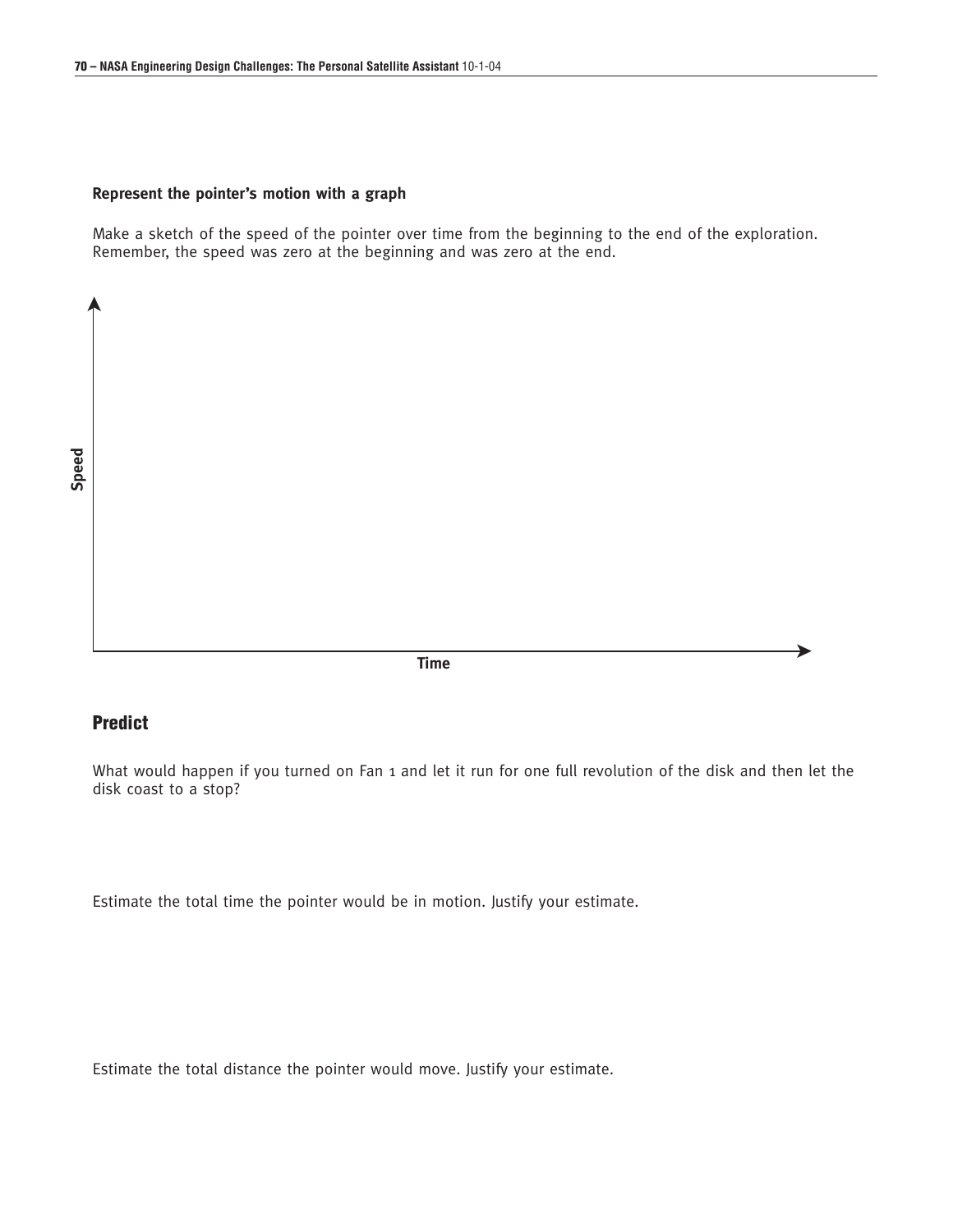# **Exploration #3**



### **Instructions:**

- Align the pointer with the middle of Marker 1, as shown.
- Turn on Fan #1 and the stopwatch.
- Run Fan #1 until the pointer makes 3 revolutions. Record the time and immediately switch power to Fan #2. Keep counting revolutions of the disk.
- Run Fan #2 continuously until the disk stops. Record the time when the disk comes to rest.
- Mark the position of the pointer where it comes to rest.
- Calculate the distance in cm and record in the table.
- Run 3 trials.

| Trial #1                             | Time        | <b>Revolutions</b> | Distance in cm |
|--------------------------------------|-------------|--------------------|----------------|
| When pointer completes 3 revolutions |             | 3                  |                |
| When pointer comes to rest           |             |                    |                |
| Trial #2                             | <b>Time</b> | <b>Revolutions</b> | Distance in cm |
| When pointer completes 3 revolutions |             | 3                  |                |
| When pointer comes to rest           |             |                    |                |
| Trial $#_3$                          | <b>Time</b> | <b>Revolutions</b> | Distance in cm |
| When pointer completes 3 revolutions |             | 3                  |                |
| When pointer comes to rest           |             |                    |                |

### **Comments and Observations:**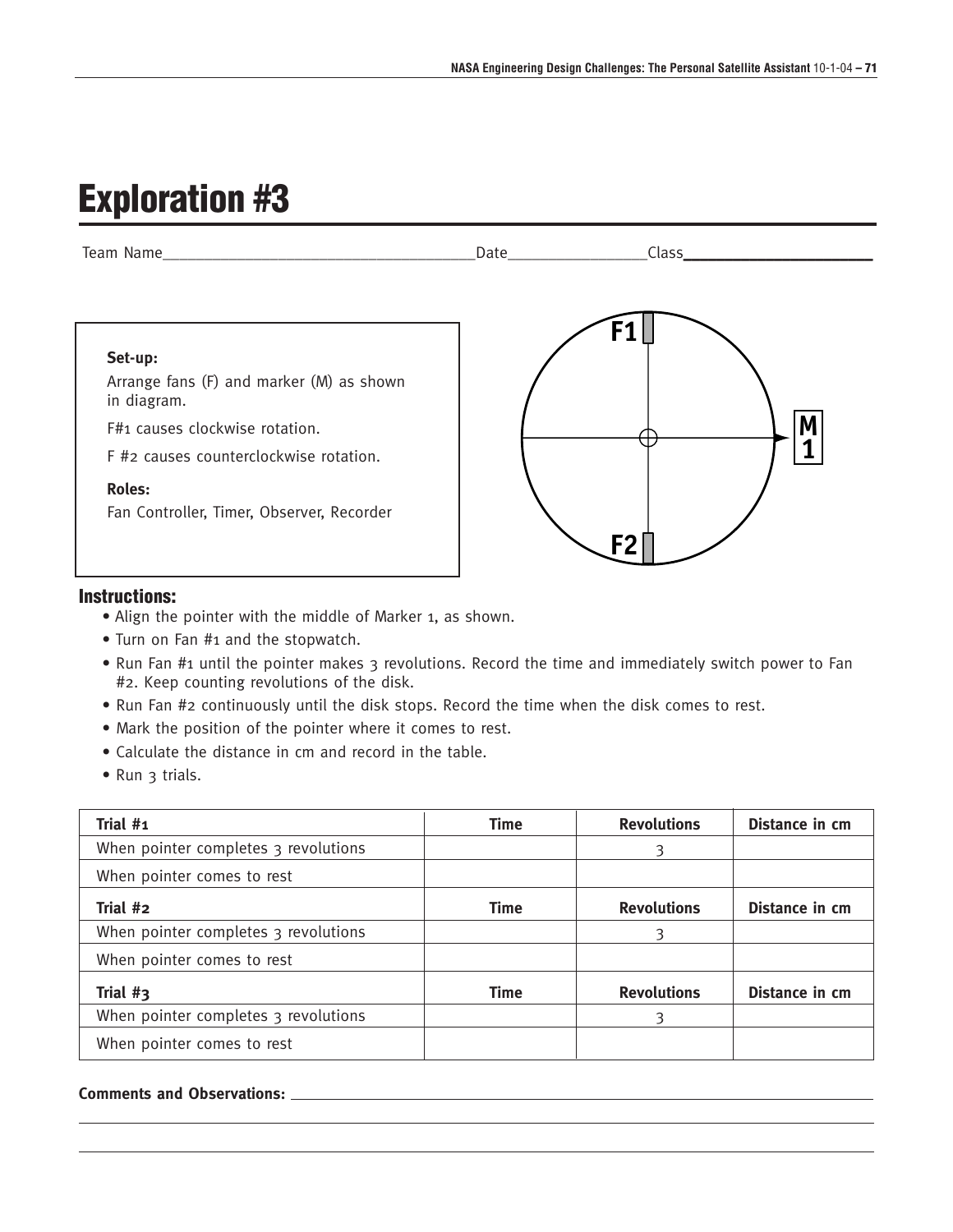# **Questions for Exploration # 3**

| Answer these questions after you have done Exploration #3.                                                     |  |  |
|----------------------------------------------------------------------------------------------------------------|--|--|
|                                                                                                                |  |  |
|                                                                                                                |  |  |
|                                                                                                                |  |  |
|                                                                                                                |  |  |
|                                                                                                                |  |  |
|                                                                                                                |  |  |
| What was the total distance the pointer moved during the entire exploration? _________________________________ |  |  |
|                                                                                                                |  |  |
|                                                                                                                |  |  |
|                                                                                                                |  |  |
|                                                                                                                |  |  |
|                                                                                                                |  |  |
|                                                                                                                |  |  |
|                                                                                                                |  |  |

\_\_\_\_\_\_\_\_\_\_\_\_\_\_\_\_\_\_\_\_\_\_\_\_\_\_\_\_\_\_\_\_\_\_\_\_\_\_\_\_\_\_\_\_\_\_\_\_\_\_\_\_\_\_\_\_\_\_\_\_\_\_\_\_\_\_\_\_\_\_\_\_\_\_\_\_\_\_\_\_\_\_\_\_\_\_\_\_\_\_\_\_\_\_\_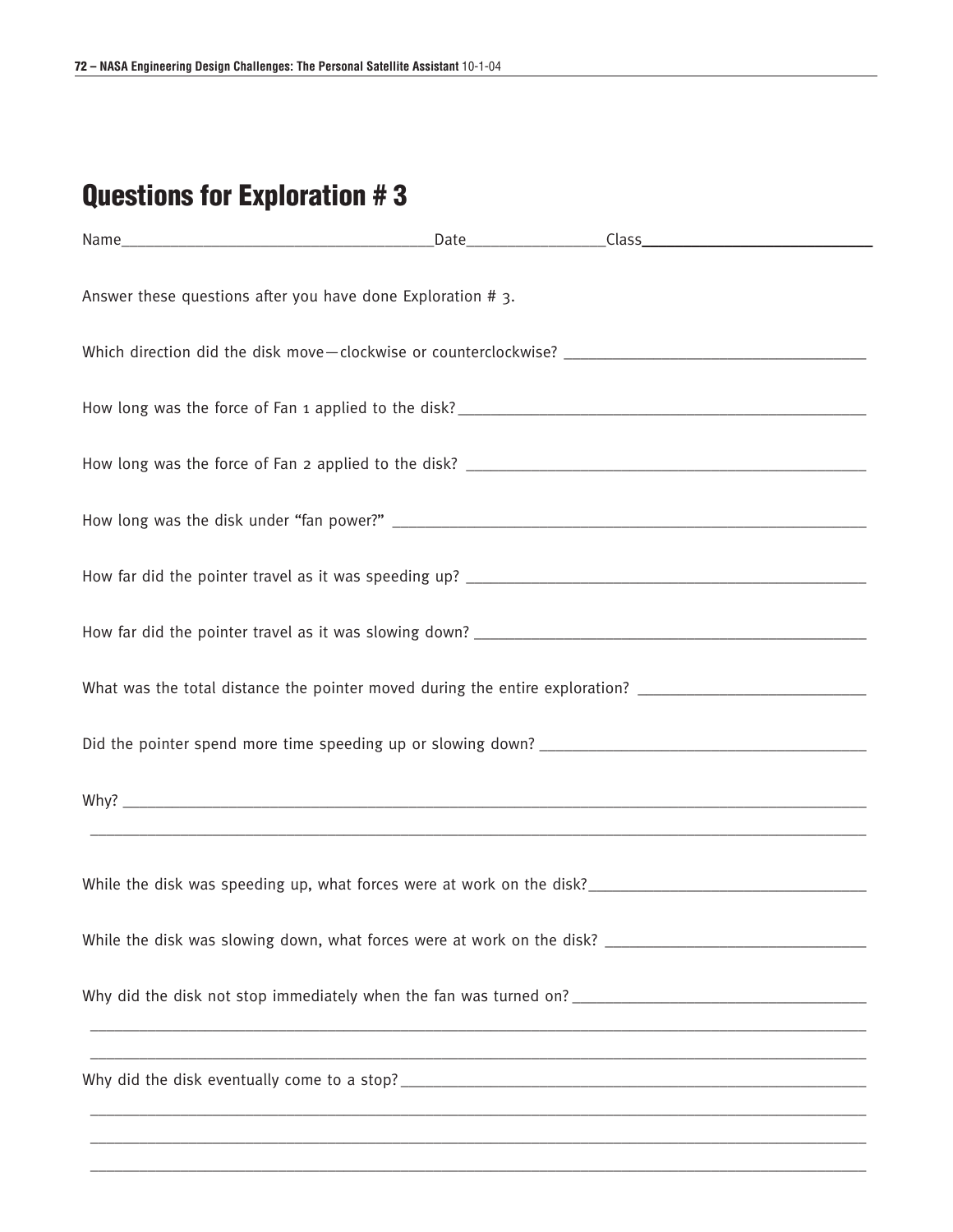#### **Compare Exploration # 3 with Exploration # 2**

How was the slowing down of the disk different in this exploration from the slowing down in Exploration # 2?

\_\_\_\_\_\_\_\_\_\_\_\_\_\_\_\_\_\_\_\_\_\_\_\_\_\_\_\_\_\_\_\_\_\_\_\_\_\_\_\_\_\_\_\_\_\_\_\_\_\_\_\_\_\_\_\_\_\_\_\_\_\_\_\_\_\_\_\_\_\_\_\_\_\_\_\_\_\_\_\_\_\_\_\_\_\_\_\_\_\_\_\_\_\_\_ \_\_\_\_\_\_\_\_\_\_\_\_\_\_\_\_\_\_\_\_\_\_\_\_\_\_\_\_\_\_\_\_\_\_\_\_\_\_\_\_\_\_\_\_\_\_\_\_\_\_\_\_\_\_\_\_\_\_\_\_\_\_\_\_\_\_\_\_\_\_\_\_\_\_\_\_\_\_\_\_\_\_\_\_\_\_\_\_\_\_\_\_\_\_\_

#### **Represent the pointer's motion with a graph**

Make a sketch of the speed of the pointer over time from the beginning to the end of the exploration. Remember, the speed was zero at the beginning and was zero at the end.

➤

**Time** ਨਾਲ ਕੀਤਾ ਗਿਆ ਅਤੇ ਸ਼ਾਹਿਬ ਵਿੱਚ ਸ਼ਾਹਿਬ ਵਿੱਚ ਸ਼ਾਹਿਬ ਵਿੱਚ ਸ਼ਾਹਿਬ ਵਿੱਚ ਸ਼ਾਹਿਬ ਵਿੱਚ ਸ਼ਾਹਿਬ ਵਿੱਚ ਸ਼ਾਹਿਬ ਵਿੱਚ ਸ਼ਾਹਿਬ ਵਿੱਚ ਸ਼ਾਹਿਬ ਵਿੱਚ ਸ਼ਾਹਿਬ ਵਿੱਚ ਸ਼ਾਹਿਬ ਵਿੱਚ ਸ਼ਾਹਿਬ ਵਿੱਚ ਸ਼ਾਹਿਬ ਵਿੱਚ ਸ਼ਾਹਿਬ ਵਿੱਚ ਸ਼ਾਹਿਬ ਵਿੱਚ ਸ਼ਾਹਿਬ ਵਿੱਚ ਸ਼ਾਹਿ

#### **Predict**

What would happen if you turned on Fan 1 and let it run for one full revolution of the disk and then let the disk coast to a stop?

Estimate the total time the pointer would be in motion. Justify your estimate.

Estimate the total distance the pointer would move. Justify your estimate.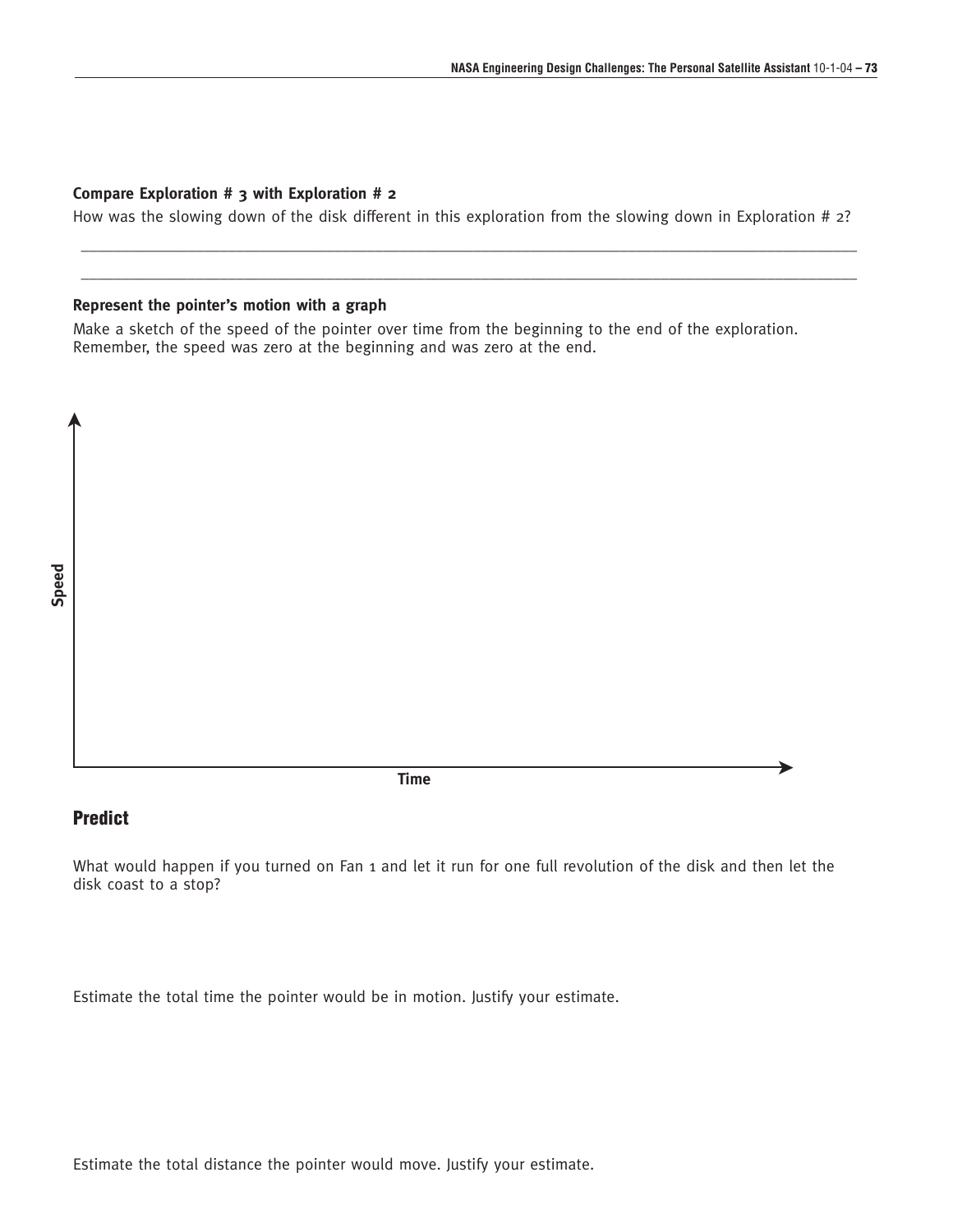### **Exploration #4**



#### **Instructions:**

- Align the pointer with the middle of Marker 1, as shown.
- Turn on Fan #1 and the stopwatch. Record the time at the end of each lap and enter it in the table below.
- At the end of 5 laps immediately switch power to Fan #2. Continue recording the time at the end of each lap.
- Run Fan #2 continuously until the disk stops. Record the time when the disk comes to rest.
- Use your data to calculate the time it took the pointer to complete each lap and enter the lap times in the table.

| Lap#               |  |  |  |
|--------------------|--|--|--|
| Time at end of lap |  |  |  |
| Lap time           |  |  |  |

| Lap#               |  |  | 10 |
|--------------------|--|--|----|
| Time at end of lap |  |  |    |
| Lap time           |  |  |    |

#### **Comments and Observations:**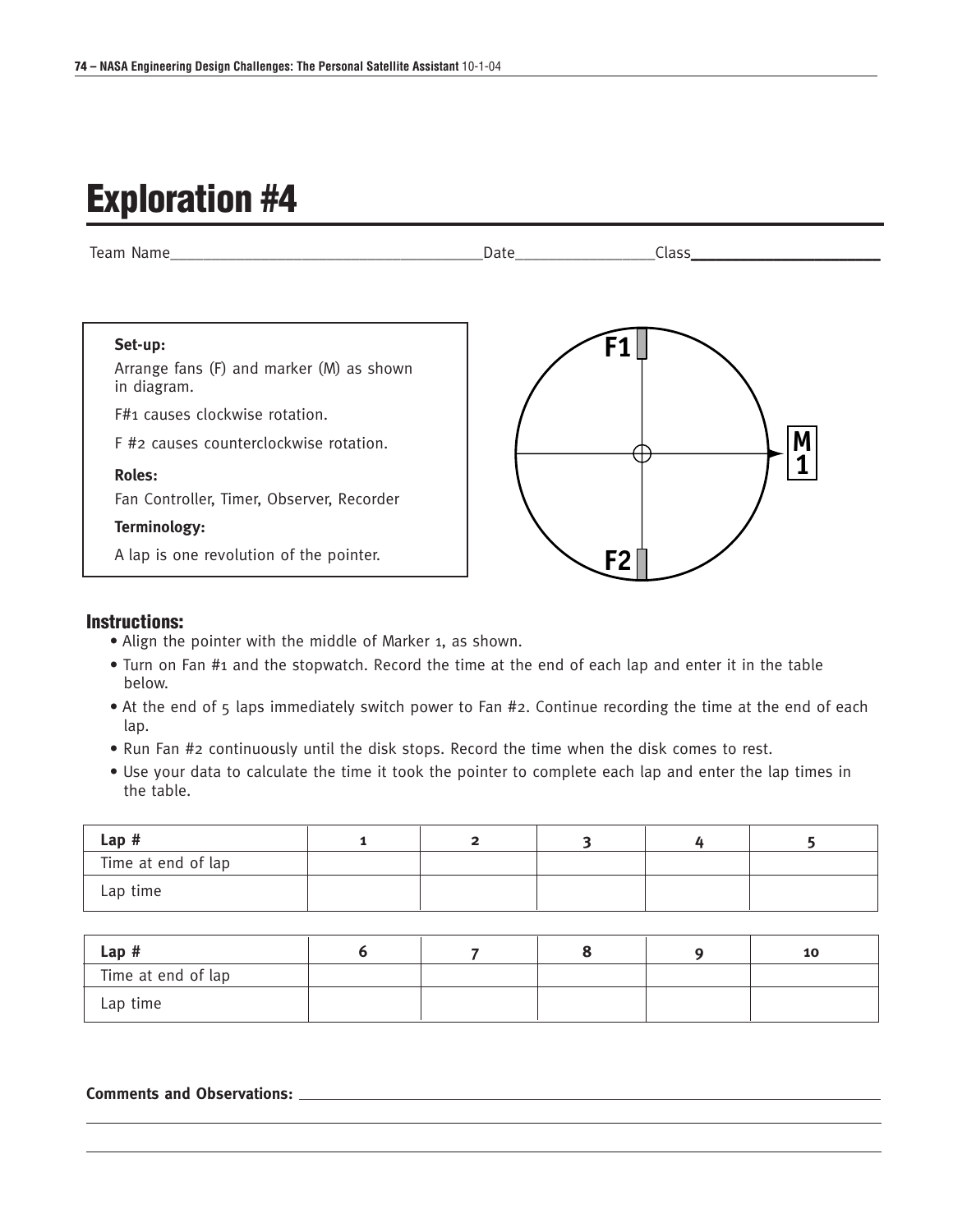| Answer these questions after you have completed Exploration #4. You will need to have calculated the lap<br>times based on your data.                                                                                                                                             |  |  |
|-----------------------------------------------------------------------------------------------------------------------------------------------------------------------------------------------------------------------------------------------------------------------------------|--|--|
| How does the maximum speed of the pointer in this exploration compare to the maximum speed of the pointer<br>,我们就会在这里的人,我们就会在这里的人,我们就会在这里的人,我们就会在这里的人,我们就会在这里的人,我们就会在这里的人,我们就会在这里的人,我们就会在这里,我<br>第251章 我们的人,我们就会在这里的人,我们就会在这里的人,我们就会在这里的人,我们就会在这里的人,我们就会在这里的人,我们就会在这里的人,我们就会在这里,我 |  |  |
|                                                                                                                                                                                                                                                                                   |  |  |
|                                                                                                                                                                                                                                                                                   |  |  |
|                                                                                                                                                                                                                                                                                   |  |  |
|                                                                                                                                                                                                                                                                                   |  |  |
|                                                                                                                                                                                                                                                                                   |  |  |
|                                                                                                                                                                                                                                                                                   |  |  |
| What pattern do you notice about the times for laps 6 through the last lap?                                                                                                                                                                                                       |  |  |
|                                                                                                                                                                                                                                                                                   |  |  |
| Describe the motion of the pointer from the start to the end of the exploration. Use as much detail as you can.                                                                                                                                                                   |  |  |
|                                                                                                                                                                                                                                                                                   |  |  |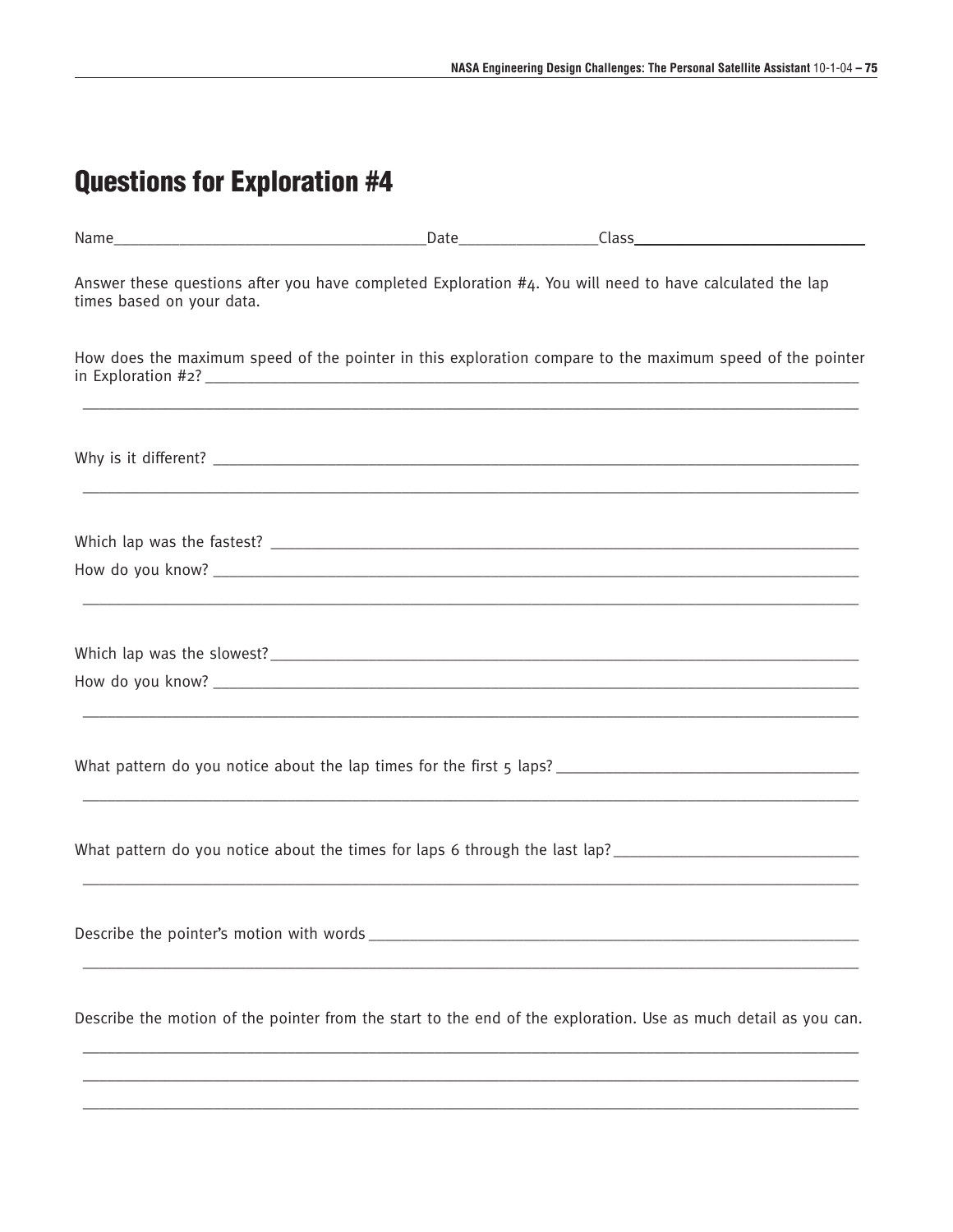#### Describe the pointer's motion with words

Describe the motion of the pointer from the start to the end of the exploration. Use as much detail as you can.

Represent the pointer's motion with a graph

Make a sketch of the speed of the pointer over time from the beginning to the end of the experiment. Remember, the speed was zero at the beginning and was zero at the end.

Speed

ъ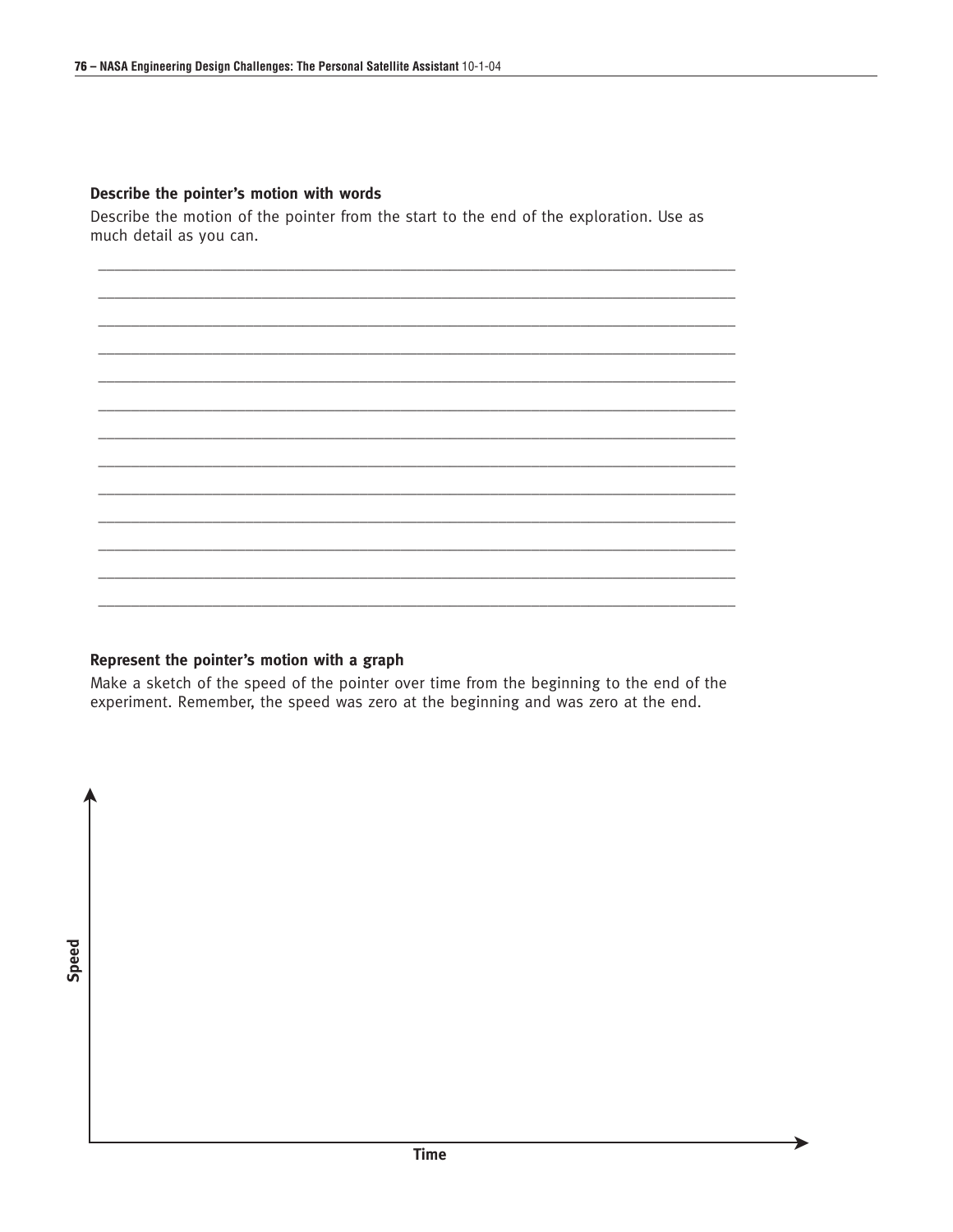### **Exploration #4: Calculating the Speed of the Pointer**

Name\_\_\_\_\_\_\_\_\_\_\_\_\_\_\_\_\_\_\_\_\_\_\_\_\_\_\_\_\_\_\_\_\_\_\_\_\_\_Date\_\_\_\_\_\_\_\_\_\_\_\_\_\_\_\_\_Class\_\_\_\_\_\_\_\_\_\_\_\_\_\_\_\_\_\_\_\_\_\_\_\_\_\_\_\_

#### **How fast is the pointer on the disk traveling?**

You know that the pointer does not travel at the same speed all the time. Sometimes it is going fast and sometimes slow. In this activity, you will calculate the speed of the pointer using the data you collected in Exploration #4.

#### **What's speed?**

Speed is a rate. Speed tells you how much distance is being traveled in a unit of time. An automobile has a speedometer that tells the speed at each moment of time. The speed of an object tells you how long it will take to go a certain distance or how far it will go in a given time. At a speed of 35 miles per hour the object will go 35 miles in one hour.

#### **What's average speed?**

As you know from riding in a car, sometimes the car goes faster and sometimes slower. If you want to talk about the speed over a period of time when the car was not always going the same speed, you can talk about the "average speed." So, you can say that while driving from Chicago to Cleveland you had an "average speed" of 50 miles per hour, even though the speedometer didn't say exactly "50" every moment of the way.

Because we know that the pointer on the Simulator may be speeding up or slowing down during a lap, we should talk about the "average speed" during the lap. We calculate the average speed in a simple way by dividing the distance of the lap by the time it took to complete the lap.

Average speed  $=$  distance / time

#### **You can do it!**

You have enough information from Exploration #4 to calculate the speed of the pointer for each lap. You know how far the pointer moved each lap—200 centimeters (it's the same each time around). You also know the time it took for each lap because you figured it out in Exploration #4. Fill out the table on the next page and calculate the average lap speeds.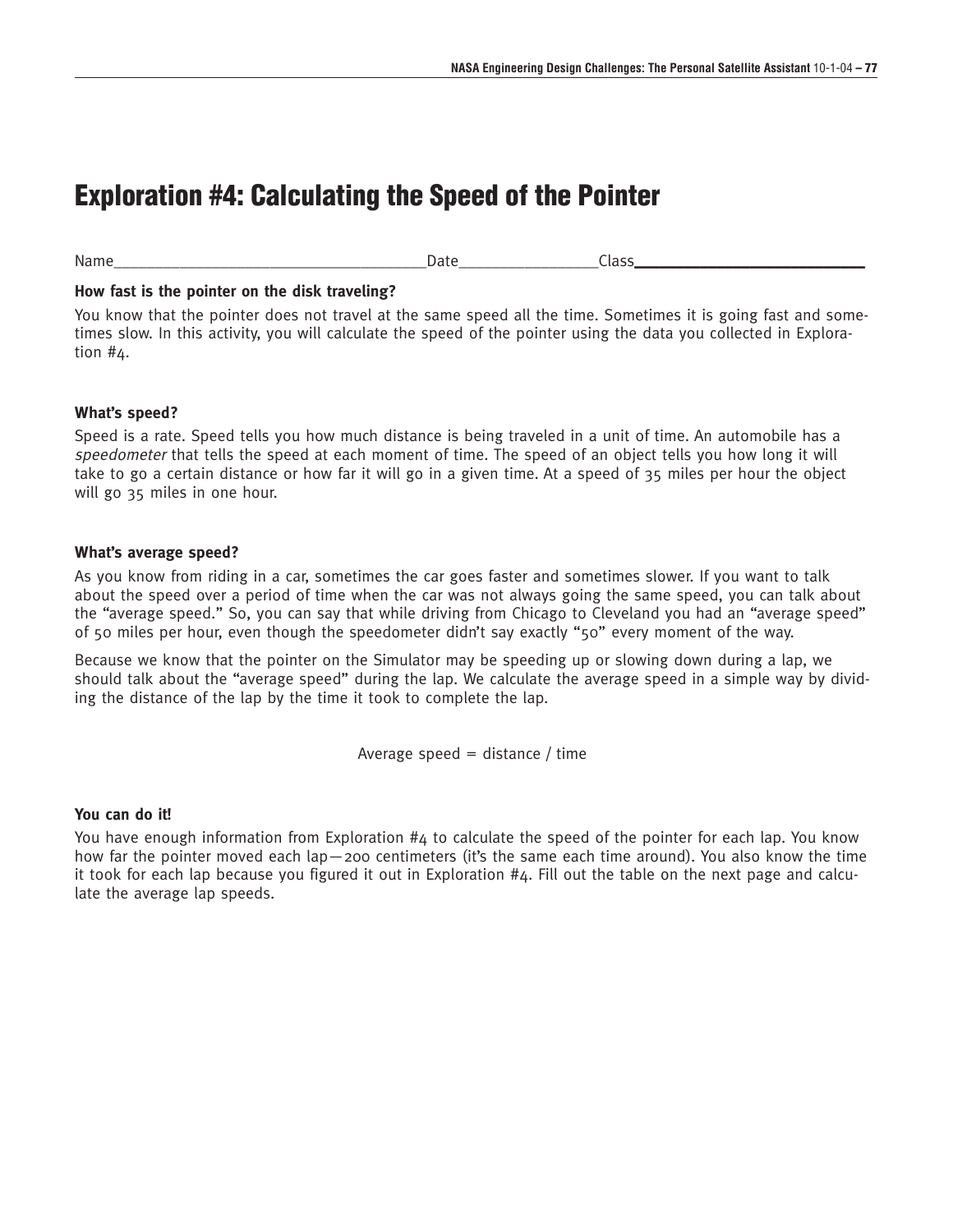### **Exploration #4: Calculate the average speed for each lap**

Name **Name Name name is a set of the set of the set of the set of the Set of the Set of the Set of the Set of the Set of the Set of the Set of the Set of the Set of the Set of the Set of the Set of the Set of the Set o** 

Enter the times for each lap in the table below. Then calculate the speed for each lap using the formula

Speed = distance / time

| $Lap$ #        | Distance in cm | Lap time in sec | Average speed in cm/sec |
|----------------|----------------|-----------------|-------------------------|
| $\mathbf{1}$   | 200 cm         |                 |                         |
| $\overline{2}$ | 200 cm         |                 |                         |
| $\mathfrak{Z}$ | 200 cm         |                 |                         |
| 4              | 200 cm         |                 |                         |
| 5              | 200 cm         |                 |                         |
| 6              | 200 cm         |                 |                         |
| $\overline{7}$ | 200 cm         |                 |                         |
| $\,8\,$        | 200 cm         |                 |                         |
| 9              | 200 cm         |                 |                         |
| 10             | 200 cm         |                 |                         |
| 11             | 200 cm         |                 |                         |
| 12             | 200 cm         |                 |                         |
| 13             | 200 cm         |                 |                         |
| $14\,$         | 200 cm         |                 |                         |
| $15\,$         | 200 cm         |                 |                         |
| 16             | 200 cm         |                 |                         |
| $17 \,$        | 200 cm         |                 |                         |
| $18\,$         | 200 cm         |                 |                         |
| 19             | 200 cm         |                 |                         |
| 20             | 200 CM         |                 |                         |

#### **Questions**

Which lap had the fastest average speed?<br>
What was that speed?

Which lap had the slowest average speed? What was that speed?

|  | wildt was tildt speed:. |  |
|--|-------------------------|--|
|  | What was that speed?    |  |

During which lap did the pointer begin to slow down?

What was the average speed of the pointer from the time you turned on Fan 1 until the pointer came to rest?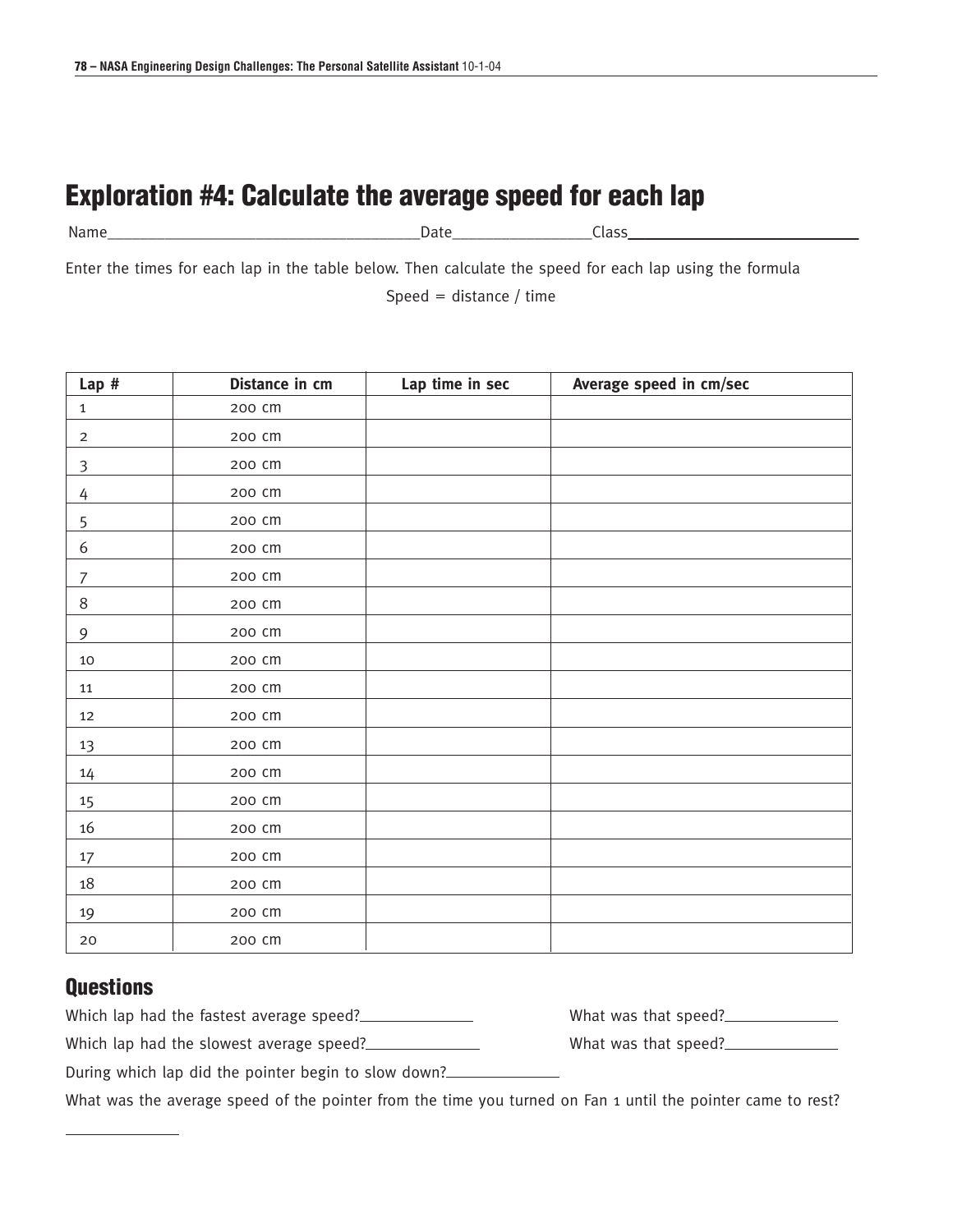### **Exploration #4: Graphing the Speed of the Pointer**

Name\_\_\_\_\_\_\_\_\_\_\_\_\_\_\_\_\_\_\_\_\_\_\_\_\_\_\_\_\_\_\_\_\_\_\_\_\_\_Date\_\_\_\_\_\_\_\_\_\_\_\_\_\_\_\_\_Class\_\_\_\_\_\_\_\_\_\_\_\_\_\_\_\_\_\_\_\_\_\_\_\_\_\_\_\_

Use the average lap speeds you calculated for Exploration #4 to create a graph of the speed of the pointer using the graph template below.



**Lap Number**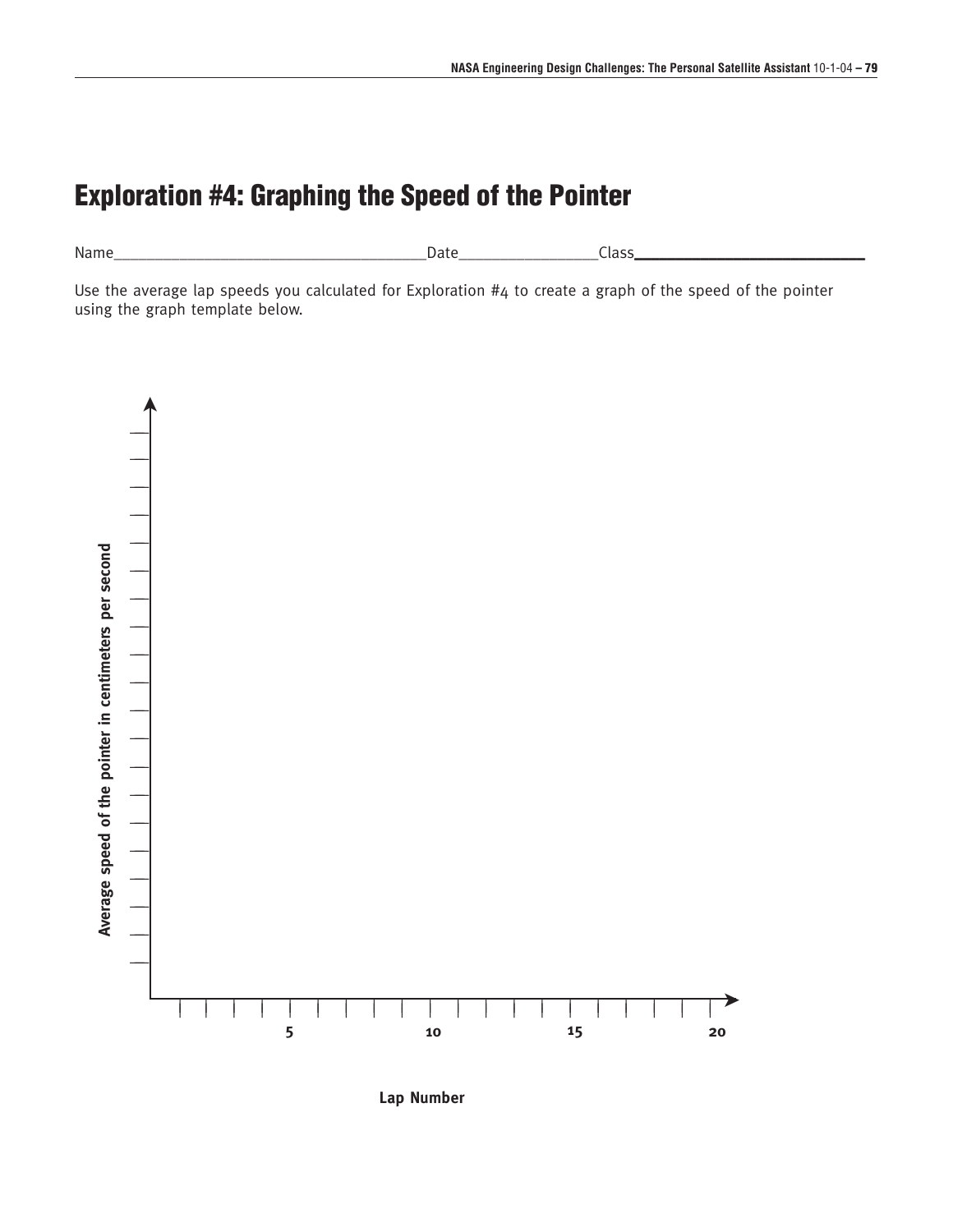## **Exploration #5**



#### **Instructions:**

The goal of this Exploration is to find out if the Simulator will reach a maximum speed. If it has a maximum speed, find out what the maximum speed is. You can do this by finding the minimum time for a revolution or lap.

- Align Fan #1 with the middle of Marker 1, as shown.
- Turn on Fan # 1 and start the stopwatch. Run Fan #1 continuously.
- Every 30 seconds or so, record the time at the beginning and end of a lap. Use the data collection table on the back side of this sheet. Calculate the lap time.
- Stop the Exploration when the time for a lap stops decreasing.
- Answer the questions on the reverse side of this sheet.

#### **Comments and Observations:**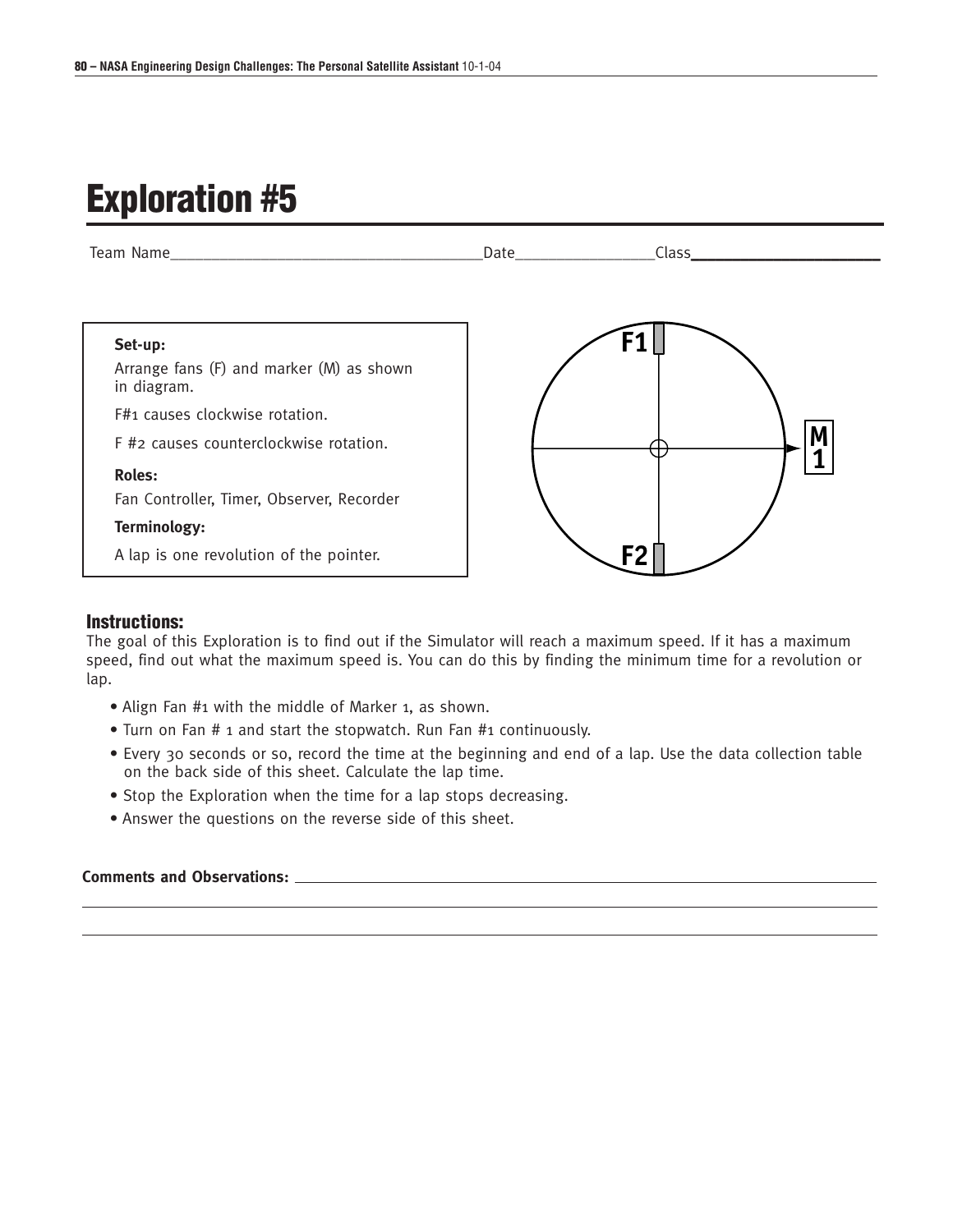### **Exploration #5: Data Table for Timing Laps and Calculating Speed of the Pointer**

Average speed  $=$  distance/time

Pointer circle = 200 cm

Take data about every 30 seconds until lap time no longer decreases.

| Time at beginning of lap | Time at end of lap | Lap time in sec | Calculated pointer<br>speed in cm/sec |
|--------------------------|--------------------|-----------------|---------------------------------------|
|                          |                    |                 |                                       |
|                          |                    |                 |                                       |
|                          |                    |                 |                                       |
|                          |                    |                 |                                       |
|                          |                    |                 |                                       |
|                          |                    |                 |                                       |
|                          |                    |                 |                                       |
|                          |                    |                 |                                       |
|                          |                    |                 |                                       |
|                          |                    |                 |                                       |
|                          |                    |                 |                                       |
|                          |                    |                 |                                       |
|                          |                    |                 |                                       |
|                          |                    |                 |                                       |
|                          |                    |                 |                                       |
|                          |                    |                 |                                       |
|                          |                    |                 |                                       |
|                          |                    |                 |                                       |
|                          |                    |                 |                                       |
|                          |                    |                 |                                       |

#### **Questions:**

Does the Simulator have a maximum speed?<br>
<u>Does the Simulator have a maximum speed?</u>

If it has a maximum speed, what is it?

At approximately what time did it occur?

If the Simulator reached a maximum, why did it not continue to increase?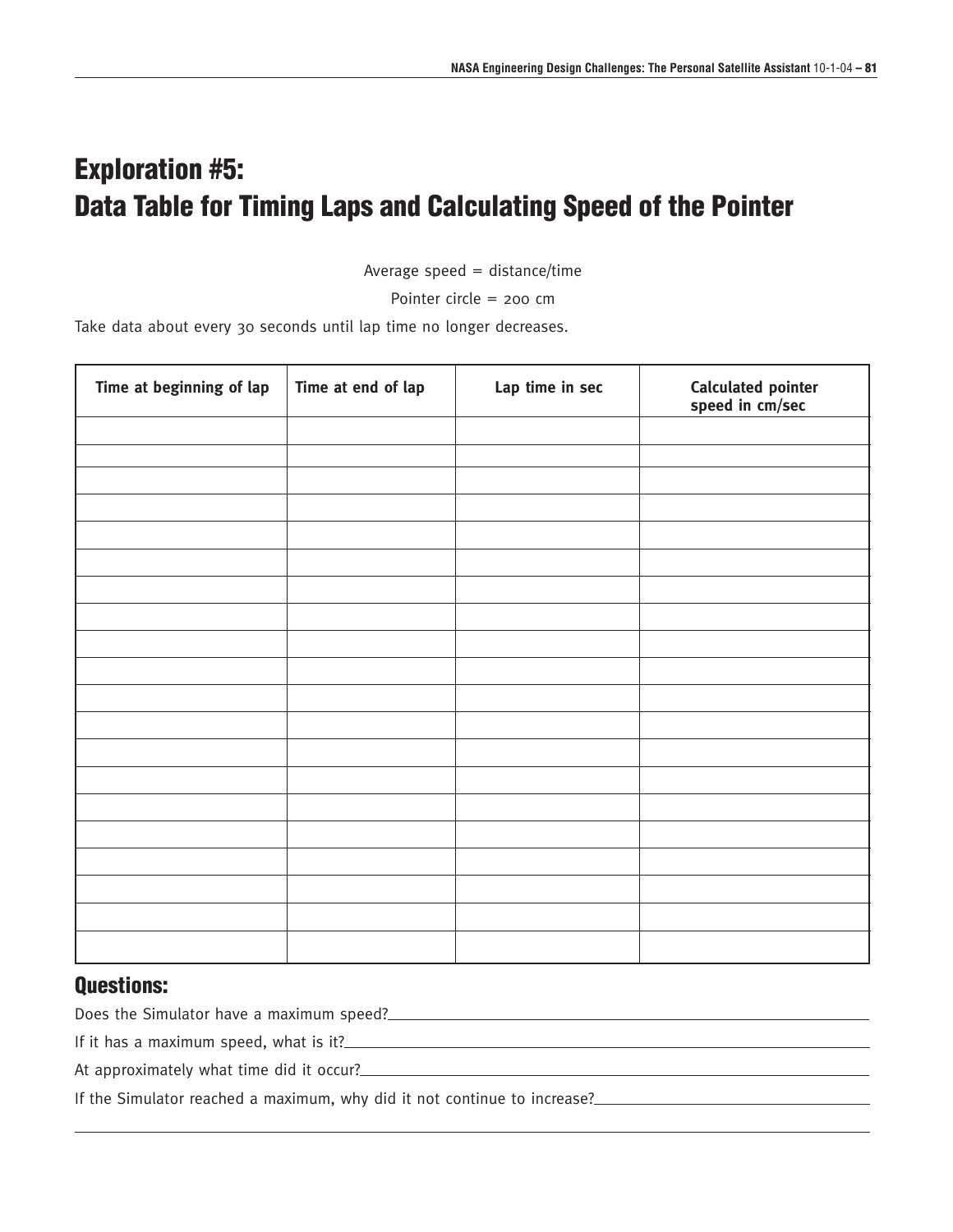# **Extension: Exploration #6**



#### **Instructions:**

The purpose of this exploration is to explore the effect of extra mass on the behavior of the Simulator. In fact, this exploration is identical to Exploration # 4 except for the extra mass on the disk.

- Add weights at points A and B.
- Re-balance the disk.
- Align the pointer with the middle of Marker 1, as shown.
- Turn on Fan #1 and the stopwatch. Record the time at the end of each lap and enter it in the table below.
- At the end of 5 laps immediately switch power to Fan #2. Continue recording the time at the end of each lap.
- Run Fan #2 continuously until the disk stops. Record the time when the disk comes to rest.
- Use your data to calculate the time it took the pointer to complete each lap and enter the lap times in the table.

| Lap#               |  |  |  |
|--------------------|--|--|--|
| Time at end of lap |  |  |  |
| Lap time           |  |  |  |

| Lap#               |  |  | 10 |
|--------------------|--|--|----|
| Time at end of lap |  |  |    |
| Lap time           |  |  |    |

#### **Comments and Observations:**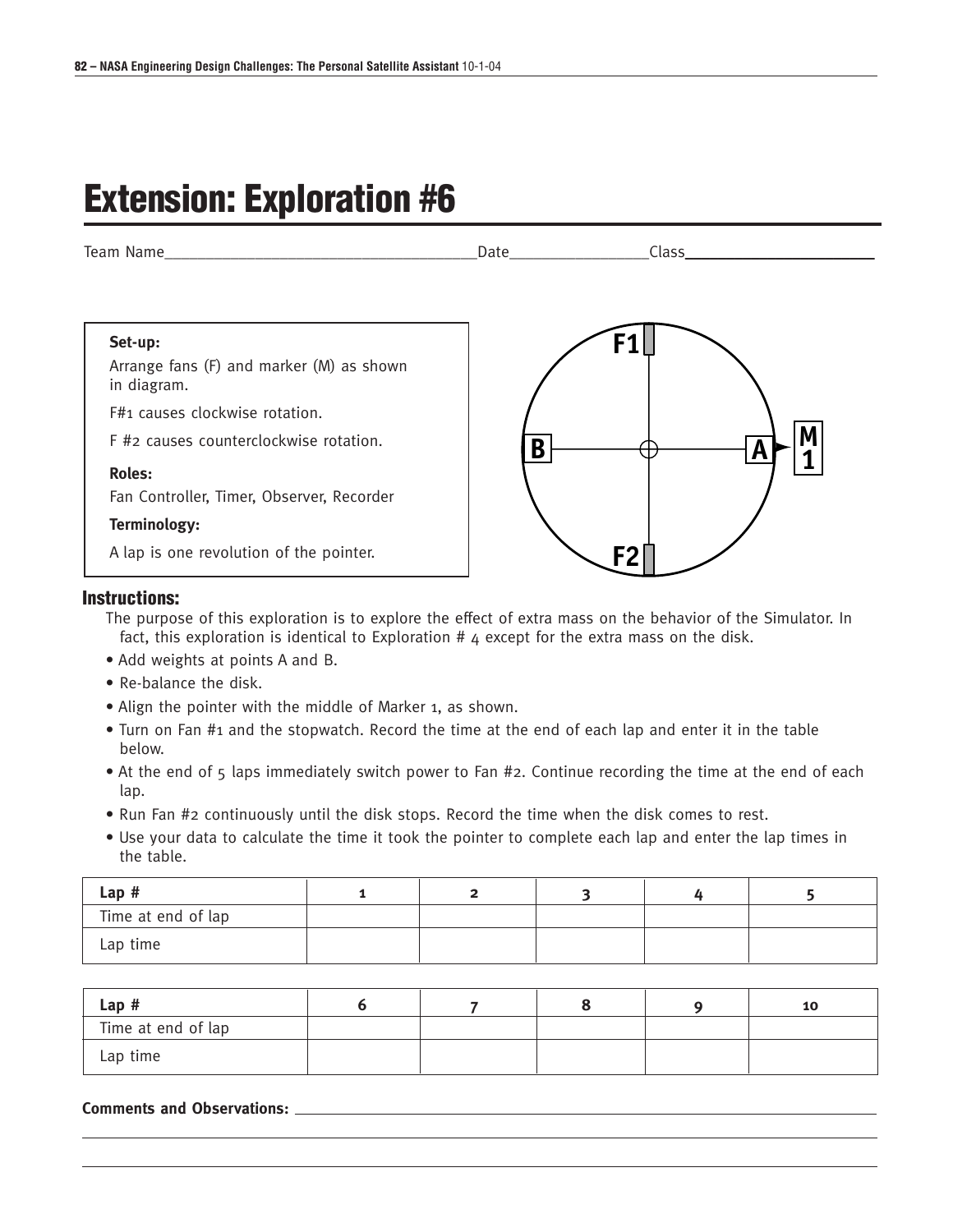| <b>Questions for Exploration #6</b>                                                                                                   |  |  |
|---------------------------------------------------------------------------------------------------------------------------------------|--|--|
|                                                                                                                                       |  |  |
| Answer these questions after you have completed Exploration #6. You will need to have calculated the lap<br>times based on your data. |  |  |
| How does the maximum speed of the pointer in this exploration compare to the maximum speed of the pointer                             |  |  |
|                                                                                                                                       |  |  |
|                                                                                                                                       |  |  |
|                                                                                                                                       |  |  |
|                                                                                                                                       |  |  |
|                                                                                                                                       |  |  |
|                                                                                                                                       |  |  |
| What pattern do you notice about the times for laps 6 through the last lap? __________________________________                        |  |  |
| Once Fan #2 was turned on, how far did the pointer travel before it stopped? _______________________                                  |  |  |
| Compare the results with the results from Exploration #4.                                                                             |  |  |
|                                                                                                                                       |  |  |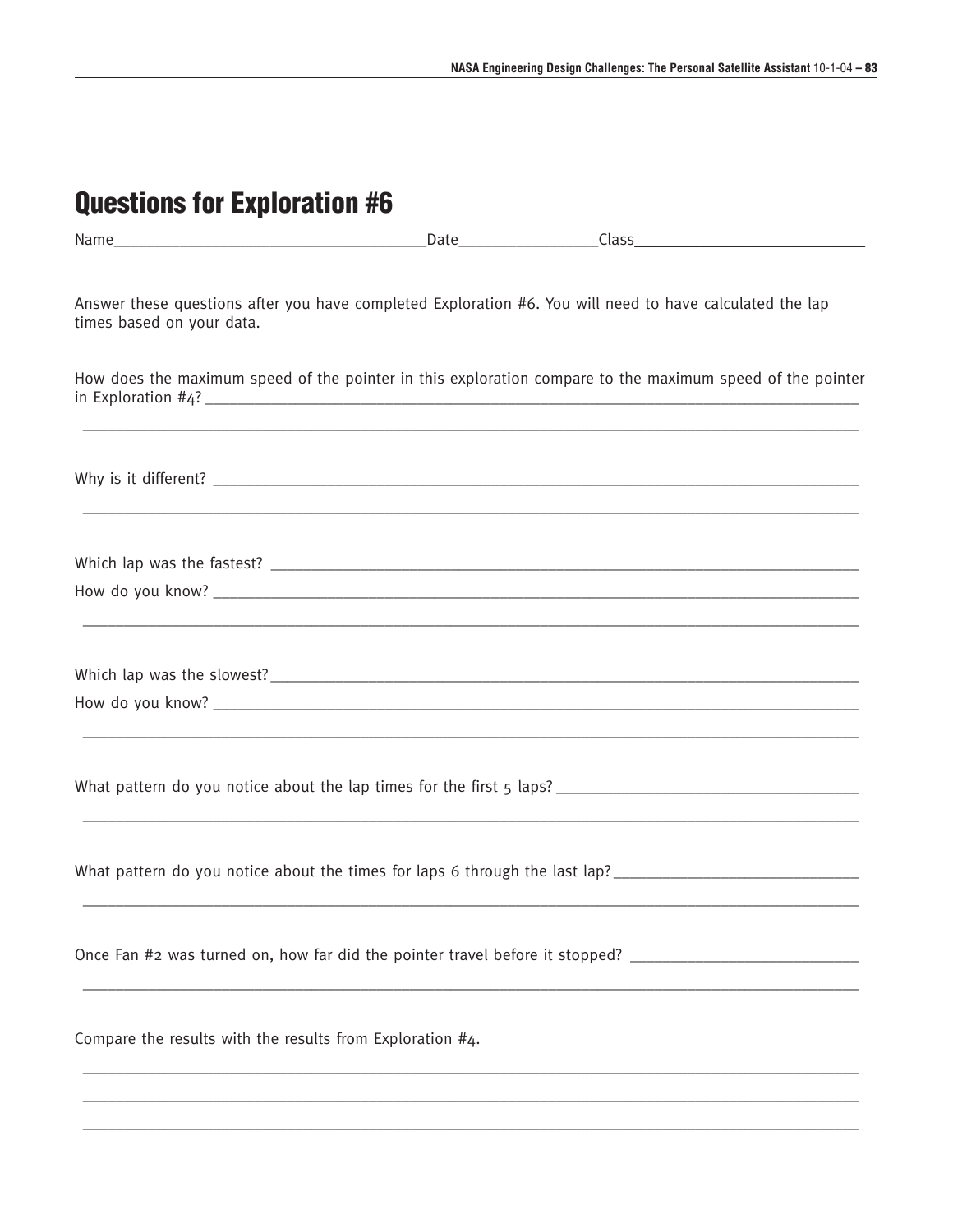#### Describe the pointer's motion with words

Describe the motion of the pointer from the start to the end of the exploration. Use as much detail as you can.

Represent the pointer's motion with a graph

Make a sketch of the speed of the pointer over time from the beginning to the end of the experiment. Remember, the speed was zero at the beginning and was zero at the end.

Speed

▶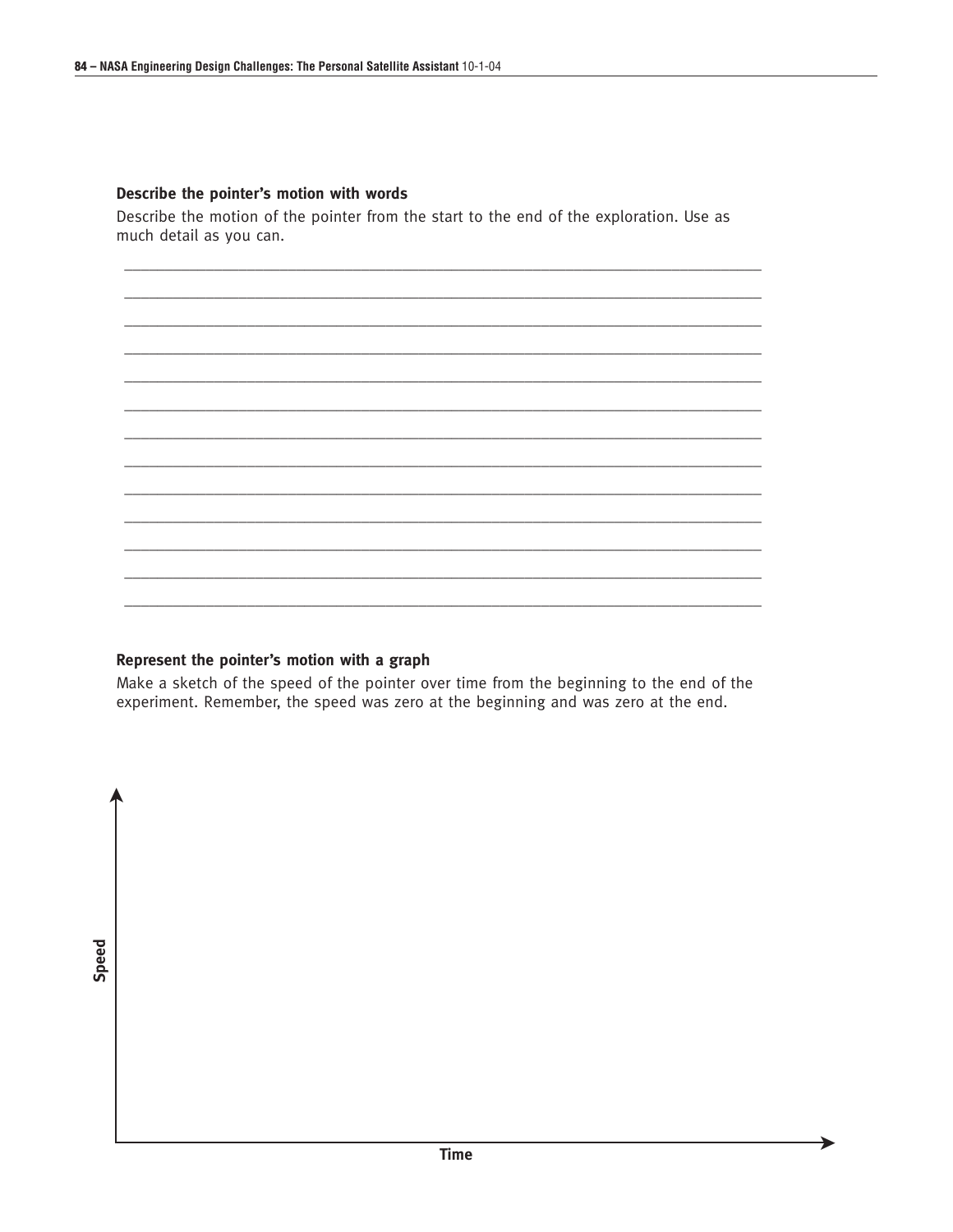# **Extension: Exploration #7**



#### **Instructions:**

- The purpose of this exploration is to investigate the behavior of the Simulator when the fans are closer to the center axle of rotation. In fact, this exploration is identical to Exploration #  $4$  except for the position of the fans on the disk.
- Reposition the fans as shown in the diagram.
- Re-balance the disk.
- Align the pointer with the middle of Marker 1, as shown.
- Turn on Fan #1 and the stopwatch. Record the time at the end of each lap and enter it in the table below.
- At the end of 5 laps immediately switch power to Fan #2. Continue recording the time at the end of each lap.
- Run Fan #2 continuously until the disk stops. Record the time when the disk comes to rest.
- Use your data to calculate the time it took the pointer to complete each lap and enter the lap times in the table

| Lap#               |  |  |  |
|--------------------|--|--|--|
| Time at end of lap |  |  |  |
| Lap time           |  |  |  |

| Lap#               |  |  | 10 |
|--------------------|--|--|----|
| Time at end of lap |  |  |    |
| Lap time           |  |  |    |

**Comments and Observations:**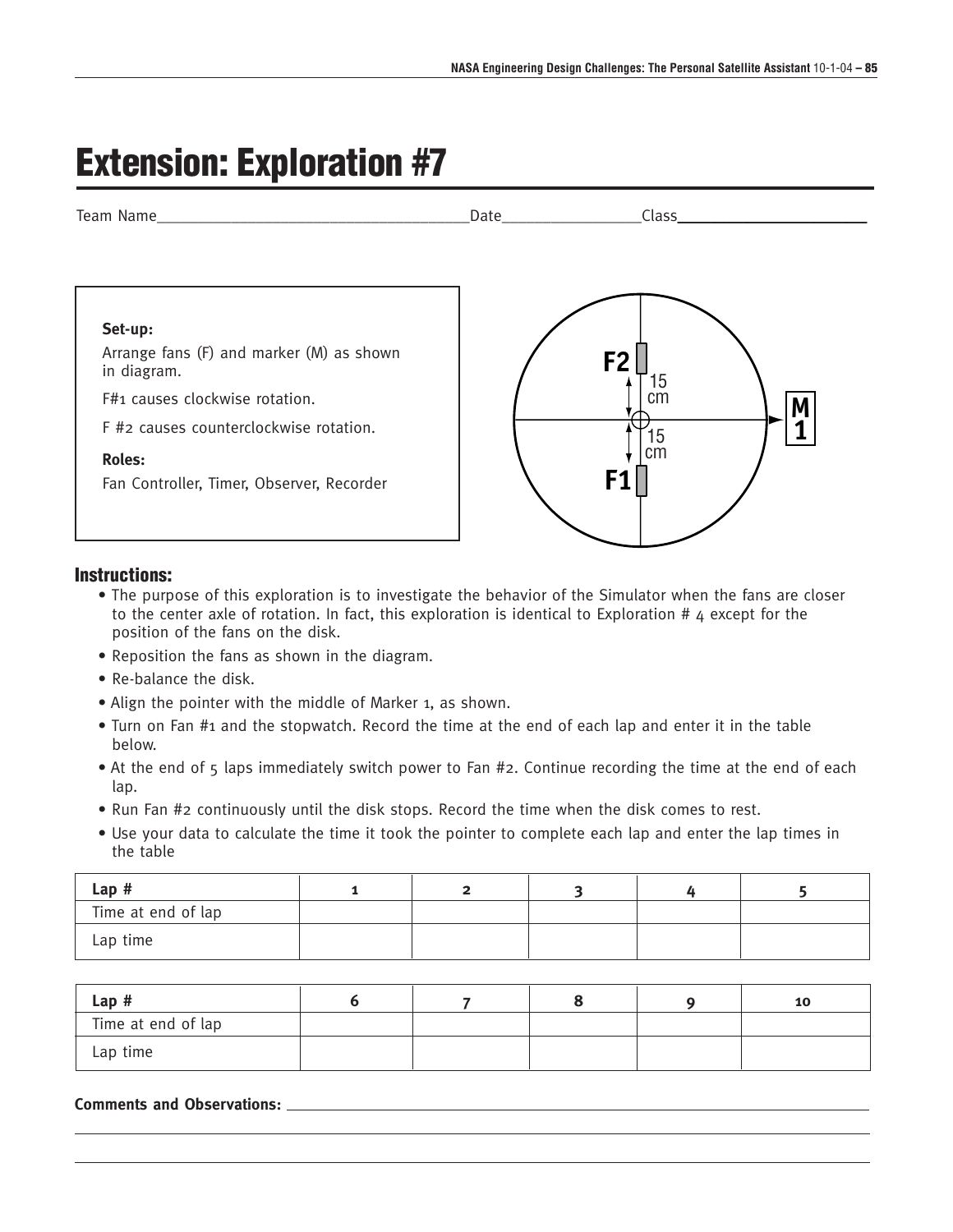| times based on your data.                             | Answer these questions after you have completed Exploration #7. You will need to have calculated the lap                            |
|-------------------------------------------------------|-------------------------------------------------------------------------------------------------------------------------------------|
|                                                       | How does the maximum speed of the pointer in this exploration compare to the maximum speed of the pointer<br>in Exploration $\#4$ ? |
|                                                       |                                                                                                                                     |
|                                                       |                                                                                                                                     |
|                                                       |                                                                                                                                     |
|                                                       |                                                                                                                                     |
|                                                       |                                                                                                                                     |
|                                                       | How was the behavior of the Simulator affected by placing the fans nearer the center of the disk?                                   |
|                                                       |                                                                                                                                     |
|                                                       |                                                                                                                                     |
| Why do you think the fan placement made a difference? |                                                                                                                                     |
|                                                       |                                                                                                                                     |
|                                                       |                                                                                                                                     |
|                                                       |                                                                                                                                     |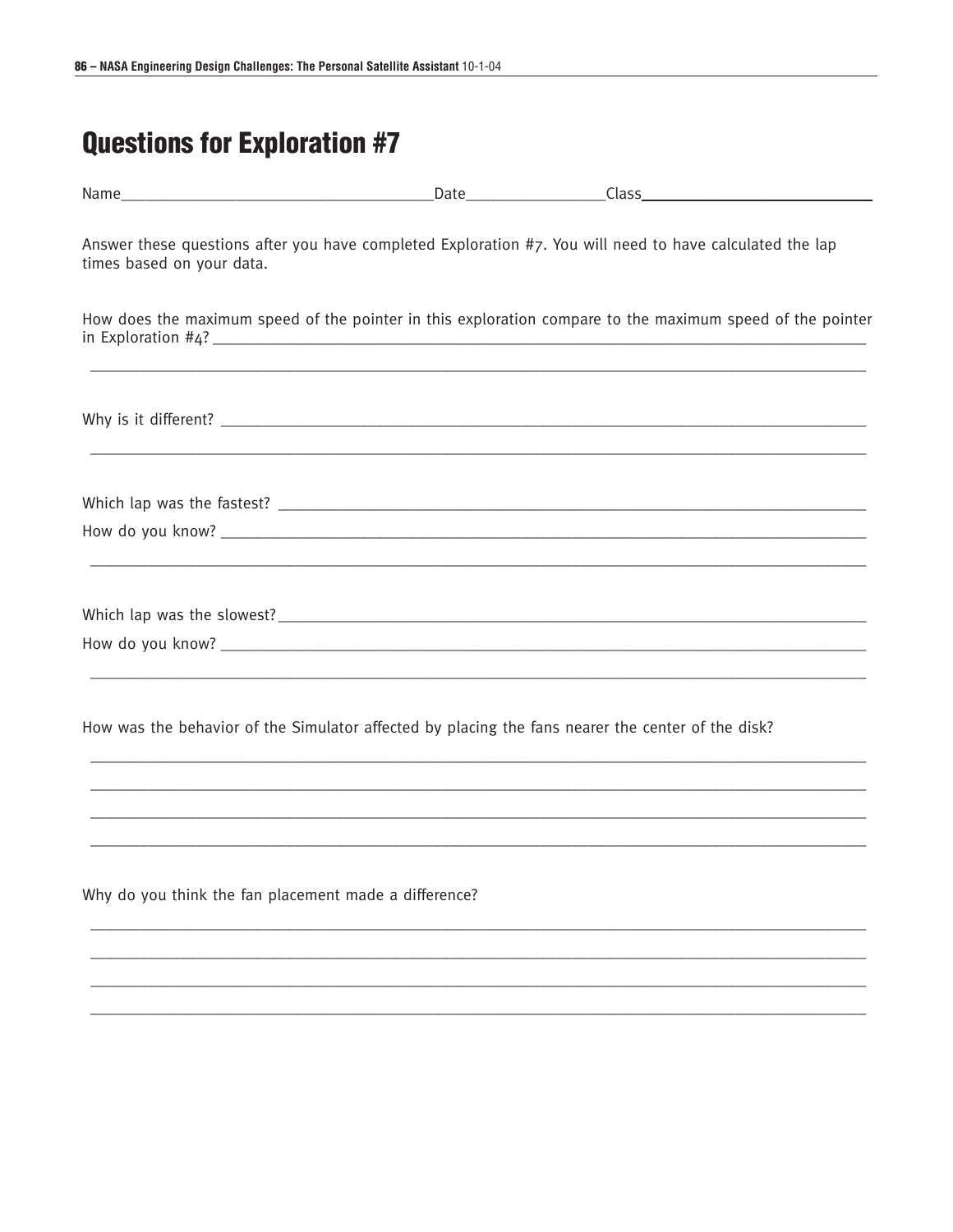▶

#### Describe the pointer's motion with words

Describe the motion of the pointer from the start to the end of the exploration. Use as much detail as you can.

#### Represent the pointer's motion with a graph

Make a sketch of the speed of the pointer over time from the beginning to the end of the experiment. Remember, the speed was zero at the beginning and was zero at the end.

Speed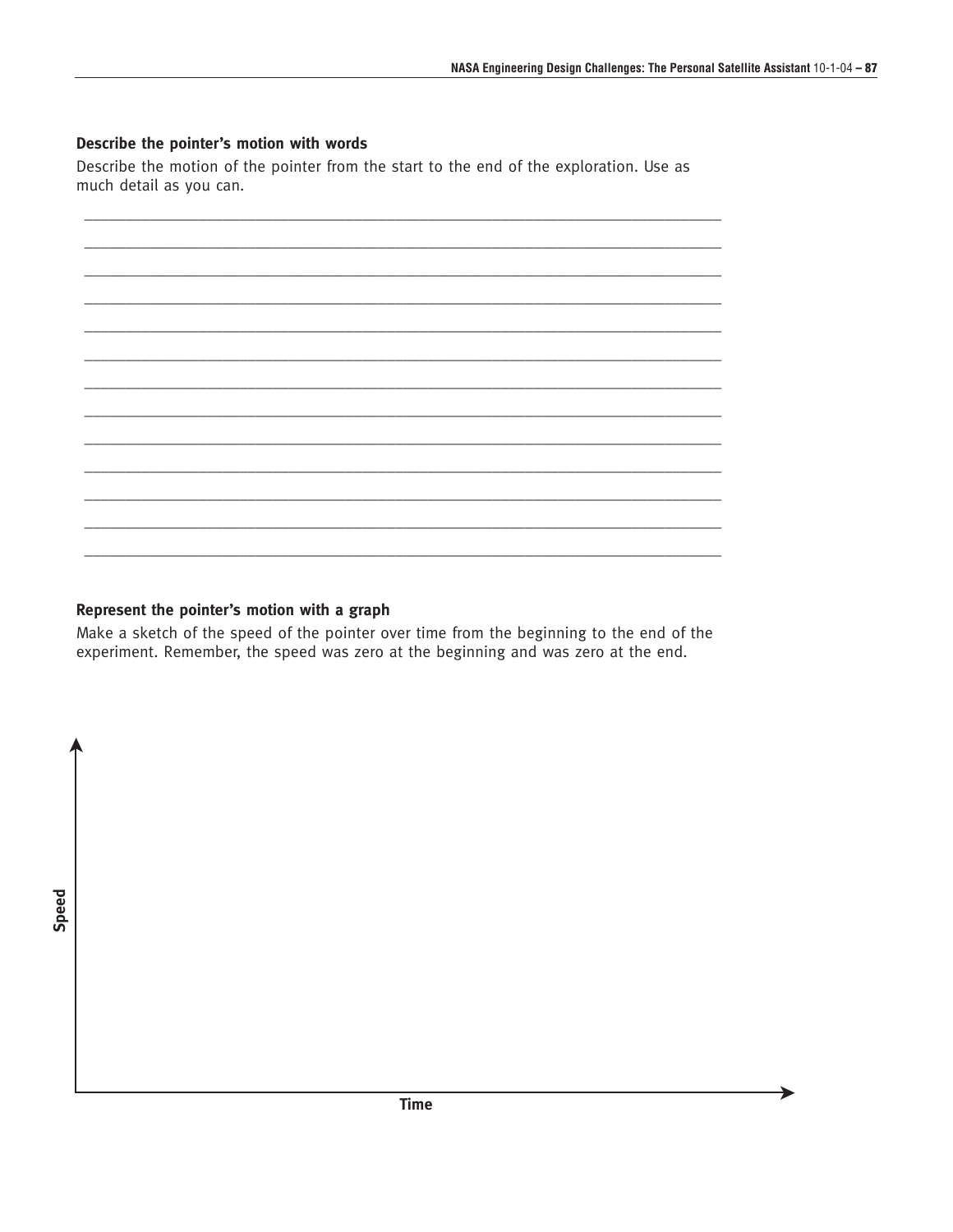# **Extension: Exploration #8**



The purpose of this exploration is to determine the effect of rotating the fans approximately 45 degrees from their normal positions. In all other ways, it is like Exploration #4.

#### **Instructions:**

- Position the fans as shown in the diagram.
- Re-balance the disk.
- Align the pointer with the middle of Marker 1, as shown.
- Turn on Fan #1 and the stopwatch. Record the time at the end of each lap and enter it in the table below.
- At the end of 5 laps immediately switch power to Fan #2. Continue recording the time at the end of each lap.
- Run Fan #2 continuously until the disk stops. Record the time when the disk comes to rest.
- Use your data to calculate the time it took the pointer to complete each lap and enter the lap times in the table.
- Calculate the average lap speed. Remember, the pointer travels 200 cm each lap.

| Lap#                 |  |  |  |
|----------------------|--|--|--|
| Time at end of lap   |  |  |  |
| Lap time             |  |  |  |
| Calculated lap speed |  |  |  |

| $Lap$ #              |  |  | 10 |
|----------------------|--|--|----|
| Time at end of lap   |  |  |    |
| Lap time             |  |  |    |
| Calculated lap speed |  |  |    |

#### **Comments and Observations:**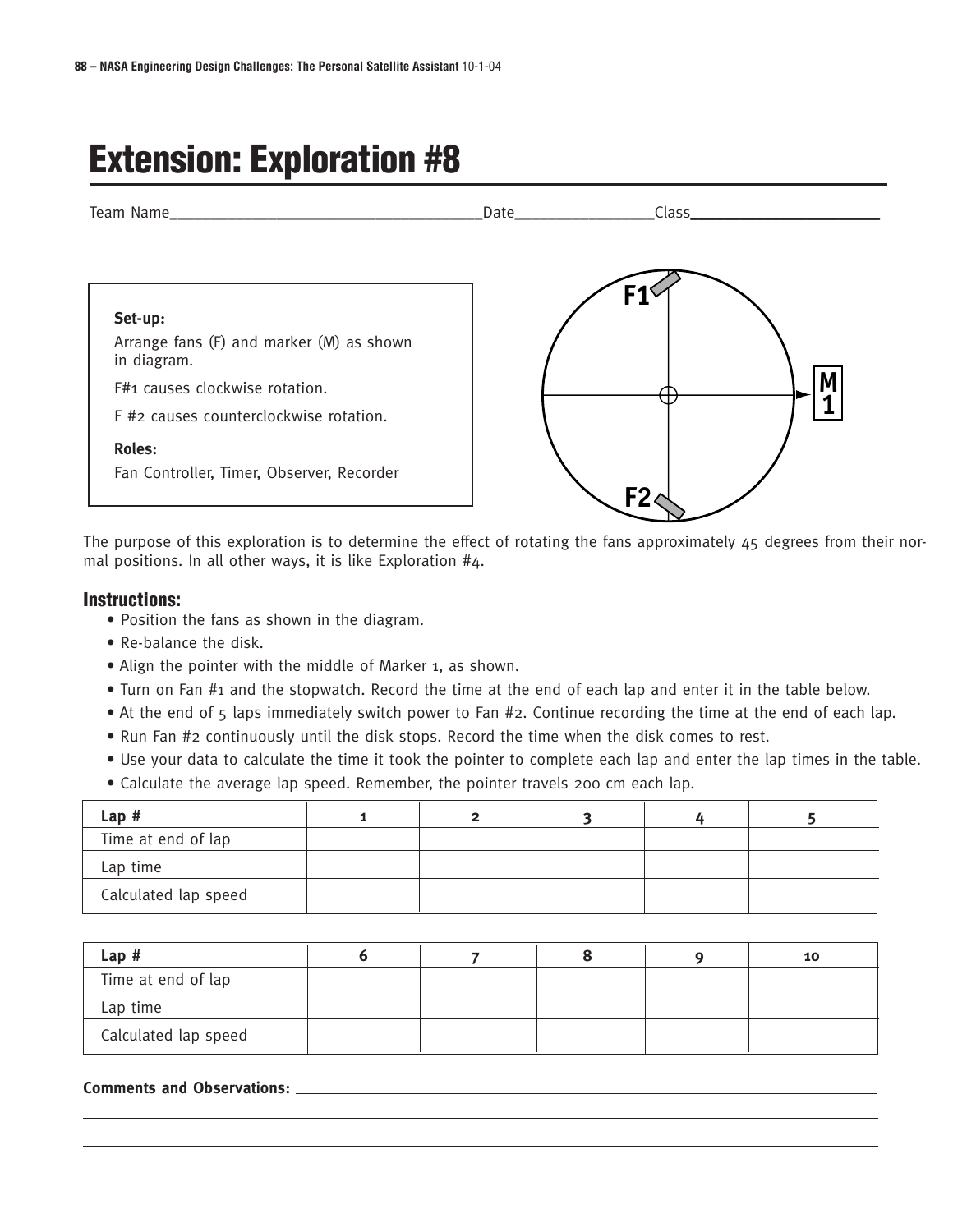| Questions for Exploration # 8                                                                                                         |  |  |
|---------------------------------------------------------------------------------------------------------------------------------------|--|--|
|                                                                                                                                       |  |  |
| Answer these questions after you have completed Exploration #8. You will need to have calculated the lap<br>times based on your data. |  |  |
| How do the lap speeds of the pointer in this exploration compare to the lap speeds of the pointer in Explora-<br>tion $#4$ ?          |  |  |
|                                                                                                                                       |  |  |
|                                                                                                                                       |  |  |
| For the questions below use the Exploration # 4 Worksheet: Graphing the Speed of the Pointer. (on back of this<br>sheets)             |  |  |
| Plot the calculated lap speeds from Exploration # 8 on the graph.                                                                     |  |  |
| Compare this graph with the graphs of the lap speeds from Exploration #4.                                                             |  |  |
|                                                                                                                                       |  |  |
|                                                                                                                                       |  |  |
|                                                                                                                                       |  |  |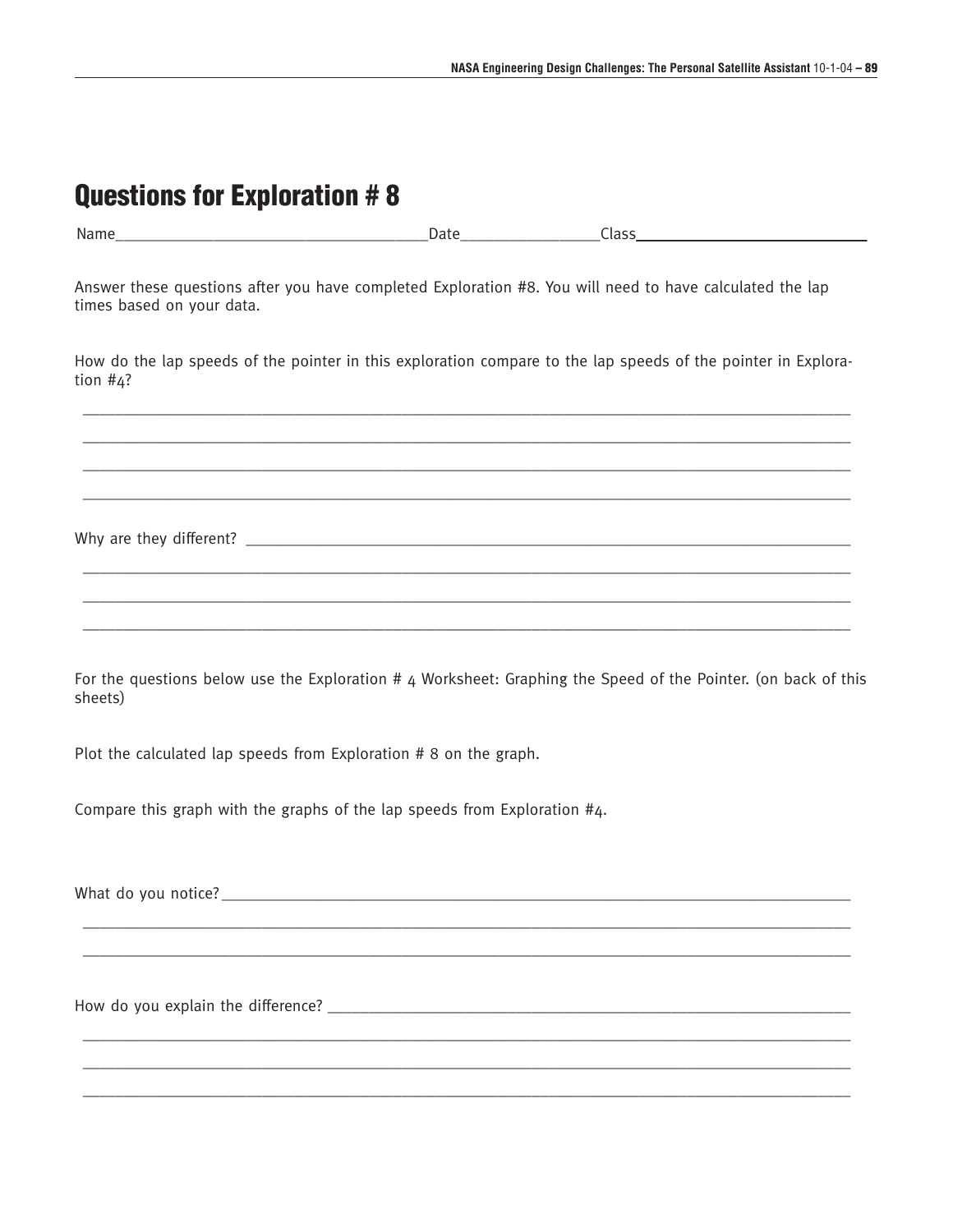### **Exploration #8: Graphing the Speed of the Pointer**

Name\_\_\_\_\_\_\_\_\_\_\_\_\_\_\_\_\_\_\_\_\_\_\_\_\_\_\_\_\_\_\_\_\_\_\_\_\_\_Date\_\_\_\_\_\_\_\_\_\_\_\_\_\_\_\_\_Class\_\_\_\_\_\_\_\_\_\_\_\_\_\_\_\_\_\_\_\_\_\_\_\_\_\_\_\_

Use the average lap speeds you calculated for Exploration #8 to create a graph of the speed of the pointer using the graph template below.



**Lap Number**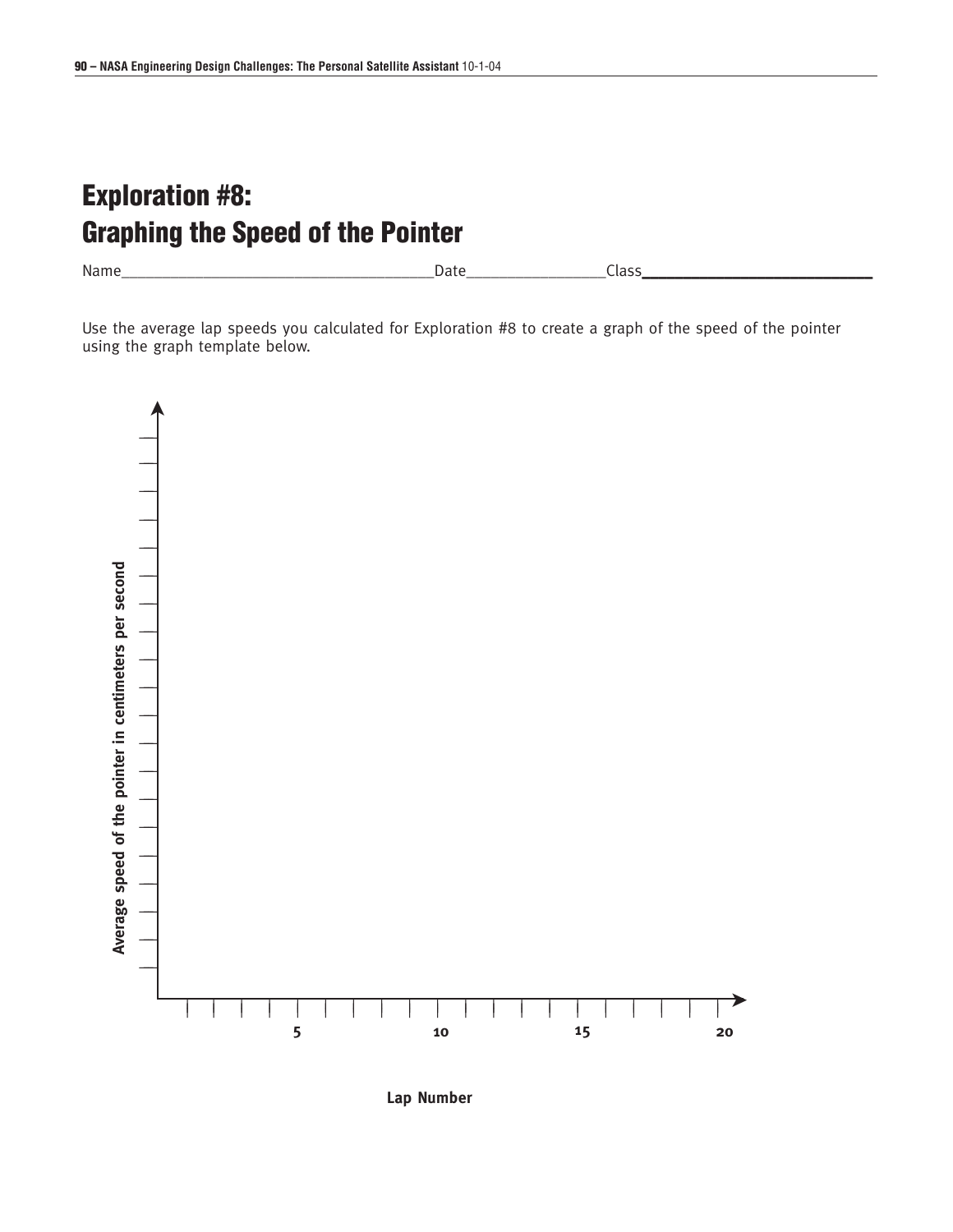

#### **Mission:**

Use the fans to rotate the disk clockwise 1 1/2 laps and bring the pointer to a stop at Marker #2.

#### **Instructions:**

- Before you start a trial, make a plan and write it in the box provided.
- Align the pointer with the middle of Marker #1, as shown.
- To start the Mission, turn on Fan #1 and the stopwatch at the same time.

| Trial #1 Write your initial plan in the space below.            |
|-----------------------------------------------------------------|
|                                                                 |
|                                                                 |
|                                                                 |
|                                                                 |
|                                                                 |
|                                                                 |
|                                                                 |
| Write your time, observations, and comments in the space below. |
|                                                                 |
|                                                                 |
|                                                                 |
|                                                                 |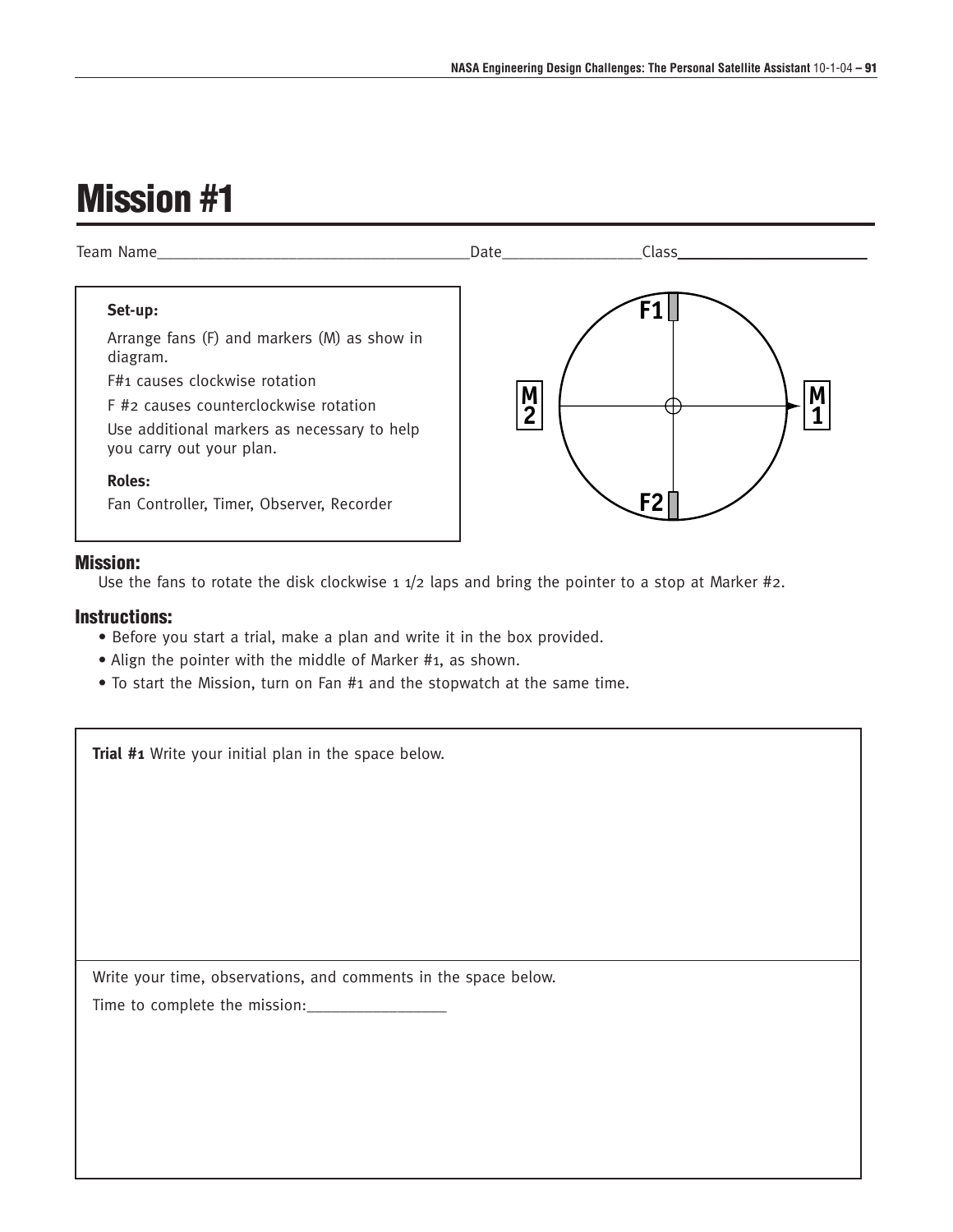**Trial #2** Write your revised plan in the space below.

Write your time, observations, and comments in the space below. Time to complete the mission:\_\_\_\_\_\_\_\_\_\_\_\_\_\_\_\_\_

**Trial #3** Write your revised plan in the space below.

Write your time, observations, and comments in the space below.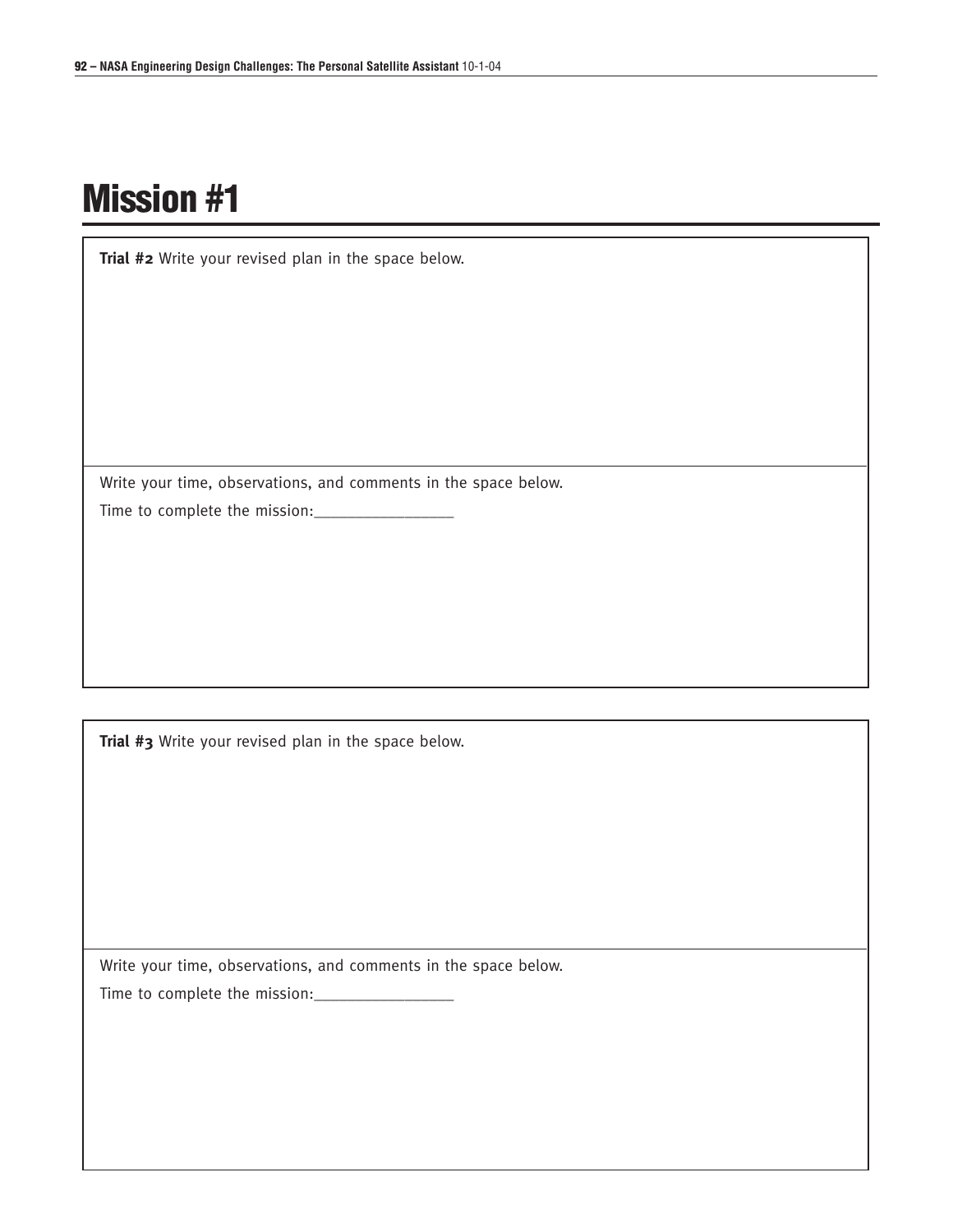

#### **Mission:**

Rotate the disk clockwise 1-1/2 laps and bring the pointer to a stop at Marker #2. Rotate the disk counterclockwise 1/2 lap; bring the pointer to a stop at Marker #1.

#### **Instructions:**

- Align the pointer with the middle of Marker #1, as shown.
- To start the mission, turn on Fan #1 and the stopwatch at the same time.

| Trial #1 Write your initial plan in the space below.            |
|-----------------------------------------------------------------|
|                                                                 |
|                                                                 |
|                                                                 |
|                                                                 |
|                                                                 |
| Write your time, observations, and comments in the space below. |
|                                                                 |
|                                                                 |
|                                                                 |
|                                                                 |
|                                                                 |
|                                                                 |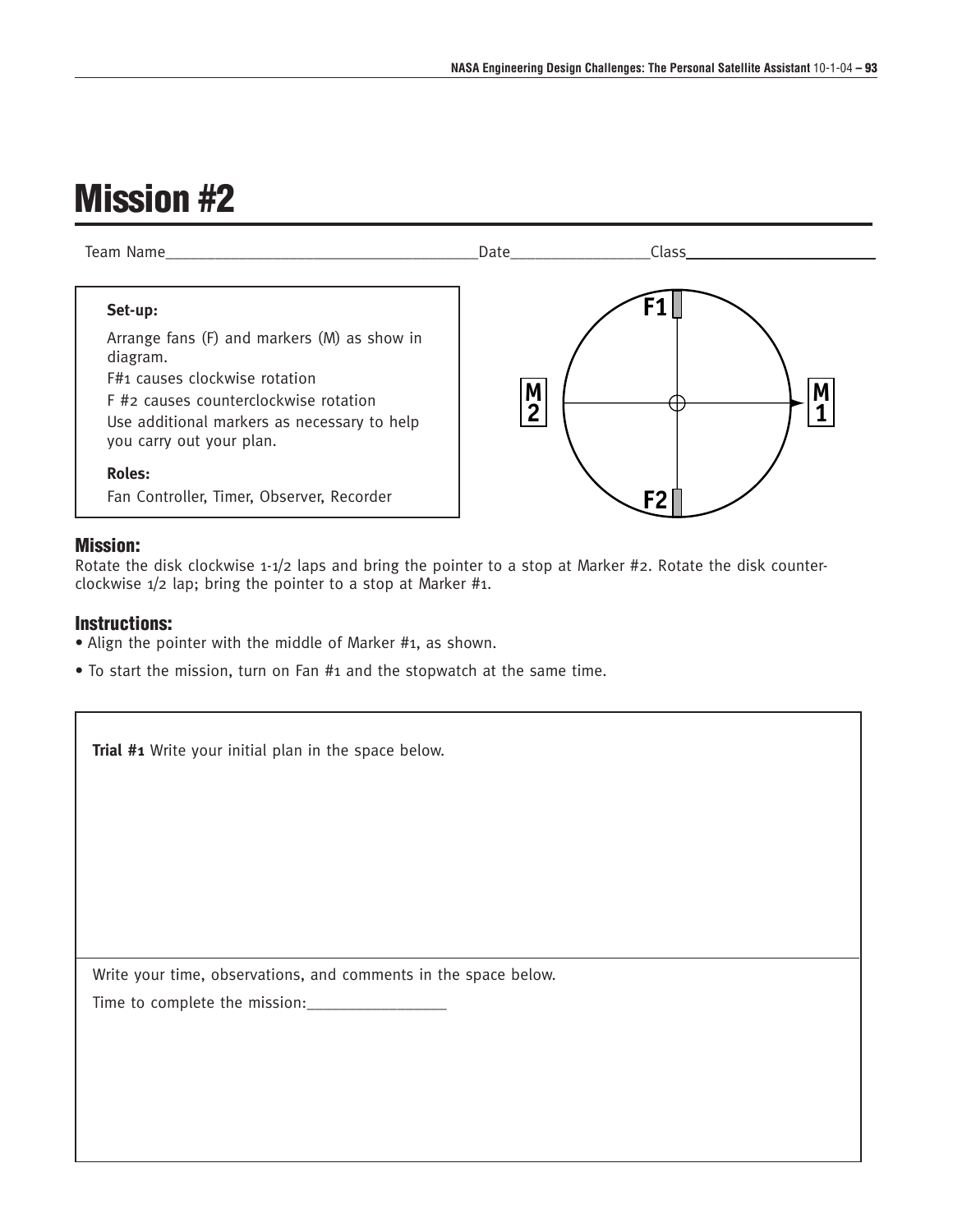**Trial #2** Write your revised plan in the space below.

Write your time, observations, and comments in the space below. Time to complete the mission:\_\_\_\_\_\_\_\_\_\_\_\_\_\_\_\_\_

**Trial #3** Write your revised plan in the space below.

Write your time, observations, and comments in the space below.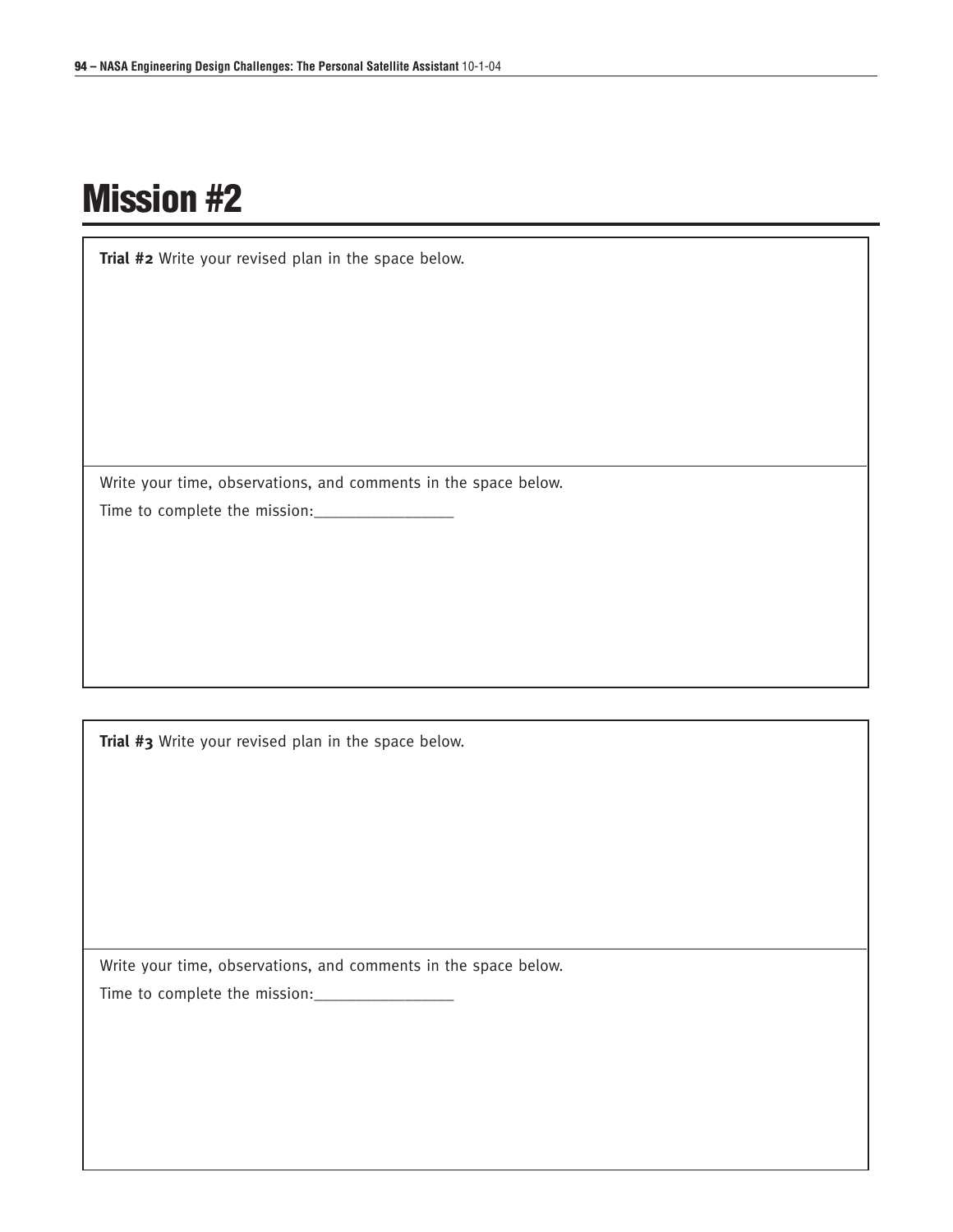

#### **Mission:**

rotate the disk clockwise 1-1/2 laps; bring the pointer to a stop at Marker #2.

#### **Instructions:**

NOTE: The reverse thruster (Fan #2) has failed. Simulate this by disconnecting Fan #2 from its electrical socket. You must complete this Mission using only Fan #1.

- Align the pointer with the middle of Marker #1, as shown.
- To start the mission, turn on Fan #1 and the stopwatch at the same time.

**Trial #1** Write your initial plan in the space below.

Write your time, observations, and comments in the space below.

Time to complete the mission:\_\_\_\_\_\_\_\_\_\_\_\_\_\_\_\_\_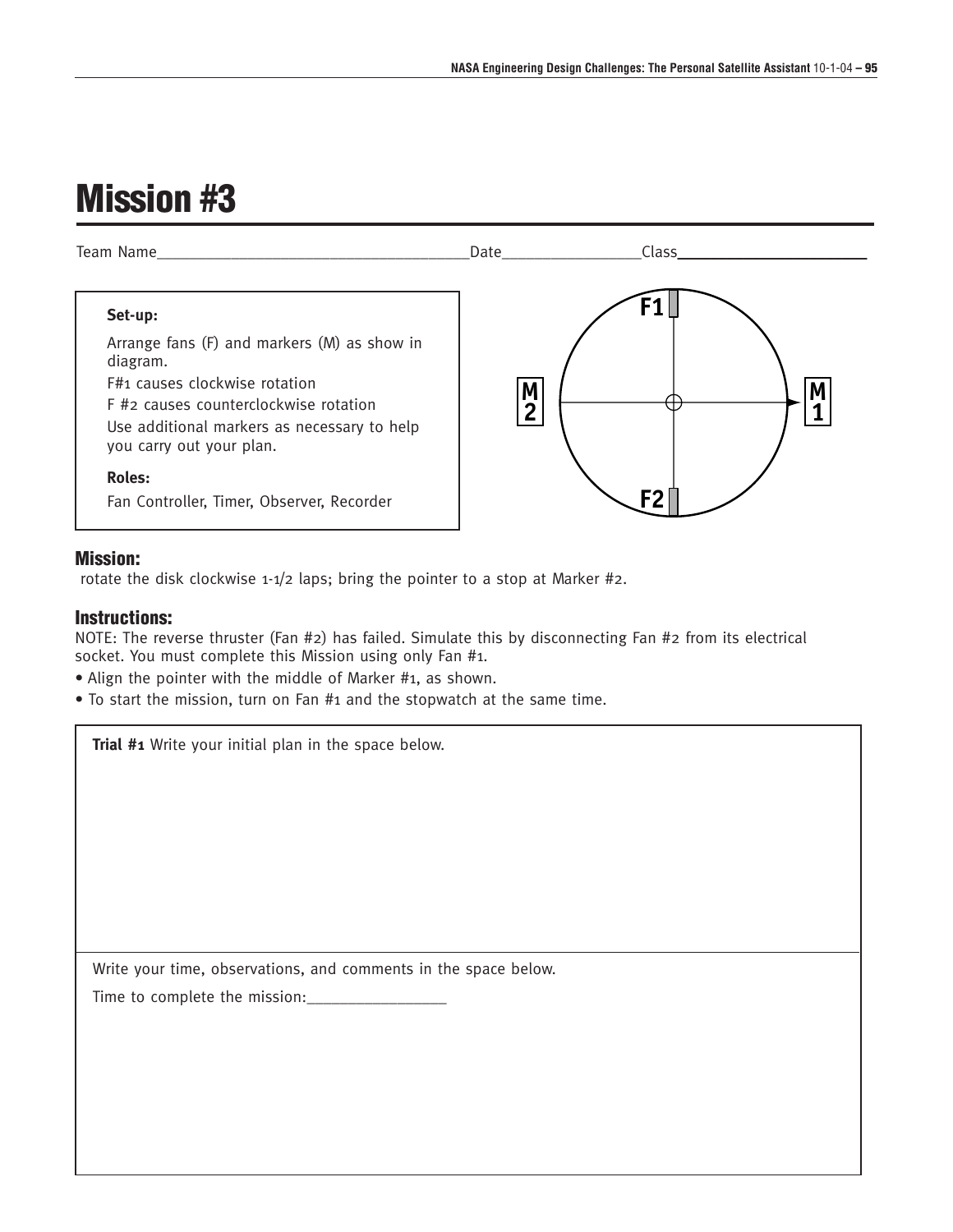**Trial #2** Write your revised plan in the space below.

Write your time, observations, and comments in the space below. Time to complete the mission:\_\_\_\_\_\_\_\_\_\_\_\_\_\_\_\_\_

**Trial #3** Write your revised plan in the space below.

Write your time, observations, and comments in the space below.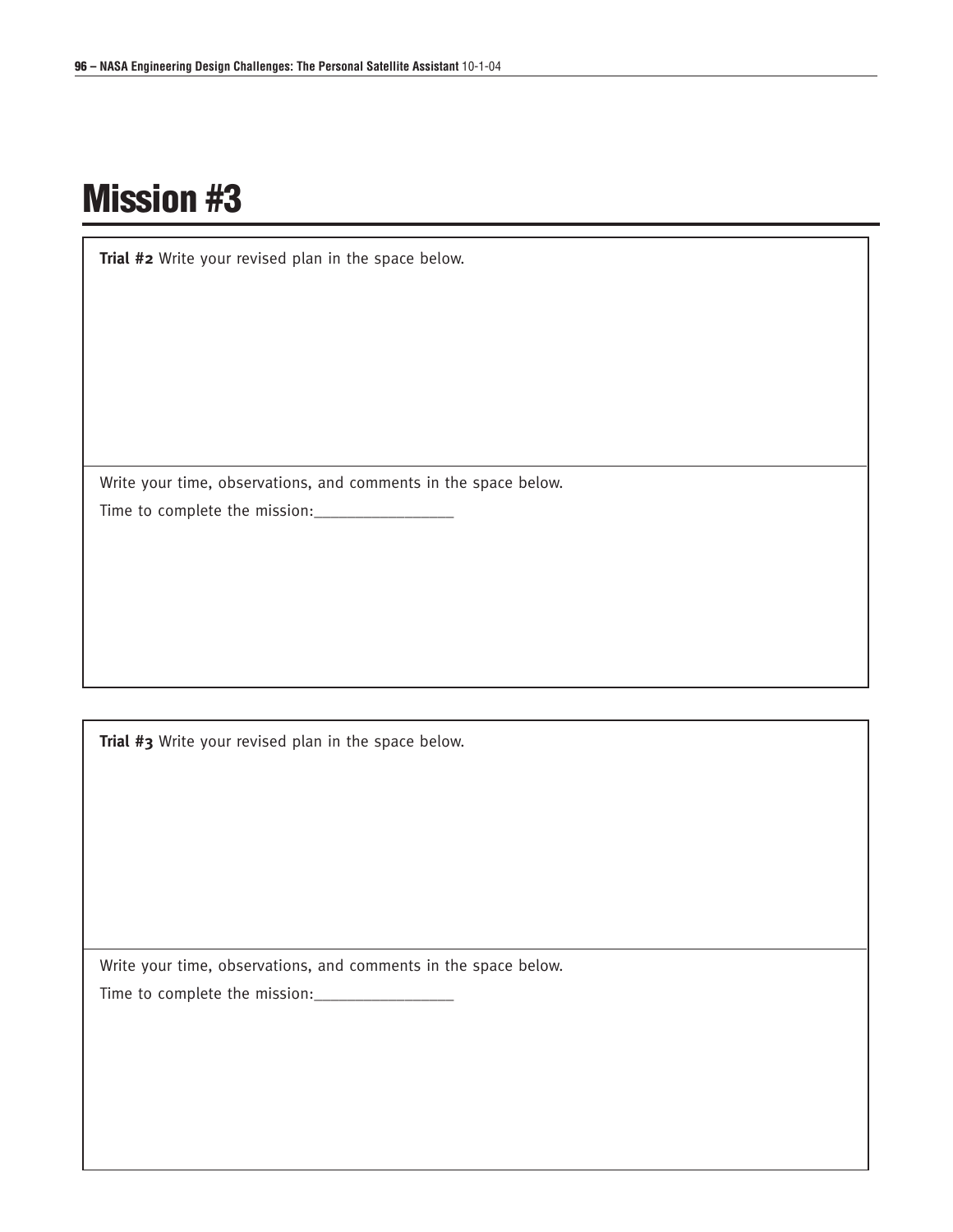

#### **Mission:**

Rotate the disk clockwise 3 laps; bring the pointer to a stop at Marker #1.

#### **Instructions:**

Note: You'll need two Timers and two stopwatches for this Mission. You need to keep track of the time for the entire Mission, but at the same time you'll need to keep track of the time when the fan is being used (Power On Time).

• Align the pointer with the middle of Marker #1, as shown.

• To start the mission, turn on Fan #1 and the stopwatches at the same time.

**Trial #1** Write your initial plan in the space below.

Write your time, observations, and comments in the space below.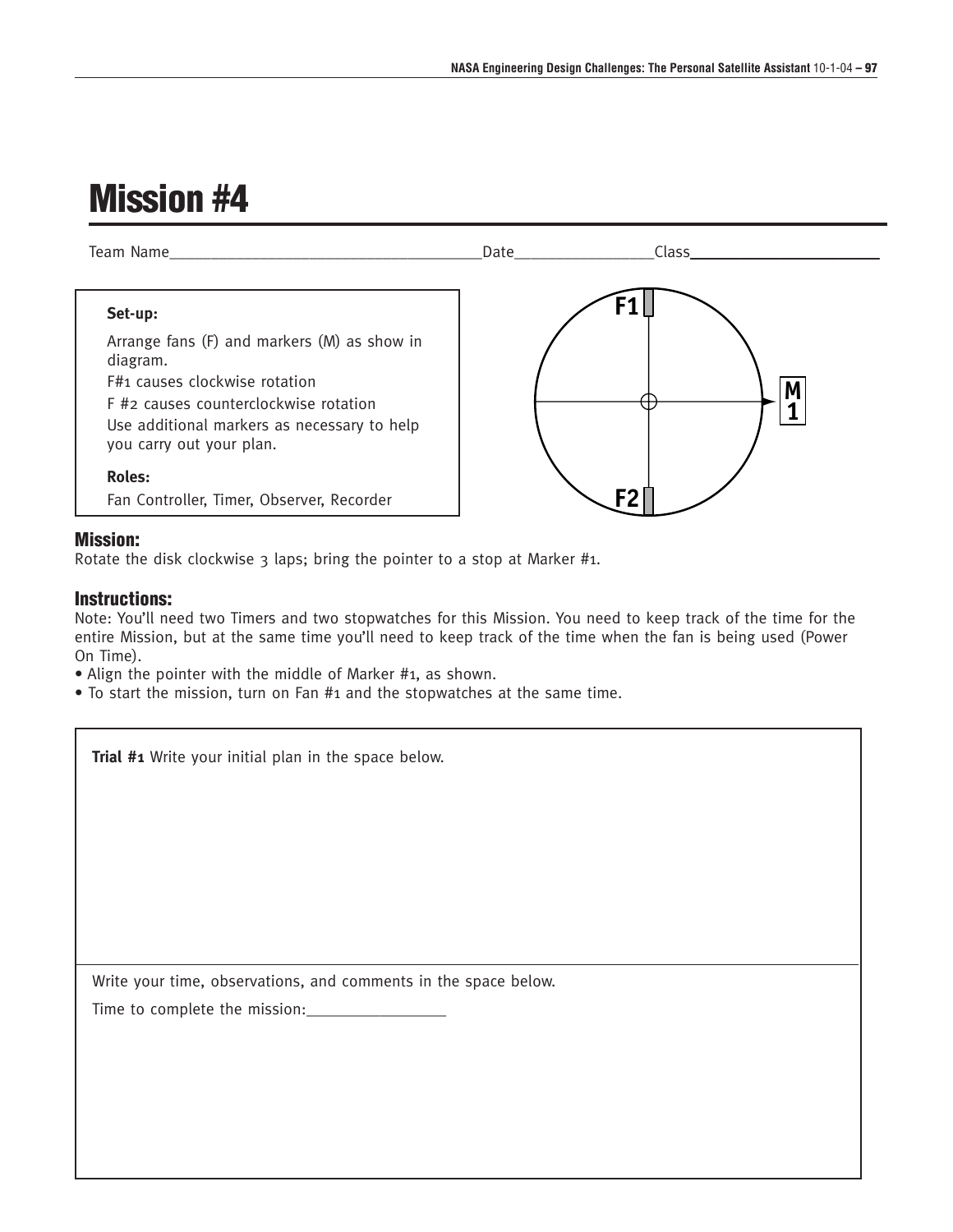**Trial #2** Write your revised plan in the space below.

Write your time, observations, and comments in the space below. Time to complete the mission:\_\_\_\_\_\_\_\_\_\_\_\_\_\_\_\_\_

**Trial #3** Write your revised plan in the space below.

Write your time, observations, and comments in the space below.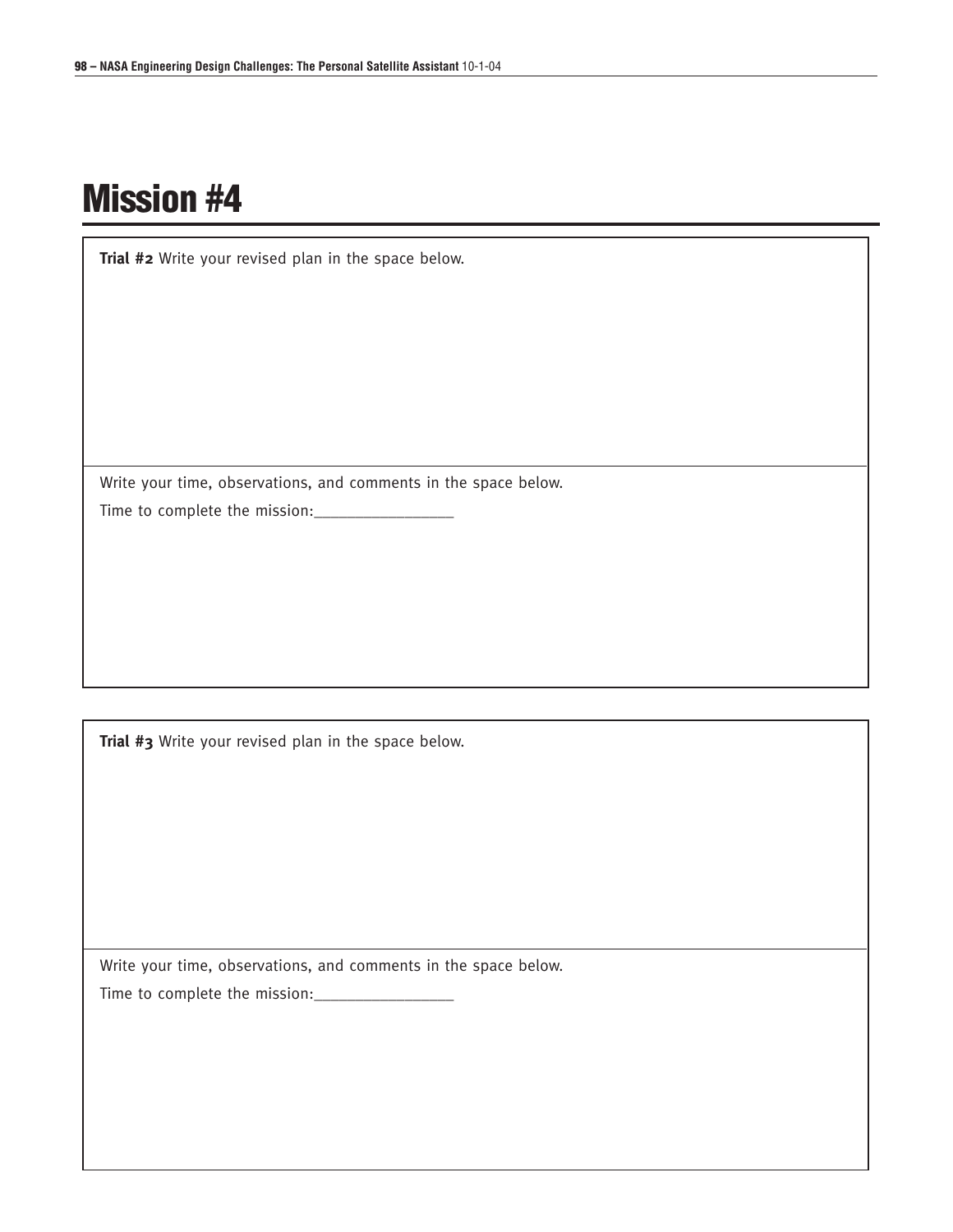

#### **Mission:**

Rotate the disk clockwise  $3$  laps and bring the pointer to a stop at Marker #1. Complete the Mission using as little **power** as possible.

#### **Instructions:**

Note: You'll need two Timers and two stopwatches for this Mission. You need to keep track of the time for the entire Mission, but at the same time you'll need to keep track of the time when the fan is being used (Power On Time).

• Align the pointer with the middle of Marker #1, as shown.

• To start the mission, turn on Fan #1 and the stopwatches at the same time.

**Trial #1** Write your initial plan in the space below.

Write your time, observations, and comments in the space below.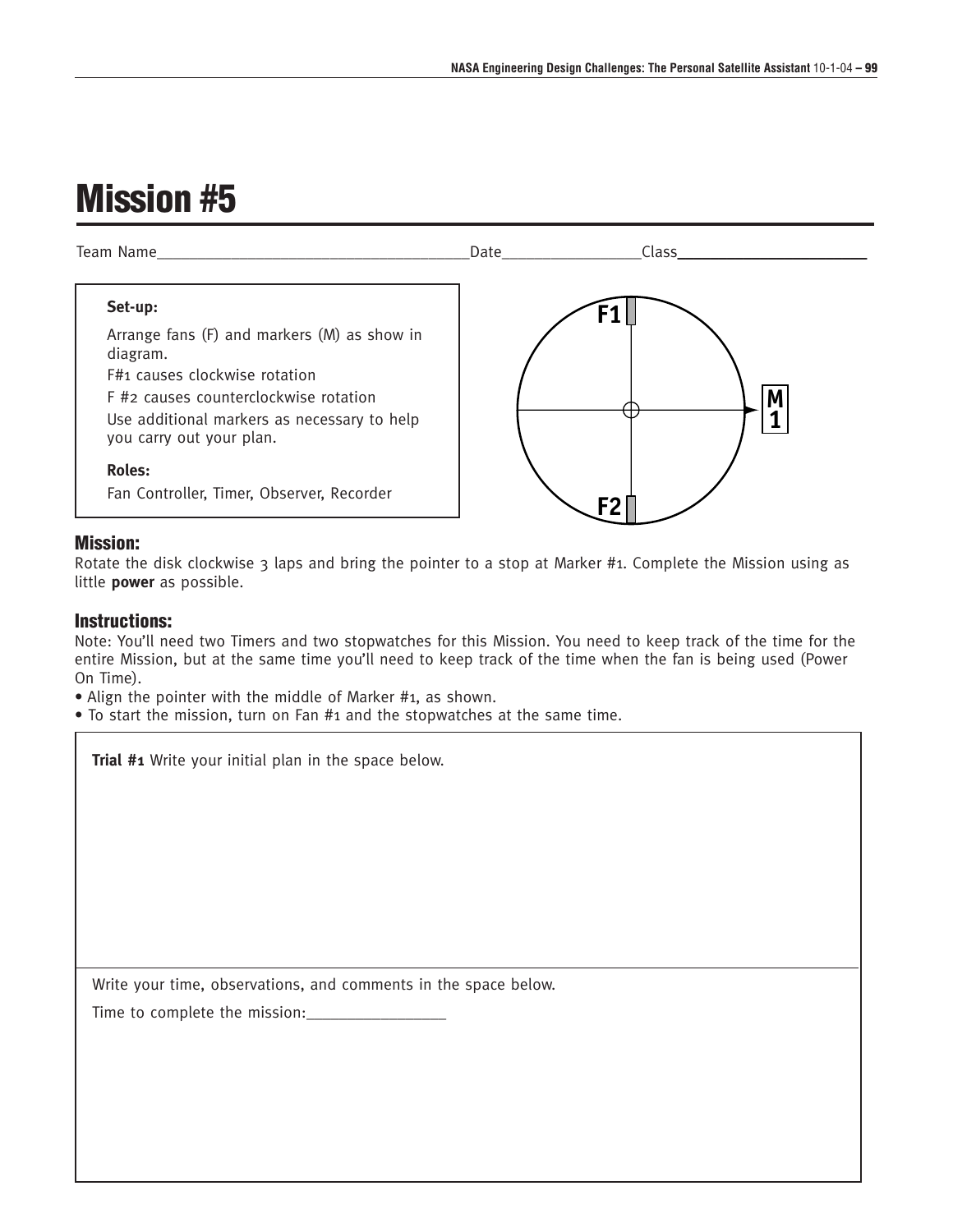**Trial #2** Write your revised plan in the space below.

Write your time, observations, and comments in the space below. Time to complete the mission:\_\_\_\_\_\_\_\_\_\_\_\_\_\_\_\_\_

**Trial #3** Write your revised plan in the space below.

Write your time, observations, and comments in the space below.

Time to complete the mission:\_\_\_\_\_\_\_\_\_\_\_\_\_\_\_\_\_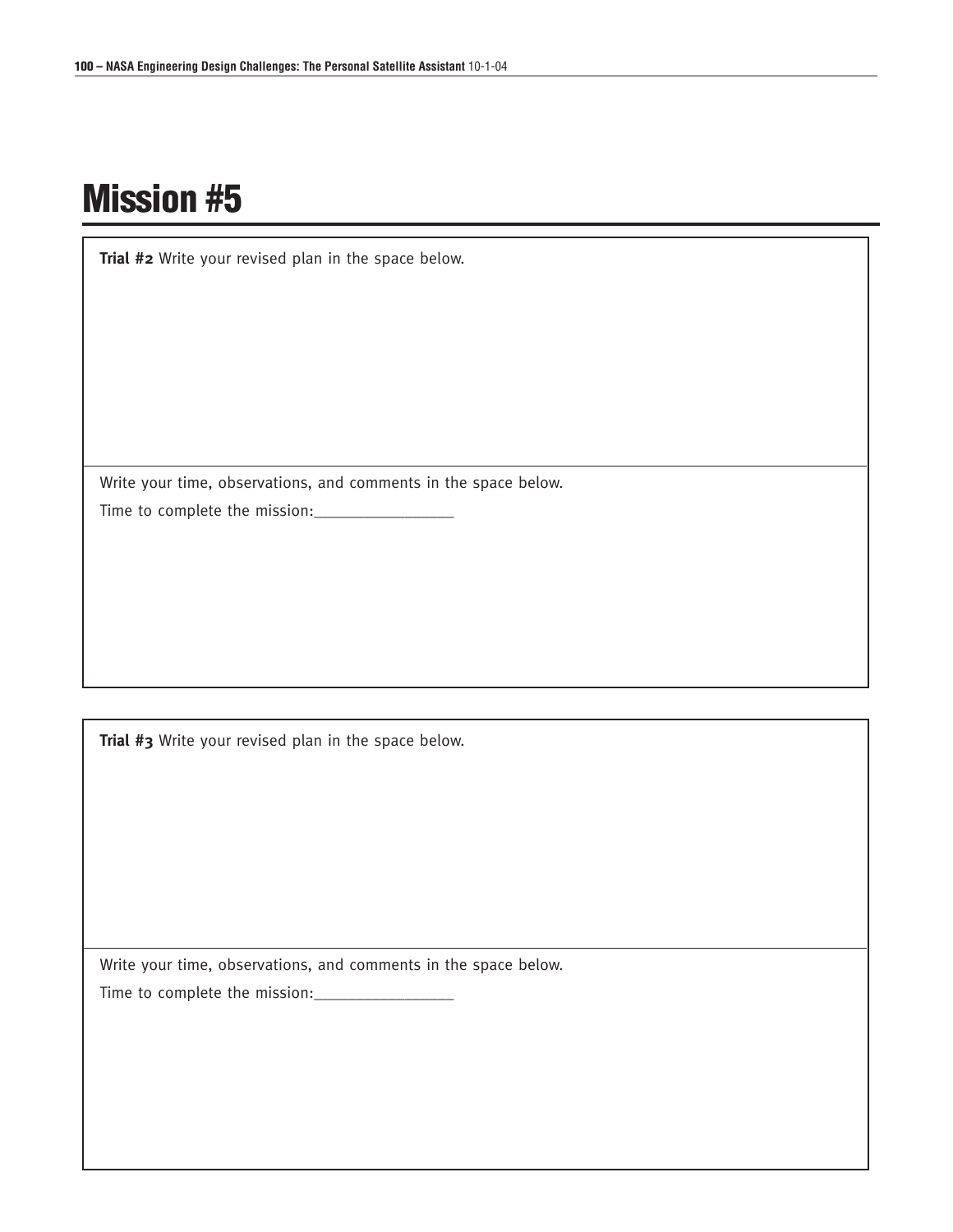# **Extension: (Related to Missions 4 and 5)**

| leam<br>Name | лате -<br>$\sim$<br>້ |  |  |
|--------------|-----------------------|--|--|
|--------------|-----------------------|--|--|

Below is a graph that has Power on Time along the Y-axis and Total Mission Time along the X-axis. Plot all trials of Missions  $4$  and  $5$  for every team.

What patterns do you see?

**Total Mission Time**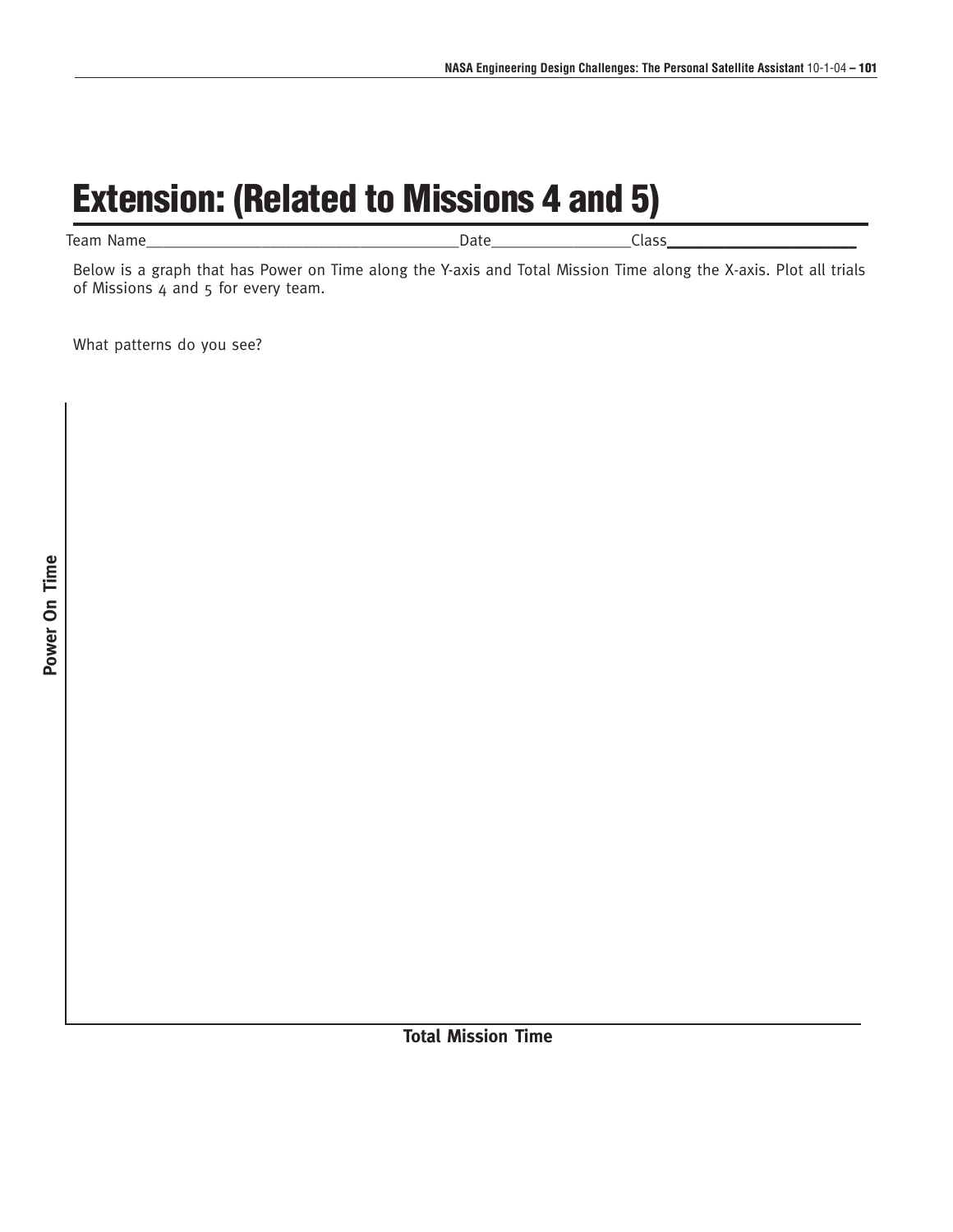### **PSA Assessment Items**

These are assessment items that you may use to assess your students' understanding of the concepts that the PSA Engineering Design Challenge has given them a chance to learn.

#### **Items about Forces and Motion**

- 1. When all the forces on an object are in balance, which of these is true about the speed of the object?
	- A) the speed is increasing
	- B) the speed is decreasing
	- C) the speed is constant
	- D) none of the above
- 2. Assume that the PSA simulator is in good working order, the fans are in their standard positions, one fan is turned on and one fan is off, and the simulator is rotating. Which of the forces below are exerting horizontal force on the simulator? (Circle as many as apply.)
	- A) gravity
	- B) the force of the fan that is turned on
	- C) the force of the fan that is turned off
	- D) friction
	- e) drag
- 3. Assume that the PSA simulator is in good working order, the fans are in their standard positions, both fans are turned off, and the simulator is rotating. Which of the forces below are exerting horizontal force on the simulator? (Check as many as apply.)
	- A) gravity
	- B) the force of the fans that are turned off
	- C) friction
	- D) drag
- 4. Imagine a large boulder. If you push on the boulder and it does not move, are you exerting a force on the boulder or not? Explain your answer.
- 5. Imagine this situation: The PSA simulator is rotating.

One fan has been turned on for the past 8 minutes. The simulator has not changed its speed for the last 5 minutes. Describe the horizontal forces acting on the simulator and explain why the simulator has not changed its speed for the last 5 minutes.

- 6. Assume that the PSA simulator is in good working order, the fans are in their standard positions, both fans are turned on, and yet the simulator is not rotating. Offer a reasonable explanation for this situation. Why does the simulator not move? What can you say about the fans?
- 7. In your classroom, gravity was always pulling on the simulator. Why did the simulator not move under the influence of gravity?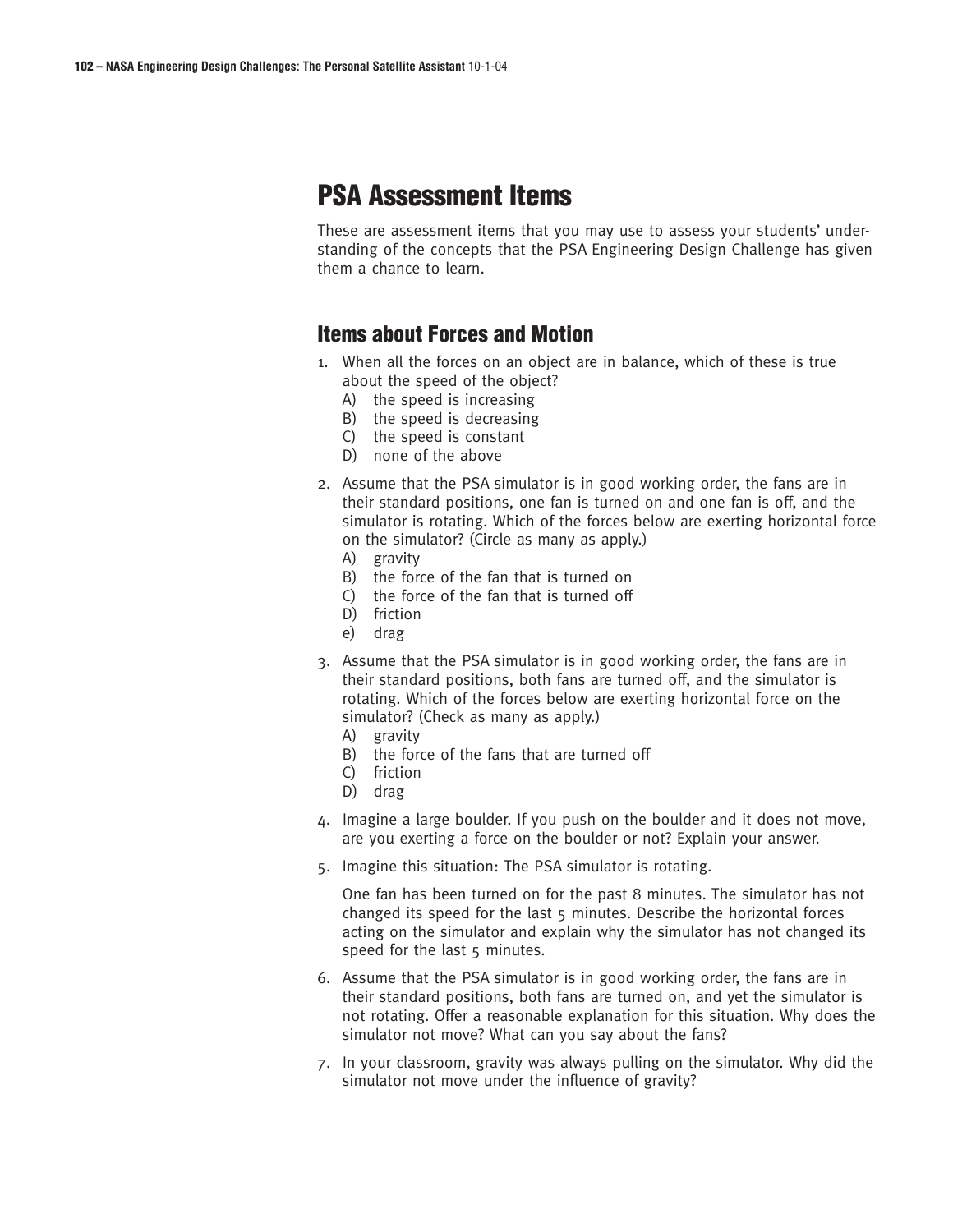#### **Items about Speed**

- 8. The speed of the PSA simulator will change only when the forces acting on it are:
	- A) balanced
	- B) unbalanced
	- C) incremental
	- D) clockwise

9. A force that resists motion or attempted motion of one object past another with which it is in contact is called:

- A) inertia
- B) deceleration
- C) drag
- D) friction
- 10. Mass is a measure of an object's
	- A) inertia
	- B) acceleration
	- C) force
	- D) drag
- 11. When an object's speed is increasing, we say it is
	- A) forceful
	- B) accelerating
	- C) decelerating
	- D) terminal
- 12. When the fans are turned off and the PSA simulator is coasting, what horizontal forces are acting on the simulator? Are the forces balanced or unbalanced?
- 13. In one experiment, a student started with the PSA simulator at rest and then turned on one fan for one minute. At the end of the minute, the simulator was completing one revolution in 15 seconds. The student brought the simulator to rest and added four extra batteries to the disk making sure the disk remained balanced. The student then turned on the fan for one minute. Which of the following is more likely to be an accurate description of the speed of the disk at the end of the minute?
	- A) completing one revolution in 10 seconds
	- B) completing one revolution in 15 seconds
	- C) completing one revolution in 20 seconds

Explain your reasoning. Which of Newton's Laws of Motion does this experiment illustrate?

- 14. If a car travels 50 miles in 1 hour, what is its average speed during that hour?
- 15. If it takes a spacecraft 120 days to travel 56 million miles, what is its average speed in miles per day during the course of this trip?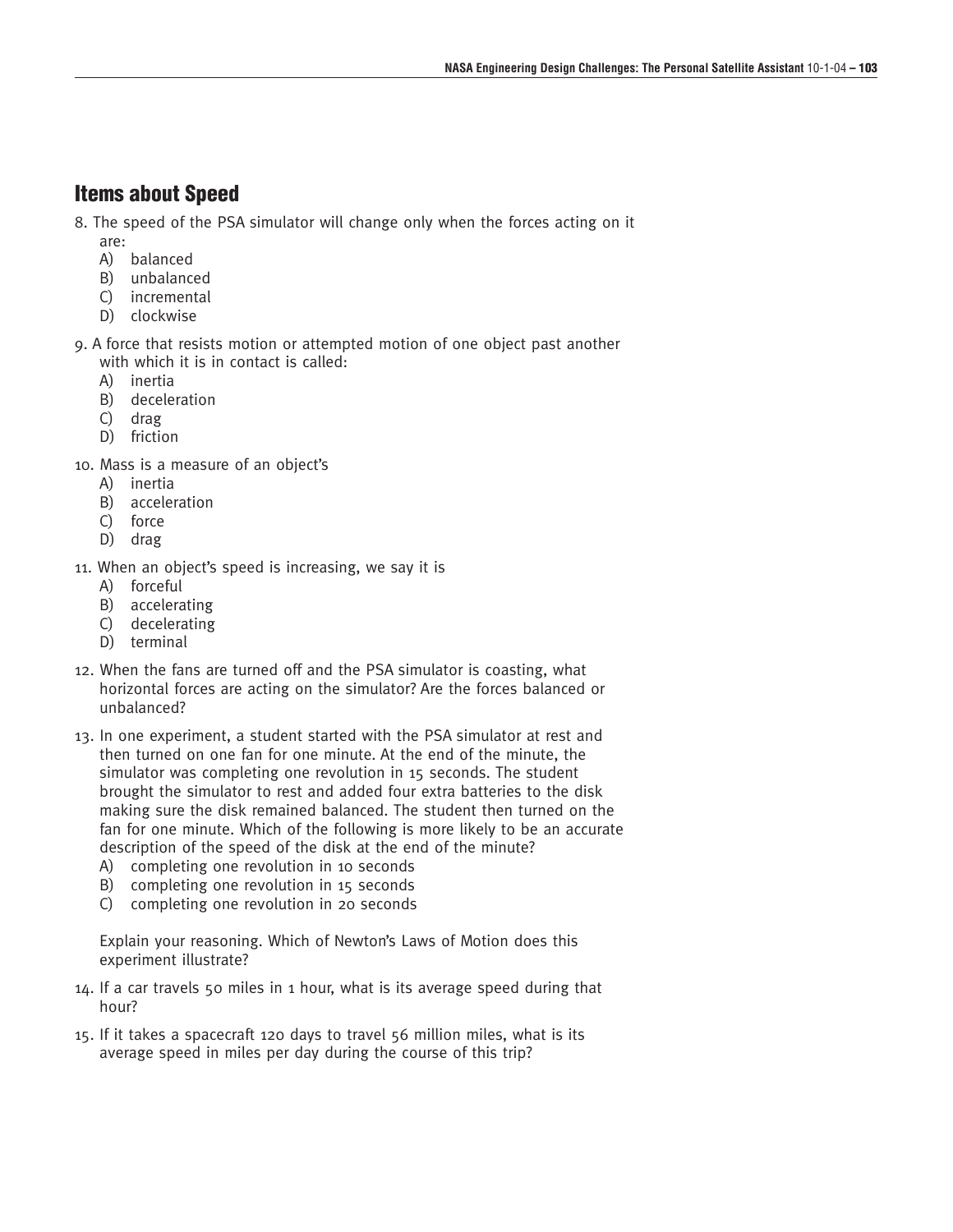16. Here is a sketch of the speed of the PSA simulator pointer over time from the beginning to the end of the experiment. Answer the questions below based on the graph.



- a. During which time period is the speed of the pointer increasing?
- b. During which time period is the speed of the pointer constant?
- c. During which time period is the speed of the pointer decreasing?
- d. What can you say about the forces on the simulator during the time that the speed is constant?
- e. Describe the acceleration of the disk between time B and C.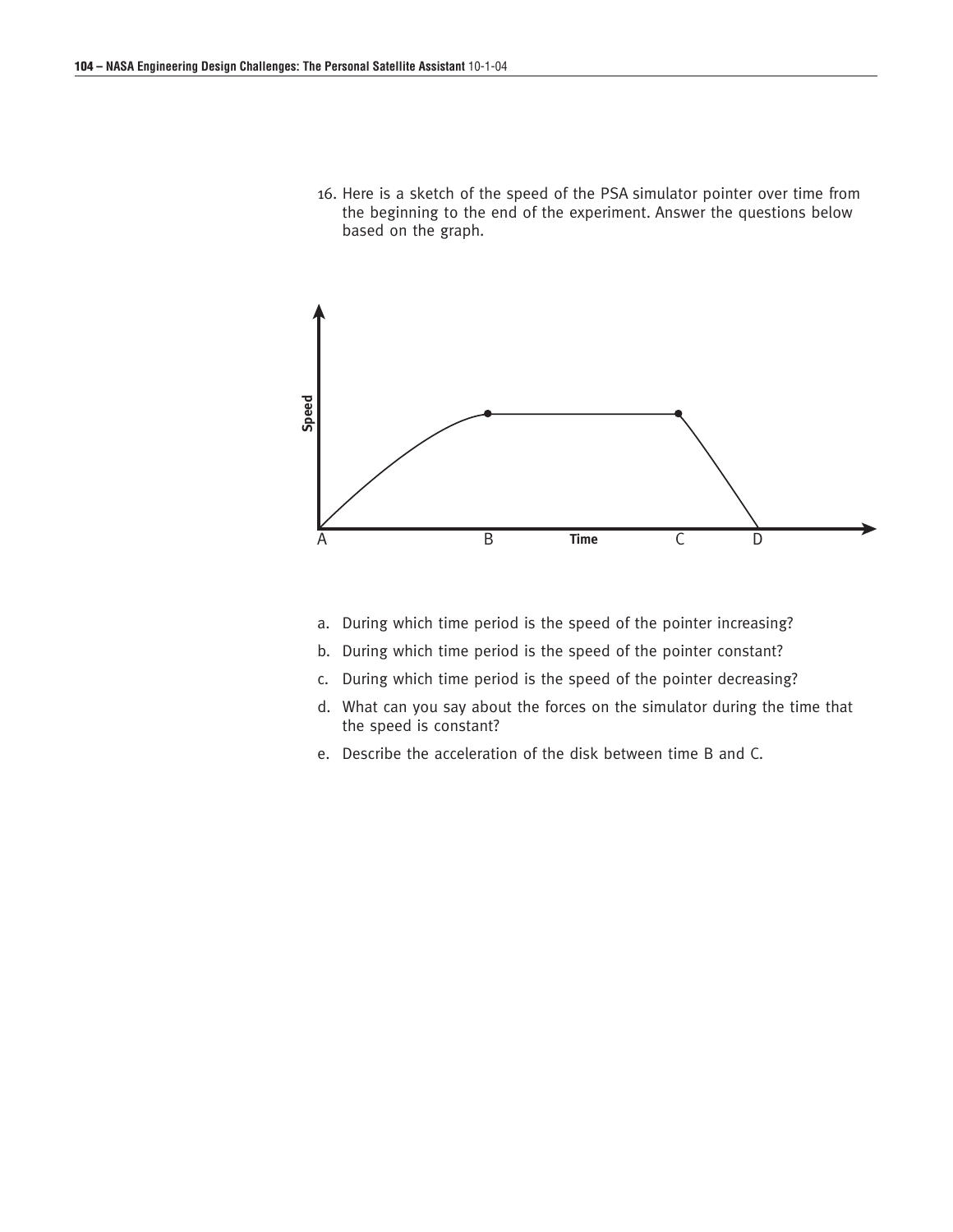| Lap#             | Distance in cm | Lap time in sec | Average speed in cm/sec |
|------------------|----------------|-----------------|-------------------------|
| $\mathbf{1}$     | 200 cm         | 10.0            |                         |
| $\overline{2}$   | 200 cm         | 9.5             |                         |
| $\mathfrak{Z}$   | 200 CM         | $9.0\,$         |                         |
| 4                | 200 cm         | 8.5             |                         |
| 5                | 200 cm         | 8.0             |                         |
| 6                | 200 CM         | 7.5             |                         |
| $\boldsymbol{7}$ | 200 cm         | 8.0             |                         |
| $\,8\,$          | 200 cm         | 10.0            |                         |
| 9                | 200 CM         | 12.0            |                         |
| 10               | 200 CM         | 15.0            |                         |
| 11               | 200 CM         |                 |                         |
| 12               | 200 CM         |                 |                         |
| 13               | 200 cm         |                 |                         |
| $14\,$           | 200 cm         |                 |                         |
| 15               | 200 cm         |                 |                         |
| $16\,$           | 200 CM         |                 |                         |
| $17\,$           | 200 CM         |                 |                         |
| $18\,$           | 200 cm         |                 |                         |
| 19               | 200 cm         |                 |                         |
| 20               | 200 CM         |                 |                         |

17. Here is a set of data collected by students using the PSA simulator. Calculate the average speeds for each lap for which there is data and answer the questions that follow the table.

### **Questions**

| Which lap had the fastest average speed?                          | What was that speed? |
|-------------------------------------------------------------------|----------------------|
| Which lap had the slowest average speed?                          | What was that speed? |
| During which lap did the pointer begin to slow down?              |                      |
| What was the average speed of the pointer for the first ten laps? |                      |
| Explain your answer.                                              |                      |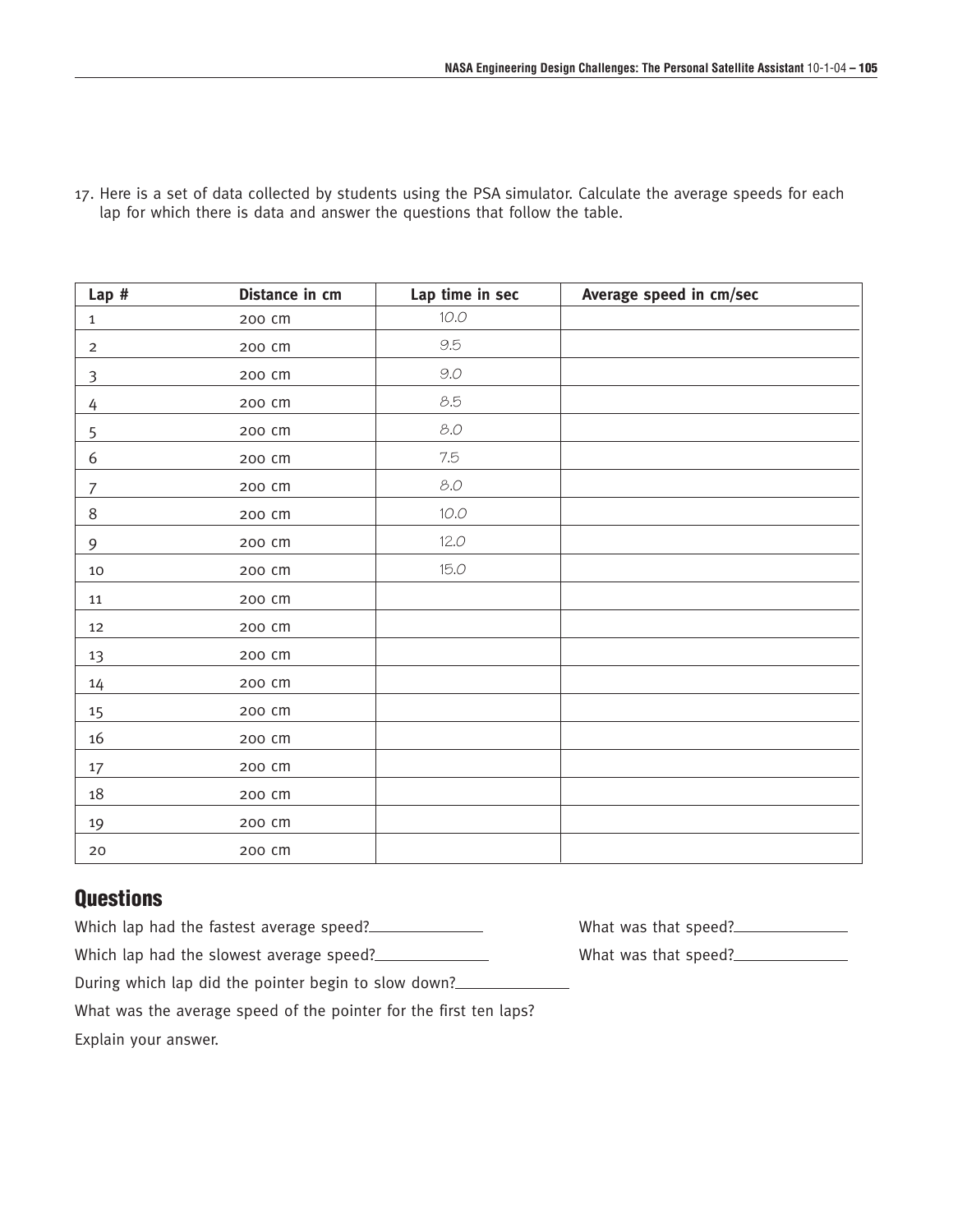### **PSA Assessment Items Answer Key**

- 1. C) the speed is constant. When all forces on an object are balanced, Newton's first law says that the object's motion will not change.
- 2. The horizontal forces acting on the simulator are: B) the force of the fan that is turned on, D) friction, and E) drag.
- 3. C) friction and D) drag.
- 4. Yes, you are exerting a force on the boulder even though it does not move. Your force is simply not strong enough to overcome the friction between the boulder and the surface. If the boulder were in a low-friction environment, such as resting on ice, you might be able to move it.
- 5. The fan exerts a horizontal force on the simulator, but its force is balanced by the forces of friction and drag that oppose the fan's force. The simulator does not change its motion because all the forces on it are in balance. It has reached its terminal speed.
- 6. A reasonable explanation for this situation is that the fans are facing in the opposite direction. The forces of the two fans are in balance. When the forces on an object are in balance, the object does not change its motion. Newton's First Law.
- 7. The force of gravity on the simulator is balanced by the force of the table supporting the simulator. When forces are balanced there is no change in motion. Newton's First Law.
- 8. B) unbalanced. Newton's First Law.
- 9. D) friction.
- 10. A) inertia
- 11. B) accelerating
- 12. During coasting the horizontal forces acting on the simulator are friction and drag. The forces in the horizontal direction are unbalanced. For this reason, the simulator gradually slows down or decelerates.
- 13. C) completing one revolution in 20 seconds. Because of the additional mass the fan will be unable to accelerate the simulator as rapidly as it had with the original mass. Acceleration is proportional to the net applied force and inversely proportional to the mass of the object being acted upon. Newton's Second Law.
- 14. Its average speed is 50 miles per hour.
- 15. Its average speed is 56 million miles divided by 120 days, or 466,666.67 miles per day.
- 16. a) The speed of the pointer is increasing during the time period A to B.
	- b) The speed of the pointer is constant during the time period B to C.
	- c) The speed of the pointer is decreasing during the time period C to D.
	- d) The forces are balanced; no change of motion; Newton's First Law.
	- e) The acceleration is zero.
- 17. 17. The average speeds for each of the ten laps were 20.0, 21.1, 22.2,23.5, 25.0, 26.7, 25.0, 20.0, 16.7, and 13.3.
- Lap 6 had the fastest average speed, which was 26.7 cm/sec.
- Lap 10 had the slowest average speed, which was 13.3 cm/sec.
- The pointer began to slow down during lap 7.

The average speed of the pointer during the first ten laps was 20.5 cm/sec. During the first 10 laps the pointer traveled a total distance of 2000 cm in 97.5 seconds. Therefore, the average speed of the pointer during that time was 2000 cm /  $97.5$  seconds, which equals 20.5 cm/sec.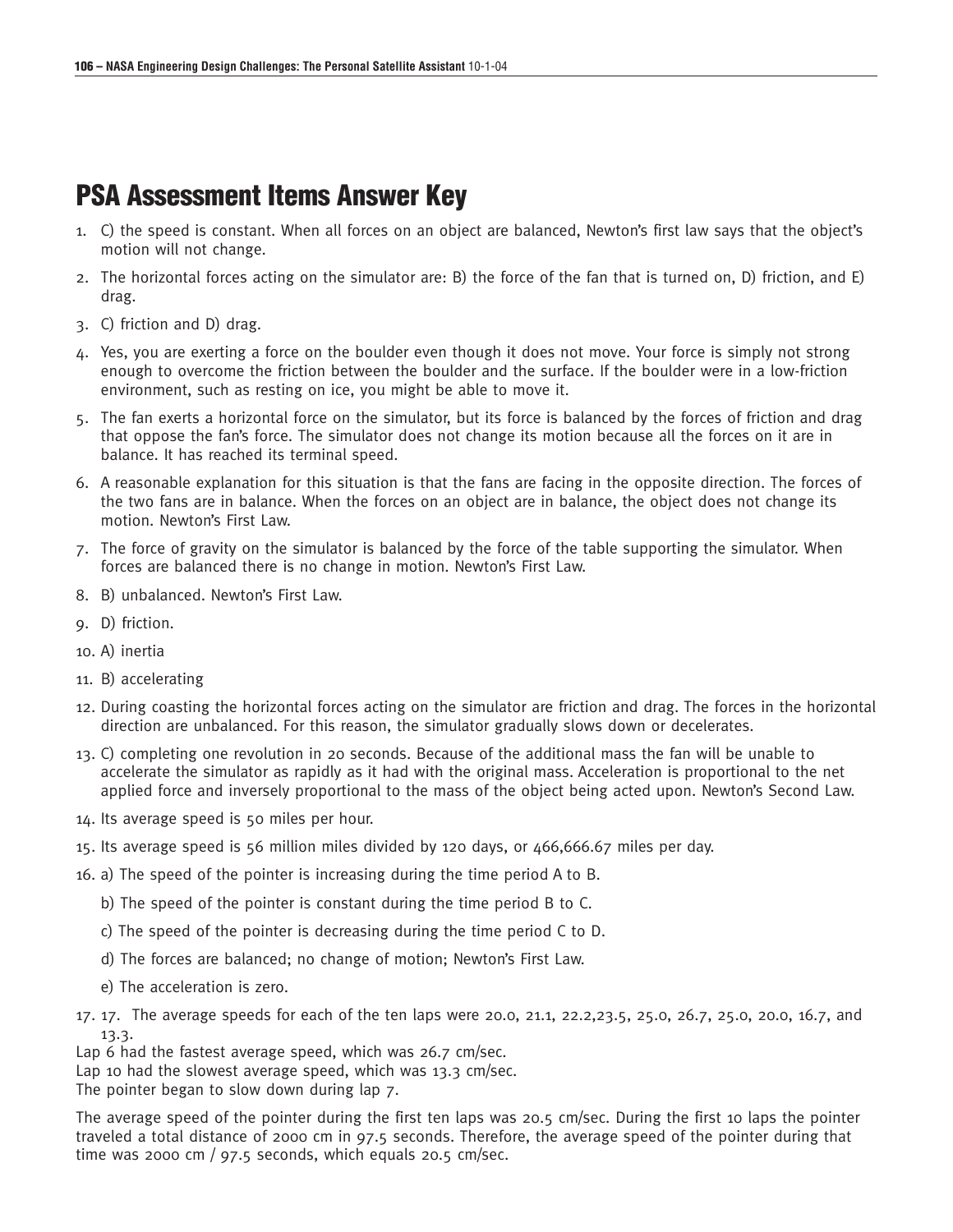### **PSA Poster Assessment Rubric**

| <b>Criteria</b>                                                                                                                  | Strong $=$ 3                                                                                                                                                                                                                                                                                                                                 | Acceptable $= 2$                                                                                                                                                                                        | Weak $= 1$                                                                                                                                                         |
|----------------------------------------------------------------------------------------------------------------------------------|----------------------------------------------------------------------------------------------------------------------------------------------------------------------------------------------------------------------------------------------------------------------------------------------------------------------------------------------|---------------------------------------------------------------------------------------------------------------------------------------------------------------------------------------------------------|--------------------------------------------------------------------------------------------------------------------------------------------------------------------|
| Describes the Personal Satellite<br>Assistant, the way in which it<br>moves itself, and the role it<br>plays in the ISS          | Describes the PSA as a<br>spherical robot that will travel<br>through the ISS monitoring<br>conditions and in general<br>assisting the astronauts in<br>keeping the ISS safe. Describes<br>the similarities and differences<br>between the forces governing the<br>motion of the Simulator and<br>forces governing the motion of<br>the PSA. | Describes some subset of the key<br>information about the PSA.<br>(Describes the motion and<br>similarity to Simulator but does<br>not include information about the<br>PSA's function, or vise versa.) | Mentions the PSA but fails to report<br>any description of its function or its<br>motion.                                                                          |
| Describes the motion of the<br>disk and the forces that act on<br>it during acceleration, coasting,<br>and powered deceleration. | During acceleration, describes the<br>force imparted to the disk by the<br>fan as greater than or unbalanced<br>by the countering forces of<br>bearing friction and atmospheric<br>drag.                                                                                                                                                     | Indicates an understanding of<br>the major forces at work during<br>acceleration, but fails to include<br>a complete description.                                                                       | Fails to convey an understanding of<br>the relationship between forces and<br>motion as they relate to the<br>acceleration, of the Simulator's disk.               |
|                                                                                                                                  | During coasting (no fans running,<br>disk rotating) describes the<br>tendency to continue rotating as<br>due to inertia and the opposing<br>forces acting to decelerate as<br>resulting from bearing friction and<br>atmospheric drag.                                                                                                       | Indicates an understanding of the<br>major forces at work during<br>coasting, but fails to include a<br>complete description.                                                                           | Fails to convey an understanding of<br>the relationship between forces and<br>motion as they relate to the coasting<br>of the Simulator's disk.                    |
|                                                                                                                                  | During powered deceleration<br>(fan opposing the rotation of the<br>disk) describes tendency to<br>continue rotating as due to inertia<br>and the opposing forces acting to<br>decelerate as resulting from the<br>fan, from bearing friction, and<br>from atmospheric drag.                                                                 | Indicates an understanding of the<br>major forces at work during<br>fan-powered deceleration, but<br>fails to include a complete<br>description.                                                        | Fails to convey an understanding of<br>the relationship between forces and<br>motion as they relate to the<br>fan-powered deceleration of the<br>Simulator's disk. |
| Includes a variety of examples<br>of acceleration, coasting, and<br>deceleration from everyday life.                             | Includes examples of acceleration,<br>coasting, powered deceleration,<br>and the related unbalanced forces<br>friction, drag, and inertia from a<br>variety of everyday contexts.                                                                                                                                                            | Includes examples of acceleration,<br>coasting, and powered<br>deceleration, but fails to mention,<br>the underlying causes such as<br>unbalanced forces, friction, drag,<br>or inertia.                | Fails to include examples of<br>acceleration, coasting, or powered<br>deceleration in everyday life.                                                               |
| Is well-organized, neat, and<br>inviting.                                                                                        | Poster appearance indicates careful<br>work. Poster has a logical<br>organization that allows the reader<br>to follow and absorb the<br>information.                                                                                                                                                                                         | Poster is well-organized but is<br>not carefully executed, or vise<br>versa.                                                                                                                            | Logical sets of information are<br>scattered around the poster, making<br>it difficult for a learner to take in.<br>Appearance is sloppy.                          |

Maximum possible score = 18 points.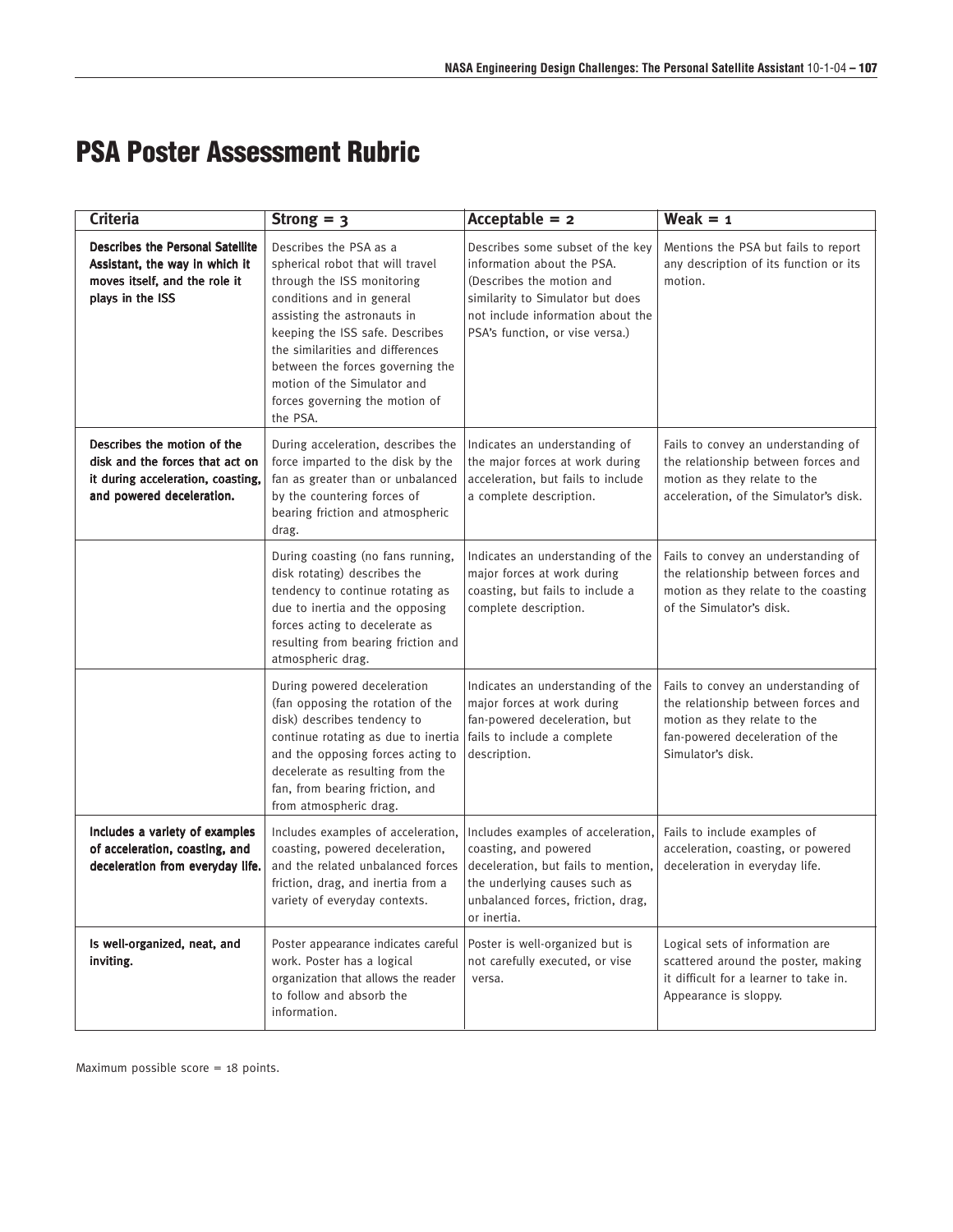### **Building the Simulator from Scratch**

A note regarding traditional units: Most dimensions in this section are given in inches because the required materials are sold that way in the United States. Before building from scratch, check the website: edc.nasa.gov for the availability from retail vendors of handy parts, sub-assemblies and partial or full kits.

#### **Parts You Make**

- Disk
- Hub Ring
- Wheel with bearings
- Central Plug
- Switch Mast
- Battery Assembly
- Switch and Power Wires (prep. fan wires and reed switches)
- Leveling Base
- Support sleeve (optional)
- Wand

#### **Materials**

- Gator foam,  $1/2$  inch thick (or substitute; see text) enough for a 23  $1/2$ inch circle and  $a$   $5$   $1/2$  inch circle
- Silicone Adhesive
- Roller blade wheels and bearings a few
- 1 inch diameter wooden dowel 2 inches (or more) long
- 1/8 inch diameter wooden dowel 6 inches long (extra recommended)
- Non-skid mat (shelf liner) about half a square foot
- $3/4$  inch plywood (or substitute; see text) 1 piece about 10 inches square
- Wood strip and block for wand see text for details
- Tape–almost any kind
- Tube for support sleeve optional; see text

#### **Parts to Find or Buy**

- 4 Battery holders (2-D cells), Radio Shack, 270-386 (\$1.69)
- 2 Magnetic reed switches (extra recommended) , DigiKey HE 133-ND (\$.85) or make from Radio Shack 275-232 (\$2.69)
- 6 Clip leads, Radio Shack, see text
- Heat shrink tubing (3/32 or 1/8 diameter, about 12 inches)
- 8 D-Cells
- 1 Carriage bolt,  $5/16-18 \times 4$
- 1 Flat washer,  $5/16$
- 1 or 2 Lock washers, 5/16 (optional)
- 2 or 3 Hex nuts,  $5/16 18$  (1 or 2 wing nuts optional)
- 3 Tee (or "Propeller") Nuts, #10-32
- 3 Machine screws,  $\#$ 10-32 x 2 1/2
- 3 Acorn nuts (or substituted Hex nuts and lock washers), #10-32
- 6 Hex nuts, #10-32
- 3 Lock washers, #10 (or maybe 6 of them)
- 1 Magnet (spare recommended), see text
- 2 Fans, see text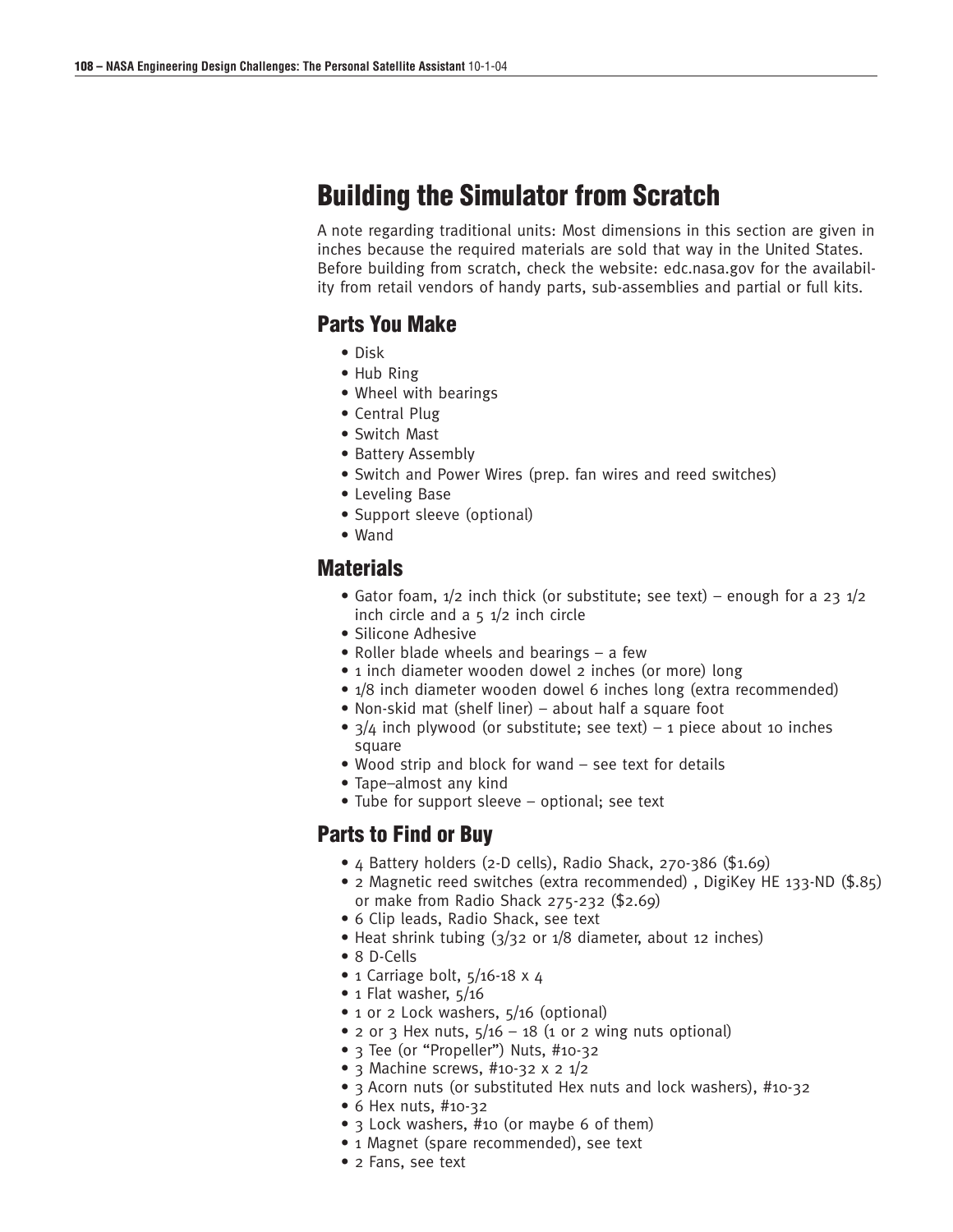

#### **Drawings not to scale.**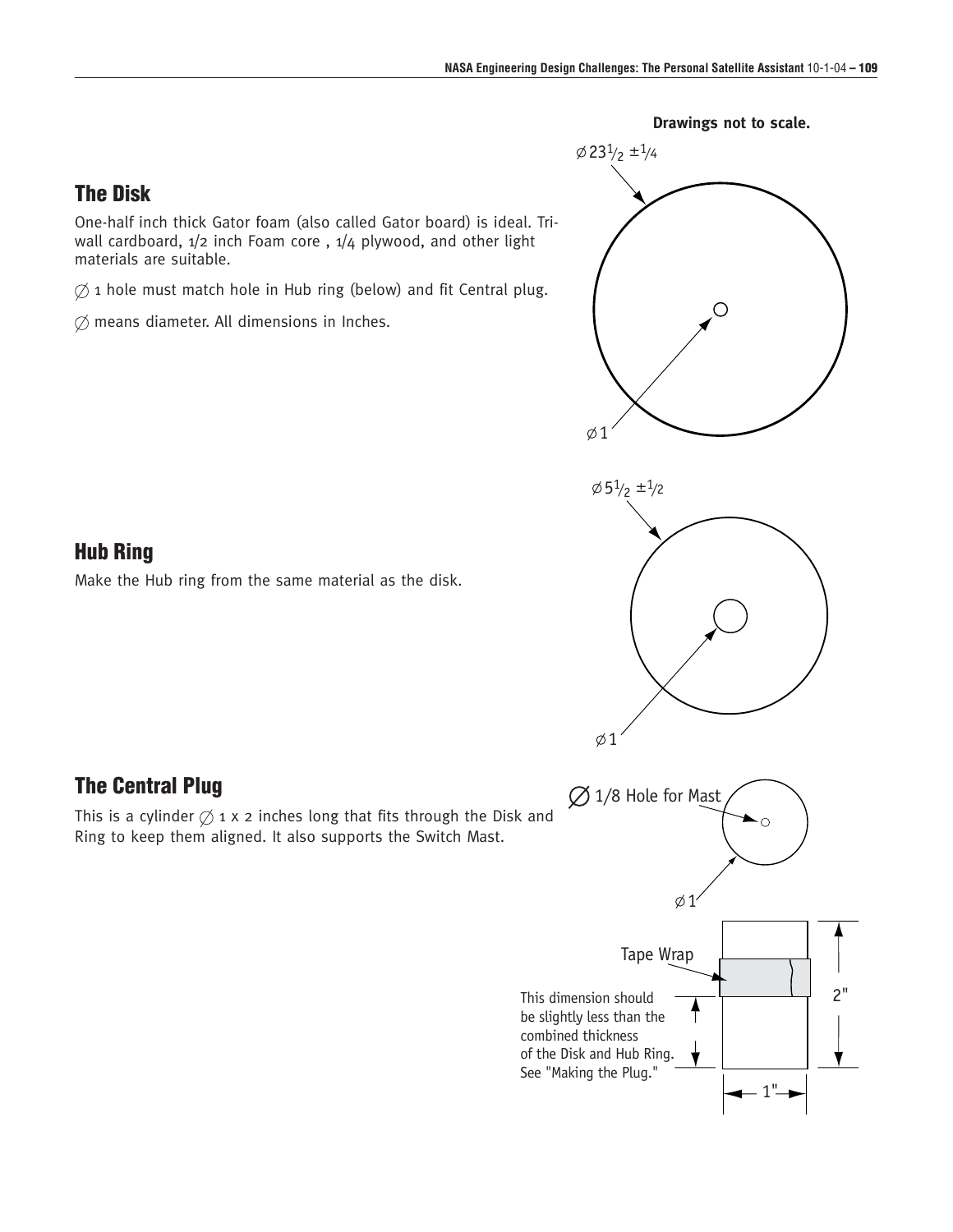# **Switch Mast**

This is a non-magnetic rod that holds the magnetic reed switches directly above the center of the disk so that the user can turn the switches on with a magnet. The mast attaches to and extends  $5 \frac{1}{2}$  inches above the Central Plug.

One simple design uses a wooden dowel (or bamboo skewer) about 1/8 inch in diameter and about 6 inches long that fits "squarely" into a hole drilled in the top of the plug.

Another method uses copper or aluminum wire (approx. 12 AWG) for the mast, so that it can be straightened in case it "wobbles" as the wheel turns.

The first method is less likely to be knocked out of alignment during use, while the second is easier to align and less prone to breakage.

See next page.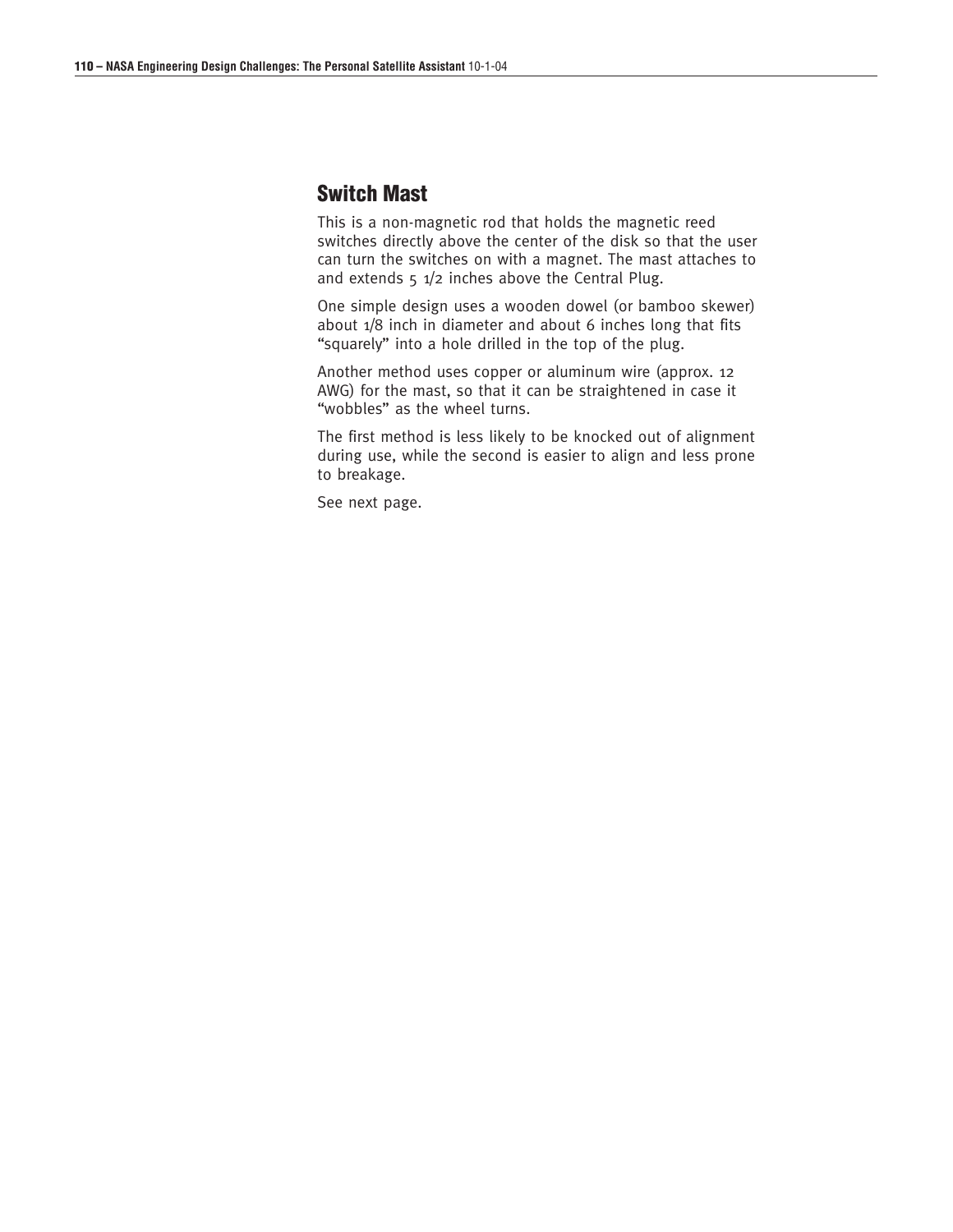

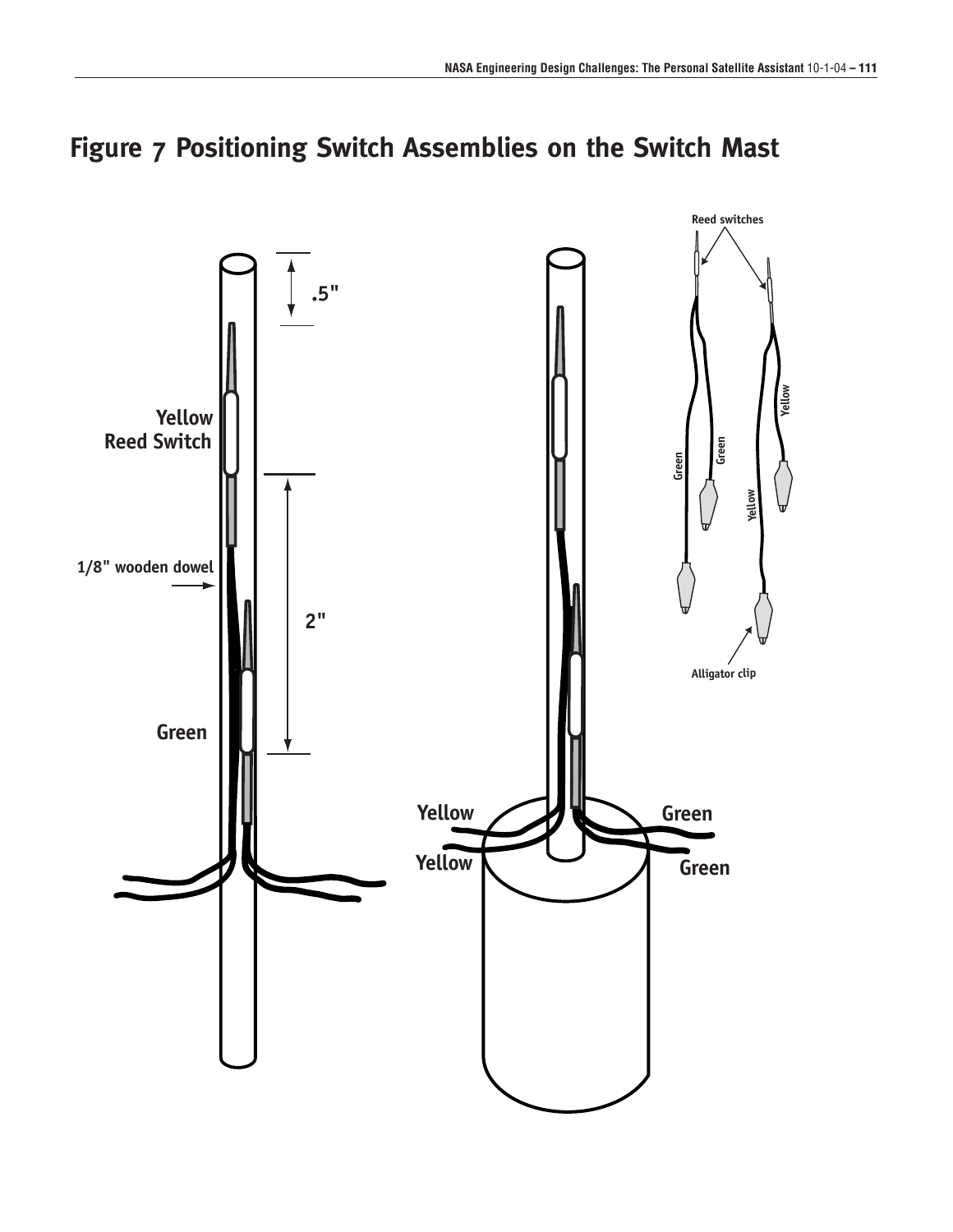#### **Making the Plug**

A piece of wooden dowel is good for the Central Plug.

Here are the requirements:

- A snug fit to hold the Disk and the Hub in dependable alignment. (Careful wrapping of a little tape around the Plug could help.)
- Support for the Switch Mast. (If you have a way to drill a 1/8 inch diameter hole 1/2 inch deep straight down the middle of the Plug it is a big help.)
- Non-interference with the bearings. Wrap some tape around the plug so that it can't reach all the way through the Hub and touch the center part of the bearing.

# **Preparing the Wheel and Bearings**

A good way to prepare the wheel and bearings is to start with a few old wheels from in-line skates and some used bearings. If you aren't familiar with how to work with these, stop by a skate shop or ask a friend who knows how. There are some reasons that old wheels and bearings may work better than new ones, especially if you prepare a few extra and pick the best ones. (The standard bearing size is called 608 or 608Z.) Push or pull out the bearings and set them aside. Soak the wheels in hot sudsy water and scrub them with brushes, with special attention to the central hole where the bearings go. (A toothbrush helps here.) Rinse thoroughly and check to see whether they need another soak and wash. (It is a good idea to clean new wheels as well, in order for the adhesive to bond effectively.)

Probably the bearings have shields on the outside and are open on the inside. If your bearings have shields on both sides, you will either need to find a way to remove the shields on one side or find other bearings. Shields are almost always thin metal that can be removed with a sharp instrument, but you may spoil a few bearings before you learn to yank out the shield with out damaging the retainer (the little cage that keeps the balls evenly spaced). Some shields are held in place with retaining rings you can pop out with a sharp pin or needle—be prepared for them to fly into your face or across the room to where you will never find them. (Usually this happens right when you think you can't get them loose.)

Clean the bearings thoroughly. There are many ways to do this, and combinations of methods can work very well. Paint thinner and WD-40 are good cleaners. Use special care to avoid fire danger, breathing fumes, and skin contact. Plastic gloves are a great idea, and so is a 5/16 wooden dowel you can fit through the bearing to hold the inner race while you spin the outer race to see if it spins freely. Dispose appropriately of waste solvent, paper towels soaked with dirty solvent, etc. Remove all grease, oil, dirt, grit, and anything else in the path of the balls. Discoloration is normal and not a problem. When you get the bearing really clean using paint thinner, it may spin rough or feel gritty because it



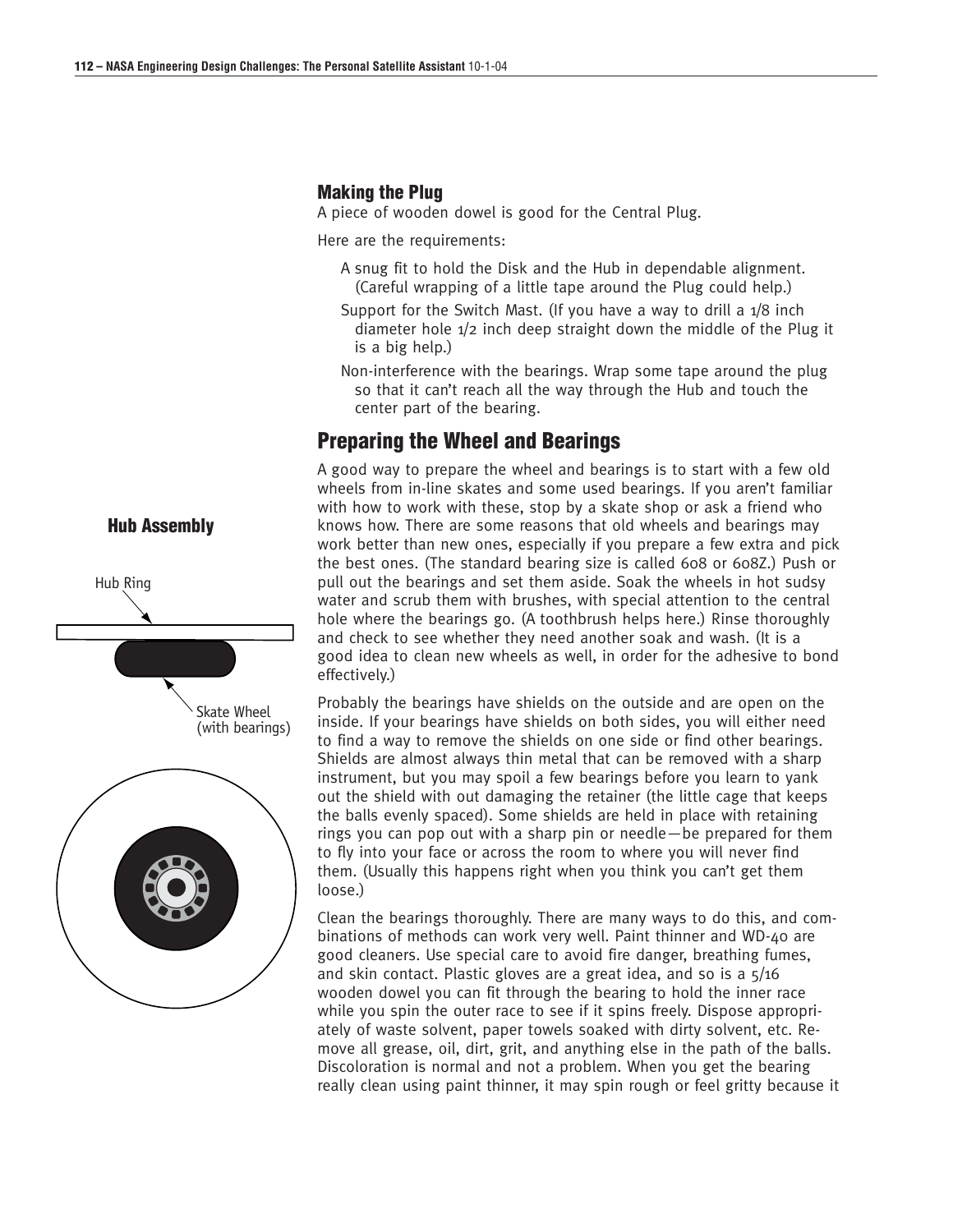is unlubricated, but if it is clean it will spin smoothly when lubricated. (If you are starting with new bearings, the trick is to remove all grease, which may require persistence.)

WD-40 is a fairly practical choice for a lubricant, although over the course of months it will thicken and need to be refreshed by rinsing liberally with fresh WD-40. The Simulator needs a light thin oil, because it must turn very freely under very light load. For use in skates a lubricant is required that is thick enough to protect the bearings under heavy load, so the usual skate bearing lubricants (especially greases) are not appropriate for use in the Simulator.

Another good choice is to use a very small amount of very light machine oil, and light spindle oil (ISO VG 5 to 10) is great if you can find it.

# **Bonding the Wheel to the Hub Ring**

Silicone adhesive is recommended here. Be sure the adhesive is relatively fresh—if it has begun to get thick and less sticky, discard it and buy more. Hold the wheel against the Hub Ring to see where the adhesive will go. If necessary, scuff that part of the wheel with sandpaper (approx. 80 to 150 grit). Apply a bead of adhesive all around the wheel, well away from where the bearings fit. Press the wheel against the Hub Ring so that wheel sits directly against the Hub Ring and line up the hole in the Hub Ring with the bore of the skate wheel. Remove any adhesive that squeezes into that area. Lay the assembly flat on a table or shelf and check that alignment is maintained. Allow to cure overnight.

# **Completing and testing the Hub Assembly**

Insert the bearings (shields out). Put the Hub Assembly on the Base Assembly and check for free motion. Note that the Hub Assembly will probably be out of balance, but that is not a problem. All that is required at this stage is that it turn very freely, especially at very low speeds.

# **Assembling the Leveling Base (see page 12)**

Plywood  $(5/8$  or  $3/4$ ) is a good choice. Other materials are suitable as well. The dimensions are not critical. The goal is for the carriage bolt to be centered among 3 equally-spaced leveling feet.

Draw concentric circles with diameters of 6, 8, and 10 inches. Mark 3 equally spaced points for holes on the  $\emptyset$  8 circle. Draw lines tangent to the  $\emptyset$  6 circle to cut a triangular base. Cut off the corners straight at the  $\emptyset$  10 circle.

#10-32 Tee Nuts are used at the corners to hold the leveling screws. Insert the Tee Nuts from the underside. Insert the  $5/16-18$  by 4 inch long carriage bolt from the underside as well. Put a 5/16 washer on the carriage bolt and then thread on a nut and tighten it securely. Put





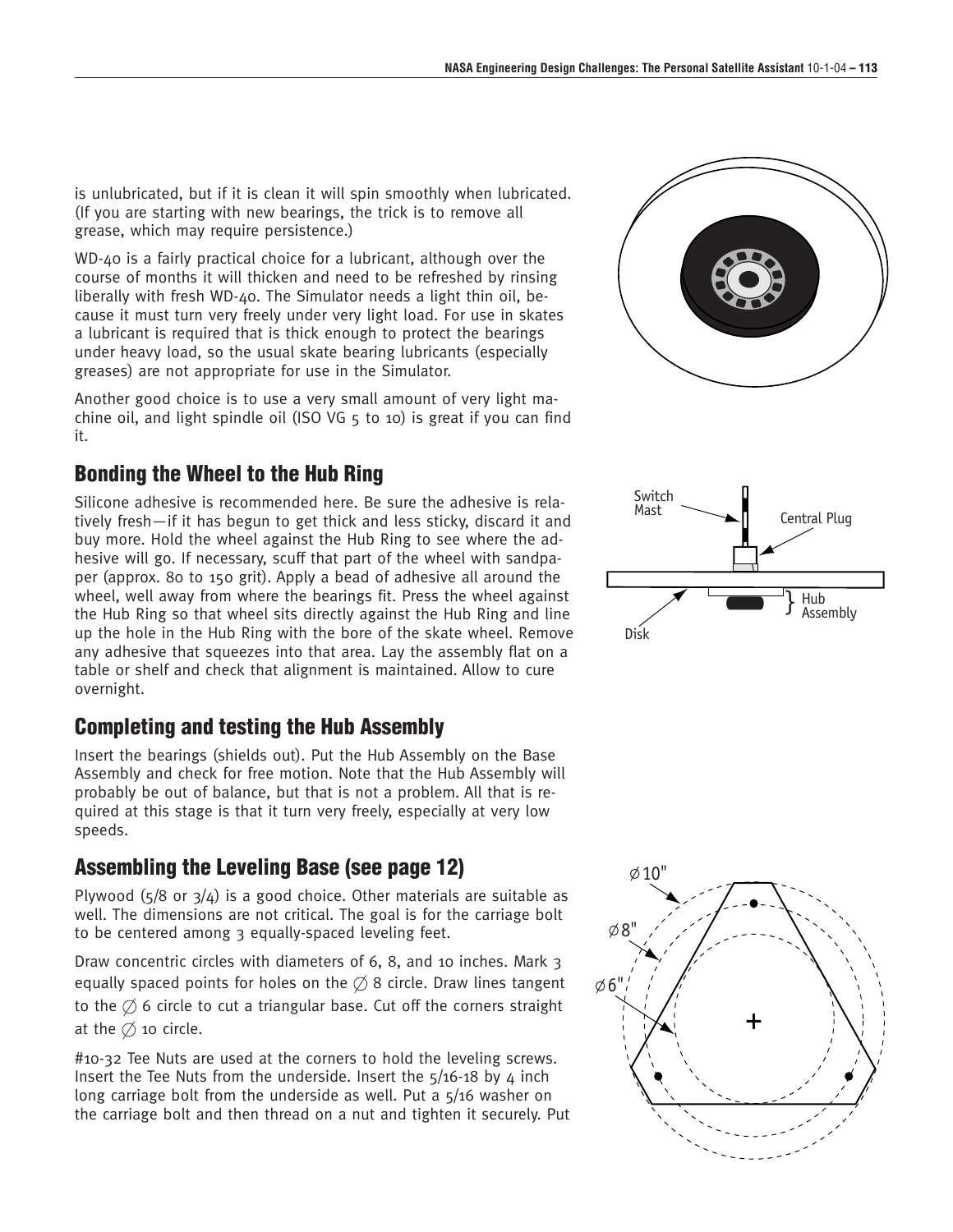

another 5/16 nut on the carriage bolt and leave it free to rotate. (It will be used later to support the Hub.)

Thread a 10-32 nut onto each of the 10-32 by 2  $1/2$  leveling screws and turn it until it reaches the head. (It may come in handy later.) Thread each screw (from the top side of the base) into a Tee Nut, and turn it until it extends about half way through. Put on a nut, a lock washer, and an acorn nut. Tighten the nut against the acorn nut. (The purpose of the acorn nut is to prevent scratching the table top. If you don't have an acorn nut, you could use a pair of regular nuts separated by a lock washer, and carefully placed at the very end of the screw so that nothing sharp sticks out.)

# **Optional Support Sleeve**

You may support the hub directly on the second  $5/16$  nut on the carriage bolt, or you may prefer to use a sleeve about  $1/2$  inches long to fit between the nut and the hub. 11/32 brass tubing (available in hobby shops) is excellent if you cut the end very square. (The tubing should be no larger than 7/16 inch to avoid interference with the skate bearing.) It is important for the skate bearing to be supported square to the carriage bolt so there is no unnecessary friction.

# **Using Levels**

If you attach a bull's-eye level or a pair of vial levels (at right angles) to the Leveling base, it can speed the set-up procedure by helping to get the carriage bolt approximately vertical before setting the hub and disk on it and adjusting the balance and plumb. You may find that when the Simulator is adjusted for best plumb the level(s) will not indicate that the base is exactly level, probably because the carriage bolt is not exactly perpendicular to the base. Once you know how the level(s) look when the wheel is plumb, the same setting next time will be a good start. You could sketch the appearance on the base.

# **Wiring Methods in General**

The instructions here do not depend on the ability to solder. If you are accustomed to soldering, you will probably prefer to solder the connections, but the instructions below will be useful in either case.

Heat-shrink tubing is a good way to insulate connections. 1/8 inch diameter is a good size, and is available in assortments from Radio Shack (catalog numbers 278-1610, 278-1611, and 278-1627—each about \$2.00). 3/32 is an excellent size as well. Slide it on one wire first, join the wires, and then shrink the tubing above a candle flame. Avoid over-heating—heat it just enough to shrink it.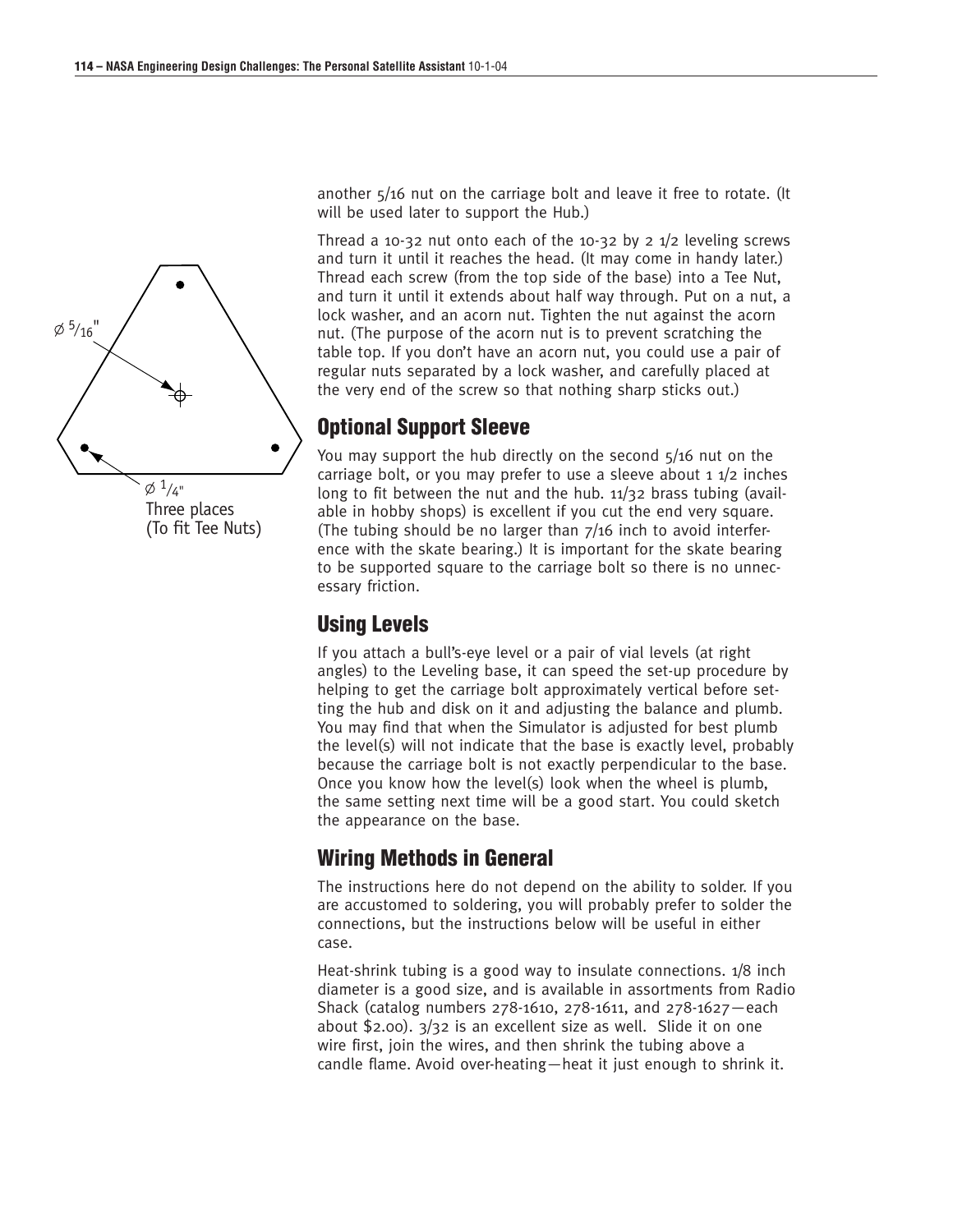# **Preparing the Battery Holders**

Use four battery holders, each of which holds 2 D-cells. Radio Shack 270-386 (\$1.69) has wire leads and works fine. Make three connections between the red lead of one holder and the black lead of the next by sliding heat-shrink tubing over one lead and twisting the bare wires together. Position the tubing over the bare part and shrink. You will have one black wire unattached at one end and a red wire unattached at the other end. These are the points that will be connected later. Don't let these bare wires come into contact with each other or with bare metal in the battery holders, or the batteries will be shorted and their lives reduced.

# **Preparing the Magnetic Reed Switches**

Two are required per simulator, but it is a good idea to have some extras so students can study them and because they are fragile. You could buy magnetic reed switches from DigiKey. Part number HE133- ND is good and inexpensive. Trim the leads for an overall length (with the glass capsule in the middle) of  $1.1/4$  inch. Or buy Radio Shack Reed Relay (272-232; \$2.69), straighten the leads that go to the middle, and gently remove the switch.

# **Preparing the Switch Assemblies**

Use Radio Shack clip leads 278-1157 (24 inches long—\$5.19 for a package of 8). Cut a green one into unequal lengths—approx. 8 and 16 inches long. Strip the cut ends about 1/2 inch and wrap one around each lead of a reed switch. Make both leads extend away from one end of the switch as in the drawing. Insulate with heat shrink tubing. Repeat with a yellow clip lead. See diagram of switch assembly.

# **Preparing the Fans**

Some users will want to make a connector to mate with the one already on the fan, and won't need to be told how to do that. That is a good way to work, but the simpler method is just to cut off the connector and strip the wires about  $1/4$  inch. Tape or glue a small piece of cardboard (approximately  $\mu$  cm x 6 cm) to the base of each fan, to keep it from toppling over when the disk is in motion. Attach a piece of the non-skid material to the underside of the cardboard.

# **Attaching the Switch Assemblies to the Mast**

First make sure that, as the disk rotates, the mast doesn't wobble more than about 1/8 inch. Use tape or thread to attach the yellow switch near the top and the green one 2 inches lower. (Careful spacing helps the magnetic wand work better.)